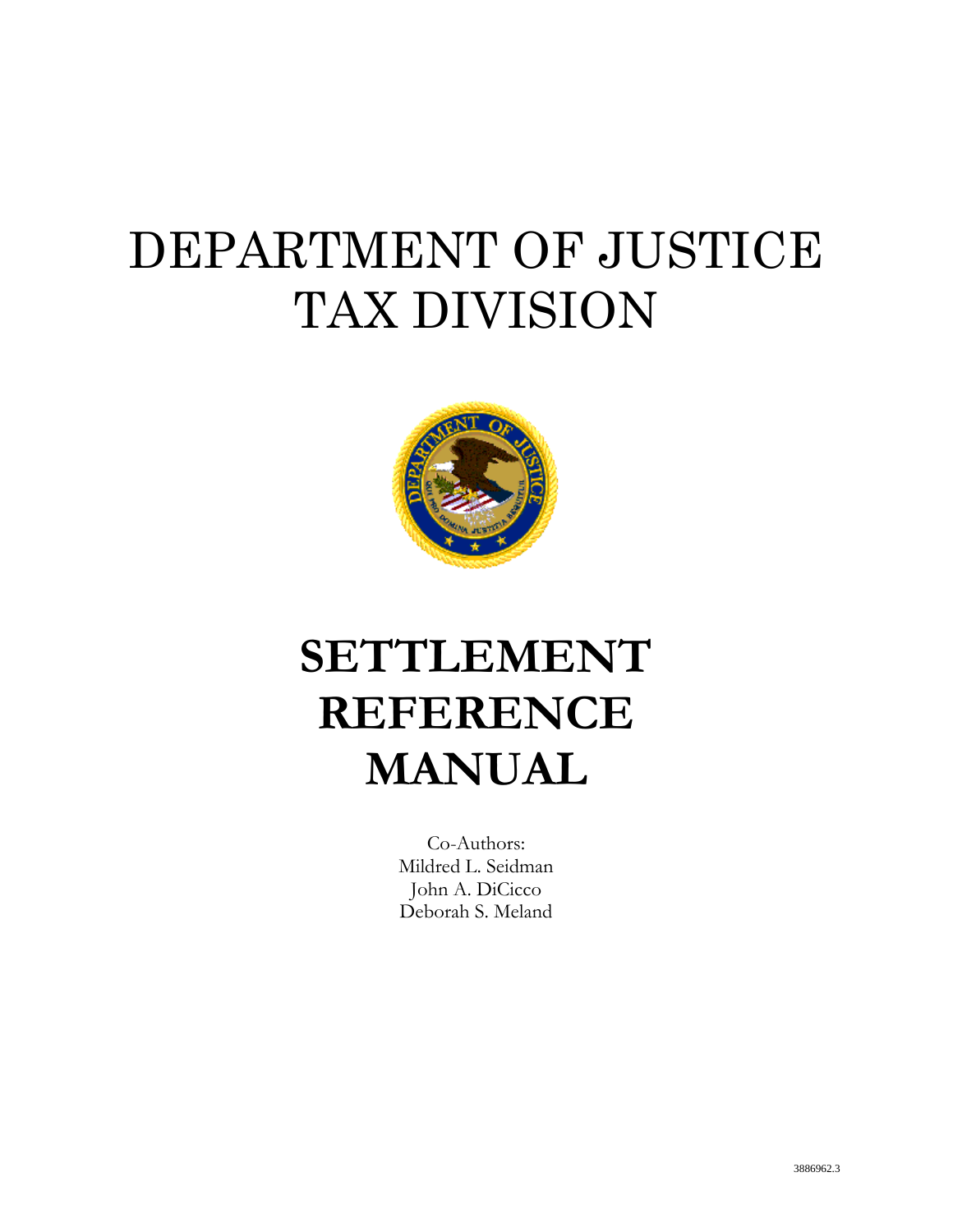# Table of Contents

|                | INTRODUCTION                                             |  |
|----------------|----------------------------------------------------------|--|
| А.             |                                                          |  |
| <b>B.</b>      |                                                          |  |
| C.             |                                                          |  |
| D.             |                                                          |  |
| Е.             |                                                          |  |
| $\mathbf{F}$ . |                                                          |  |
| G.             |                                                          |  |
| П.             |                                                          |  |
| А.             | Attorney General, Deputy Attorney General, and Associate |  |
|                |                                                          |  |
| <b>B.</b>      |                                                          |  |
| C.             |                                                          |  |
| 1.             |                                                          |  |
| D.             |                                                          |  |
| Е.             |                                                          |  |
| $\mathbf{F}$ . |                                                          |  |
| G.             |                                                          |  |
| Η.             |                                                          |  |
| Ι.             |                                                          |  |
| J.             |                                                          |  |
| Κ.             |                                                          |  |
| 1.             |                                                          |  |
| 2.             |                                                          |  |
| 3.             |                                                          |  |
| 4.             |                                                          |  |
| L.             |                                                          |  |
| М.             |                                                          |  |
| N.             |                                                          |  |
| O.             |                                                          |  |
| P.             |                                                          |  |
| 1.             |                                                          |  |
| 2.             |                                                          |  |
|                | (a)                                                      |  |
|                | (b)                                                      |  |
|                | (c)                                                      |  |
| III.           |                                                          |  |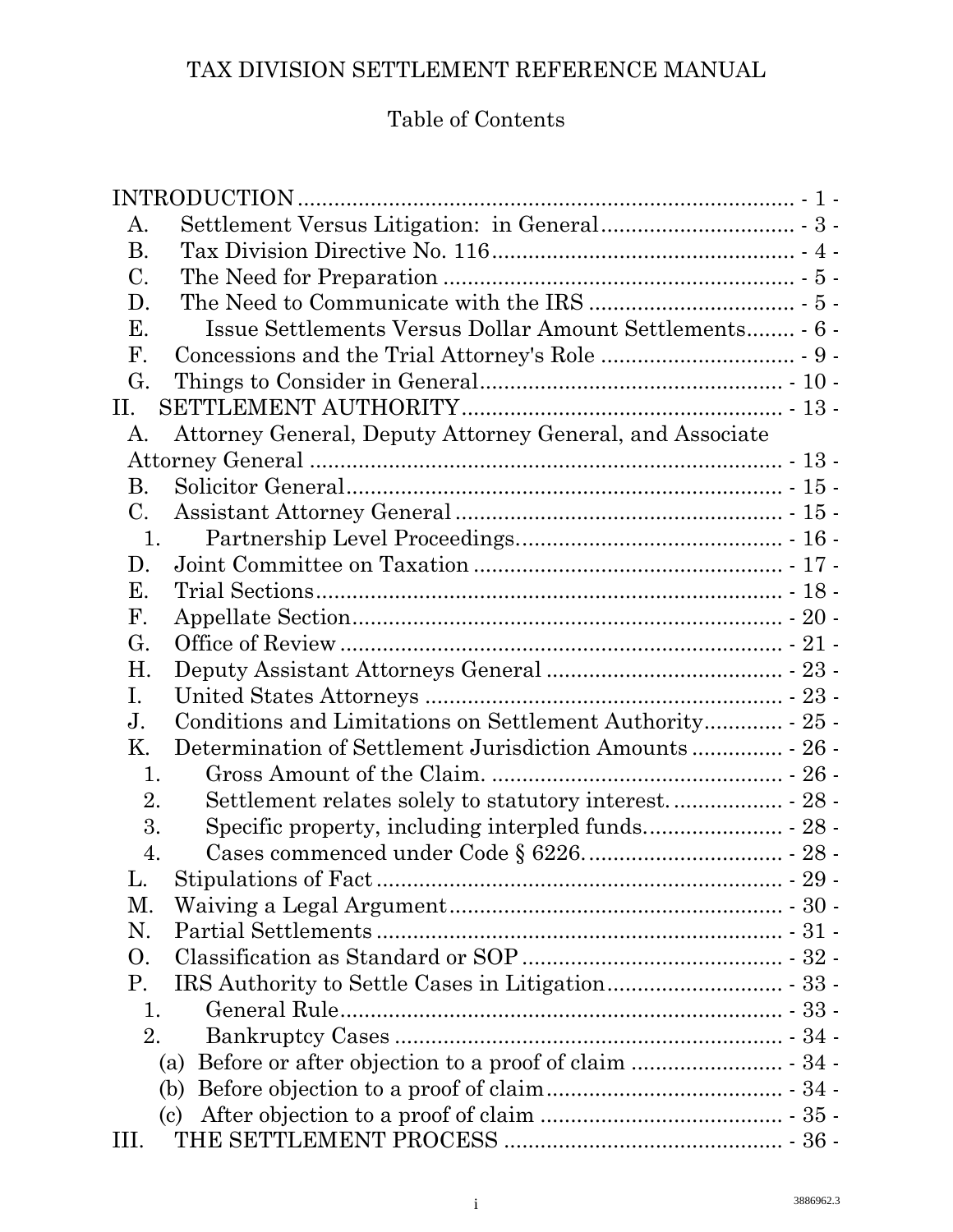| A.                                                            |  |
|---------------------------------------------------------------|--|
| 1.                                                            |  |
| 2.                                                            |  |
| 3.                                                            |  |
| 4.                                                            |  |
| (a)                                                           |  |
|                                                               |  |
| В.                                                            |  |
| 1.                                                            |  |
| 2.                                                            |  |
| 3.                                                            |  |
| $\mathcal{C}$ .                                               |  |
| D.                                                            |  |
| Е.                                                            |  |
| 1.                                                            |  |
| 2.                                                            |  |
| 3.                                                            |  |
| 4.                                                            |  |
| F.                                                            |  |
| G.                                                            |  |
| Η.                                                            |  |
| Ι.                                                            |  |
| J.                                                            |  |
| Κ.                                                            |  |
| L.                                                            |  |
| M.                                                            |  |
| N.                                                            |  |
| 1.                                                            |  |
| Verifying Correctness of the Refund Check and Notice of<br>2. |  |
|                                                               |  |
| O.                                                            |  |
| IV.                                                           |  |
| A.                                                            |  |
| <b>B.</b>                                                     |  |
| $\mathcal{C}$ .                                               |  |
| COMMON ISSUES IN TAX DIVISION SETTLEMENTS - 76 -<br>V.        |  |
| A.                                                            |  |
| 1.                                                            |  |
| 2.                                                            |  |
| (a)                                                           |  |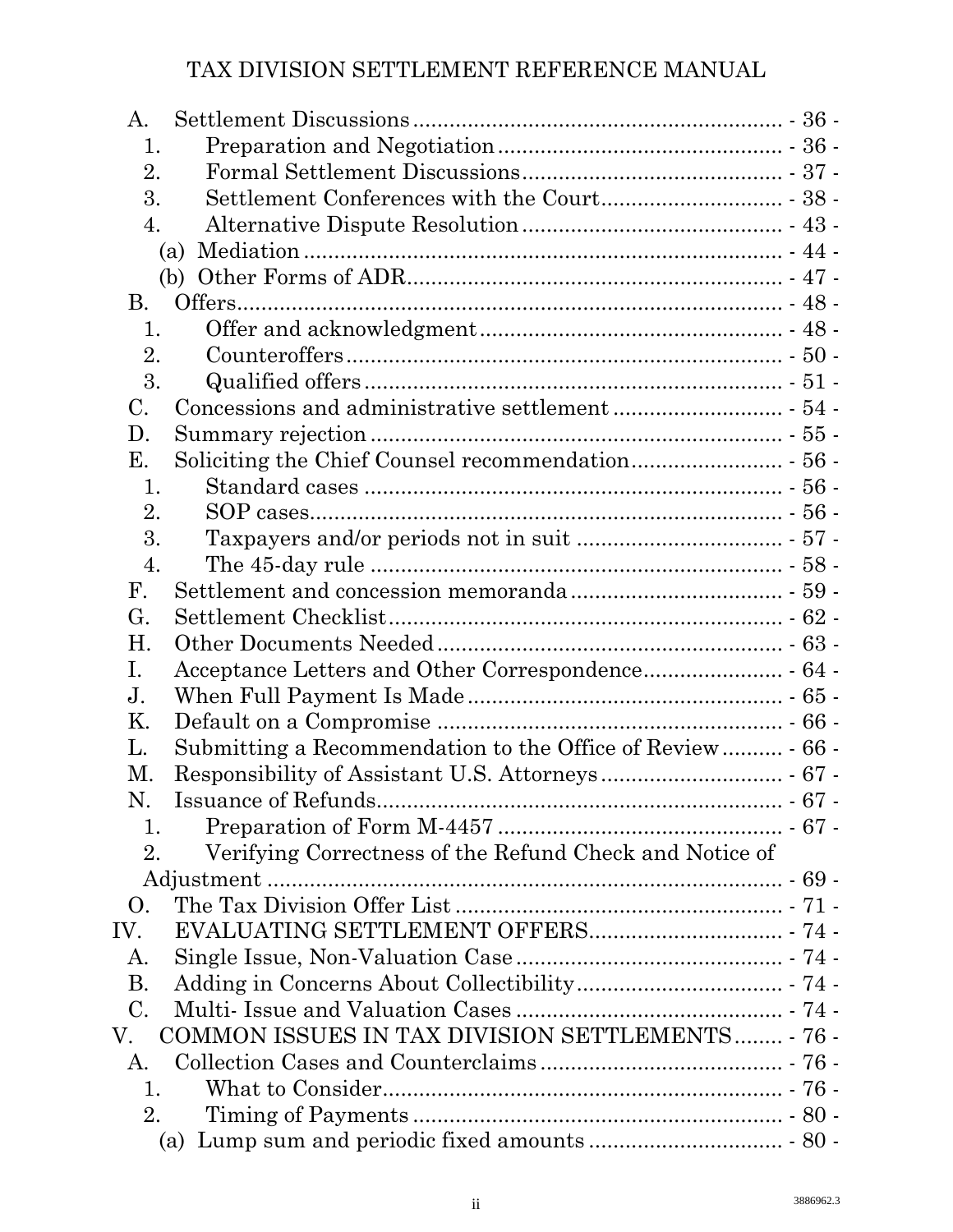| 3.             |  |
|----------------|--|
| (a)            |  |
|                |  |
| В.             |  |
| 1.             |  |
| 2.             |  |
| 3.             |  |
| $C_{\cdot}$    |  |
| 1.             |  |
| 2.             |  |
| D.             |  |
| Е.             |  |
| $\mathbf{F}$ . |  |
| G.             |  |
| Η.             |  |
|                |  |
|                |  |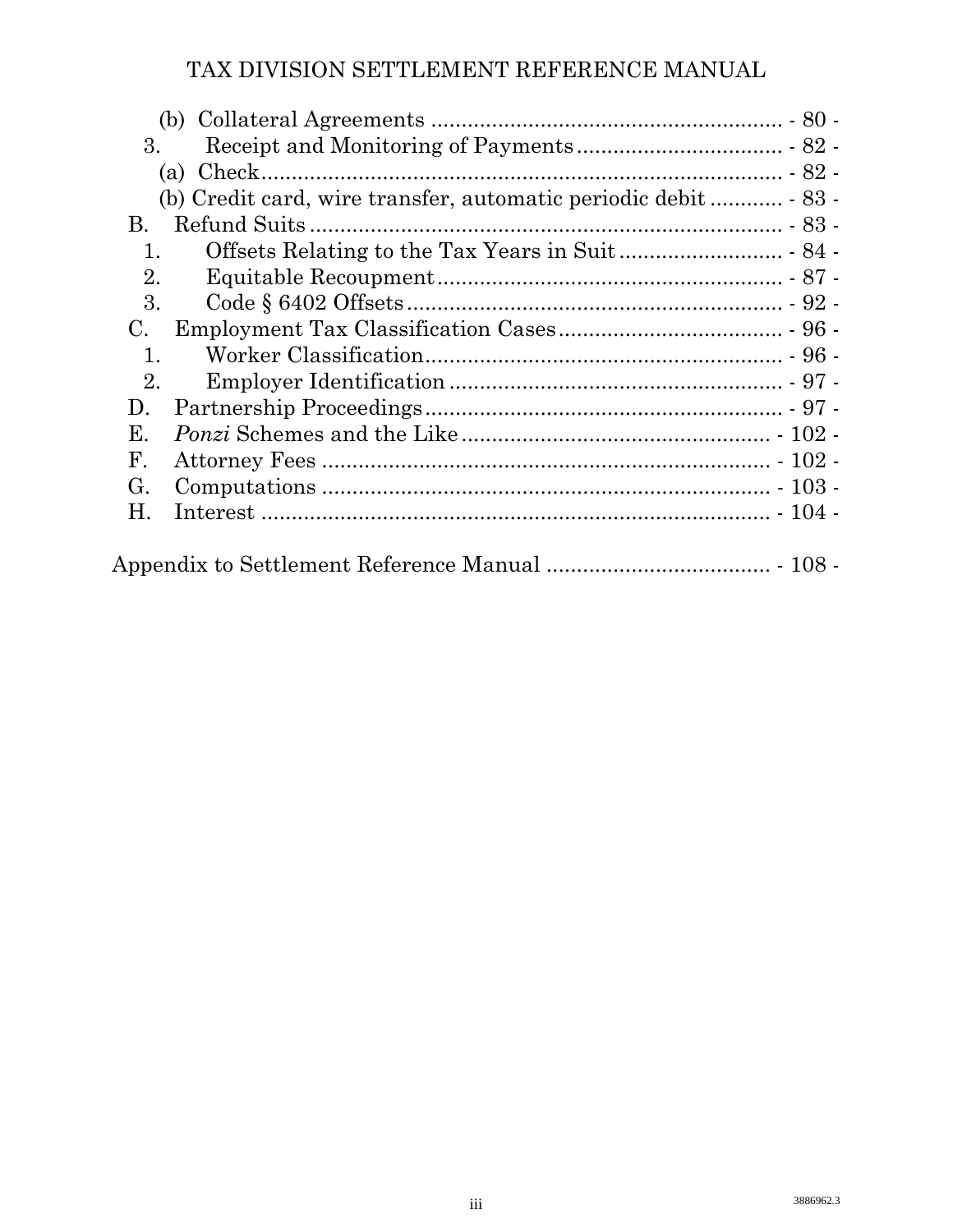#### INTRODUCTION

<span id="page-4-0"></span> Civil tax controversies in the courts are resolved either by settlement or by judicial decision. Litigation and settlement are twin aspects of the Tax Division's role of contributing to the orderly and rational development of the tax law through the cases we litigate. This manual focuses on questions concerning resolution by settlement. The term settlement includes both compromises, where both parties are giving up something, and concessions, where the United States is giving up the case, or an issue in the case, and is not receiving anything in return.

 Trial Attorneys play a pivotal role in the settlement process, although they do not have authority to settle cases – both points should be made clear to opposing counsel and the court when settlement is discussed. The laboring oar in settlement, as in every aspect of civil litigation handled by the Tax Division, rests in the hands of the Trial Attorney. Trial Attorneys are the best informed about the facts and law applicable to their cases, and their settlement recommendations are accorded great weight. The Trial Attorney has primary responsibility for evaluating the litigation potential (and, thus, the settlement potential) of the case at every stage of trial court litigation, and the Appellate Attorney has similar responsibility when a case is in the Court of Appeals. The Trial Attorney negotiates any proposed compromise or recognizes the propriety of concession, and prepares a memorandum justifying the recommendation to the person with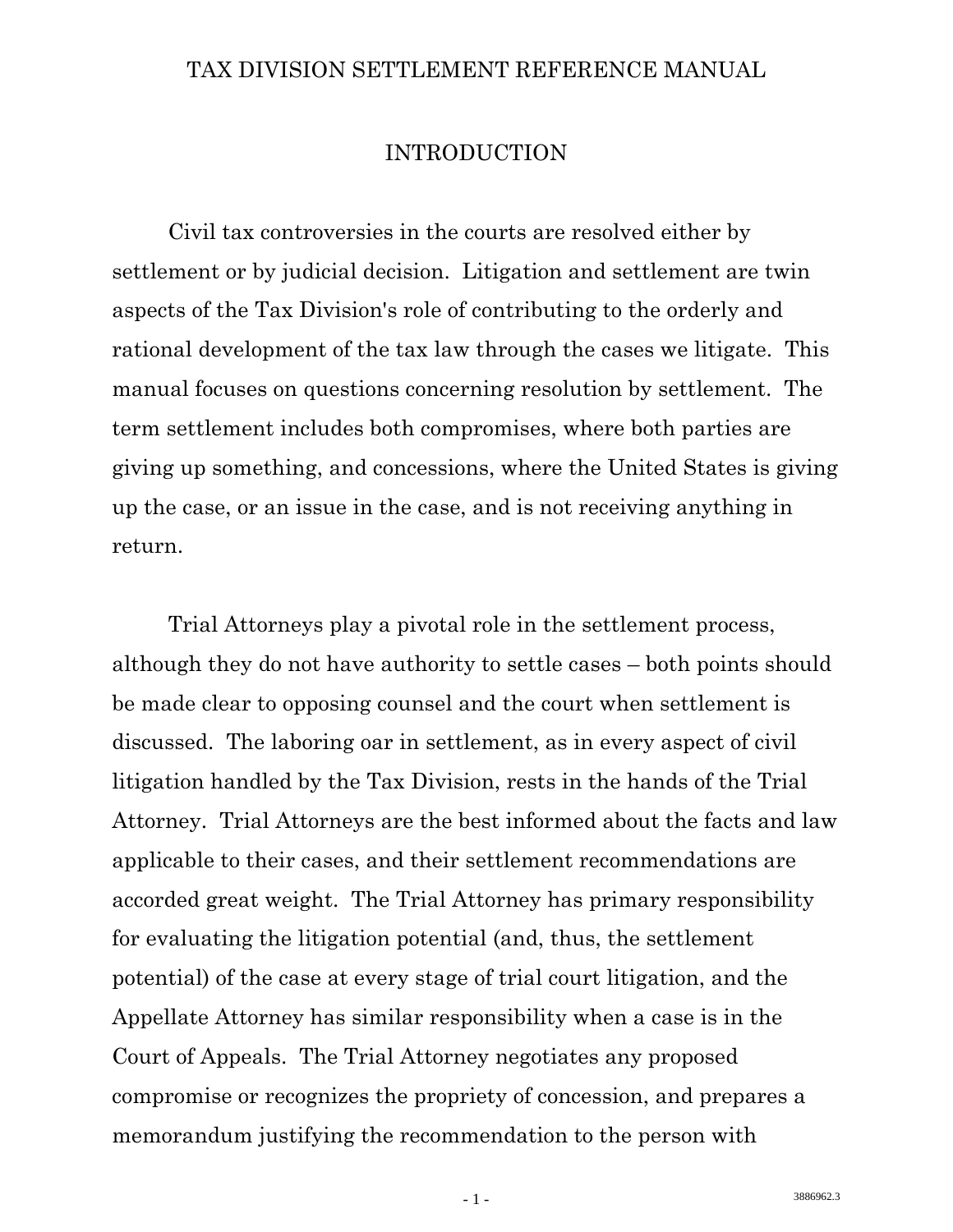authority to concede or compromise. If the settlement is approved, the Trial Attorney is responsible for assuring that the settlement is implemented and that the Government gets all it bargained for.

 This reference manual addresses, in *Part I*, policy and practical considerations that impact Tax Division settlements, in *Part II*, the authority to approve settlements and concessions in tax cases, in *Part III*, the settlement process, in *Part IV*, considerations in evaluating settlements, and in *Part V*, common issues that arise in settlements of tax cases. Collected in the Appendix are commonly referred to documents and model documents to provide further guidance. Included with this manual is an Appendix of documents which Tax Division attorneys may find useful, including a:

- Settlement Checklist
- [Quick Reference Chart](http://www.usdoj.gov/tax/readingroom/settlemn/B_Quick_Reference.pdf)
- [Flowchart of Compromise Process for Joint Committee](http://www.usdoj.gov/tax/readingroom/settlemn/C_1_Flowchart_A.pdf)
- [Flowchart of Compromise Process for Associate A.G.](http://www.usdoj.gov/tax/readingroom/settlemn/C_2_Flowchart_B.pdf)

Trial Attorneys can use the model documents in preparing for settlement discussions, drafting a recommendation, and drafting documents to memorialize a settlement and implement its terms.

 Except to the extent that binding authority is referenced (*e.g*., in *Part II*, with respect to settlement authority), the discussion and suggested procedures in this Settlement Reference Manual reflect internal guidelines only and do not bind the Tax Division or create rights for any person.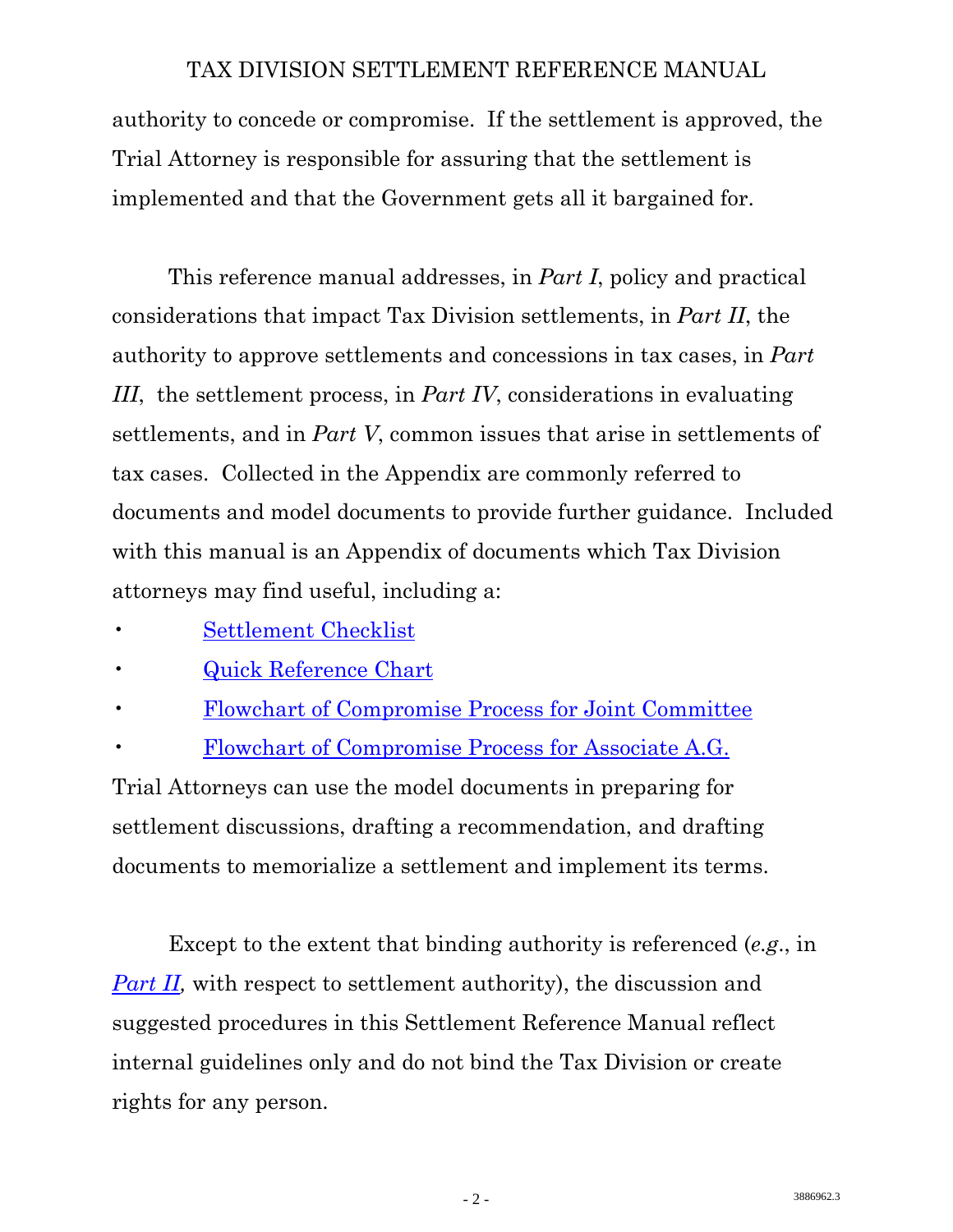# <span id="page-6-0"></span>TAX DIVISION SETTLEMENT REFERENCE MANUAL I. POLICY AND PRACTICAL CONSIDERATIONS

#### A. Settlement Versus Litigation: in General

 The Tax Division endeavors to litigate when appropriate, to concede when appropriate, and also to compromise when appropriate on terms that are just and in the Government's best interests. Accordingly, it is our settlement policy to concede a position that is erroneous. In all other instances, compromise is justified by litigation hazards or collectibility concerns, or a combination of the two and in rare instances in accord with [Tax Division Directive No. 116](http://www.usdoj.gov/tax/readingroom/settlemn/D_4_TAX_DIR_116.pdf) (see discussion at I-B, *below*).

 Admittedly, few cases are 100% winners, and many litigators estimate that, given the vagaries of our litigation system, most cases have a 10 to 15 percent risk of being lost due to some unforeseen or uncontrollable event. In general, the Tax Division does not consider the risk inherent in litigation as a basis for conceding 10, 15, or 20 percent. Settlements on such a basis encourage litigation of matters that could have been resolved administratively, and cost the Government far more in the long run. Likewise, the Tax Division does not settle cases based on nuisance value  $-i.e.,$  for a small amount that does not bear a relationship to litigation hazards or collectibility concerns. To do so would encourage suits, no matter how baseless, with the expectation of receiving some amount by way of settlement and undercut the efficacy of the settlement structure within the IRS.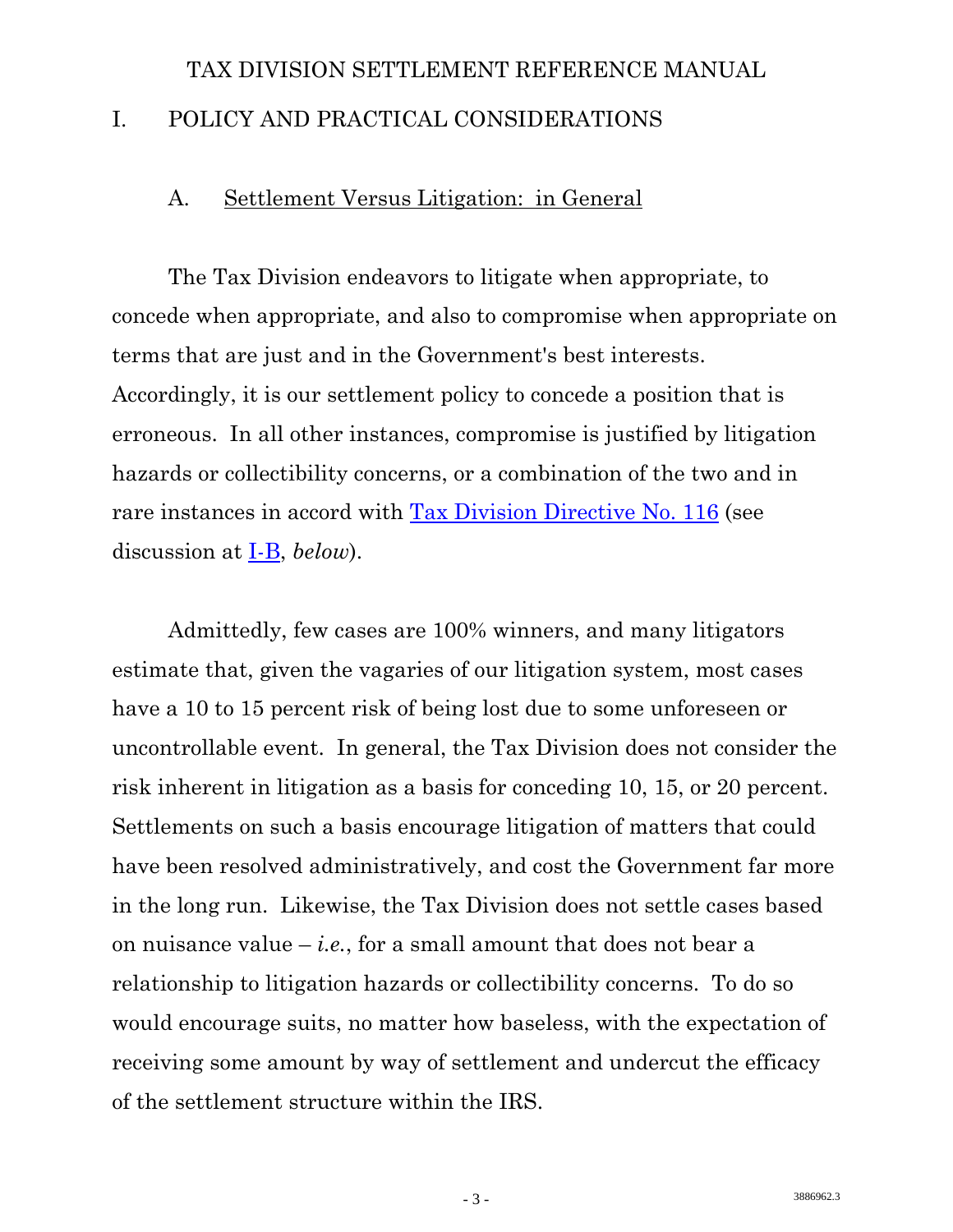<span id="page-7-0"></span> From the outset of a case and throughout its development, Trial Attorneys should consider the question of litigation or settlement. Trial Attorneys should continually reevaluate the desirability of settlement and whether alternative dispute resolution might be useful, taking into account factual and legal developments in the case. When evaluating the litigation and settlement posture of a case, all litigation hazards, including equities, must be taken into account.

#### B. Tax Division Directive No. 116

[Tax Division Directive No. 116](http://www.usdoj.gov/tax/readingroom/settlemn/D_4_TAX_DIR_116.pdf) provides a narrow exception to the general rule that settlement must be based only on the hazards of litigation and/or collectibility concerns. Directive 116 recognizes that an analysis of litigation hazards should take into account the equities. Settlements based on limited collectibility, by their very nature, take economic hardship into account. Under Directive 116, the Tax Division may settle a case, even if not warranted strictly on the basis of litigation hazards or collectibility, if "litigation of the case will be detrimental to the goal of fostering voluntary compliance with our federal tax laws." Cases that fall within this exception are rare.

 A settlement recommendation that relies on any basis other than litigation hazards or collectibility must be referred through the Office of Review to the appropriate Deputy Assistant Attorney General for final action (unless normal settlement procedures require final action to be taken at a higher level).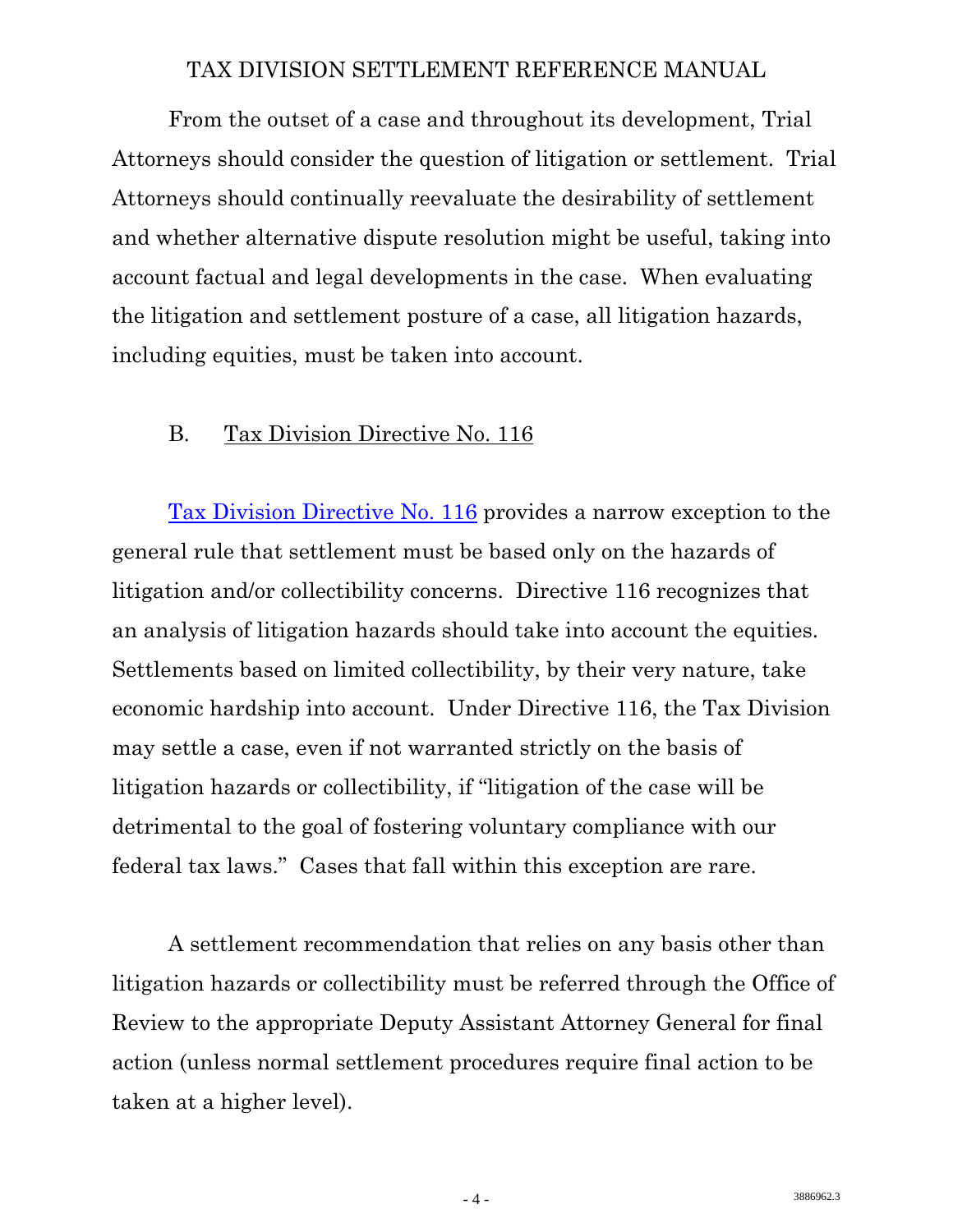#### <span id="page-8-0"></span>C. The Need for Preparation

 The basic principles applicable to litigation are equally applicable to settlement. Good preparation is the key to both. It is not possible to make a sound settlement recommendation without thoroughly preparing your case and having an understanding of both the facts and law. The surest way to obtain a good settlement is to do a good job preparing the case for trial.

 Revenue Agents and Revenue Officers do not prepare their files with a view to litigation. They do not generally collect the names of all potential witnesses or make copies of all pertinent documents. The file ordinarily contains information deemed sufficient to warrant the assessment of tax or denial of the claim for refund. Much of the information is what the taxpayer has chosen to furnish and little of it has been verified.

 Tax Division attorneys must take the raw administrative file and, using civil discovery, develop evidence necessary to present the Government's case effectively. Every step in the development of the evidence in a tax suit must be accompanied by a careful winnowing of legal theories – a continual search for sound legal principles.

#### D. The Need to Communicate with the IRS

 In settlement, as in litigation, it is important to communicate with the Chief Counsel attorneys and the IRS. As the Trial Attorney who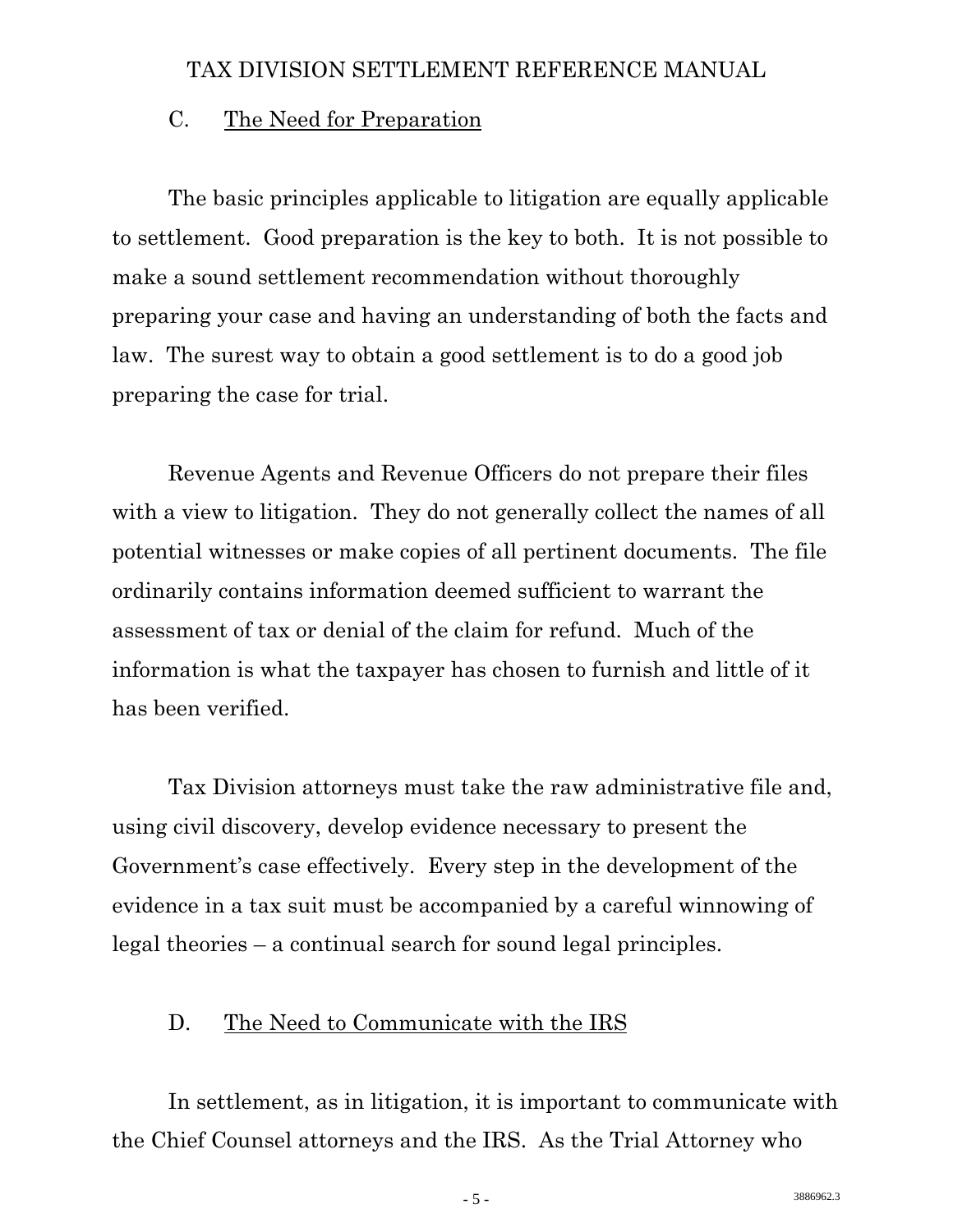<span id="page-9-0"></span>has developed the case, you may obtain more factual information about a case than was available to the Chief Counsel attorney when the defense or suit letter was written. You should promptly advise the Chief Counsel attorney if newly discovered facts warrant a revision of the Government's litigating position, or the reevaluation of litigation hazards or collectibility concerns. Also, the Trial Attorney should communicate with the IRS personnel who actually worked the case (or related cases) such as Revenue Agents, Special Agents, Engineering Agents, International Examiners, Technical Advisors, and Service Center personnel, who may have information that is not in the files. Moreover, talking with IRS personnel is particularly important in cases involving issues that arise not only in the year in suit, but also in subsequent years.

 It is always advisable to talk with someone at the IRS or Chief Counsel whose position you disagree with, or do not understand, before committing your position to writing. You may have missed an important fact, or misunderstood a legal position. Only the Assistant Attorney General can accept an offer over the objection of Chief Counsel. *See* [Tax Division Directive 135.](http://www.usdoj.gov/tax/readingroom/settlemn/D_3_TAX_DIR_135.pdf) Consequently, sometimes you must negotiate with Chief Counsel attorneys and IRS personnel just as you negotiate with opposing counsel.

#### E. Issue Settlements Versus Dollar Amount Settlements

 In negotiating settlement of any multi-issue case, the Trial Attorney should know how much is involved in each aspect of the case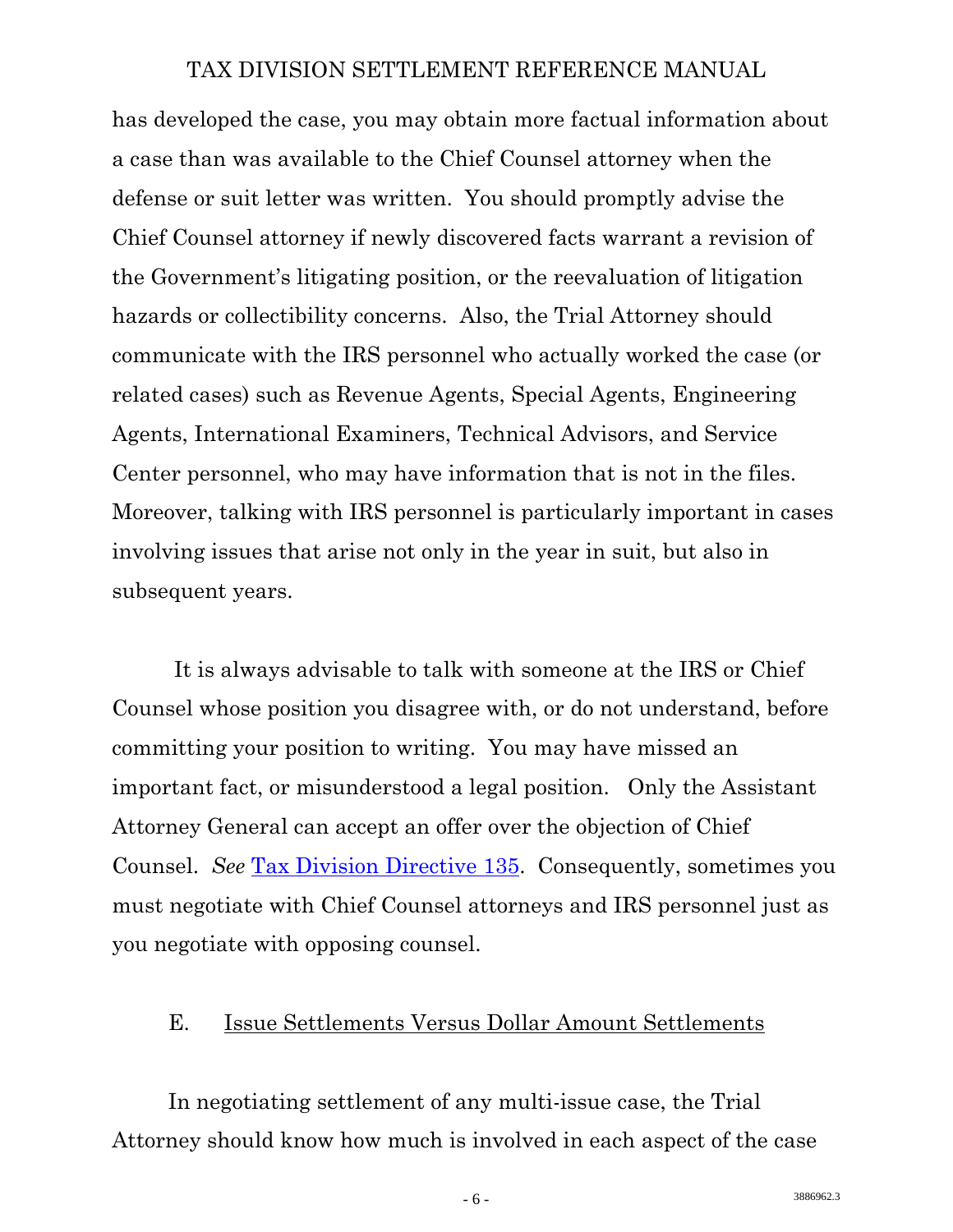before discussing any issue with opposing counsel. A good starting point is the notice of deficiency, or the Revenue Agent Report ("RAR") statement of audit changes. Generally, in an issue settlement, either issues are traded, or one party concedes one or more issues and other issues are settled on a percentage basis. If there are two issues in a case, and one issue involves \$5,000 and the second \$100,000, it is not considered a 50-50 settlement if it is proposed that the taxpayer concede the first issue and the Government the second. Neither is it regarded as a 50-50 settlement where, on the issue which the taxpayer offers to concede, the Government is supported by the Tax Court and three courts of appeals, while on the issue which it is proposed the Government concede, there is no case directly on point and two conflicting lines of authority.

 An issue settlement may be appropriate if the resolution of the issue(s) in suit will have continuing consequences in subsequent tax periods or as to other tax liabilities or other taxpayers. Consideration should be given to the dollars involved in those other years or taxpayers as well as the years in suit. Where the disputed liability is substantial or the taxpayer is in a trade or business, a settlement based on income adjustments – an issue settlement – is the norm. Among other things, an issue settlement obviates problems that might arise in determining loss or credit carrybacks and carryforwards involving the years in litigation. A percentage compromise of a deficiency assessment should be avoided, however, where the assessment was based on more than the issues that are being litigated – *e.g.*, an assessment based on agreed and unagreed issues.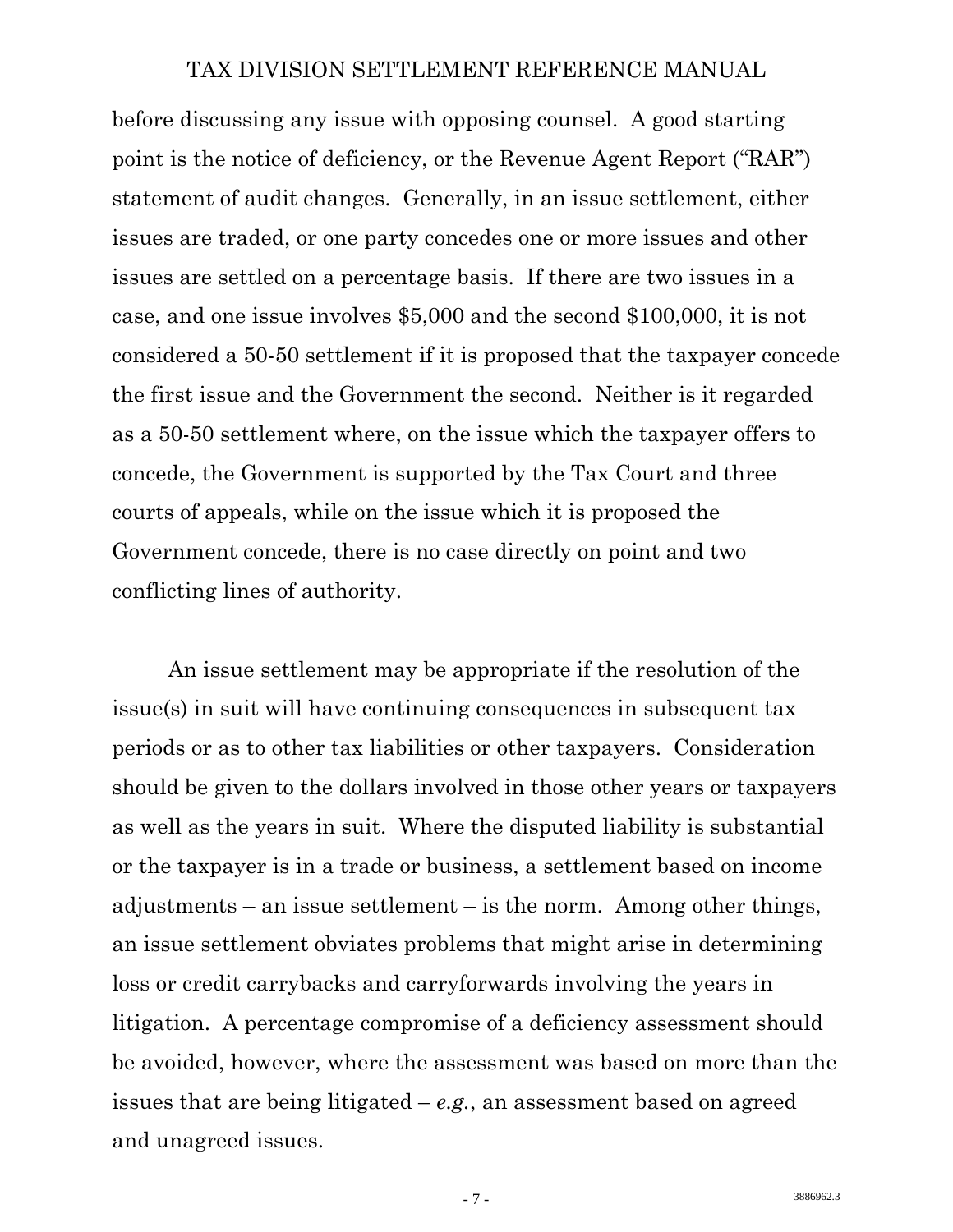A settlement may be based on an offer to accept a refund of a flat amount, plus interest. Thus, in a suit for a refund of \$5,000, a taxpayer may offer to accept a refund of \$2,000, plus interest. Flat-amount settlements are particularly appropriate in a relatively small-dollar case involving several issues, where the effort and delay in preparing a computation may not be justified and both parties have a pretty good idea of the tax dollars attributable to each issue. If the parties do not know or cannot agree on the tax amount attributable to an issue, a recomputation may be necessary in order to evaluate the proposed concessions. A flat-amount settlement is not appropriate if the resolution of the issue(s) in suit will have continuing consequences in subsequent tax periods or as to other tax liabilities or other taxpayers.

 An issue settlement is always necessary if the issue(s) in suit have consequences or occur in subsequent years, or affect other taxes or other taxpayers. For example, if the issue is whether an expense was a capital expenditure or an ordinary expense, the evaluation of a settlement offer will require consideration of the capital vs. ordinary character of the expense, as well as whether capital loss carrybacks or carryovers have been allowed; whether depreciation deductions have been allowed in subsequent years; whether deductions allowed by settlement increase alternative minimum tax liability; and whether the deductions allowed by the settlement impact investment tax credits. For a further discussion of the issues that commonly arise in settlements, *see [Part V](#page-0-0).*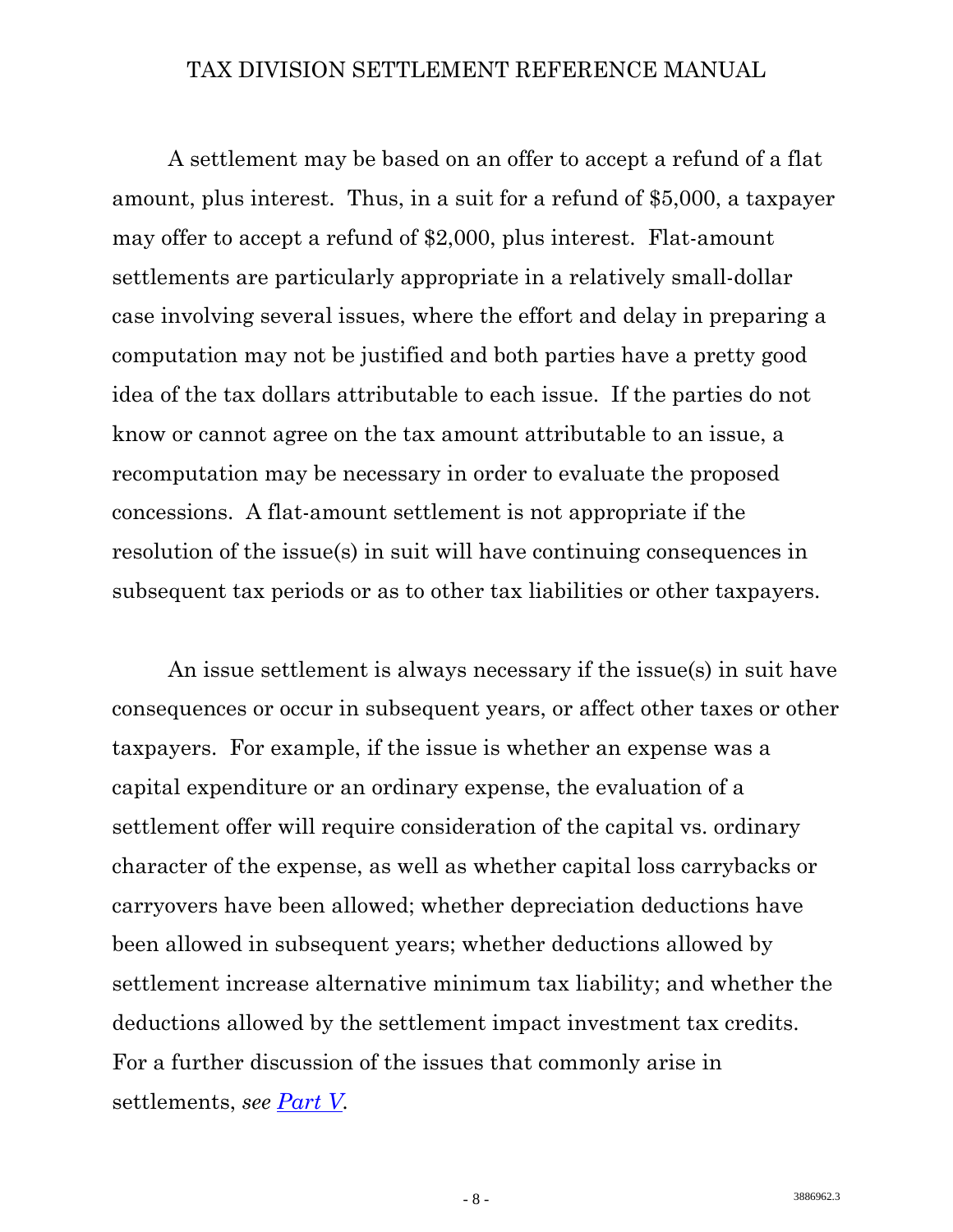<span id="page-12-0"></span> When settlement is based on collectibility, the Trial Attorney should try to obtain all necessary financial information before beginning to negotiate. Negotiations over collectibility often start with a statement by opposing counsel that his client is unable to pay any judgment the Government might obtain. The Trial Attorney should invite the taxpayer to submit the financial information necessary to document uncollectibility. The information submitted should be verified by the IRS to the extent appropriate. Typically, the financial documentation should include (1) a completed Collection Information Statement (IRS Form 433-A or 433-B) and (2) copies of income tax returns for the prior five years. *See [Part V-A](#page-79-0)*, for a fuller discussion of collectibility settlements.

#### F. Concessions and the Trial Attorney's Role

 If the Tax Division concludes that the Government's case lacks any merit whatsoever, the case should be conceded. Normally, the Chief Counsel will recommend concession of a meritless case in the defense letter. Where the Chief Counsel has not done so, the Trial Attorney may nevertheless identify law or develop facts that justify concession. If the Trial Attorney believes that the Government's position is erroneous, the attorney should bring the matter to a supervisor's attention, and if the supervisor agrees, speak with and then send a letter to the Chief Counsel requesting that the Chief Counsel reconsider the merits. The same procedure should be followed if the Chief Counsel recommends concession but the Trial Attorney believes that defense of the case is merited.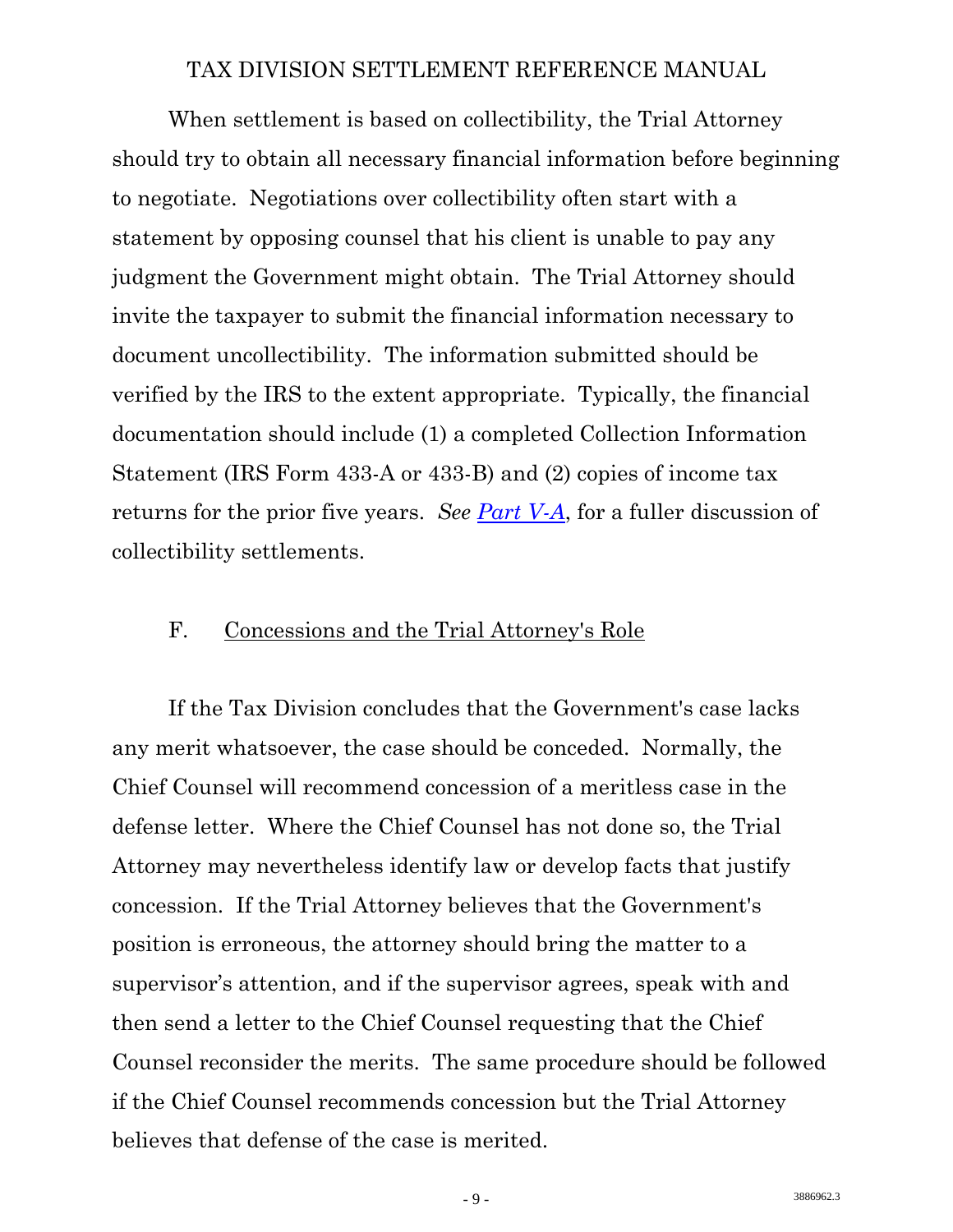#### <span id="page-13-0"></span>G. Things to Consider in General

 Some cases are more appropriate for settlement than others, and in weighing the potential for settlement it is useful for the Trial Attorney to consider the various factors favoring and disfavoring settlement. Of course, just because factors favoring settlement exist, does not mean the taxpayer will make an offer that would be in the Government's best interests to accept. Similarly, the presence of factors that weigh against the likelihood of settlement does not mean that a case cannot or should not be settled.

- 1. Factors favoring settlement include the following:
	- The case involves largely factual issues and the legal principles are well established (e.g., valuation cases, substantiation cases, trust fund penalty recovery cases);
	- The case is legally and/or factually complex;
	- A consensual resolution may lead to greater future compliance (*e.g*., employee-independent contractor cases);
	- The settlement would be based solely on collectibility;
	- There is the potential for jury nullification;
	- The nature or status of a party to the dispute might influence the outcome of the litigation (*e.g*., a sympathetic plaintiff);
	- The parties have substantial litigation hazards; or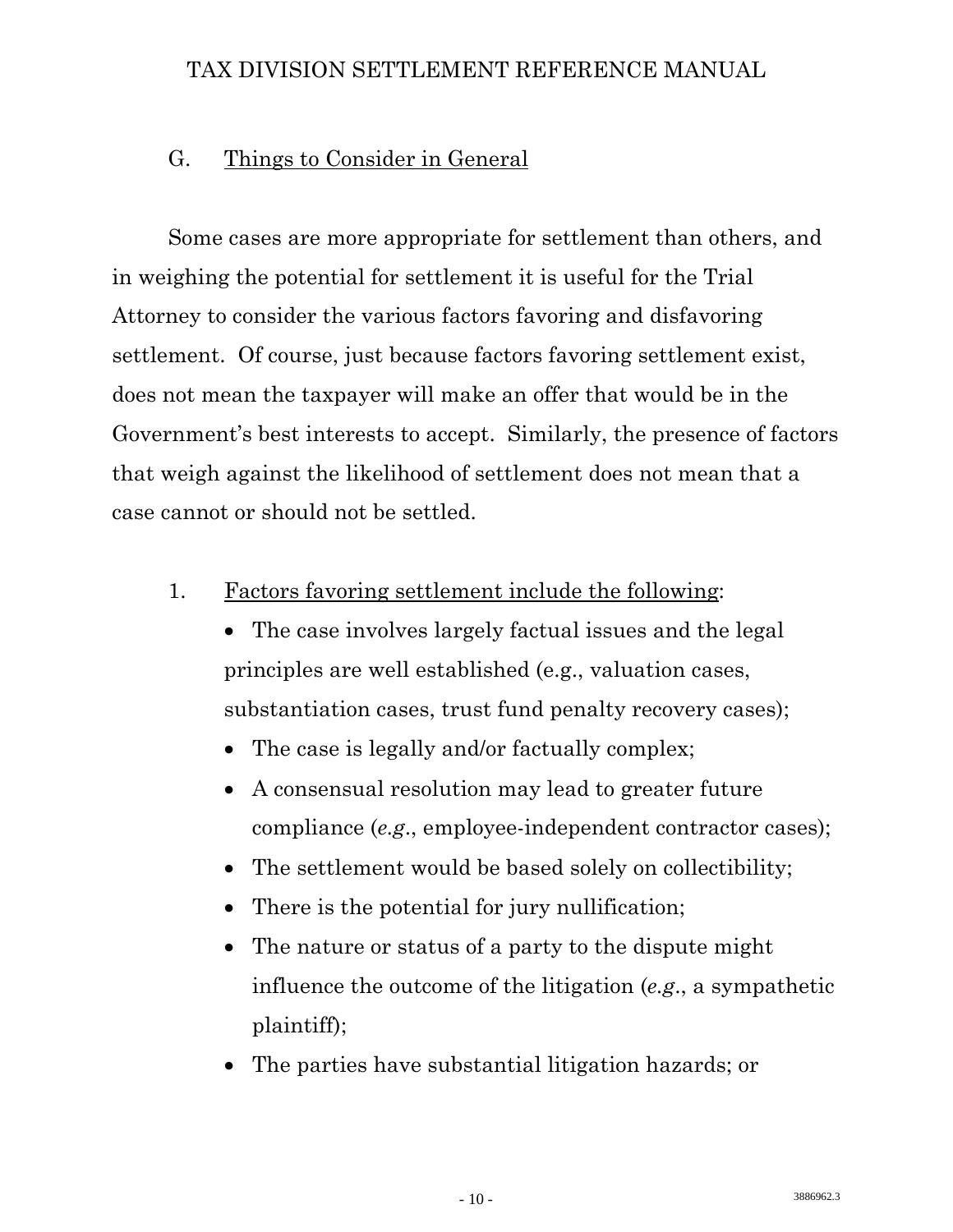- The Government has an interest in avoiding adverse precedent that outweighs the benefit of proceeding with litigation.
- 2. Factors disfavoring settlement include the following:
	- The taxpayer's case clearly has no merit (*e.g*., certain tax protestor/defier suits);
	- The case should be resolved on motion, such as a motion to dismiss or for summary judgment;
	- The case presents an issue where legal precedent is needed, for example:

(A) The issue involved is of national or industry-wide significance;

(B) The issue is presented in a substantial number of cases; and/or

(C) The issue is a continuing one with the same taxpayer;

- The importance of the issue(s) in the case makes continued litigation necessary despite some adverse precedent;
- The information presently available about the case is insufficient to evaluate meaningfully the issues involved or settlement potential;
- The Government has significant enforcement issues such as when the case is high profile and will involve publicity which could encourage taxpayer compliance, and/or the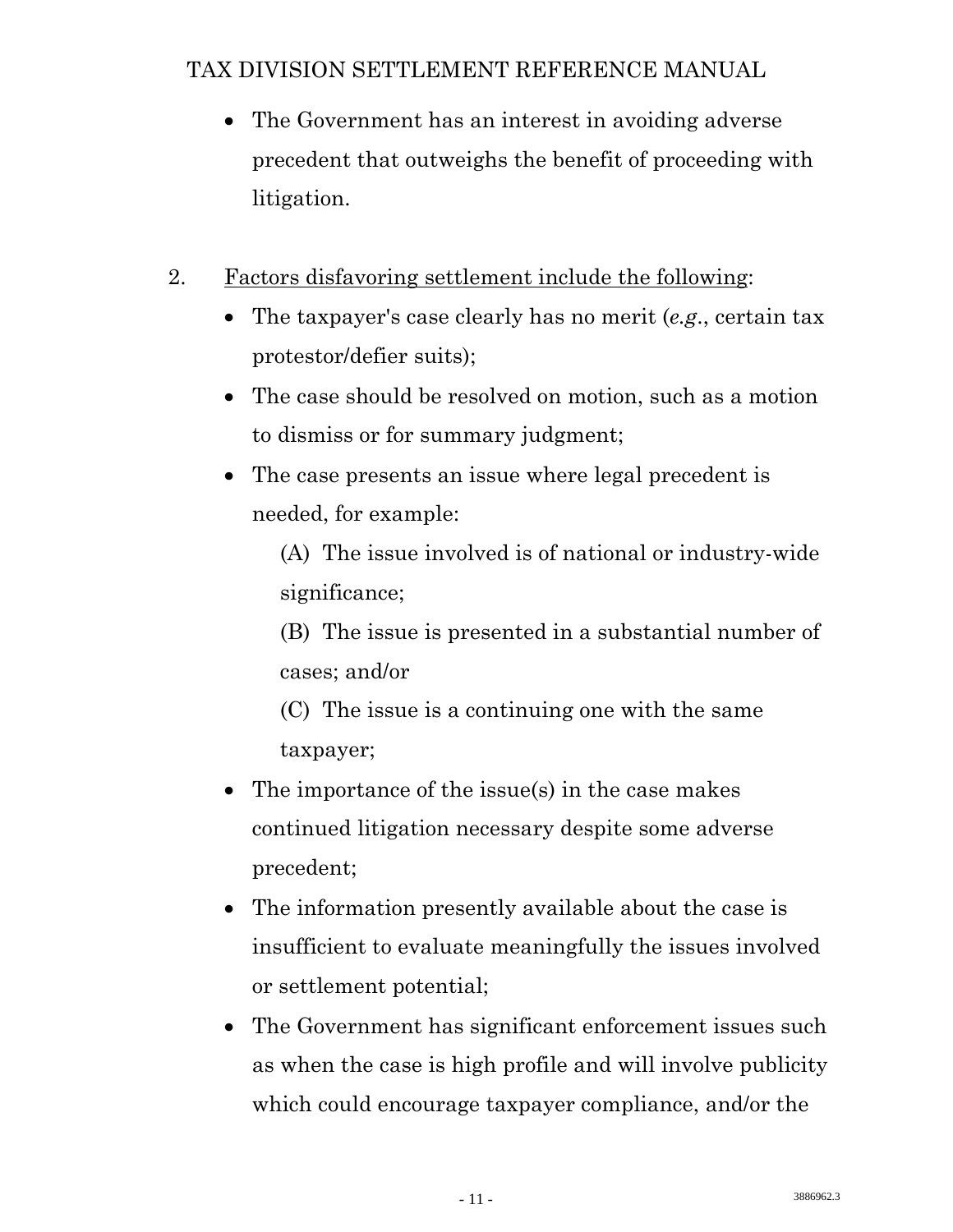case involves a uniform settlement position (*e.g*., shelter cases); or

• The case involves a non-frivolous constitutional challenge.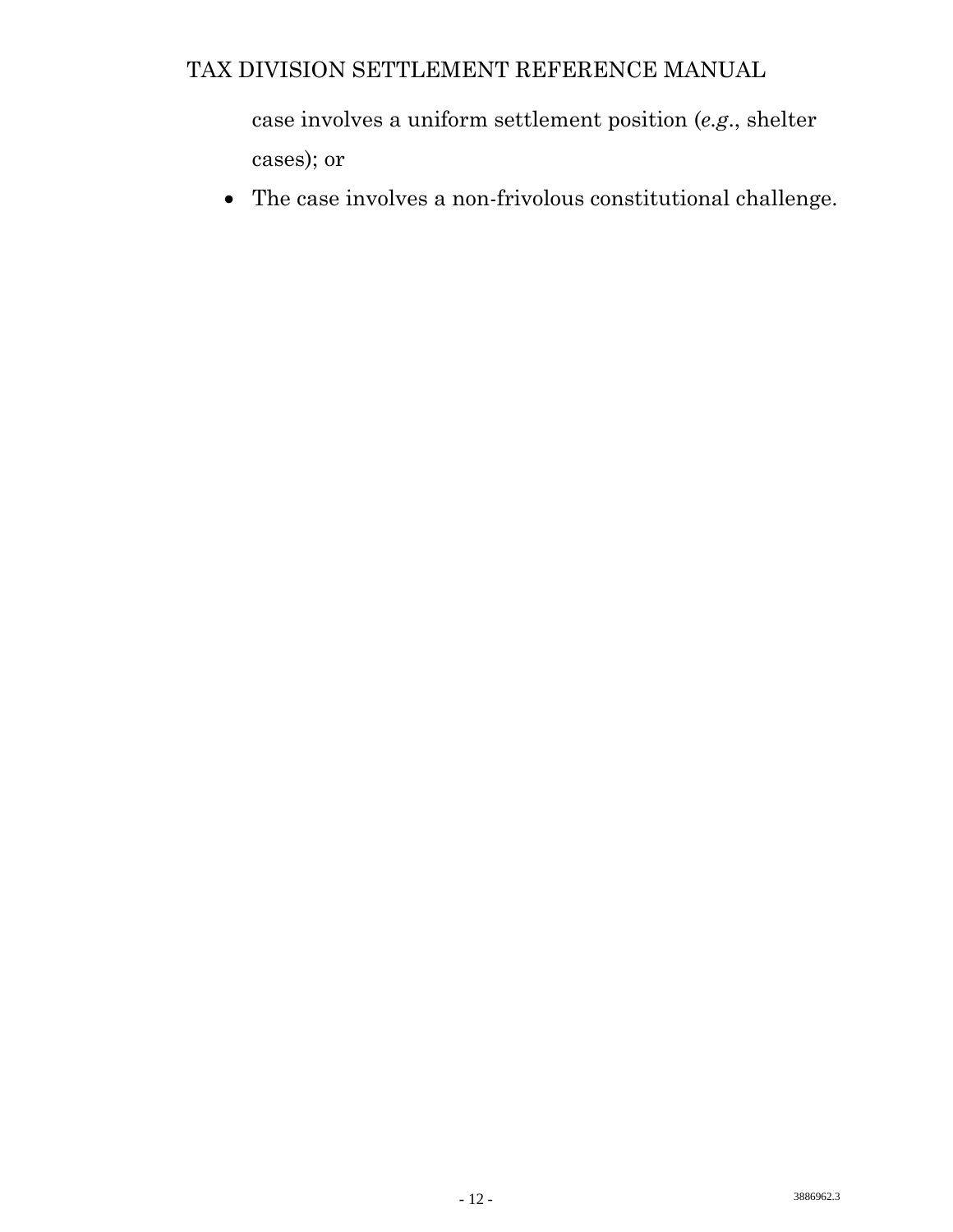# <span id="page-16-0"></span>TAX DIVISION SETTLEMENT REFERENCE MANUAL II. SETTLEMENT AUTHORITY

 For purposes of determining settlement authority, the method(s) used to negotiate a particular settlement are not relevant. Regardless of whether the settlement is negotiated solely between the Trial Attorney and the taxpayer, or negotiated with the assistance of a mediator, or through a settlement conference ordered by a court, the authority to settle a Tax Division case does not change. "Judges are entitled to ask litigants to negotiate about the possibility of settlement, but cannot force them to settle." *United States v. LaCroix,* 166 F.3d 921, 922 (7th Cir. 1999).

 When the Trial Attorney identifies for the litigants, courts and mediators, early and often, the person with whom settlement authority lies, the potential for misunderstanding is reduced. Misunderstandings and ignorance can be costly for litigants, and wasteful of the Government's resources. *See United States v. Walcott*, 972 F.2d 323 (11th Cir. 1992).

# A. Attorney General, Deputy Attorney General, and Associate Attorney General

 The Attorney General has broad and plenary settlement authority as to any matter referred to the Department of Justice, whether for prosecution or defense. See October 2, 1934, [Opinion of the Attorney](http://www.usdoj.gov/tax/readingroom/settlemn/D_1_AG_OP_38OP98.doc.pdf)  [General.](http://www.usdoj.gov/tax/readingroom/settlemn/D_1_AG_OP_38OP98.doc.pdf) As the Seventh Circuit explained in *United States v. LaCroix,* 166 F.3d 921, 923 (7th Cir. 1999):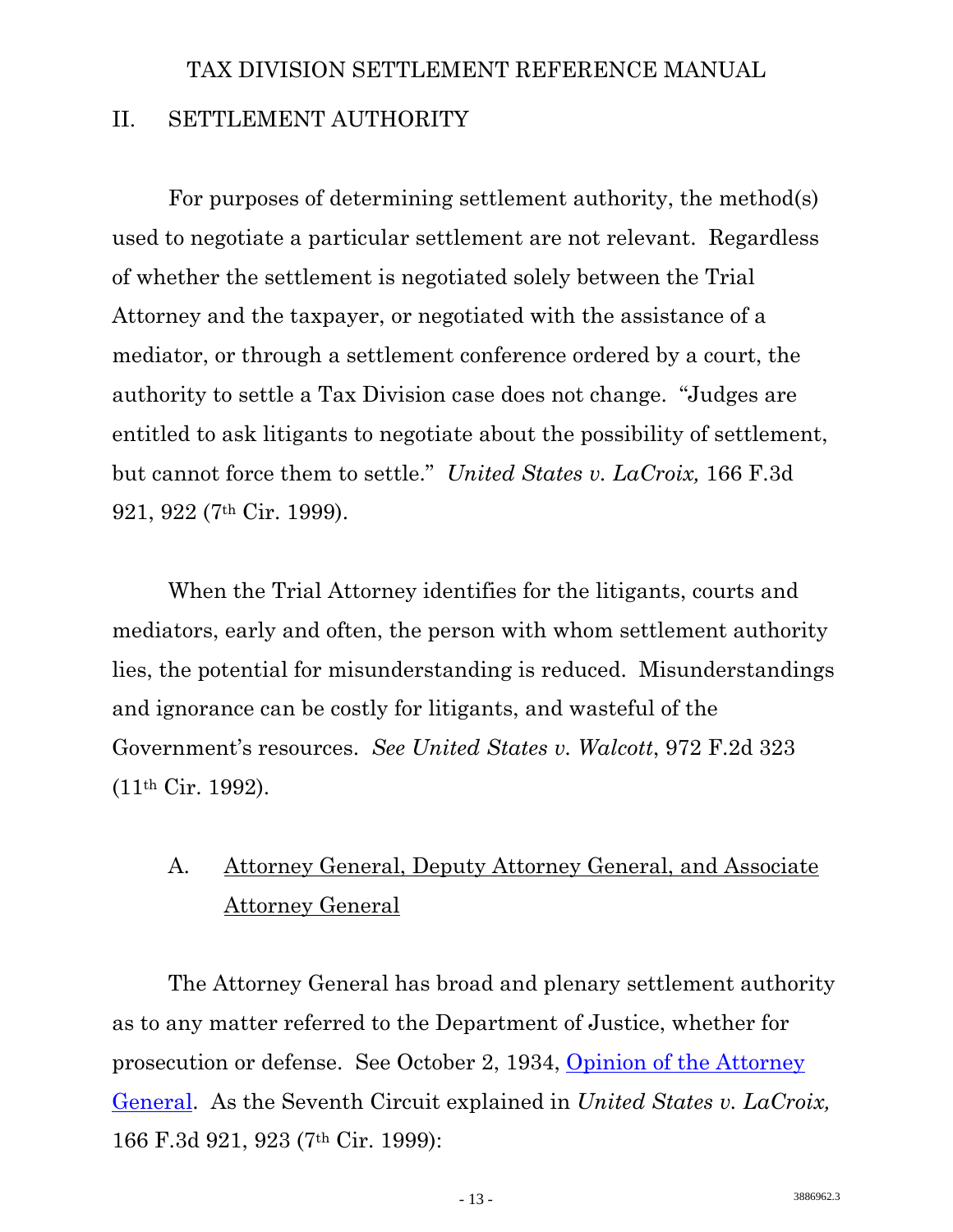Long ago the Supreme Court held that a purported settlement on behalf of the United States may be enforced if and only if the person who entered into the settlement had actual authority to compromise the litigation. *United States v. Beebe*, 180 U.S. 343, 351-55, 21 S.Ct. 371, 45 L.Ed. 563 (1901); *see also Stone v. Bank of Commerce*, 174 U.S. 412, 19 S.Ct. 747, 43 L.Ed. 1028 (1899); *Urso v. United States*, 72 F.3d 59 (7th Cir.1995). No one at HUD had actual authority to settle this case; and the persons in the Department of Justice who do have authority have declined to accept less than the United States' legal due. The district judge was required to respect that decision, made by those in the Executive Branch of government entitled to manage litigation.

 Courts have imposed some limits on this authority, *Executive Business Media, Inc. v. U.S. Department of Defense,* 3 F.3d 759 (4th Cir. 1993), and upheld review of settlements under the Administrative Procedures Act (APA) to determine whether the agency has exceeded its authority or acted contrary to its own regulations, *United States v. Carpenter,* 526 F.3d 1237, 1242 (9th Cir. 2008).

 All settlement authority resides in the first instance with the Attorney General, and is redelegated by regulation. All settlements that do not fall within the authority delegated to the Assistant Attorney General of the Tax Division must be acted upon by the Associate Attorney General. *See* 28 C.F.R. § 0.161 (authorizing Deputy Attorney General to exercise settlement authority of the Attorney General) *and* Order No. 1627-92 (Oct. 19, 1992) (delegating Deputy Attorney General's settlement authority to the Associate Attorney General).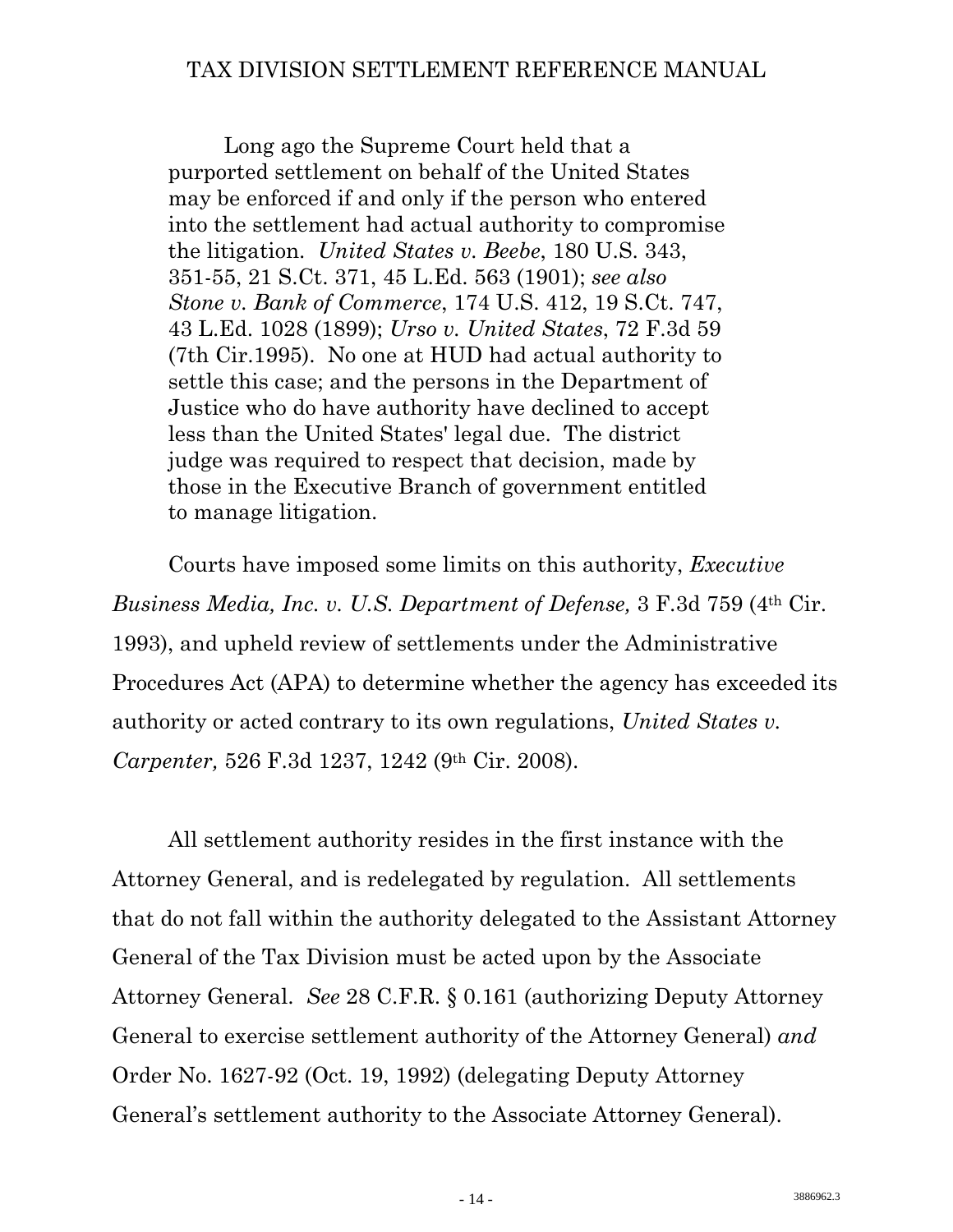#### <span id="page-18-0"></span>B. Solicitor General

 In any Supreme Court case, the Solicitor General must approve final action on an offer in compromise. In any appeal to any court authorized by the Solicitor General, any other action that would terminate the appeal, including settlement, may be accepted or acted upon only if the Solicitor General advises that the principles of law involved do not require appellate review. 28 C.F.R. § 0.163.

#### C. Assistant Attorney General

 The Attorney General has delegated the following settlement authority to the Assistant Attorney General (28 C.F.R. §§ 0.160, 0.162, 0.164):

(1) To accept offers in compromise of claims asserted by the United States in all civil cases in which the difference between the gross amount of the original claim and the proposed settlement does not exceed \$2,000,000 or 15% of the original claim, whichever is greater.

(2) To concede civil claims asserted by the United States where the gross amount of the original claim does not exceed \$2,000,000. (3) To accept offers in compromise of, or concede, claims against the United States where the principal amount of the Government's concession does not exceed \$2,000,000, except that there is no monetary limitation on the Assistant Attorney General's authority in any case where the Joint Committee on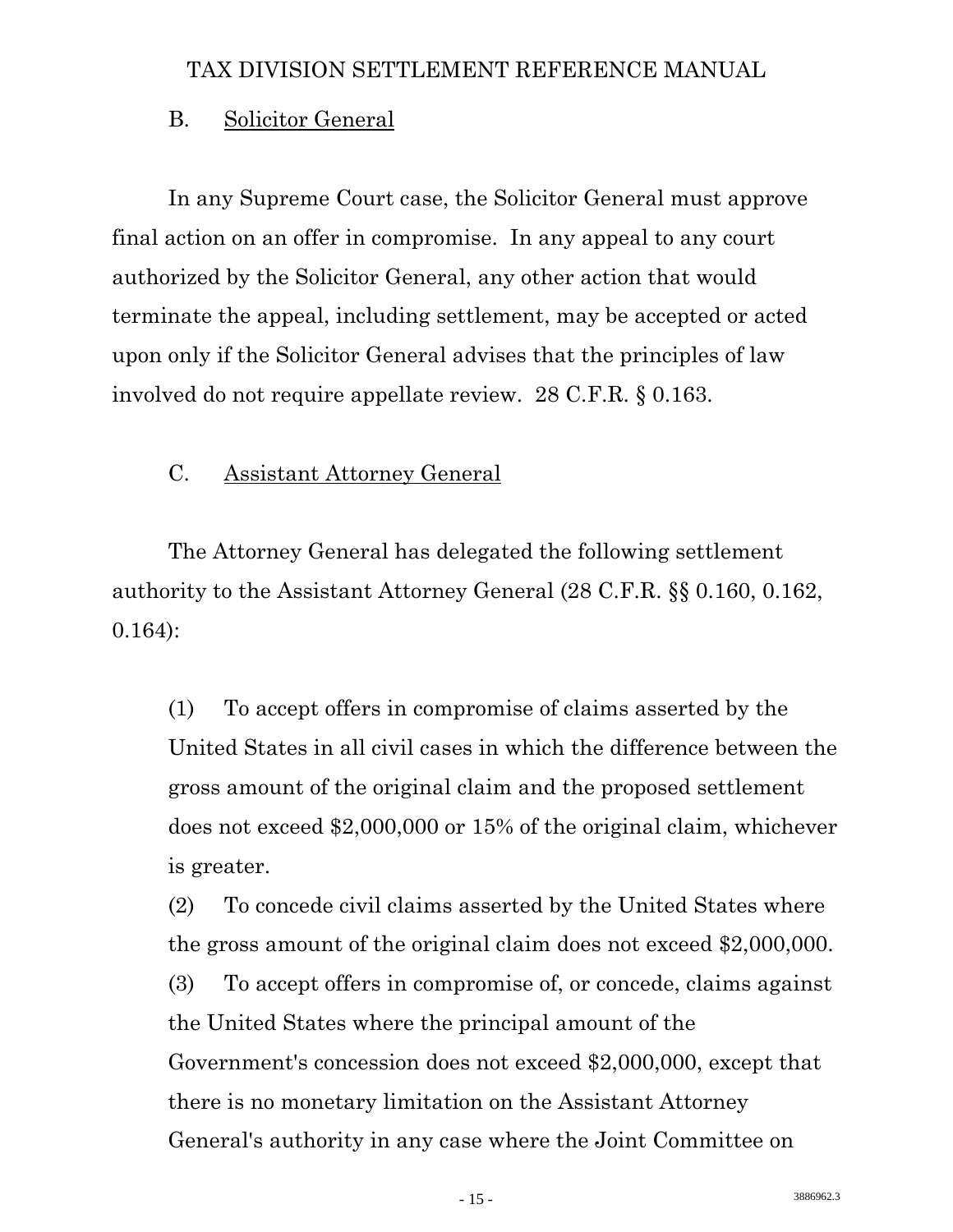<span id="page-19-0"></span>Taxation has indicated it has no adverse criticism of the settlement or concession.

- (4) To accept offers to compromise all nonmonetary cases.
- (5) To reject offers in compromise in all cases.

 The Assistant Attorney General has redelegated settlement authority as set forth in Tax Division Directive No. 135 *contained in* 28 C.F.R. Pt. 0, Subpart Y, app., "Redelegations of Authority to Compromise and Close Civil Claims," in those cases where Chief Counsel concurs in recommending acceptance or rejection of a settlement. Only the Assistant Attorney General can take action inconsistent with the recommendation of the Chief Counsel. In some cases, the Assistant Attorney General has delegated to the Deputy Assistant Attorney General the authority to approve a compromise that is based on consideration of "whether litigation of the case will be detrimental to the goal of fostering voluntary compliance with our federal tax laws even though settlement is not justified by litigation hazards or collectibility concerns." [Tax Division Directive No. 116.](http://www.usdoj.gov/tax/readingroom/settlemn/D_4_TAX_DIR_116.pdf)

 The "gross amount of the claim" includes tax and penalties, and any paid-in interest that would be refunded. It does not include accrued statutory interest. 28 C.F.R. §§ 0.169 and 0.170.

1. Partnership Level Proceedings.

 In cases brought under Code § 6226 for judicial review of Final Partnership Administrative Adjustments, the amount of the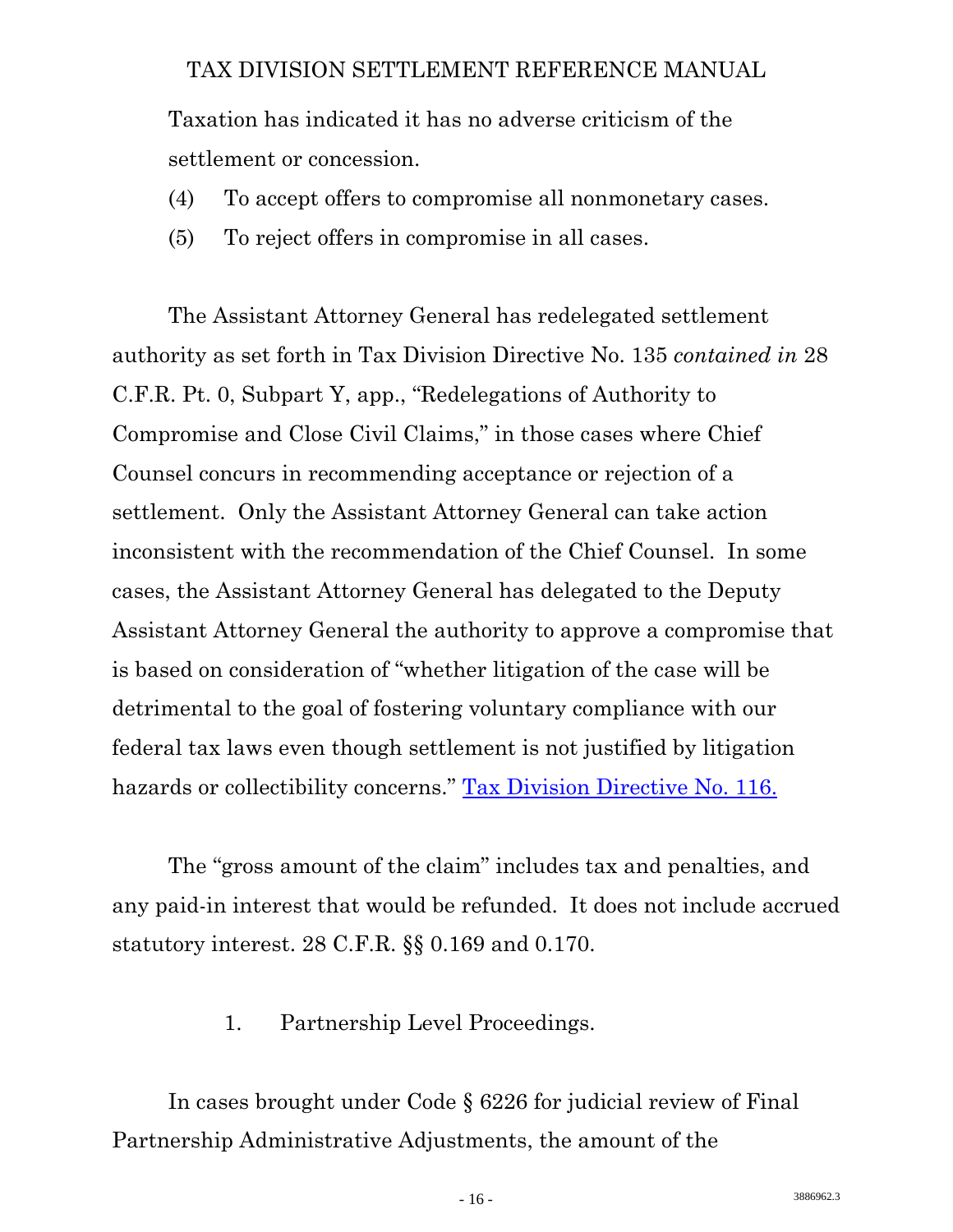<span id="page-20-0"></span>Government concession should be calculated by multiplying the adjustment to partnership income by the highest marginal tax rate. For purposes of determining settlement authority, partnership proceedings are considered claims by the United States and not claims against the United States. Consequently, settlements in such cases are not considered "refunds" under Code § 6405 and are not reported to the Congressional Joint Committee on Taxation.

#### D. Joint Committee on Taxation

 Code § 6405 mandates that the Secretary of the Treasury report to the Congressional Joint Committee on Taxation any refunds or credits in excess of \$2,000,000 with respect to specified taxes. Since the 1930s there has been agreement among the Department of Justice, the Department of the Treasury and the Joint Committee on Taxation that the Tax Division will report to the Joint Committee any refunds or credits resulting from settlement in Justice Department cases in accordance with Code § 6405. The Assistant Attorney General must approve all settlements requiring reference to the Joint Committee.

 Although Code § 6405 provides only that no refund or credit shall be made until after the expiration of 30 days from the date a report is submitted to the Joint Committee, the Tax Division will not authorize an overpayment until the Joint Committee has advised whether it has any adverse criticism to the settlement.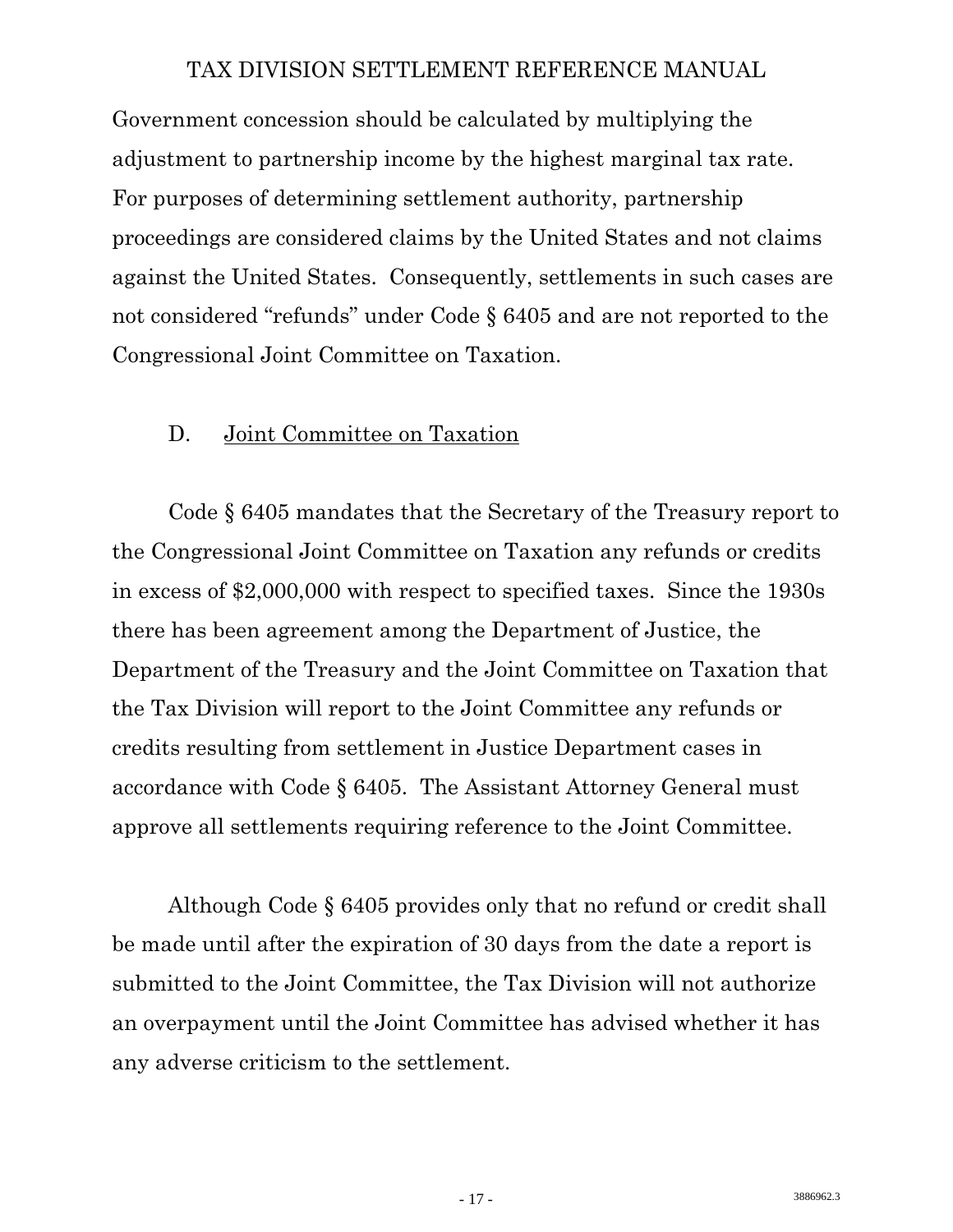<span id="page-21-0"></span> The refunds or credits that must be reported to the Joint Committee are those relating to:

income, war profits, excess profits, estate, or gift tax, or any tax imposed with respect to public charities, private foundations, operators' trust funds, pension plans, or real estate investment trusts under chapter 41, 42, 43, or  $44$  \* \* \*.

Code § 6405(a). Refunds or credits of other excise taxes, employment taxes, and Code § 6672 liabilities need not be submitted to the Joint Committee.

 Refunds or credits allowed pursuant to Code § 6411 (tentative allowances) are not referred by the IRS to the Joint Committee at the time of allowance. However, in any such case, to the extent that the tentative allowance as finally adjusted under the settlement exceeds \$2,000,000, the refund or credit must be submitted to the Joint Committee. In Tax Division cases, this situation most commonly arises in corporate bankruptcy cases where the debtor has previously received tentative refunds based on large net operating loss carrybacks. Because settlement of these cases may involve a compromise of the IRS's claim in bankruptcy, those settlements may also require referral to the Joint Committee if there is a refund.

#### E. Trial Sections

 The Assistant Attorney General has redelegated authority to the Chiefs of the Civil Trial Sections and the Court of Federal Claims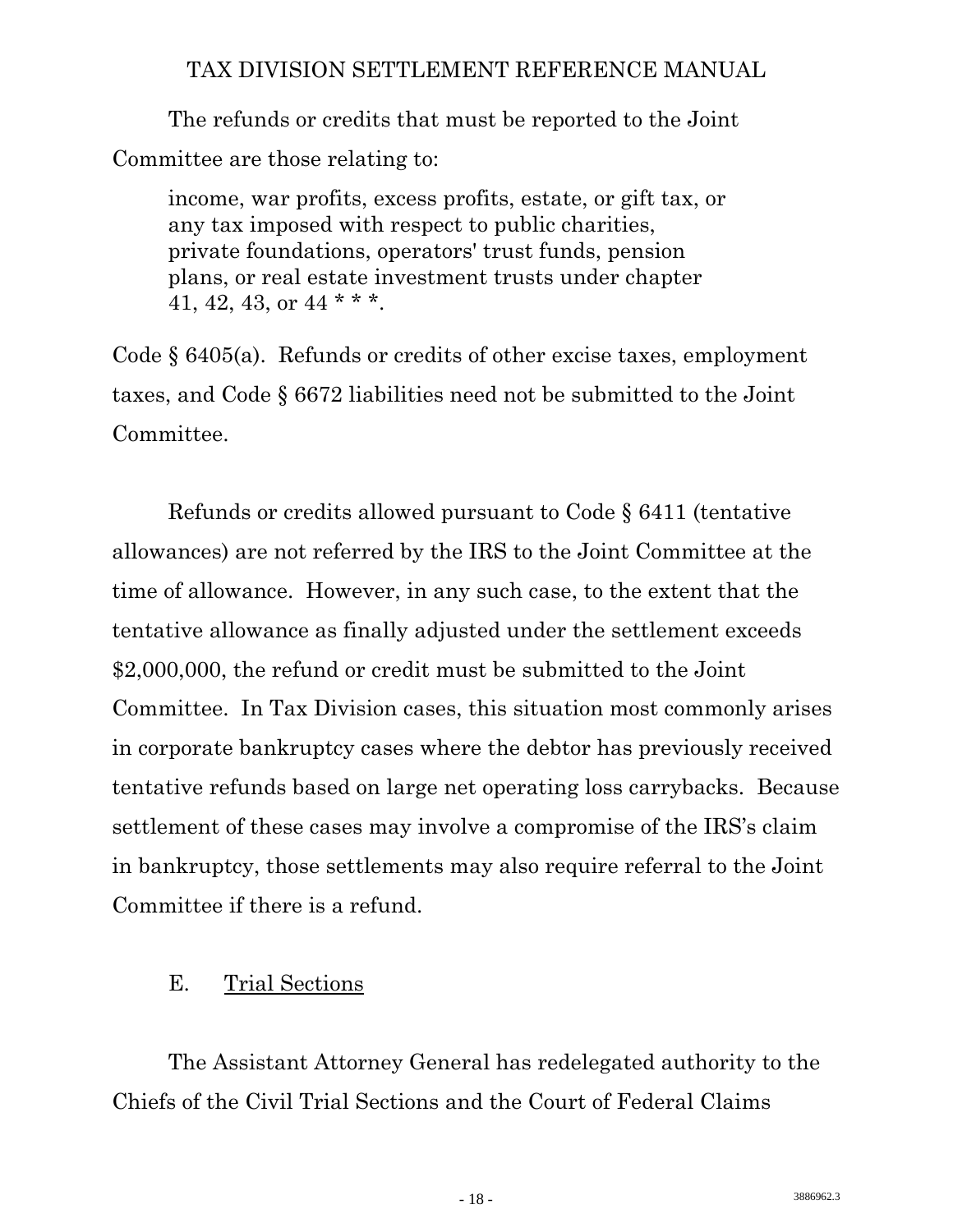Section, who are authorized, *provided that the Internal Revenue Service does not oppose such action***,** to:

(1) Accept offers in compromise in or concede any civil case, in which the amount of the Government's concession, exclusive of statutory interest, does not exceed \$500,000;

(2) Accept offers in compromise in injunction or declaratory judgment suits against the United States in which the principal amount of the related liability, if any, does not exceed \$500,000;

(3) Accept offers in compromise in all other non-monetary cases; and

(4) Reject offers in compromise in all civil cases, regardless of amount.

[Tax Division Directive 135 §§ 1-2](http://www.usdoj.gov/tax/readingroom/settlemn/D_3_TAX_DIR_135.pdf)*.*

 The Chiefs of the Civil Trial Sections and the Court of Federal Claims are authorized on a case-by-case basis to redelegate to their Assistant Section Chiefs or Reviewers, by memorandum, the authority delegated to them to reject offers and to accept offers in compromise or approve concessions in which the amount of the Government's concession, exclusive of statutory interest, does not exceed \$250,000, provided that redelegation is not made to the attorney of record in the case. Each redelegation memorandum shall be signed by the Section Chief and placed in the Department of Justice case file. [Tax Division](http://www.usdoj.gov/tax/readingroom/settlemn/D_3_TAX_DIR_135.pdf)  [Directive 135 § 3.](http://www.usdoj.gov/tax/readingroom/settlemn/D_3_TAX_DIR_135.pdf) A model memorandum for delegation is in Appendix [E-1.](http://www.usdoj.gov/tax/readingroom/settlemn/E_1_Delegation.DOC)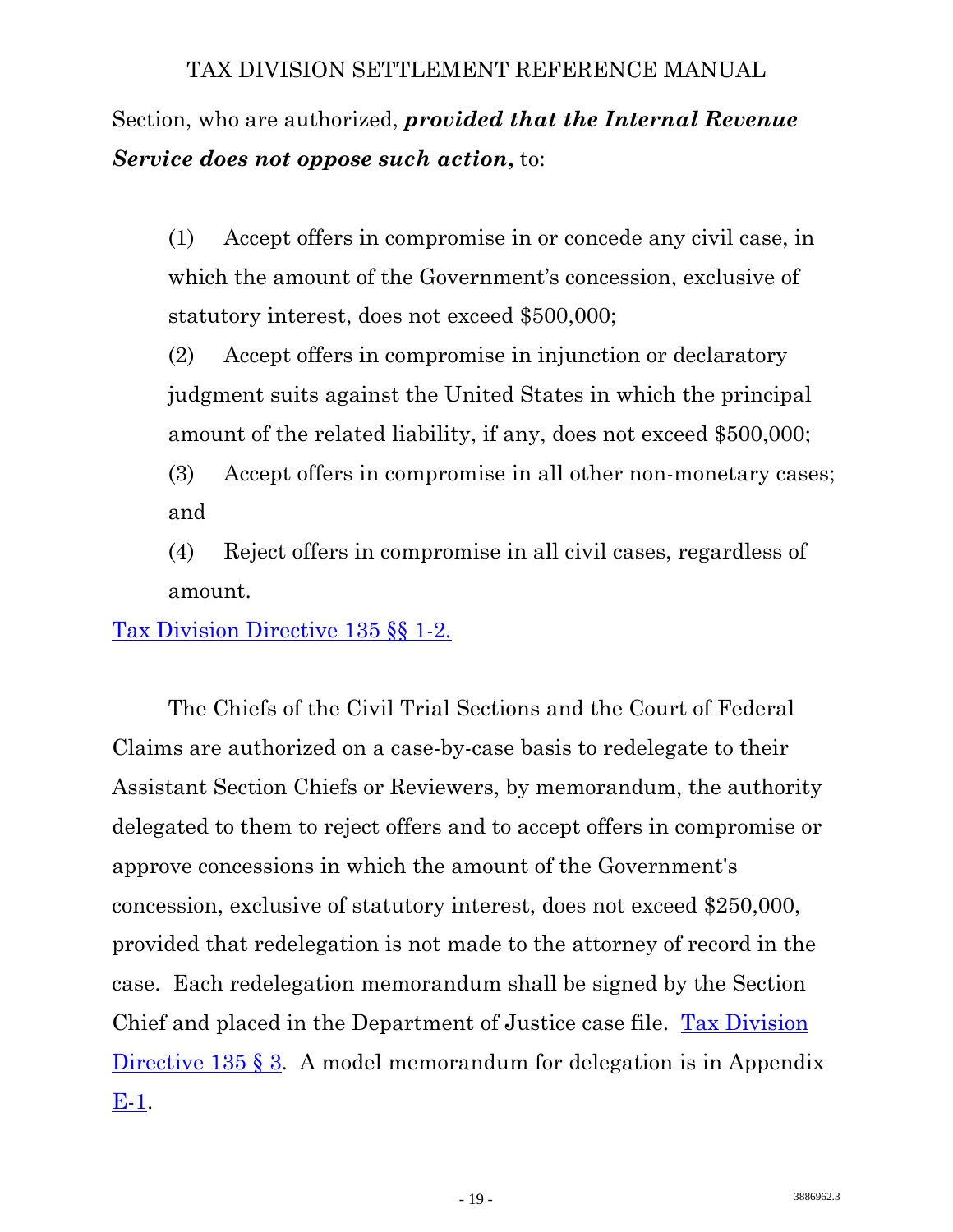#### <span id="page-23-0"></span>F. Appellate Section

 The Chief of the Appellate Section is authorized, *provided that such action is not opposed by the Internal Revenue Service, or by the Chief of the section in which the case originated*, to:

(1) Accept offers in compromise with reference to litigating hazards of the issue(s) on appeal in all civil cases (other than claims for attorneys' fees, litigation expenses, and/or court costs) in which the amount of the Government's concession, exclusive of statutory interest, does not exceed \$500,000;

(2) Accept offers in compromise in injunction or declaratory judgment suits against the United States in which the principal amount of the related liability, if any, does not exceed \$500,000;

(3) Accept offers in compromise or concede all civil claims for attorney's fees, litigation expenses, and/or court costs in which the aggregate amount of the Government's concession on these claims does not exceed \$200,000, and in which the aggregate amount of the Government's concession in the case, exclusive of statutory interest, does not exceed \$500,000;

(4) Accept offers in compromise in all other non-monetary cases that do not involve issues concerning collectibility; and,

(5) Reject offers in compromise in all cases, regardless of amount.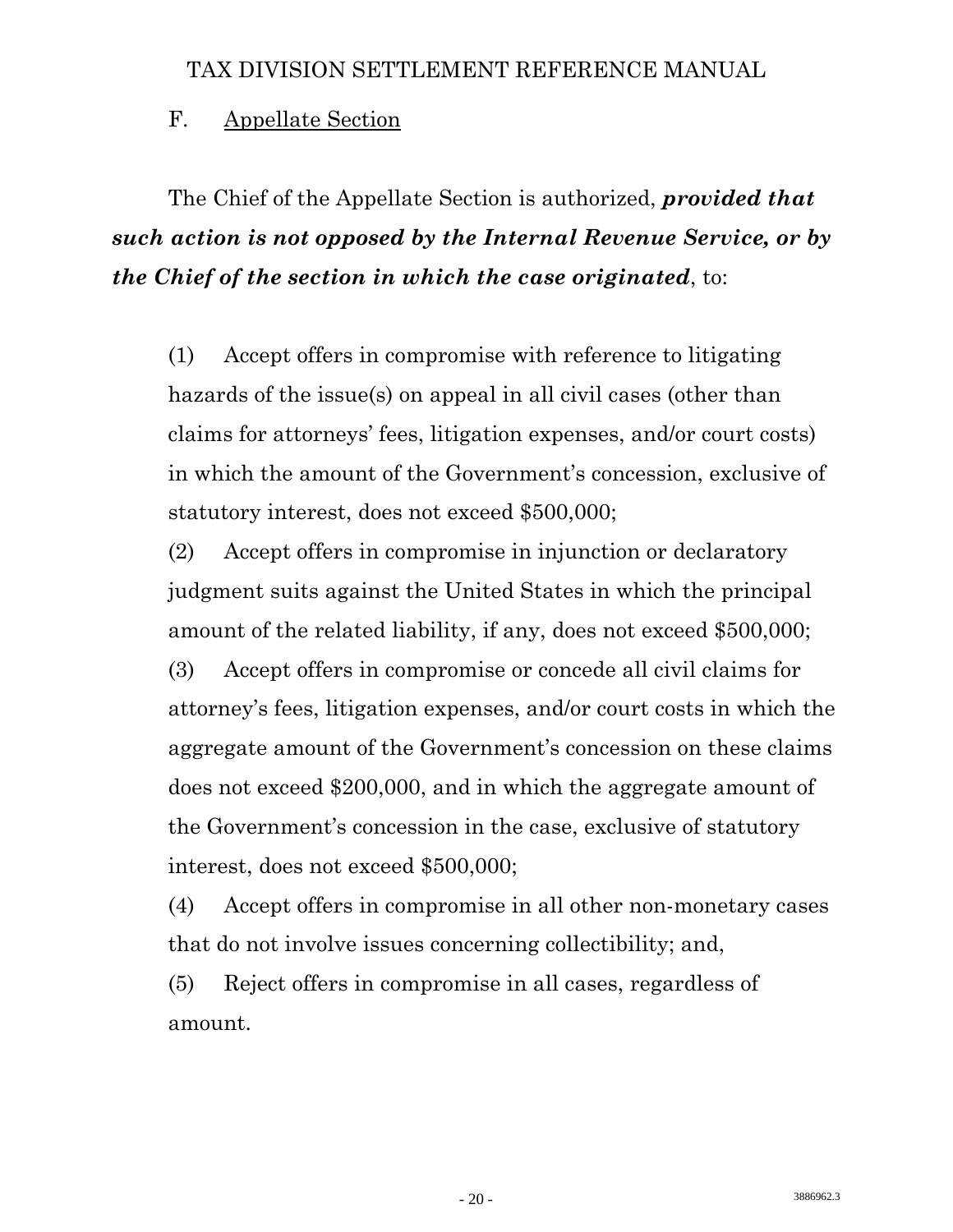<span id="page-24-0"></span>[Tax Division Directive No. 135 §§ 1, 4.](http://www.usdoj.gov/tax/readingroom/settlemn/D_3_TAX_DIR_135.pdf) In addition, in certain circumstances, the views of the Solicitor General must be obtained. *See Part II- B, supra.* 

 The Chief of the Appellate Section is authorized on a case-by-case basis to redelegate to the Appellate Section's Assistant Section Chiefs the authority delegated to the Chief of the Appellate Section to reject offers; to accept offers in compromise and approve concessions with respect to litigation hazards of the issue(s) on appeal in all civil cases (other than claims for attorneys' fees, litigation expenses, or court costs) in which the amount of the Government's concession, exclusive of statutory interest, does not exceed \$250,000; and to accept offers in compromise or approve concessions of all civil claims for attorneys' fees, litigation expenses, or court costs, in which the aggregate amount of the Government's concession on these claims does not exceed \$100,000, and in which the aggregate amount of the Government's concession in the case, exclusive of statutory interest, does not exceed \$250,000, provided that redelegation is not made to the attorney of record in the case. Each redelegation shall be made by memorandum that is signed by the Section Chief and placed in the Department of Justice case file. [Tax](http://www.usdoj.gov/tax/readingroom/settlemn/D_3_TAX_DIR_135.pdf)  [Division Directive 135 §](http://www.usdoj.gov/tax/readingroom/settlemn/D_3_TAX_DIR_135.pdf) 5. A sample memorandum for delegation is in Appendix  $E-2$ .

#### G. Office of Review

 The Chief of the Office of Review is authorized, *provided that such action is not opposed by the Internal Revenue Service, or*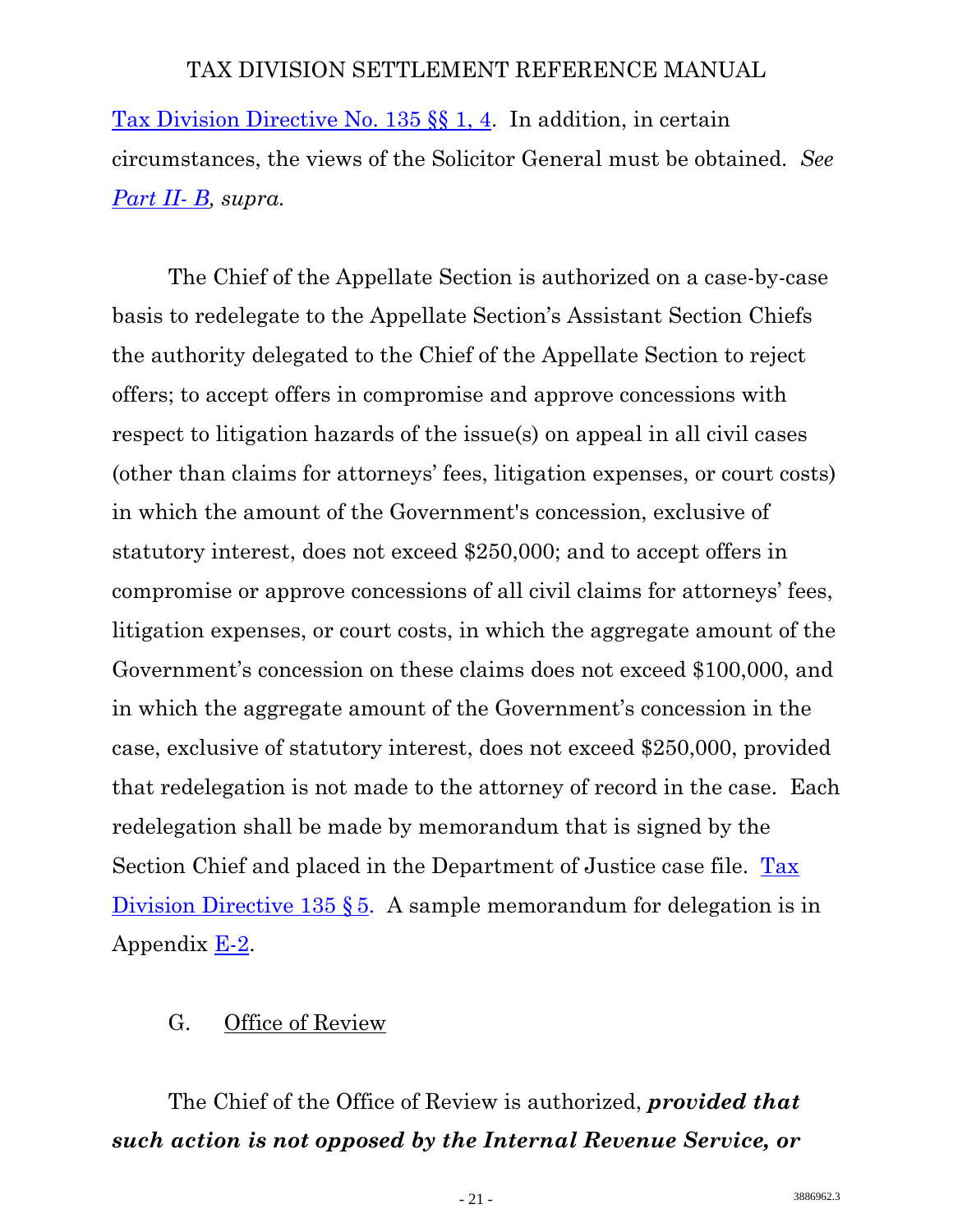*the Chief of the section* in which the case originated or is assigned, to:

(1) Accept offers in compromise or concede claims against the United States in all civil cases in which the amount of the Government's concession, exclusive of statutory interest, does not exceed \$1,500,000;

(2) Accept offers in compromise or concede claims on behalf of the United States in all civil cases in which the difference between the gross amount of the original claim and the proposed settlement does not exceed \$1,500,000 or 15% of the original claim, whichever is greater;

- (3) Accept offers in compromise in all non-monetary cases; and
- (4) Reject offers in compromise or disapprove proposed concessions in all cases, regardless of amount.

#### [Tax Division Directive No. 135 § 6.](http://www.usdoj.gov/tax/readingroom/settlemn/D_3_TAX_DIR_135.pdf)

 The Chief, Office of Review, may redelegate on a case-by-case basis to the Office's Assistant Chief or Reviewer, the authority delegated to the Chief, Office of Review, to reject offers, and the authority to accept offers in compromise in or concede all civil cases in which the Government's concession, exclusive of statutory interest, does not exceed \$750,000, provided that redelegation is not made to the attorney-of-record in the case. Each redelegation shall be made by memorandum that is signed by the Chief and placed in the Department of Justice file for the case. [Tax Division Directive No. 135 § 7.](http://www.usdoj.gov/tax/readingroom/settlemn/D_3_TAX_DIR_135.pdf)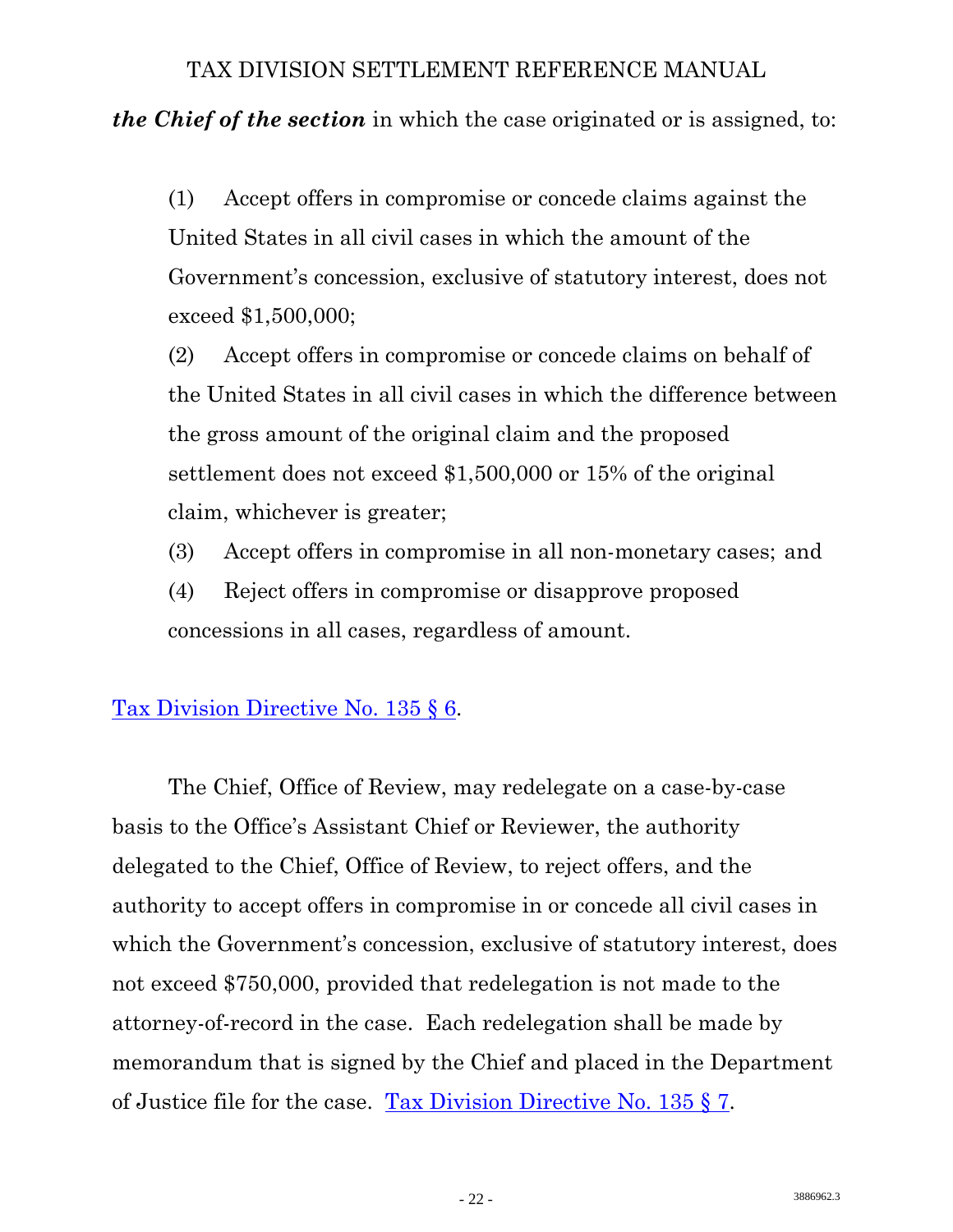## <span id="page-26-0"></span>H. Deputy Assistant Attorneys General

 The Deputy Assistant Attorneys General are authorized, *provided that such action is not opposed by the Internal Revenue Service*, to:

 (1) Accept offers in compromise of or concede claims against the United States in all civil cases in which the amount of the Government's concession, exclusive of statutory interest, does not exceed \$2,000,000;

 (2) Accept offers in compromise of or concede claims on behalf of the United States in all civil cases in which the difference between the gross amount of the original claim and the proposed settlement does not exceed \$2,000,000 or 15% of the original claim, whichever is greater;

(3) Accept offers in compromise in all nonmonetary cases; and

(4) Reject offers in compromise or disapprove proposed concessions in all cases, regardless of amount.

# [Tax Division Directive No. 135 § 8.](http://www.usdoj.gov/tax/readingroom/settlemn/D_3_TAX_DIR_135.pdf)

# I. United States Attorneys

 While the United States Attorney offices in the Southern District of New York, and the Central and Northern Districts of California have trial responsibility for tax litigation to the same extent as a regional Trial Section, they do not have independent settlement authority. That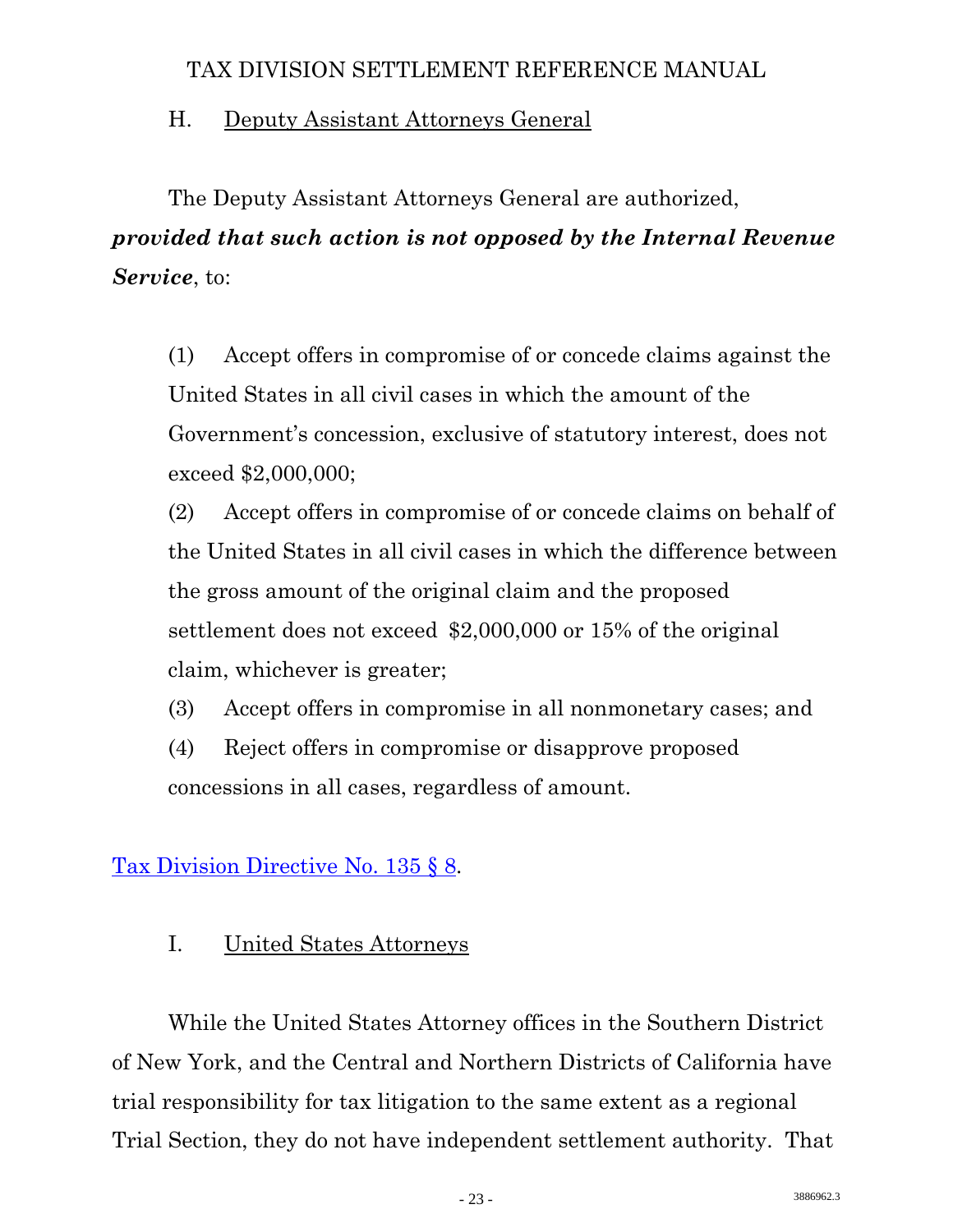authority resides in the regional Trial Section charged with supervising the tax litigation in those offices.

 When the Tax Division has formally referred a judgment to the United States Attorney for collection, and *provided the Internal Revenue Service concurs in writing with the proposed action***,** 

United States Attorneys are authorized to:

(1) Reject offers in compromise of judgments in favor of the United States, regardless of amount;

(2) Accept offers in compromise of judgments in favor of the United States where the amount of the judgment does not exceed \$300,000; and

(3) Terminate collection activity by that office as to judgments in favor of the United States which do not exceed \$300,000, if the United States Attorney concludes that the judgment is uncollectible.

#### [Tax Division Directive No. 135 § 9.](http://www.usdoj.gov/tax/readingroom/settlemn/D_3_TAX_DIR_135.pdf)

 Additionally, pursuant to [Tax Division Directive No. 83,](http://www.usdoj.gov/tax/readingroom/settlemn/D_6_TAX_DIR_83.pdf) United States Attorneys may release the right of redemption of the United States in respect of tax liens, arising under 28 U.S.C. § 2410(c) or under state law, when the United States has been joined as a party to a suit, provided that: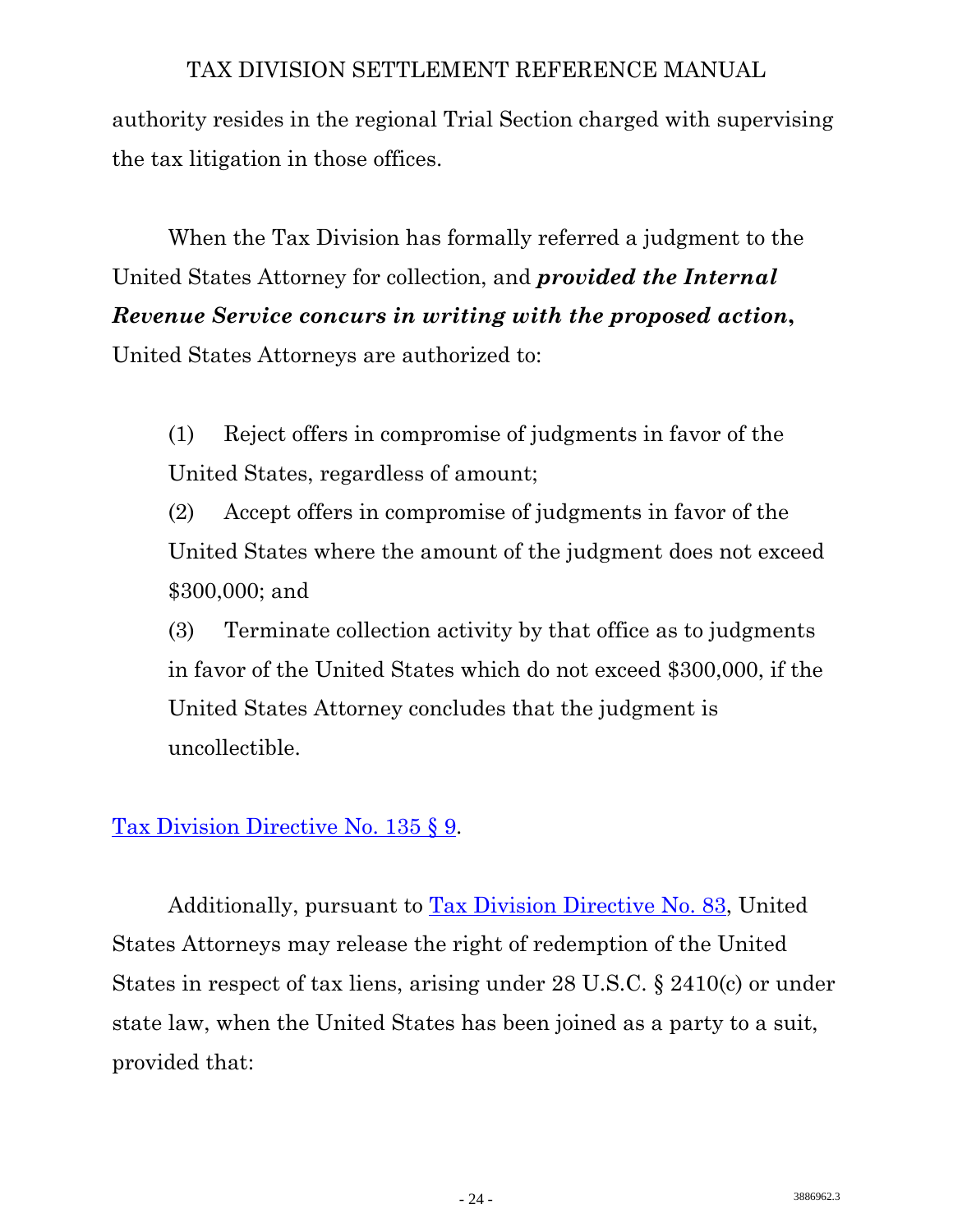<span id="page-28-0"></span>(1) The action only relates to real property on which is located one single-family residence, or to any other real property having a fair market value not exceeding \$200,000, except that the limitation as to value or use shall not apply in those cases in which a federal agency requests the release,

(2) The consideration paid for the release must be equal to the value of the right of redemption, or \$50, whichever is greater, except that no consideration shall be required for releases issued to any federal agency, and

(3) The United States Attorney has obtained appraisals by two disinterested and well-qualified persons, except that in those cases in which the applicant is a federal agency, the agency's appraisal may be substituted for the two appraisals generally required.

#### J. Conditions and Limitations on Settlement Authority

 Settlement authority is subject to certain conditions and limitations. [Tax Division Directive No. 135 § 10](http://www.usdoj.gov/tax/readingroom/settlemn/D_3_TAX_DIR_135.pdf).

(1) Other claims affected. When, as a practical matter, the compromise or concession of a particular claim will control or adversely influence the disposition of other claims totaling more than the respective amounts designated, the case shall be forwarded for review at the appropriate level for the cumulative amount of the affected claims. [Tax Division Directive No. 135](http://www.usdoj.gov/tax/readingroom/settlemn/D_3_TAX_DIR_135.pdf)  $§10(A).$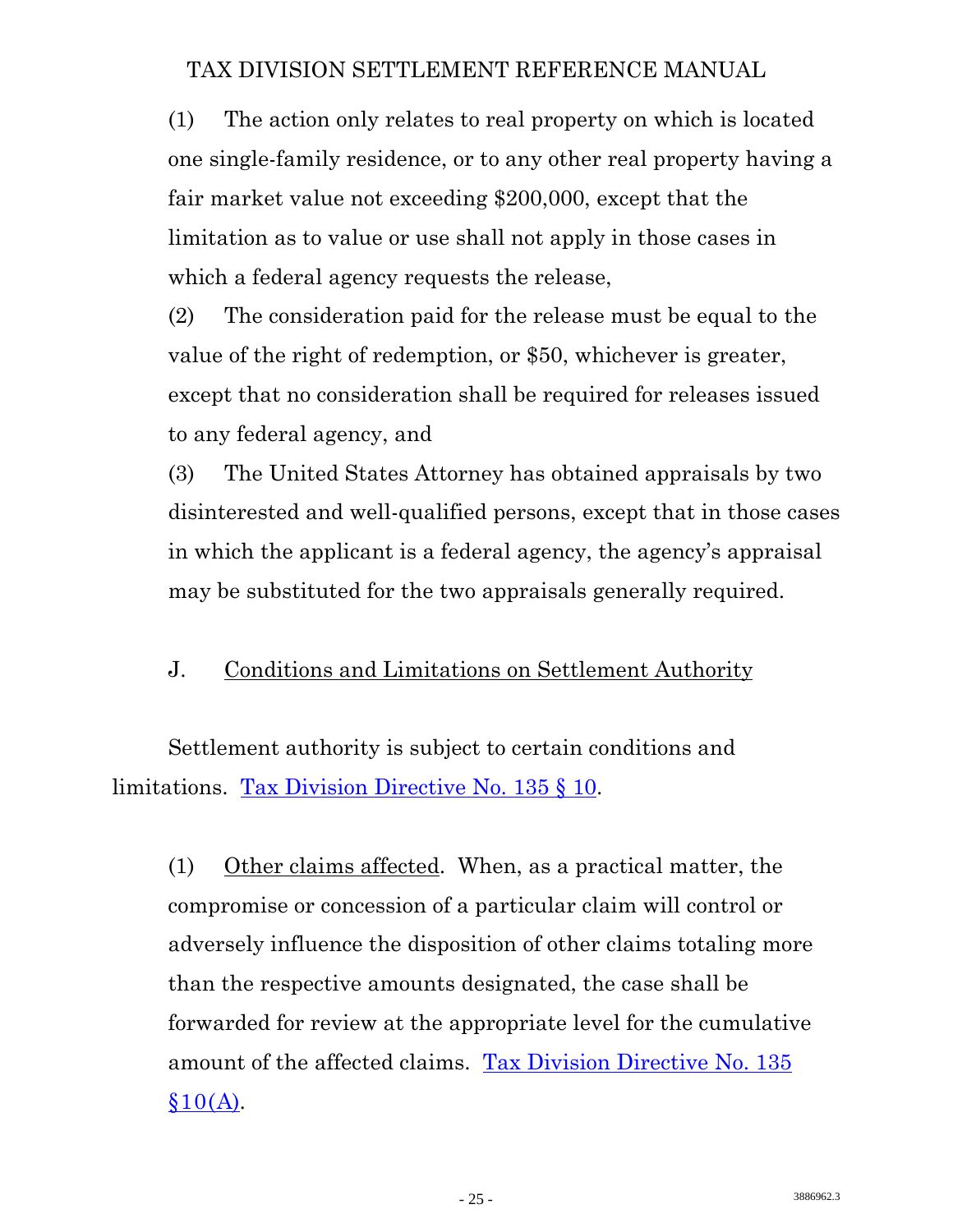<span id="page-29-0"></span>(2) Issue warrants higher-level review. Those to whom settlement authority has been delegated are free to seek higher level of review when they think it appropriate. [Tax Division Directive No.](http://www.usdoj.gov/tax/readingroom/settlemn/D_3_TAX_DIR_135.pdf)   $135 \text{ }\frac{1}{2}$  10(B). Those decisions often rest on the importance of a question of law or policy presented, the position taken by the IRS or by the United States Attorney involved, or the possible impact on other cases.

(3) Case previously submitted to Joint Committee. When the Tax Division has previously submitted a case to the Joint Committee on Taxation, leaving one or more issues unresolved, any subsequent compromise or concession in that case must be submitted to the Joint Committee, whether or not the subsequent overpayment exceeds the amount specified in Code § 6405. [Tax](http://www.usdoj.gov/tax/readingroom/settlemn/D_3_TAX_DIR_135.pdf)  [Division Directive No. 135 § 10\(C\).](http://www.usdoj.gov/tax/readingroom/settlemn/D_3_TAX_DIR_135.pdf)

#### K. Determination of Settlement Jurisdiction Amounts

 Except for the conditions and limitations just discussed, in general, settlement authority depends on the amount that the Government concedes, whether by compromise or concession.

#### 1. Gross Amount of the Claim.

 The gross amount of the claim includes tax, penalties and paid-in interest. It does not include accrued statutory overpayment interest in a refund suit or accrued statutory underpayment interest owed by the taxpayer. 28 C.F.R. § 0.170. Concession of any part of the gross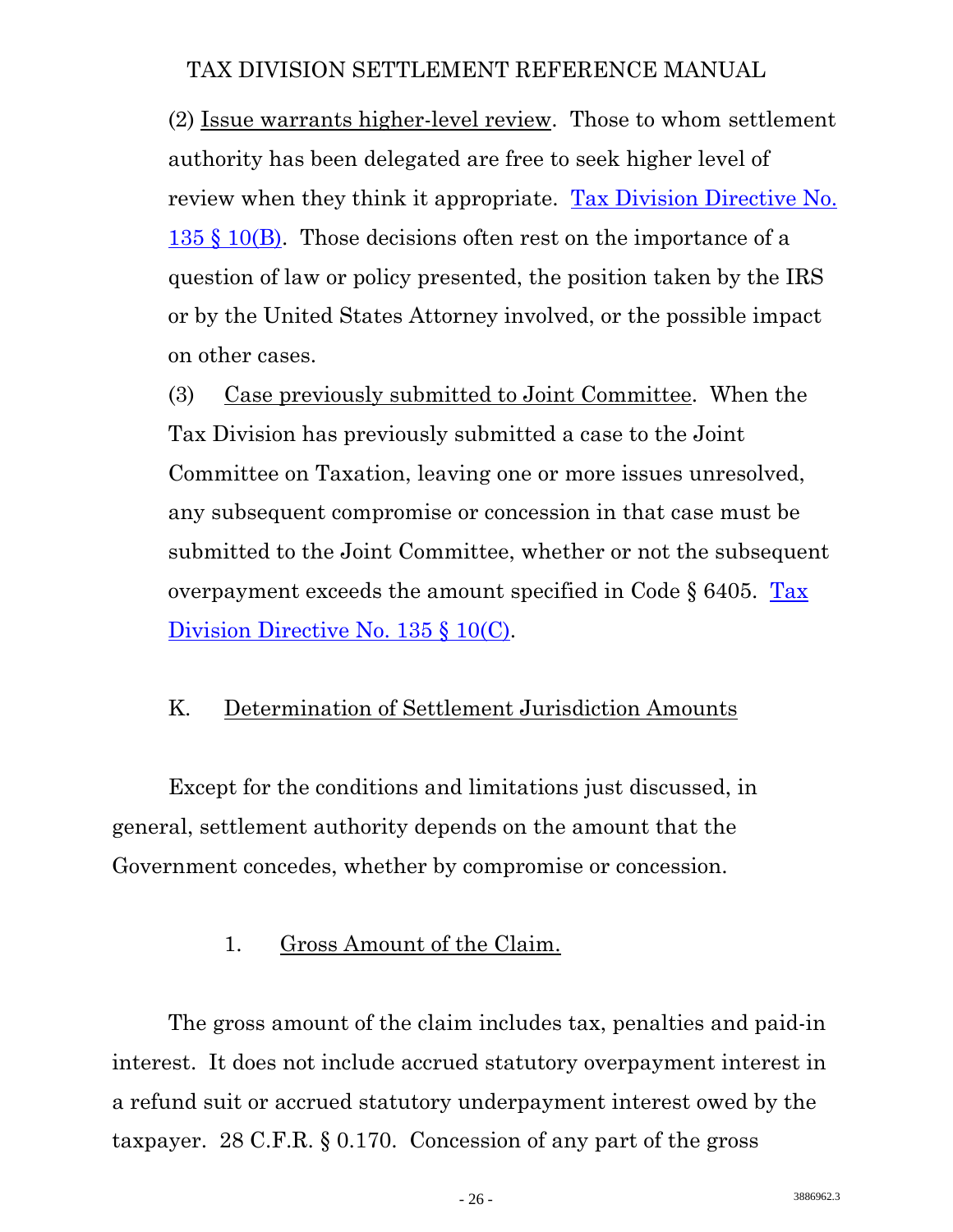amount of the claim against or on behalf of the Government is taken into account in determining jurisdictional limits.

(a) Unpaid interest (assessed or unassessed) under § 6601. Unpaid interest on a claim by the Government imposed by Code § 6601, assessed or unassessed, is not taken into account in determining the gross amount of the claim, and thus is not taken into account in determining settlement authority.

(b) Interest paid under § 6601. In refund suits, interest paid by a taxpayer under Code § 6601 which will constitute an overpayment under the settlement is taken into account in determining settlement authority.

(c) Statutory interest on an overpayment under § 6611. Statutory interest to be paid on the amount of the overpayment pursuant to Code § 6611 is not taken into account in determining settlement authority, unless the case relates solely to interest.

(d) Refund suits with counterclaims. Where both overpayments and counterclaims (or deficiencies) are involved, add together the amount being conceded on the claims by and against the Government to determine the jurisdictional amount. For example, assume a \$500,000 refund claim that is being settled by the concession of a \$50,000 overpayment (exclusive of overpayment interest) and the concession of a \$300,000 counterclaim. The jurisdictional amount of the Government concession is \$350,000.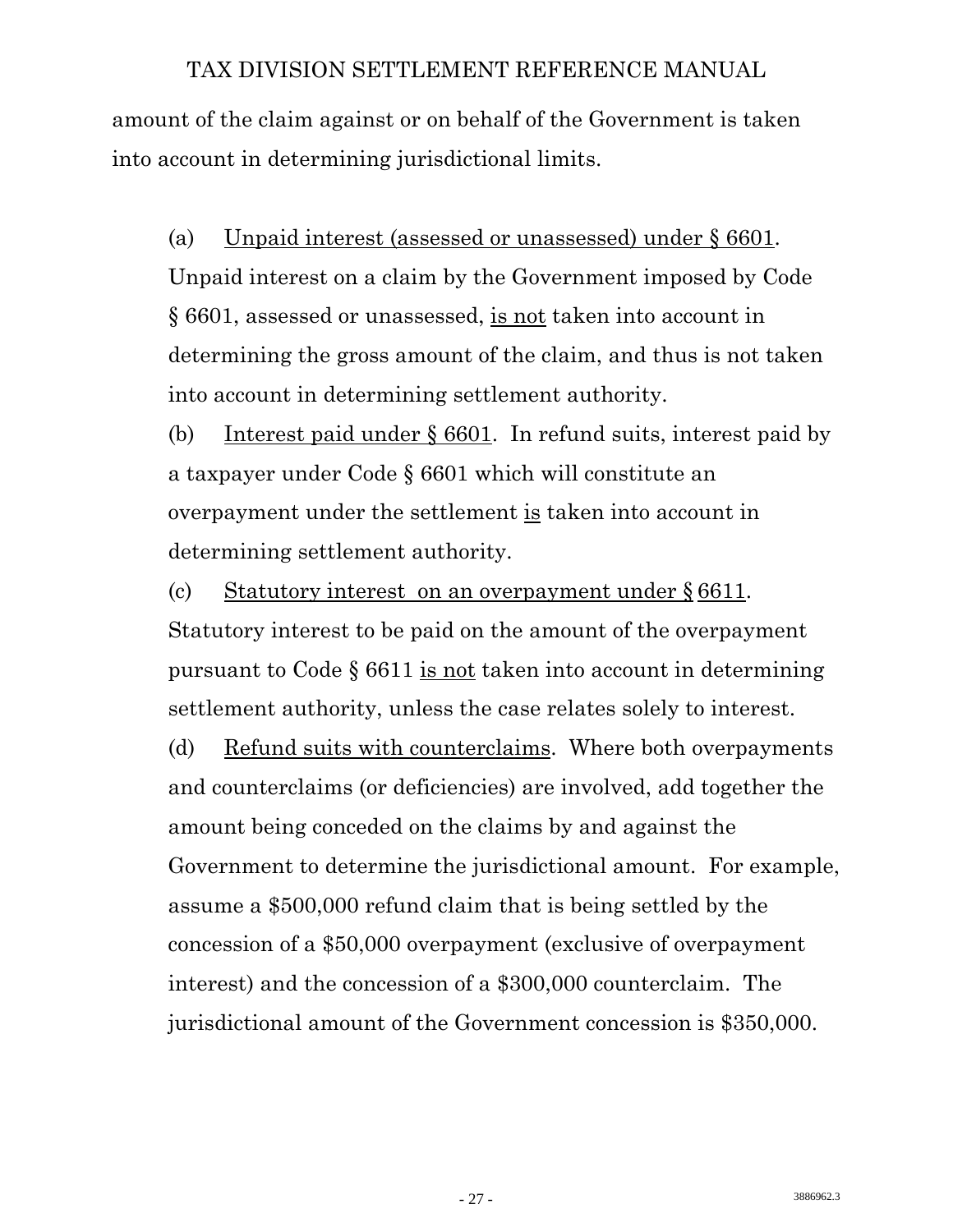#### 2. Settlement relates solely to statutory interest.

<span id="page-31-0"></span> Where a settlement or concession of a claim against the Government relates solely to interest under Code § 6611, the amount of any increase in statutory interest previously determined by the IRS, whether being agreed to or conceded by the United States, is the jurisdictional amount which determines authority to act on the settlement or concession.

#### 3. Specific property, including interpled funds.

 When settlement relates only to a specific property or fund, such as is the case with an interpleader, and the total amount of the fund (or value of the property) is less than the Government's claim, then the amount of the fund (or value of the property) conceded determines jurisdictional limits.

#### 4. Cases commenced under Code § 6226.

 For purposes of determining the person with whom settlement authority lies, claims in cases commenced under Code § 6226 are considered claims by or on behalf of the United States, rather than claims against the United States. Although petitioners in cases commenced under Code § 6226 must make a jurisdictional deposit, we view these cases as claim by or on behalf of the United States. In the event the petitioner prevails, it is entitled to a return of the jurisdictional deposit, plus statutory interest. Likewise, if the case is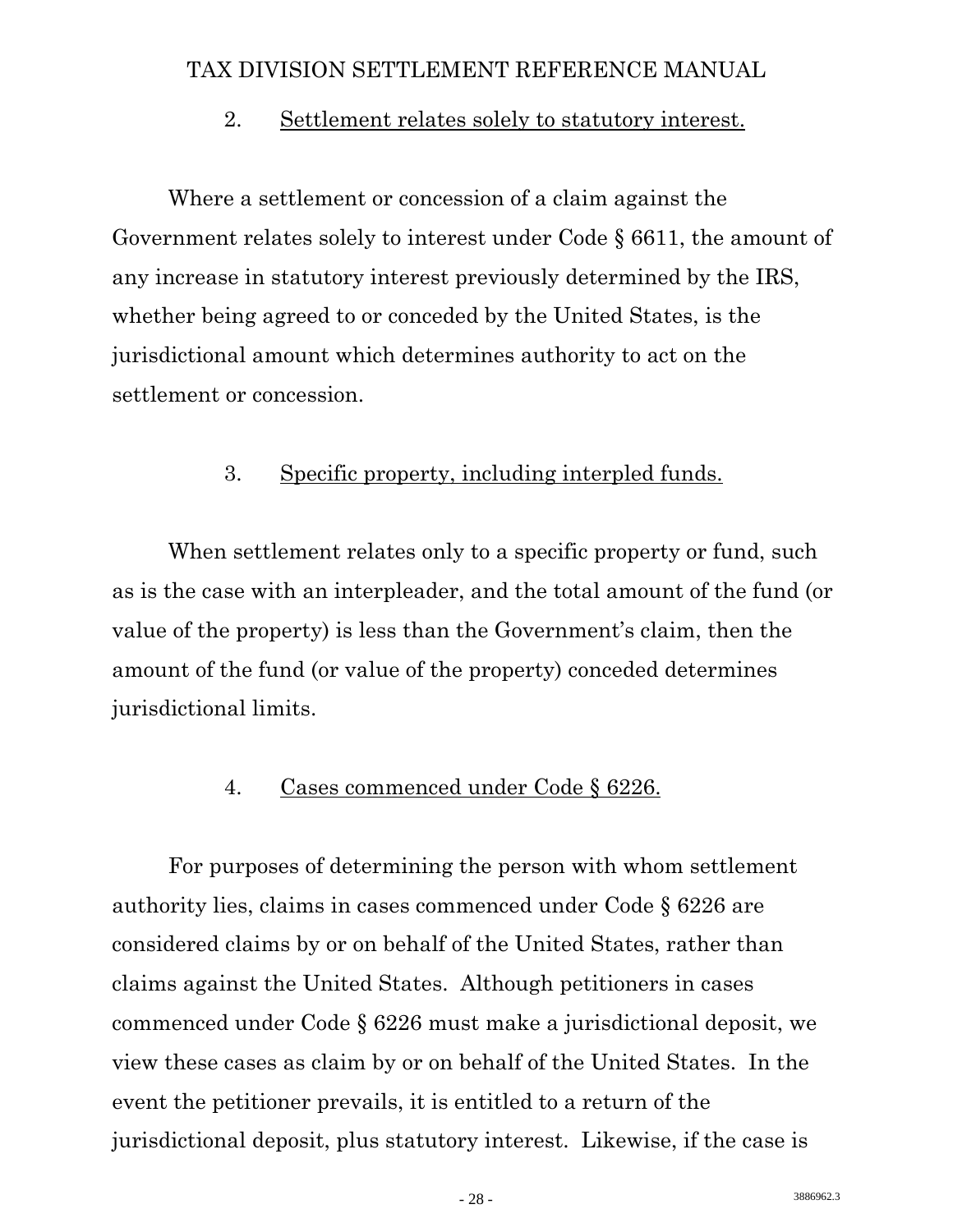<span id="page-32-0"></span>resolved by settlement, the settlement may provide for a return of the deposit, plus statutory interest. A return of a deposit, however, is not a refund of an overpayment.

 Consequently, compromises in cases commenced under Code § 6226 will not be referred to the Congressional Joint Committee on Taxation even when the amount of the deposit returned exceeds \$2,000,000. Instead, a concession in a Code § 6226 case that exceeds \$2,000,000 must be approved by the Associate Attorney General. The amount of the claim to be conceded is the total amount of the adjustments set forth in the Notice of Final Partnership Administrative Adjustment, multiplied by the highest potential tax rate of the partners whose tax liability was, but for the adjustments in the Notice of Final Partnership Administrative Adjustment, reduced. *See* [AAG](http://www.usdoj.gov/tax/readingroom/settlemn/D_7_AAG_Memo_6_29_07.PDF)  [Memorandum of June 29, 2007.](http://www.usdoj.gov/tax/readingroom/settlemn/D_7_AAG_Memo_6_29_07.PDF)

#### L. Stipulations of Fact

l

 Trial Attorneys often question whether factual stipulations must be processed as concessions.[1](#page-32-1) Although the line between concession and factual admission can be a fine one, generally, a factual stipulation does not constitute a concession unless it is an admission of an ultimate fact that would entitle the taxpayer to a judgment or partial judgment  $-e.g.,$ a stipulation as to the value of property in a valuation case. A factual stipulation may also rise to the level of a concession if the number and kind of facts stipulated result in the opposing party being entitled to

<span id="page-32-1"></span> $1$  Of course, all stipulations should be approved by a supervisor, regardless of whether they constitute a concession.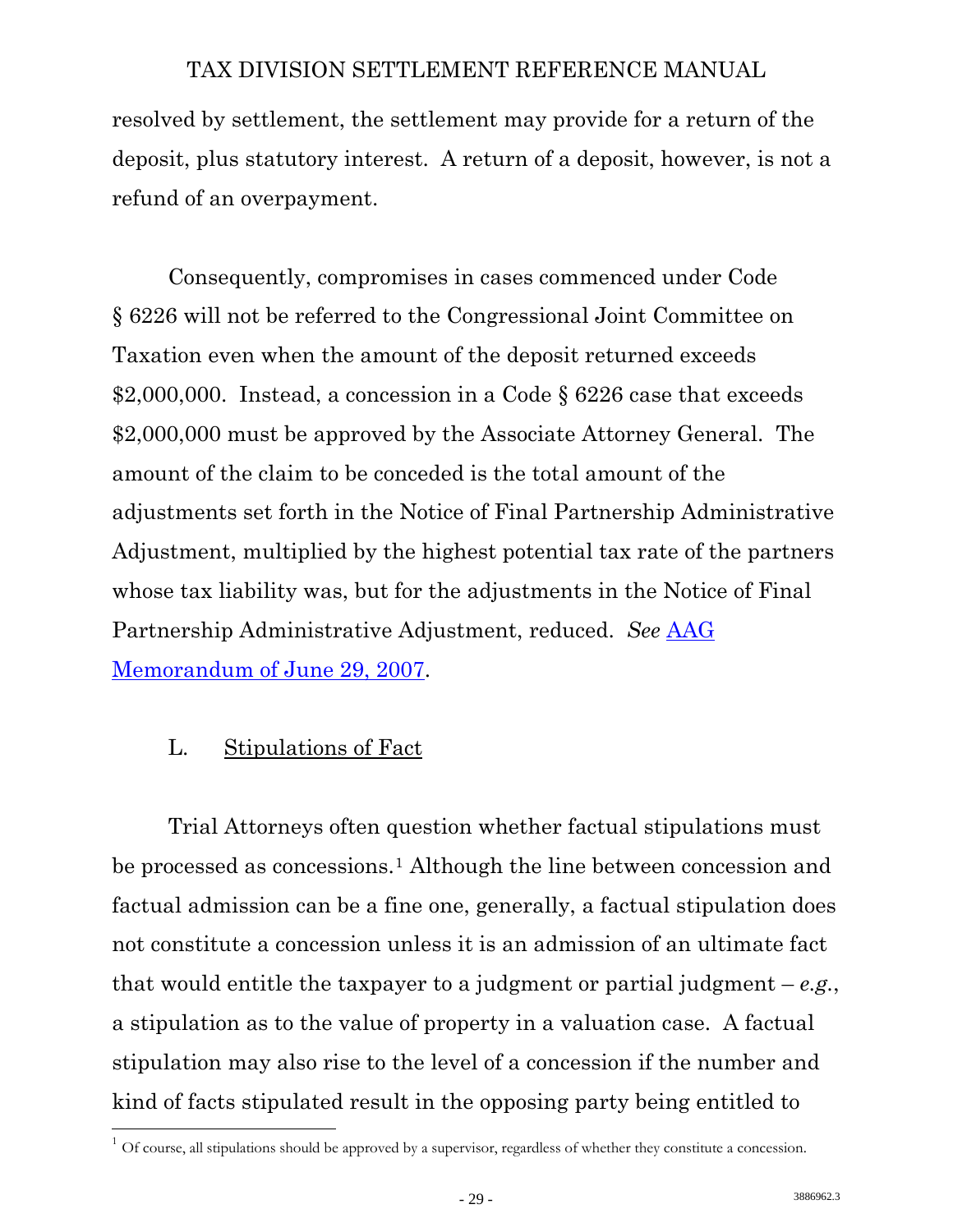<span id="page-33-0"></span>judgment or partial judgment on the issue(s) to which the stipulation pertains. For example, in a Code § 6672 case, stipulating that a taxpayer was a salesman for the delinquent corporation, or did not have check-signing authority, would normally not be considered a concession. Compare that to a substantiation of expenses case where the taxpayer produces some, but not all, of the records establishing the expenses claimed as deductions. In that situation, the Trial Attorney's stipulation that the taxpayer has substantiated specified expenses would entitle the taxpayer to a partial refund, or a reduction in the Government's claim, and would therefore be considered a concession. If you have any doubt about whether a stipulation of one or more facts would constitute a concession, discuss the matter with a supervisor.

#### M. Waiving a Legal Argument

 $\overline{a}$ 

 Waiving a legal argument, or stipulating that a legal argument is not valid, is generally not considered a concession.[2](#page-33-1) For example, assume a Trial Attorney is defending a refund suit based on the insufficiency of the refund claim – a defense that, if successful, would result in a complete victory for the Government. Assume further that the IRS has not challenged the underlying merits of the claim and the Trial Attorney's investigation shows that the taxpayer would otherwise be entitled to the refund sought, absent the insufficient claim. Waiving the legal argument that the claim was insufficient, while not constituting a concession, should be discussed with and approved by the

<span id="page-33-1"></span> $2$  Again, such a waiver or stipulation must be approved by the Trial Attorney's supervisor, who may elect to have the matter considered at higher levels, including the appropriate Deputy Assistant Attorney General.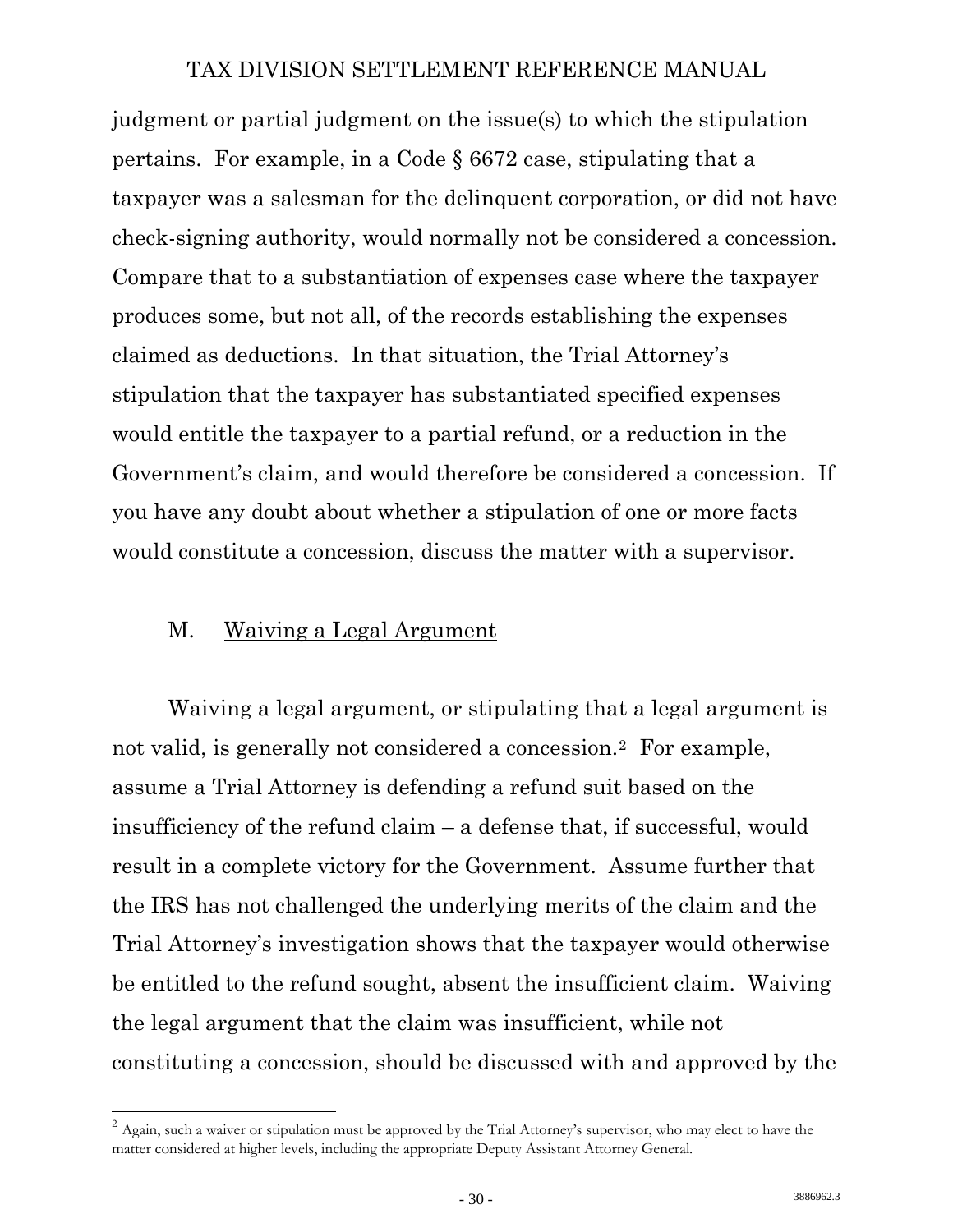<span id="page-34-0"></span>Trial Attorney's supervisor. Similarly, the decision to oppose attorney's fees on the basis that the Government's position was substantially justified, but not to challenge the amount of the fees, believing the amount of fees claimed is reasonable, is not a concession, but should be discussed with and approved by a supervisor. Finally, if you have any doubt about whether a waiver constitutes a concession, discuss the matter with your supervisor in the context of the entire case.

#### N. Partial Settlements

 There are times when partial settlements are either advisable or necessary. In such cases, a partial settlement both narrows the issues for trial and permits the Government to present its case most forcefully on appeal. Partial settlements may not be in the Government's best interest in every case, however, because relationships between the issues settled and those reserved for litigation may not become apparent until (too late) when the latter are addressed. Moreover, settlement of the case as a whole obviates multiple computations, the preparation of more than one compromise memorandum, and the review of more than one memorandum by the designated official.

 Additionally, whether to schedule an overpayment immediately on conclusion of a partial settlement will depend on a number of factors, including the posture of the case, the complexity of the necessary computations, and any possible interrelationship with issues which remain to be litigated. If an overpayment is to be allowed by a partial settlement, it is advisable to obtain the taxpayer's agreement, as part of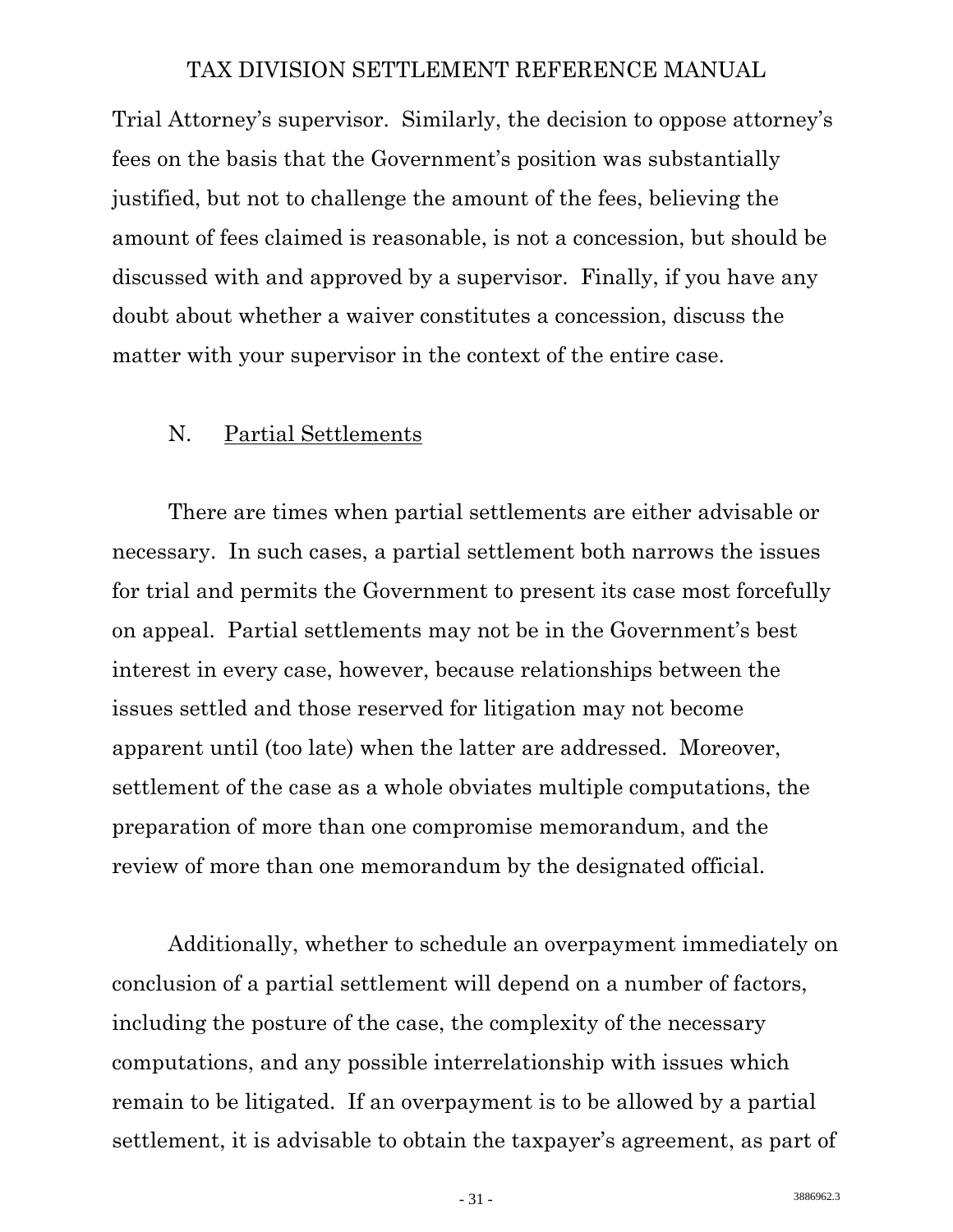<span id="page-35-0"></span>the partial settlement, that it will repay any portion of the overpayment resulting from the partial settlement that may subsequently be determined to be due upon final resolution of the case.

#### O. Classification as Standard or SOP

 At the commencement of litigation, the Chief Counsel classifies tax cases as Standard or under the IRS's settlement option procedure (SOP). SOP cases generally involve factual issues or nonrecurring legal issues.

 The Tax Division does not need Chief Counsel's recommendation in SOP cases that are compromised, even if the case requires reference to the Joint Committee on Taxation. However, in SOP cases where full concession of an issue or a case is proposed, the Trial Attorney must obtain a recommendation from Chief Counsel (except in cases involving liability under Code § 6672).

 The classification as Standard or SOP should appear in the letter from Chief Counsel authorizing suit or providing for a defense of the case. If the letter from Chief Counsel in general litigation cases fails to classify the case, the Tax Division may assume that the case is classified SOP. It is good practice, however, to contact IRS counsel to confirm the SOP designation if you think the omission of a designation was an oversight. If the letter from Chief Counsel in a refund suit fails to classify the case, the Tax Division cannot assume the case is classified SOP. The Trial Attorney should contact Chief Counsel and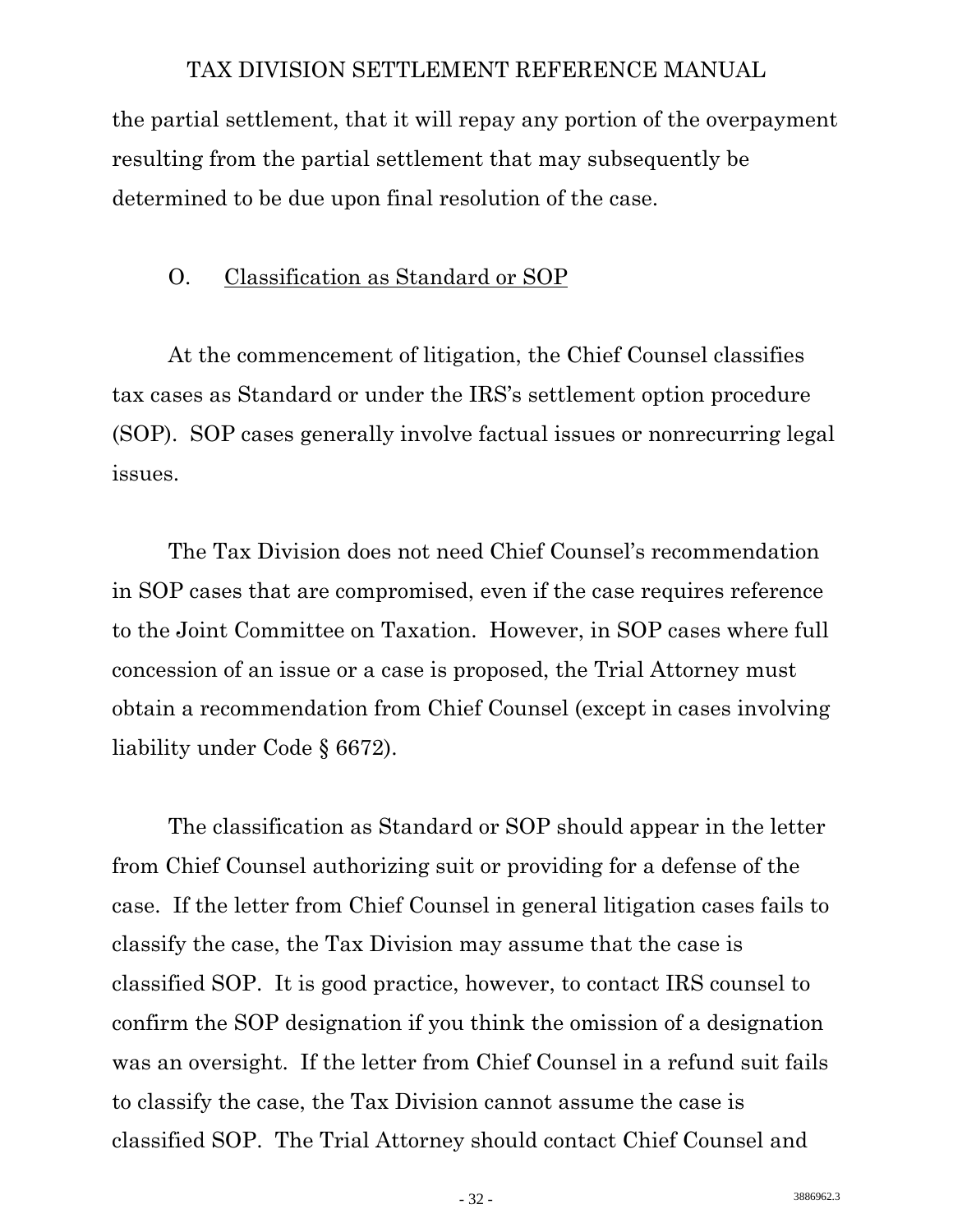request that the case be classified. After development of a case, the Trial Attorney may find that the case does not warrant a Standard classification; in that event the Trial Attorney should discuss with a supervisor whether to ask Chief Counsel to reclassify the case as SOP.

## P. IRS Authority to Settle Cases in Litigation

#### 1. General Rule

 Once a tax matter has been referred to the Department of Justice for prosecution or defense, the Department of Justice has exclusive settlement authority. *See* [October 2, 1934, Opinion of the Attorney](http://www.usdoj.gov/tax/readingroom/settlemn/D_1_AG_OP_38OP98.doc.pdf)  [General;](http://www.usdoj.gov/tax/readingroom/settlemn/D_1_AG_OP_38OP98.doc.pdf) 38 U.S. Op. Atty. Gen. 98 (App. D-1); Exec. Order No. 6166, § 5, June 10, 1933 (reprinted in 5 U.S.C.A. § 901); Code § 7122(a). The tax liability for each year or other period constitutes a separate cause of action. *Commissioner v. Sunnen*, 333 U.S. 591, 598 (1948). Accordingly, the IRS cannot compromise or concede a tax liability (in whole or in part) that has been referred to the Department of Justice to commence a suit, or is the subject of litigation in a court other than the Tax Court.

 After the Tax Division obtains a judgment on a Government claim – *e.g.*, a counterclaim in a refund suit, or a suit to reduce an assessment to judgment – the Department retains all settlement authority. The assistance and efforts of the IRS are, of course, essential in obtaining information about collection potential and in collection itself. Nonetheless, without the knowledge and consent of the Tax Division,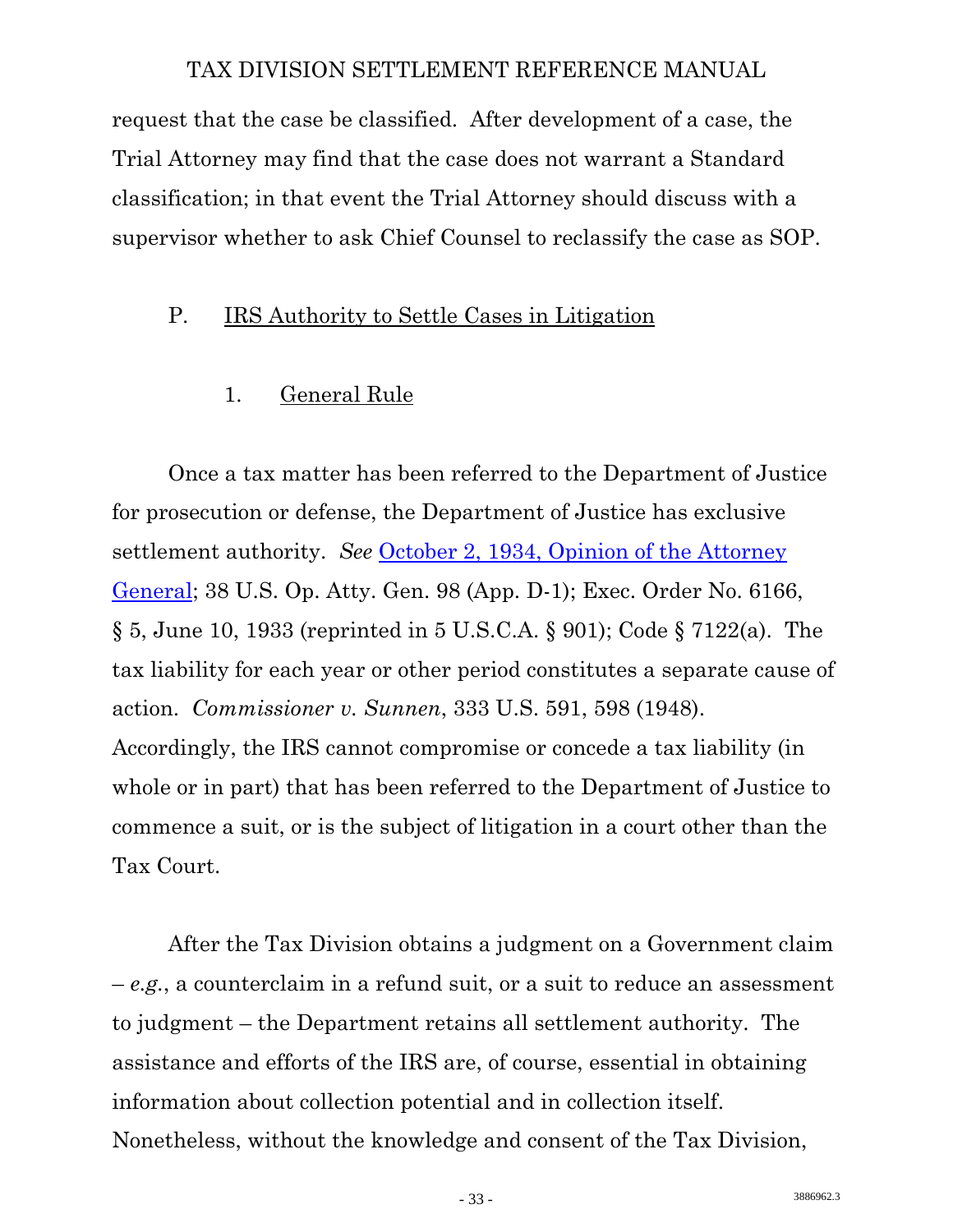the IRS should not compromise a liability that is included in a judgment unless the Tax Division approves the compromise.

# 2. Bankruptcy Cases

 In bankruptcy cases, the IRS has jurisdiction to settle, compromise or reduce a proof of claim under certain limited circumstances. *See* Internal Revenue Manual (RIA) 34.3.1.1.7; 2007 WL 3154872.

## (a) Before or after objection to a proof of claim

 The IRS may reduce proofs of claim based on criteria ordinarily used by revenue agents or revenue officers in resolving cases (for example, a concession where it is clear that the tax is not due, or one based on acceptance of substantiation), but may not consider hazards of litigation, whether or not an objection has been filed. After an objection has been filed, however, the IRS may negotiate a settlement based on non-litigation hazard criteria ordinarily used by revenue agents or revenue officers in resolving cases only if the debtor or trustee agrees to an extension so that the objection will not be heard earlier than 30 days after the termination of negotiations.

# (b) Before objection to a proof of claim

 The IRS has jurisdiction to settle a claim based on litigating hazards after the petition in bankruptcy is filed as long as no objection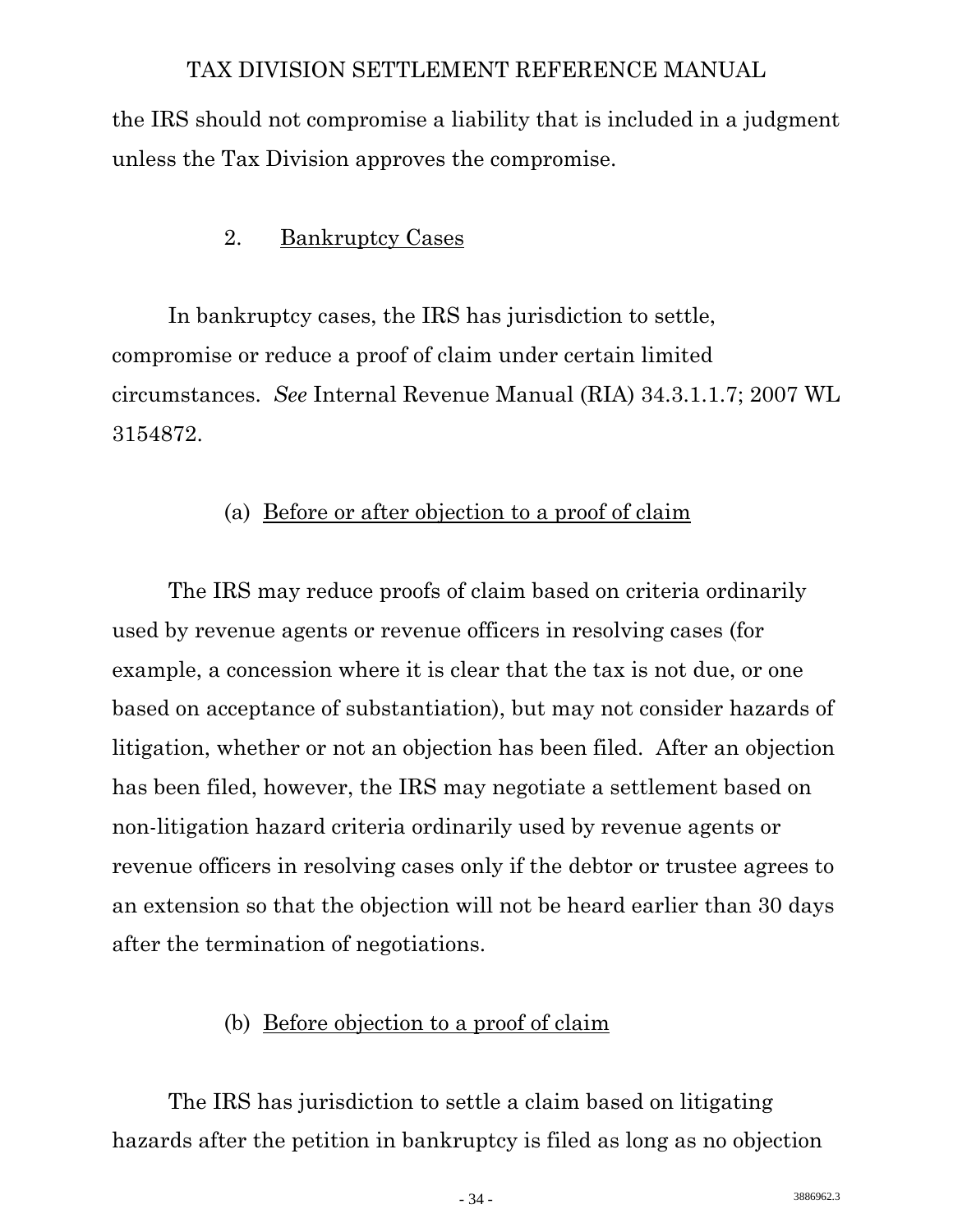has been filed and the IRS reduces the settlement to a closing agreement that binds both the debtor and the trustee. (In a no-asset case, the agreement of the trustee is not necessary.)

# (c) After objection to a proof of claim

 After an objection to a proof of claim is filed, the IRS may not settle a claim if litigation hazards, including choosing the proper litigation vehicle and forum, are any part of the consideration for settlement. Once an objection is filed, such settlement authority resides with the Tax Division.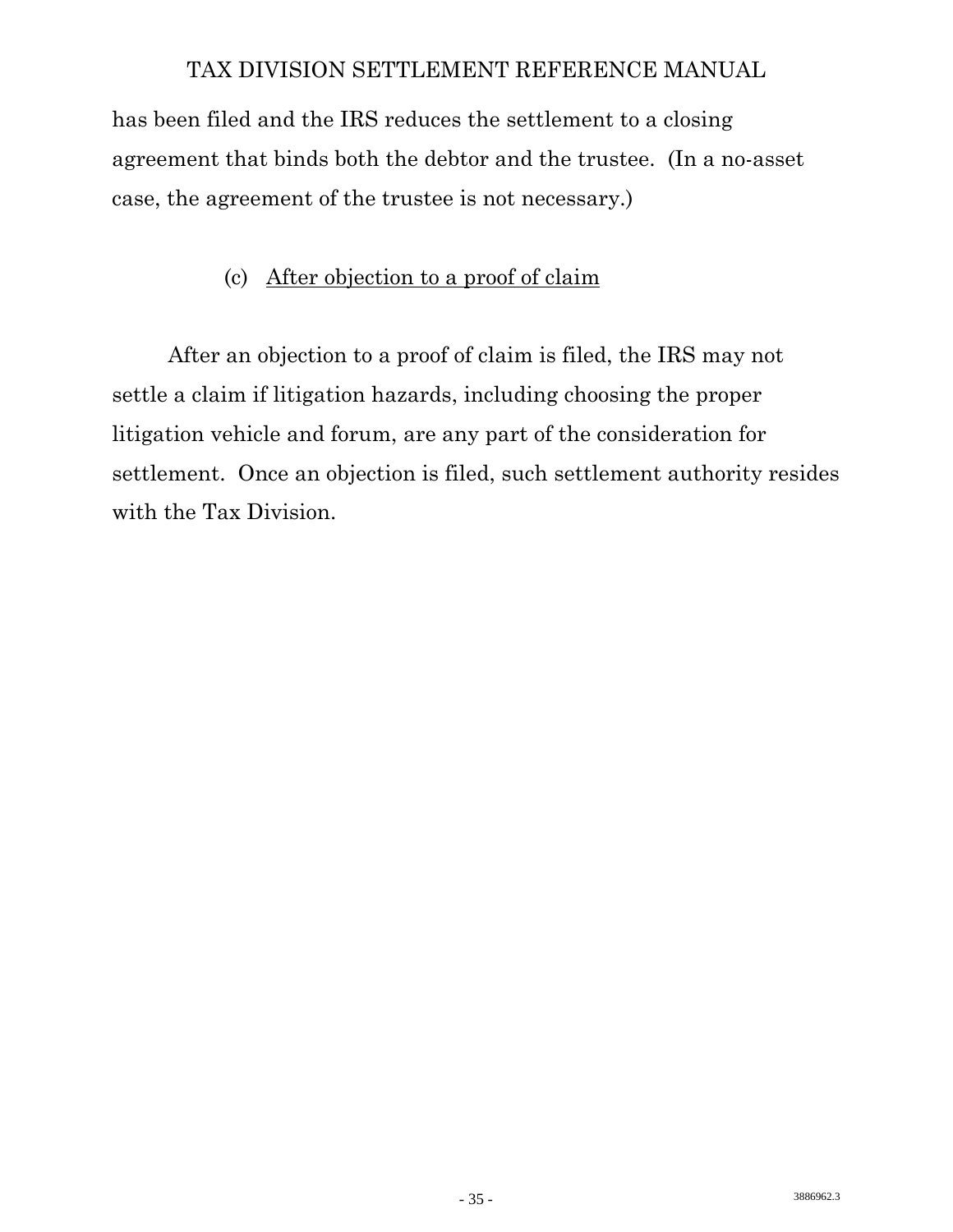# TAX DIVISION SETTLEMENT REFERENCE MANUAL III. THE SETTLEMENT PROCESS

# A. Settlement Discussions

# 1. Preparation and Negotiation

 Negotiation is a part of the everyday life of a Trial Attorney. Effective negotiation is a skill, just like effective cross-examination, and when done well, is a useful tool to reach a just resolution. Effective negotiation also requires preparation – leave yourself time to think about and prepare for settlement discussions, just as you prepare for a hearing. Negotiation is not confined to formal settlement discussions, but cuts across all aspects of litigation, from scheduling discovery to preparing a joint pre-trial order.

 On a consistent basis, think about the possibility and desirability of negotiating a settlement, the possible terms of settlement, and whether to use any form of alternative dispute resolution (ADR). Of course, as the case is developed factually and legally, your assessment of a feasible or appropriate settlement will change.

 It is a good idea for a Trial Attorney to discuss settlement potential and obstacles to settlement with the Section Chief or an Assistant Chief before engaging in settlement negotiations. Bear in mind, however, that these discussions may not cover all aspects of the facts and law, and a Chief may later raise questions or objections that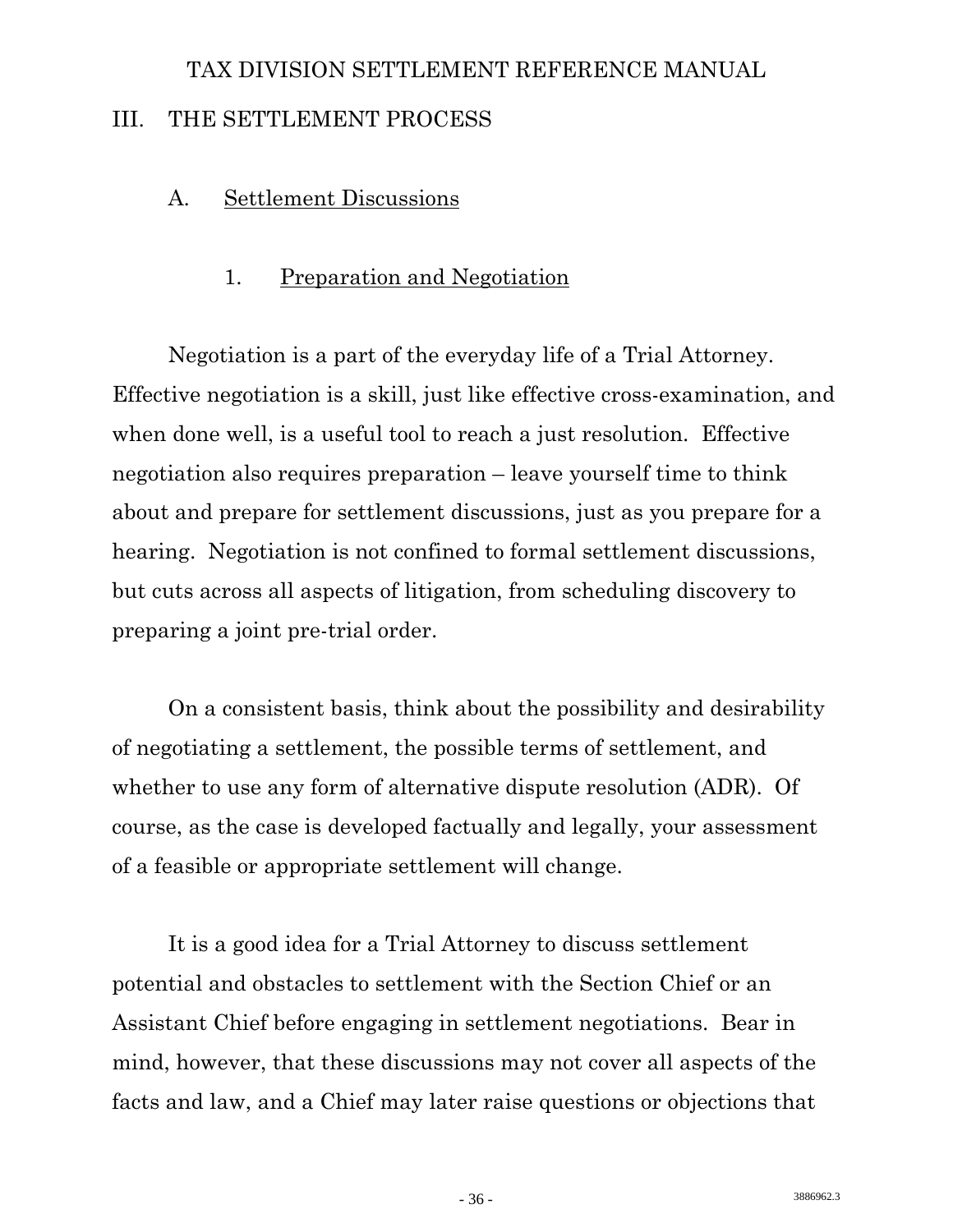the Chief did not recognize until reviewing the Trial Attorney's memorandum.

 Taxpayers and other litigants, as well as the court, may request or require a commitment to process the settlement within a time certain. Of course, the Trial Attorney should write up a negotiated settlement promptly, but must be careful not to make overly optimistic promises. Before making any commitments, no matter how tentative, regarding the time it may take to process a settlement, the Trial Attorney should check with the Chief Counsel and the Section Chief. In a case which requires reference to the Office of Review, the Trial Attorney also should check with the Chief of the Office of Review. Frequently, issues arise during review that were not apparent to the Trial Attorney, and resolution of those issues may take additional time.

#### 2. Formal Settlement Discussions

 Many courts set early settlement conferences, sometimes in conjunction with case management conferences. *See* F.R.C.P. 16. Early settlement discussions comport with the policies of the Tax Division and Executive Order 12988 on Civil Justice Reform. The Trial Attorney does not need to wait for a court order setting a formal conference to begin settlement discussions. The Trial Attorney should be ready for meaningful settlement discussions as soon as adequate information is available to permit an accurate evaluation of the litigation hazards and/or collectibility concerns. Conversely, if the Trial Attorney does not have the necessary information to evaluate the case, settlement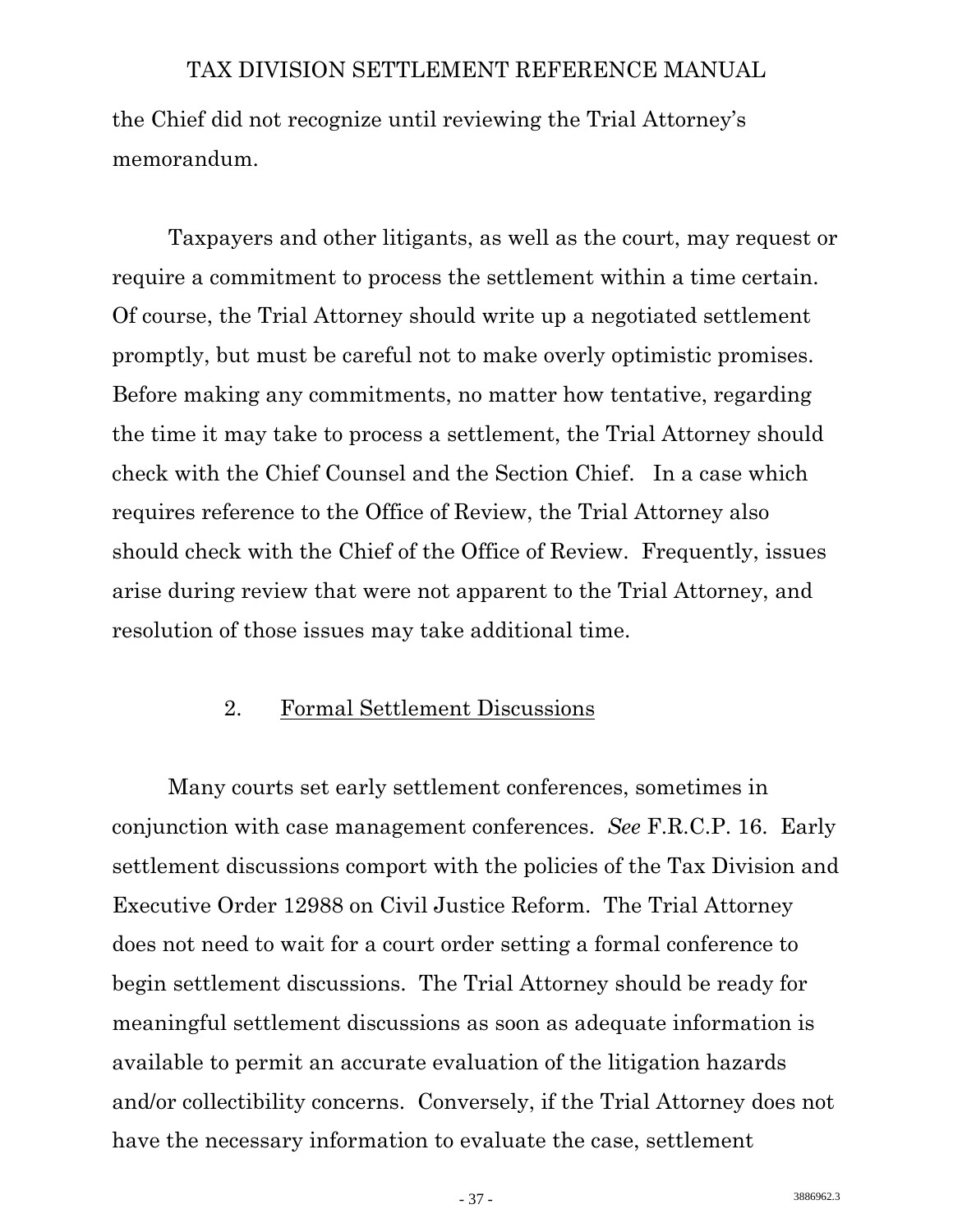discussions will be premature and likely unproductive, causing, rather than reducing, inefficient case management.

#### 3. Settlement Conferences with the Court

 Generally, an order requiring a settlement conference will direct the Trial Attorney of record to attend. The Tax Division expects its Trial Attorneys to be in a position to participate in meaningful settlement negotiations and affords significant weight to Trial Attorney settlement recommendations. Before attending the conference, the Trial Attorney should discuss settlement prospects with the Section Chief, evaluate the information available, and develop guidelines for analyzing a settlement proposal (which may include the need to develop additional factual information). By the time of a conference, if not earlier, the Trial Attorney should be able to espouse the strengths of the Government's position, as well understand any weaknesses, and then approach settlement discussions with an open and reasonable view. Before the settlement conference, the Trial Attorney should determine who has settlement authority in a particular case. See *[Part II](#page-16-0)*, above for a further discussion of settlement authority.

 Court orders (and local rules) vary concerning settlement conferences. When first receiving notice of a conference, the Trial Attorney must ascertain who is required to attend. Depending on the amount in suit and the case's designation as Standard or SOP, a court order requiring the attendance of a person with "full settlement authority" could be requiring the Section Chief, the Assistant Attorney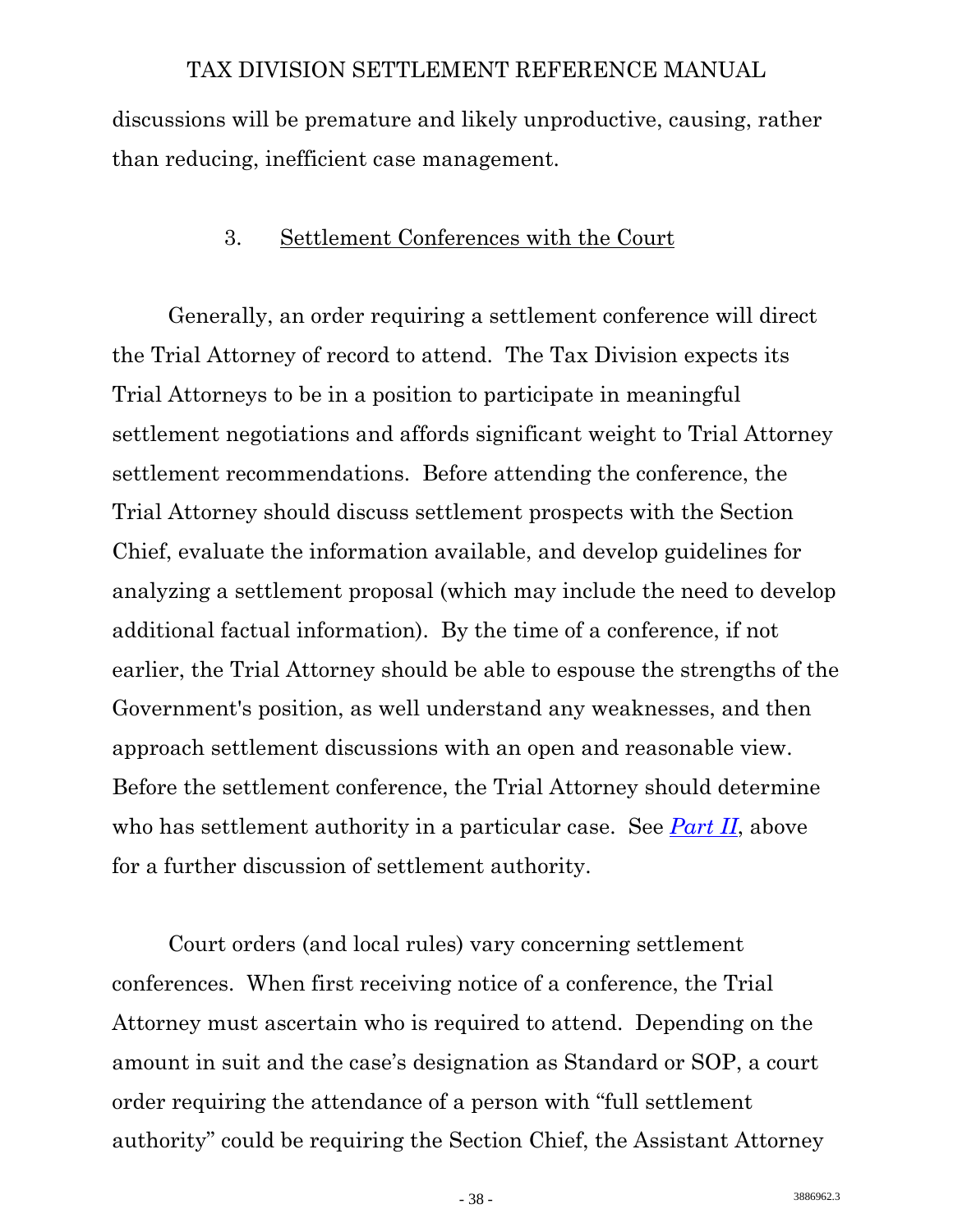General, or even the Associate Attorney General to attend. In some cases, because the level of settlement authority differs based on whether the IRS agrees with the recommendation or not, it may not be possible to say with certainty who has settlement authority, even in a low-dollar case, where the taxpayer has not proposed terms before the conference.

 Upon receiving an order requiring the attendance of the person with full settlement authority, the Trial Attorney should immediately consult with the Section Chief. In addition, the Trial Attorney should consult the local rules of the court, as some courts have created special rules for cases handled by the Government, which may not be apparent from a standard scheduling order. The Trial Attorney should also ask a local Assistant United States Attorney and/or fellow Trial Attorneys who practice in that jurisdiction whether the Department has been excused from similar orders in other cases, and how best to request relief from the requirement. In some courts, it is only necessary to contact the court's clerk (with knowledge of opposing counsel) and attempt to find an informal way to be excused from the requirement. In other situations, the Section Chief may believe it will be helpful for the Chief or some other supervisor to be available by phone during the conference and this alternative may be proposed to the court. A Trial Attorney should not offer to have a Chief, including the Chief of the Office of Review, available by telephone without first consulting the affected Chief.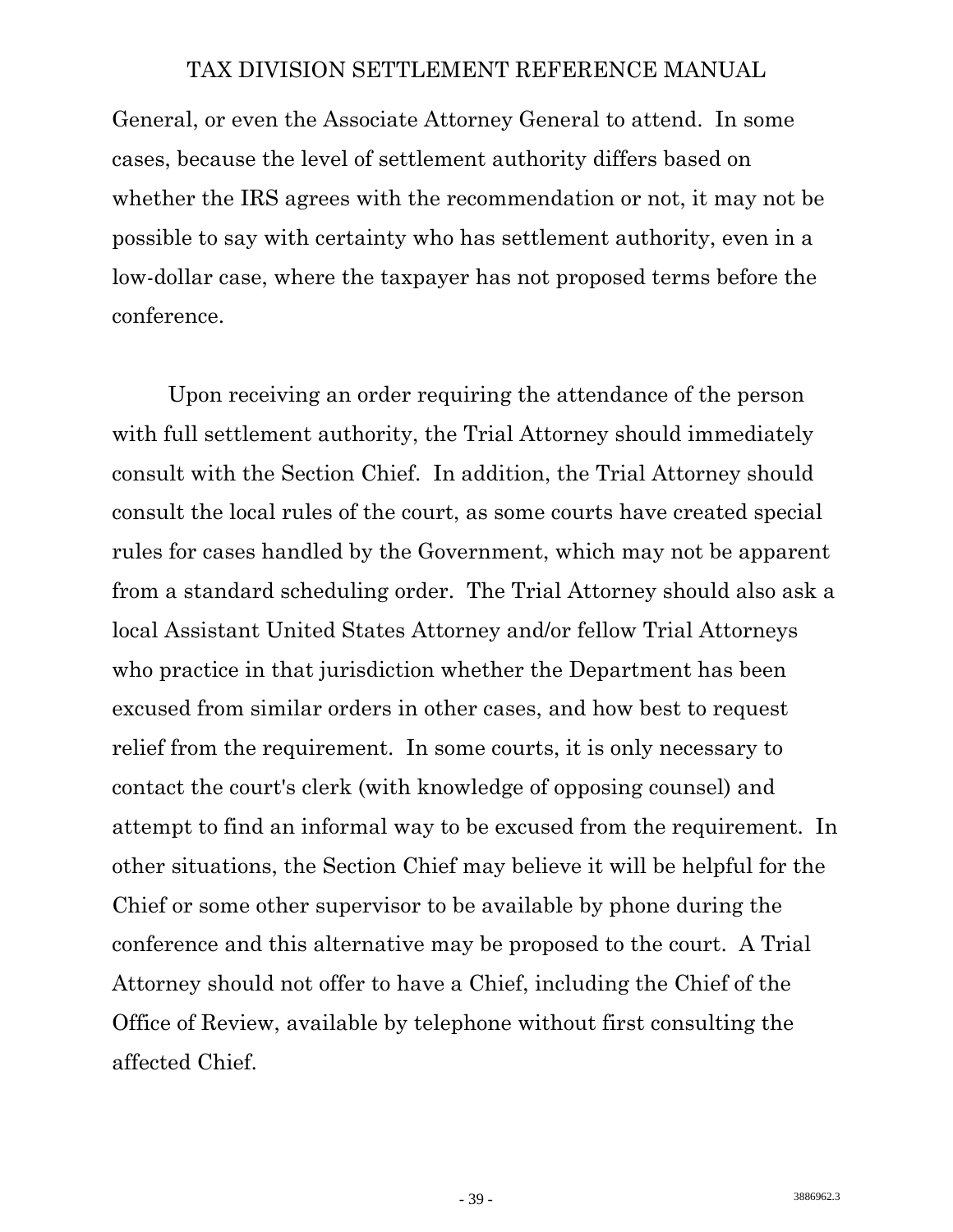If informal efforts fail, under most circumstances, the Section Chief would authorize the filing of a motion with the trial court asking to be excused from the local rule or court order and, in the alternative, seeking a stay of the conference pending consideration by the Tax Division and the Solicitor General of whether to petition for mandamus. If the motion is denied, the Tax Division may seek an emergency stay from the court of appeals and petition for writ of mandamus excusing the person with full settlement authority from appearing.

 Officials with the Department of Justice and the Tax Division would not be able to attend to all of their responsibilities if high level officials must attend settlement conferences around the country in cases assigned to Trial Attorneys for handling. Most courts recognize that it is inappropriate to require the Associate Attorney General to attend settlement conferences. It may be necessary to educate the court about the scope of the responsibilities of the Assistant Attorney General for the Tax Division, noting it would be physically impossible for the Assistant Attorney General to attend settlement conferences on a regular basis, or even to participate by phone in the thousands of cases pending in the Division. Indeed, requiring a Section Chief to attend in person all settlement conferences in districts within the Section could consume all or the greater portion of the Chief's time and make it impossible for the Chief to perform the many other functions of the position. It is unfair to other taxpayers whose cases do not receive attention if a Chief must devote undue time and attention to one case because a judge has ordered the Chief to attend a settlement conference.

 $-40$  - 3886962.3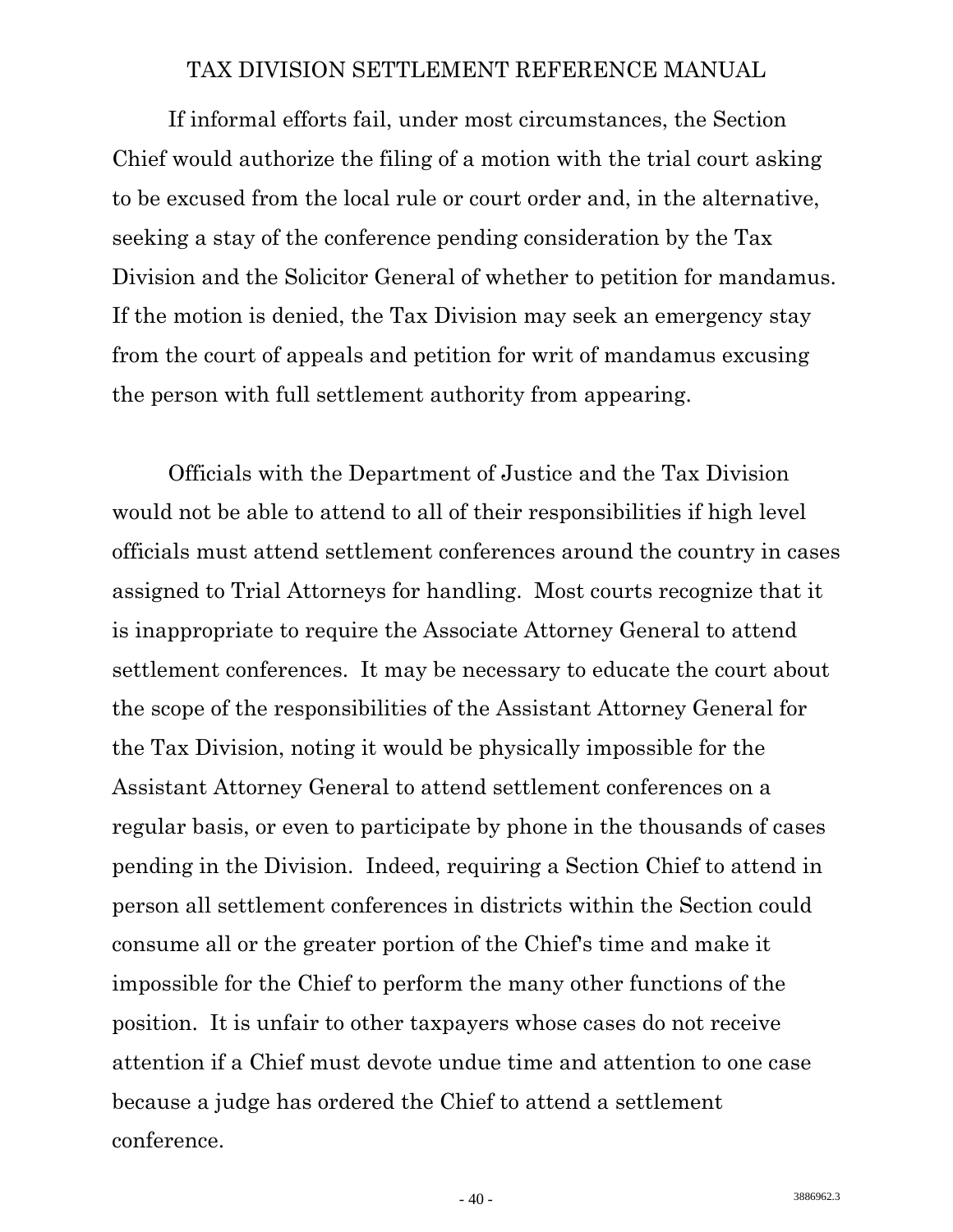The Department has sound legal arguments that a court lacks the inherent power to issue an order requiring the attendance at a settlement conference of the person with full settlement authority. Under the doctrine of separation of powers as expressed in 28 U.S.C. §§ 517 and 519, the Attorney General has the responsibility of representing the United States in judicial proceedings and directing other offices of the Department in conducting litigation. A court lacks the power to tell the Attorney General what settlement authority must be conferred on the Trial Attorney designated to handle a particular case, or to decide who will represent the United States in a particular proceeding.

 The problems inherent in requiring Government officials with full settlement authority to attend settlement conferences were recognized in Section 473(c) of the Judicial Improvements Act of 1990, Pub. L. No. 101-650, 104 Stat. 5089, 5093 (1990):

> Nothing in a civil justice expense and delay reduction plan relating to the settlement authority provisions of this section shall alter or conflict with the authority of the Attorney General to conduct litigation on behalf of the United States, or any delegation of the Attorney General.

The legislative history of the Judicial Improvements Act, likewise, reveals that Congress was aware of, and believed district courts should account for: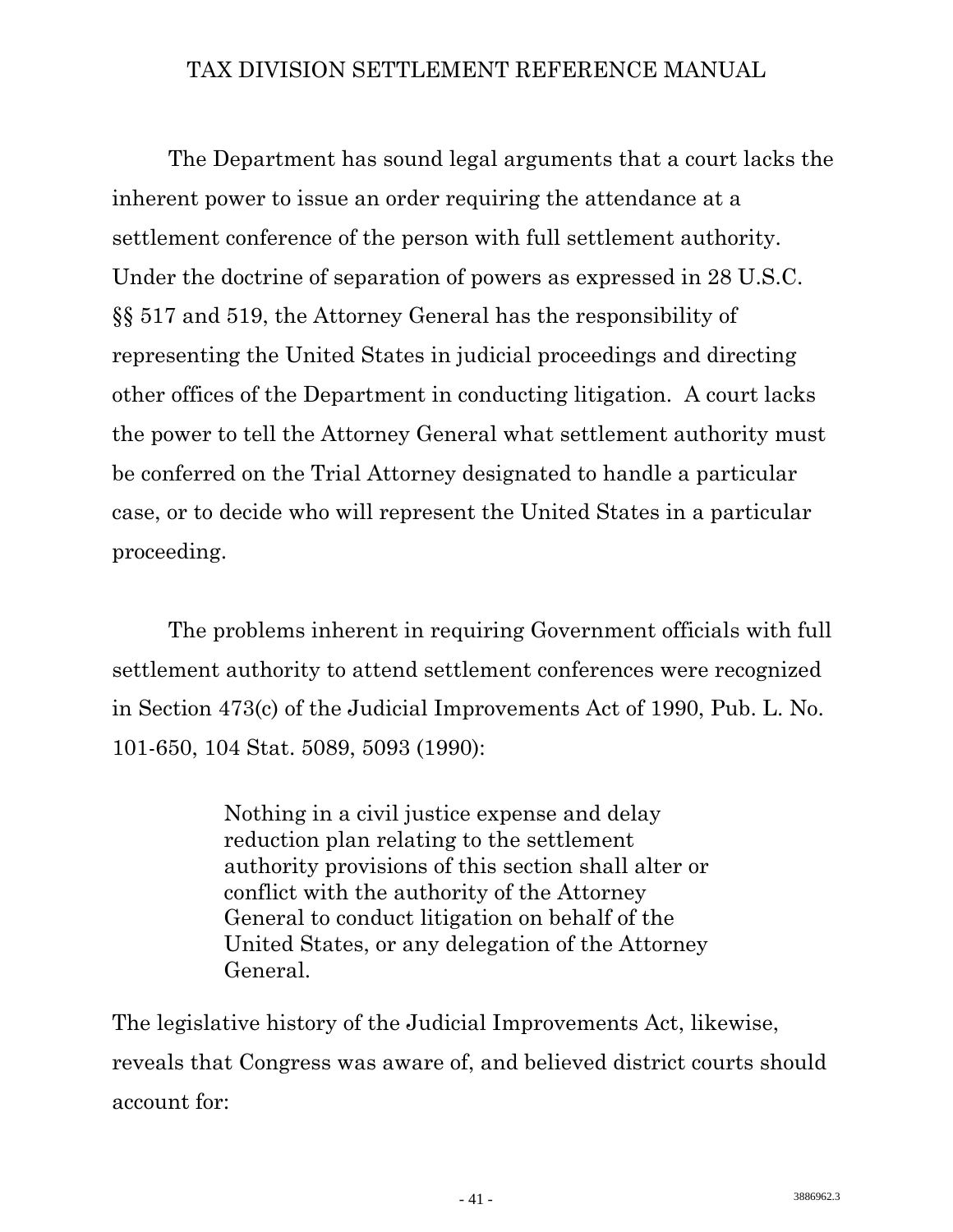[T]he unique situation of the Department of Justice. The Department does not delegate broad authority to all trial counsel, but instead reserves that authority to senior officials in the United States Attorneys' Offices or in the litigating divisions in Washington. Clearly the Department cannot realistically send officials with full settlement authority to each settlement conference.

H.R. Rep. No. 101-732, 101st Cong., 2d Sess. 16-17; S. Rep. No, 101-426, 101st Cong. 2d Sess. 59 (emphasis added). *See also, In re Stone*, 986 F.2d 898 (5th Cir. 1993). The Advisory Committee Notes on the amendment to Rule 16 of the Federal Rules of Civil Procedure, effective December 1, 1993, specifically provide that:

> Particularly in litigation in which governmental agencies or large amounts of money are involved, there may be no one with on-the-spot settlement authority, and the most that should be expected is access to a person who would have a major role in submitting a recommendation to the body or board with ultimate decision-making responsibility. The selection of the appropriate representative should ordinarily be left to the party and its counsel.

 The issue of a court's power to compel attendance of a Justice Department official with full settlement authority has, to date, been sparsely addressed by the appellate courts. In one case, the Fifth Circuit held that the district court has the inherent power to order the Executive Branch to send a high-ranking official to a settlement conference, but it vacated the district court's orders and stated that the district court had abused its discretion in routinely ordering the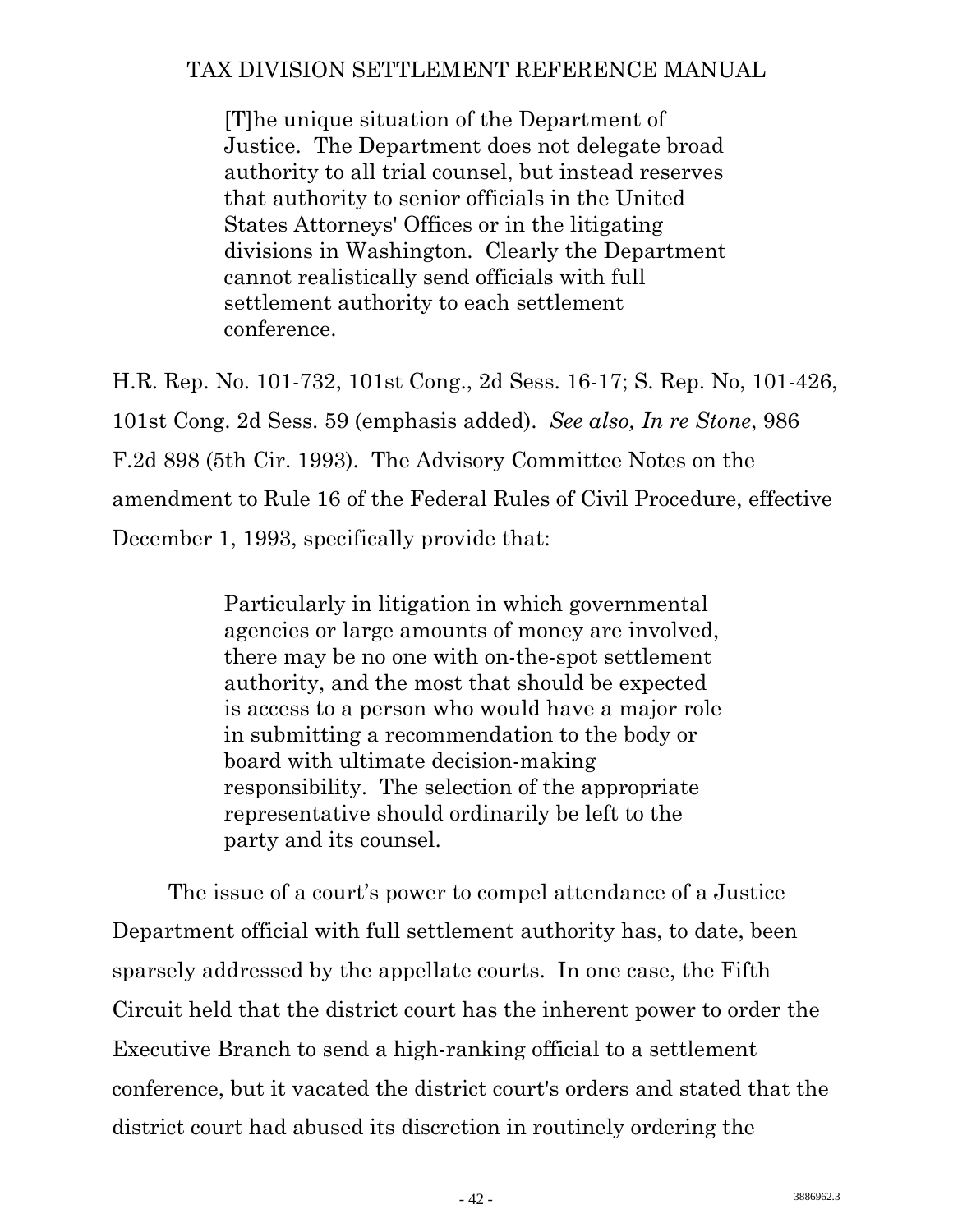Government to send an official with full settlement authority to a conference. *In re Stone*, 986 F.2d 898 (5th Cir. 1993). The Circuit Court went on to state, however, that the court could issue such an order in certain extraordinary circumstances. *See also*, *In re U.S.,* 139 F.3d 332 (5th Cir. 1998).

## 4. Alternative Dispute Resolution

 The vast majority of cases handled by the Division are settled or resolved by dispositive motion. Most settlements are negotiated attorney-to-attorney, without the intervention of a third-party such as a Magistrate Judge or mediator. Where traditional negotiation is not effective, however, Alternative Dispute Resolution (ADR) may be useful.

 All federal courts encourage ADR use. Many require parties to report on the potential efficacy of ADR in a case, often as early as the Rule 16 conference. We have been directed, by executive order, to use ADR, where appropriate:

> Litigation counsel shall make reasonable attempts to resolve a dispute expeditiously and properly before proceeding to trial . . . where the benefits of Alternative Dispute Resolution ("ADR") may be derived, and after consultation with the agency referring the matter, litigation counsel should suggest the use of an appropriate ADR technique to the parties.

Executive Order No. 12,988, 61 Fed. Reg. 4729 (1996).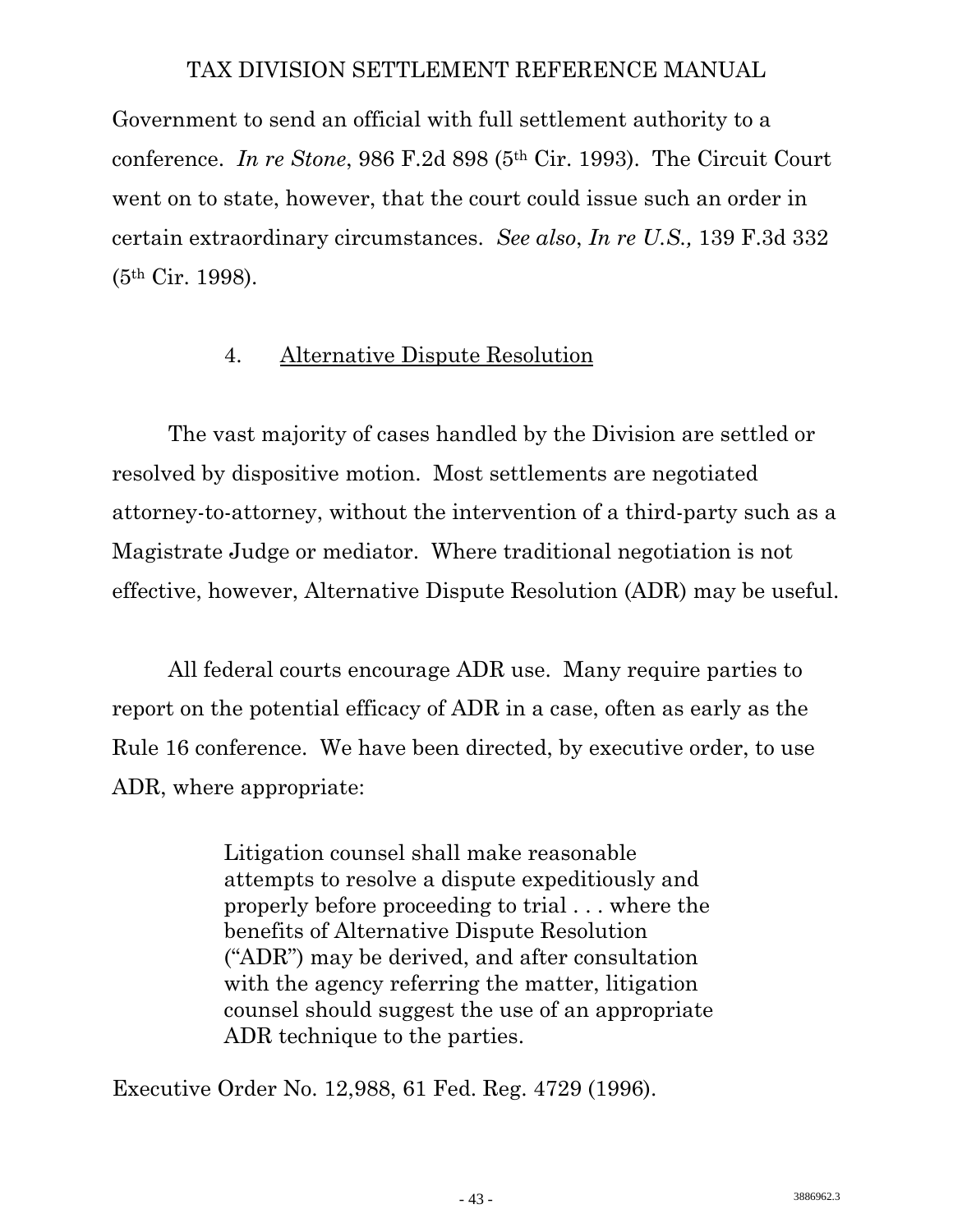Many of the factors favoring and disfavoring ADR are the same factors favoring or disfavoring traditional settlement negotiations. If a case can be resolved in the Government's favor on summary judgment, it is not a good candidate for settlement, no matter how the negotiations are conducted. Cases that turn on specific factual determinations, where both parties have significant risks, are good candidates for settlement. If traditional attorney-to-attorney negotiation is not productive, ADR may work.

## (a) Mediation

 Mediation, the most common form of ADR, is negotiation facilitated by a third-party neutral. In mediation, Trial Attorneys use the advocacy and negotiation skills they would use to reach any settlement. The mediator may help the Trial Attorney find a path to settlement. In mediation, the parties usually meet with the mediator together, and then separately. The mediator may facilitate face-to-face negotiations or communicate offers back and forth. Such "shuttle" mediation can help overcome irrational or emotional responses to an offer, because the solution is not obviously attributable to either party. In some cases, mediation is preferable to a settlement conference with a Magistrate Judge, because at a conference with a Magistrate Judge, the lawyers do not set the ground rules and can not easily walk away.

 Sometimes, mediation is court-ordered. Court-mandated or courtsponsored ADR should be viewed as a judicial proceeding; disclosures of returns and return information in judicial proceedings are subject to

 $-44$  - 3886962.3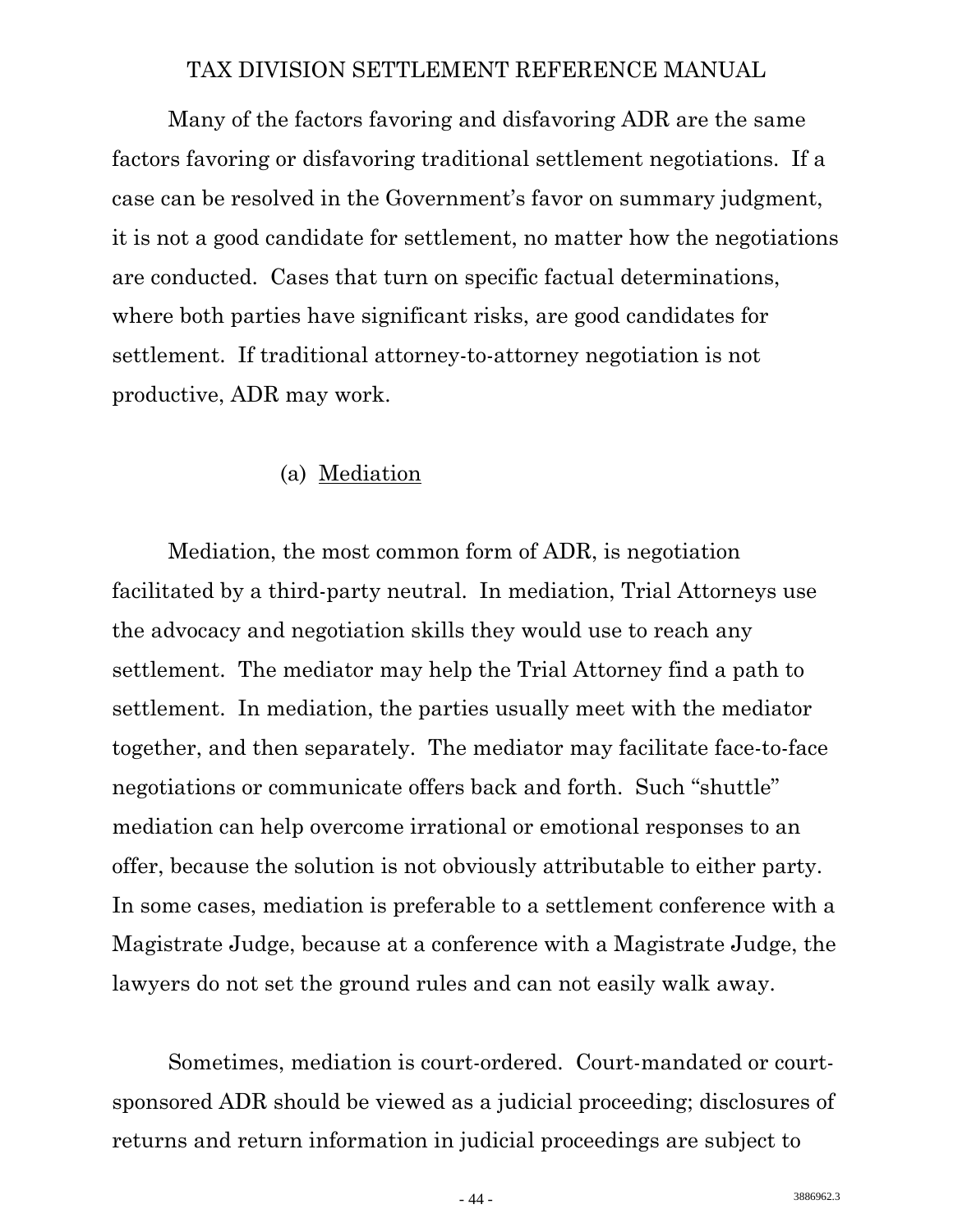Code § 6103(h)(4) and may be made in accordance with that provision. Other times, mediation is consensual. When mediation is by agreement, rather than court order, the rules and procedures for the particular mediation are established by a mediation agreement between the parties and the mediator. In the event of non-court ordered mediation, obtain a waiver of Code § 6103 disclosure restrictions from the taxpayer(s) so that there is no question about our ability to share information with the mediator. *See* Code § 6103(c). The taxpayer, all parties, and any other person or entity (*e.g.,* an ex-spouse, not party to the proceeding) whose returns or return information may be disclosed during the mediation should execute written waivers which contain the information required by [Form 8821.](http://www.usdoj.gov/tax/readingroom/settlemn/X_IRS_form_8821_Tax_Info_Authorization.PDF)

 The mediator must be retained and arrangements made for payment for services; also the mediator should execute a confidentiality agreement. Follow the procedures for expert witnesses contained in [ew](http://www.usdoj.gov/tax/readingroom/settlemn/ew-instructions2.pdf)[instructions2.pdf](http://www.usdoj.gov/tax/readingroom/settlemn/ew-instructions2.pdf).

 Mediation does not increase a Trial Attorney's settlement authority. Nor does it affect the Division's practice that people with settlement authority do not generally participate in negotiations. It is important for all parties to understand this before agreeing to mediate. Experience has shown that this is not an impediment to effective mediation. At times it is worthwhile to bring someone from the IRS, who although lacking settlement authority, gives the taxpayer an additional opportunity to be heard. Unlike attorney-to-attorney negotiation, you can speak directly to the other side in mediation if the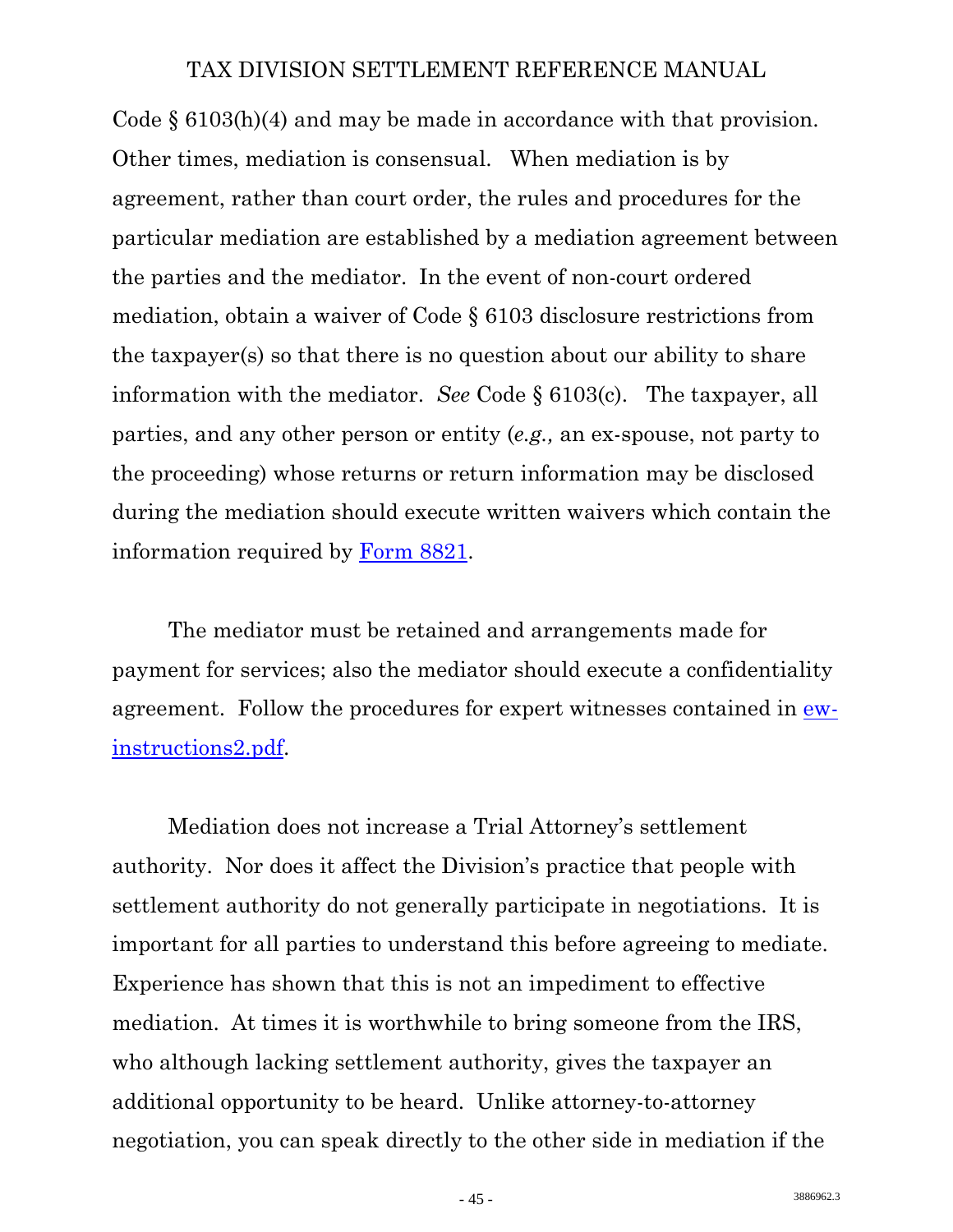clients are present. This can be a particularly useful feature of mediation if you suspect that the taxpayer and his counsel's interests diverge in any way. In such cases, a taxpayer's presence at the table may improve the chances of settling the case. Mediation often exposes and diffuses unrealistic assessments of litigation hazards. It can be very useful for all the parties and their counsel to hear an independent assessment of litigation hazards directly from the neutral mediator.

 In some cases, taxpayers are motivated by considerations other than money, such as a sense of having been treated unfairly by the IRS. You are more likely to learn of this in mediation than in traditional negotiation. The flexibility of the mediation process may help the parties develop creative ways to satisfy the taxpayer's underlying needs.

# 1. Choosing a Mediator

 Selecting a mediator is a strategic decision. Consider what kind of help you think you need in overcoming impasses to settlement and choose accordingly. Interview mediators you consider. Mediators differ in style and skill. Some mediators are better at facilitating discussion between the parties. Others are more evaluative, and see their role as providing a reality check. An evaluative mediator can be very useful if one of the parties is particularly unrealistic. On the other hand, where the parties are sophisticated, an evaluative mediator may engender resentment. The credibility of the mediator depends on his or her skill, knowledge and experience. Knowledge of substantive law and experience with tax cases is likely to be more important in choosing an

 $-46$  - 3886962.3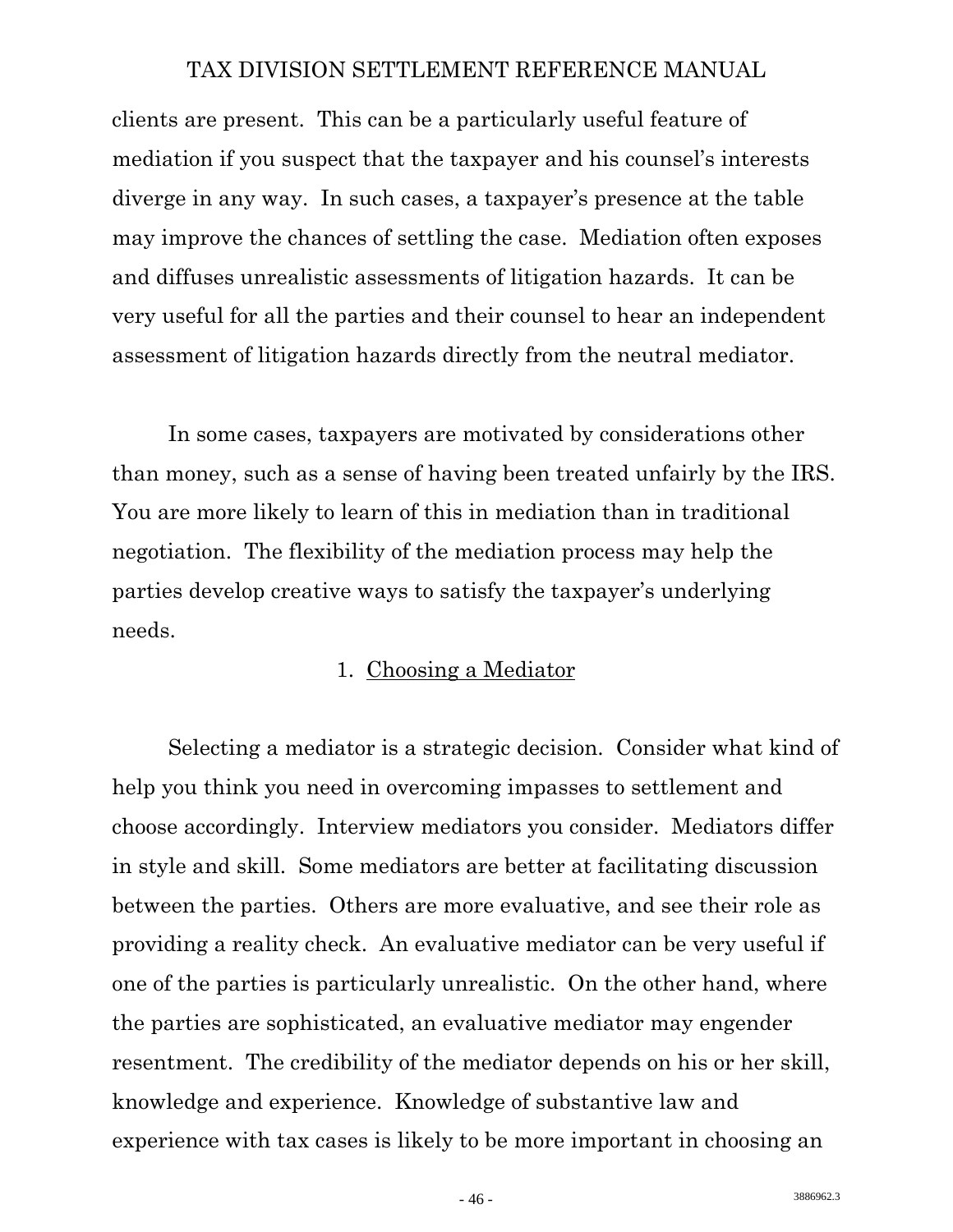evaluative mediator in Tax Division cases. Former judges often use an evaluative mediation style.

## 2. Paying for a Mediator

 The Department is so committed to ADR that it maintains a fund to pay for mediators, which is administered by the Office of Dispute Resolution. Additional information can be found on the website of the [Office of Dispute Resolution.](http://www.usdoj.gov/odr/index.html) Also, the Interagency Alternative Dispute Resolution Working Group maintains a web site at http://www.adr.gov. The procurement aspects of hiring a mediator are covered on the Tax Division intranet, under at [ew-instructions2.pdf.](http://www.usdoj.gov/tax/readingroom/settlemn/ew-instructions2.pdf)

## (b) Other Forms of ADR

 Although mediation is the most common form of ADR, other ADR formats exist. The next most common ADR process is Early Neutral Evaluation ("ENE"). ENE is generally employed at a very early stage of litigation. Because our cases are often not fully developed when we receive them, ENE is unlikely to be helpful, although many courts require it.

 Arbitration, which is essentially a trial before a private judge, is another form of ADR. Although permissible, arbitration is rarely, if ever, used in Tax Division cases. If the case is important enough to be tried, it is probably important enough to be tried in federal court. Parties to binding arbitration give up their right to appeal, which may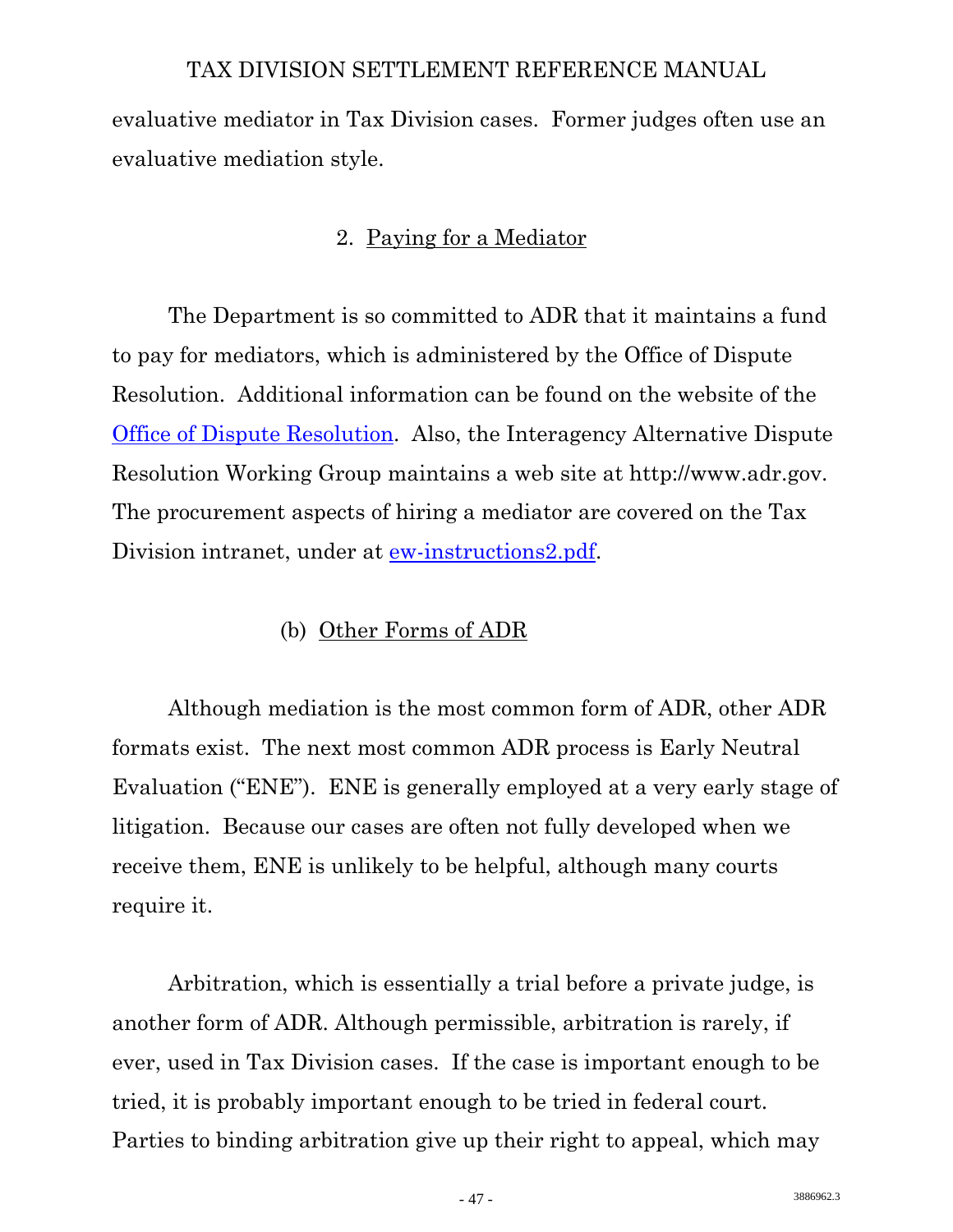not be in the Government's interest. Because arbitration can be disadvantageous, there are many limitations on the Government's participation. The agreement to arbitrate must be approved by the person with settlement authority and a binding recovery ceiling must be approved in advance. If a party seeks arbitration, the Trial Attorney should immediately bring the matter to a supervisor's attention.

#### B. Offers

 The taxpayer's offer and the Government's acceptance form a contract. The parties' failure to state their intentions clearly can lead to misunderstandings that in the worst-case scenario may result in a contract dispute that requires judicial resolution or may result in a court finding that there was no agreement. Accordingly, the terms of the agreement should be memorialized in a written document.

## 1. Offer and acknowledgment

 It is usually in the best interests of both parties for the taxpayer to make a written offer that covers all issues that should be resolved by the settlement – even if the taxpayer makes an oral offer at a pretrial conference with a judge in attendance. The offer should contain all the proposed terms of settlement. This avoids disputes as to what the parties intended and the admission of parol evidence. A well-crafted offer letter can save all parties unnecessary work or additional litigation. In some cases, it may be appropriate for the Trial Attorney to draft a letter summarizing the terms of the offer being made as the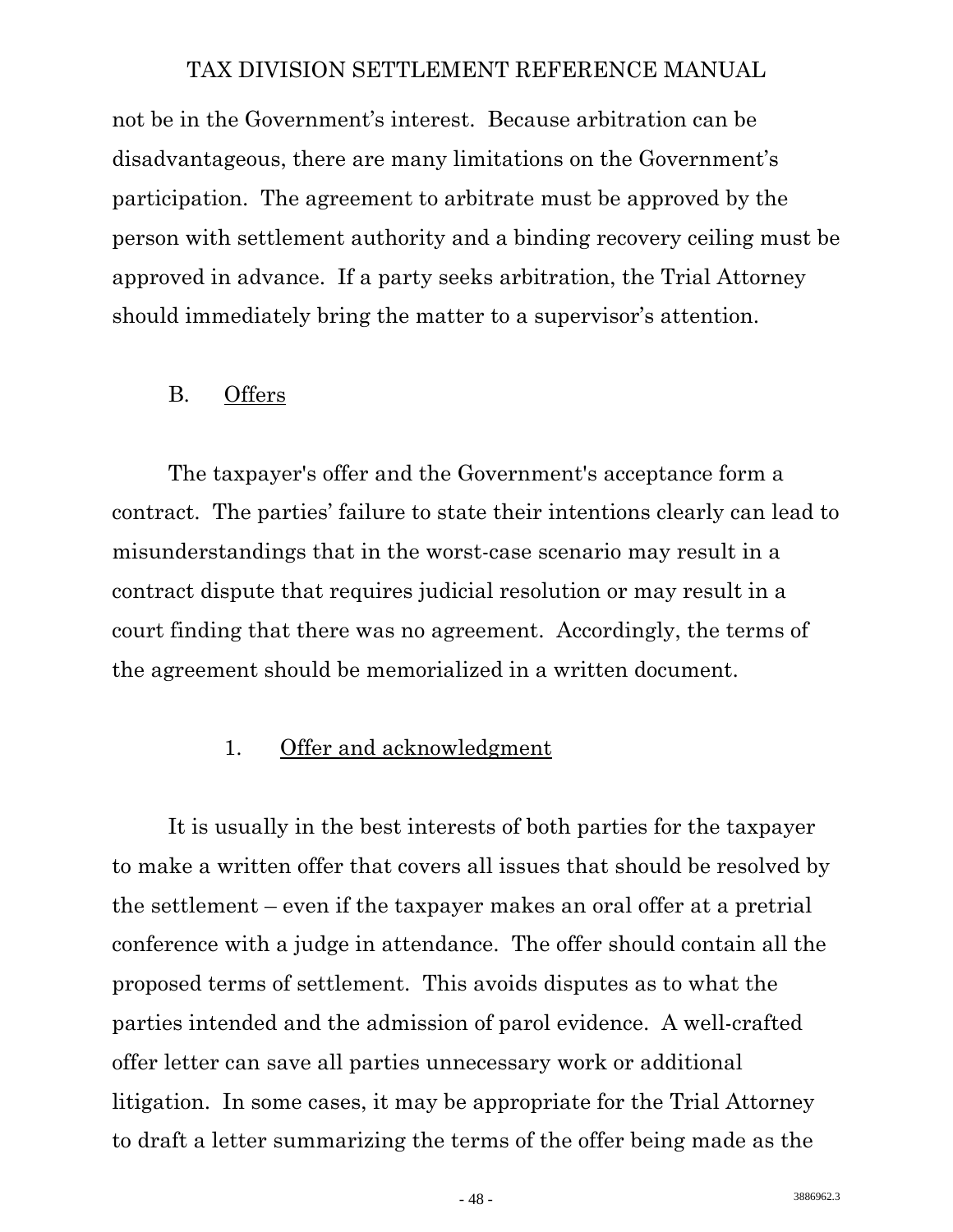Trial Attorney understands them. The taxpayer can then adopt the letter as its offer. The Trial Attorney should be clear that such a letter does not represent an offer by the Government and that the offer is not accepted until the appropriate delegate of the Attorney General accepts the offer.

 The offer should address all issues that could arise as a result of the settlement, including items such as crediting any overpayment in accord with Code § 6402, attorney fees, terms of payment and effect of default (when the offer calls for payments by the taxpayer or a third party), and interest on either the refund to or payment by the taxpayer. In short, an offer should cover all collateral issues. For a further discussion of some of the more frequently occurring collateral issues, see *[Part V](#page-79-0) below*.

 The Trial Attorney should send an acknowledgment letter promptly, generally within three days of receiving the offer. This letter should clarify any term of the offer that needs revision. If the offer does not require clarification, an acknowledgment is still helpful, but no restatement of the terms is necessary. If the acknowledgment letter is, in effect, stating new terms (even though they are relatively modest provisions), require the taxpayer's written agreement to the revisions, preferably by requesting the taxpayer or the taxpayer's representative sign and return a copy of the acknowledgment letter. See [Appendix F](http://www.usdoj.gov/tax/readingroom/settlemn/F_Acknowledgement_Letter.pdf) for an example. If the acknowledgment letter asks the taxpayer to signify agreement to revisions, then take steps to ensure an executed document is received before action is taken on the offer.

 $-49$  - 3886962.3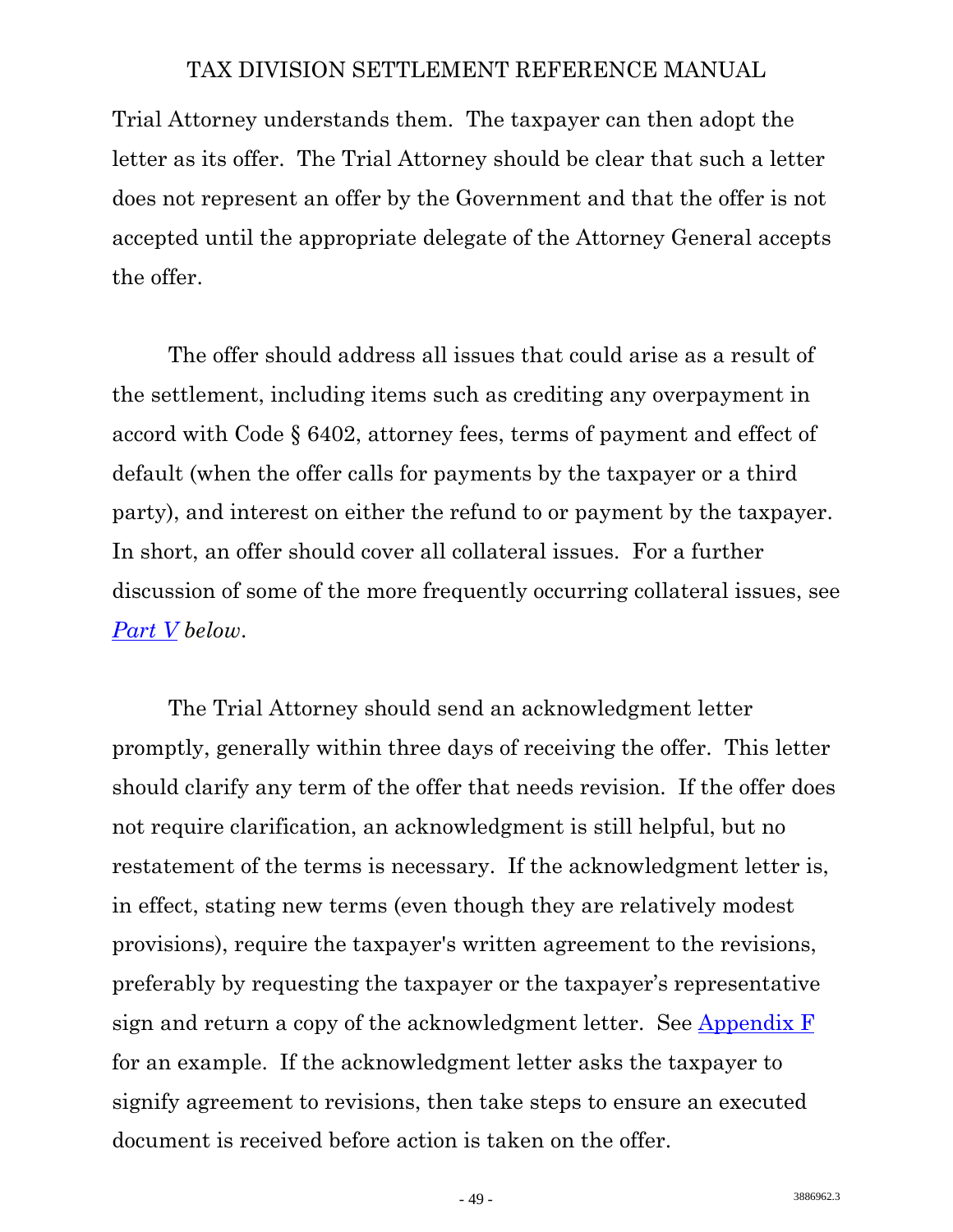When a taxpayer initially drafts an offer, the Trial Attorney is often required to spend time clarifying (after the fact) what a settlement offer really means. It may be helpful to ask opposing counsel for a draft offer for discussion, suggest revisions, and then have taxpayer make the actual offer. In some cases, after discussion with the taxpayer or opposing counsel, it may be helpful if the Trial Attorney drafts a letter that reflects his or her understanding of the offer made by the taxpayer (being careful, of course, not to make an offer).

 If the offer letter contains terms that are totally unacceptable but the offer is otherwise worthy of consideration, the Trial Attorney should consider restating the terms that the Trial Attorney would recommend, pointing out the unacceptable terms, and asking the taxpayer's representative to confirm in writing whether they want to make a revised offer containing only the recommended terms.

#### 2. Counteroffers

 Inasmuch as the Trial Attorney does not have settlement authority, the attorney must take care not to make a counteroffer, rather than stating what the attorney is willing to recommend. In an unusual case, after a settlement memorandum has been prepared, it may be appropriate for the Trial Attorney, while recommending rejection of a pending offer, to recommend making a formal counteroffer. Counteroffers require agreement by Chief Counsel to the settlement proposed in all cases classified Standard. In all cases a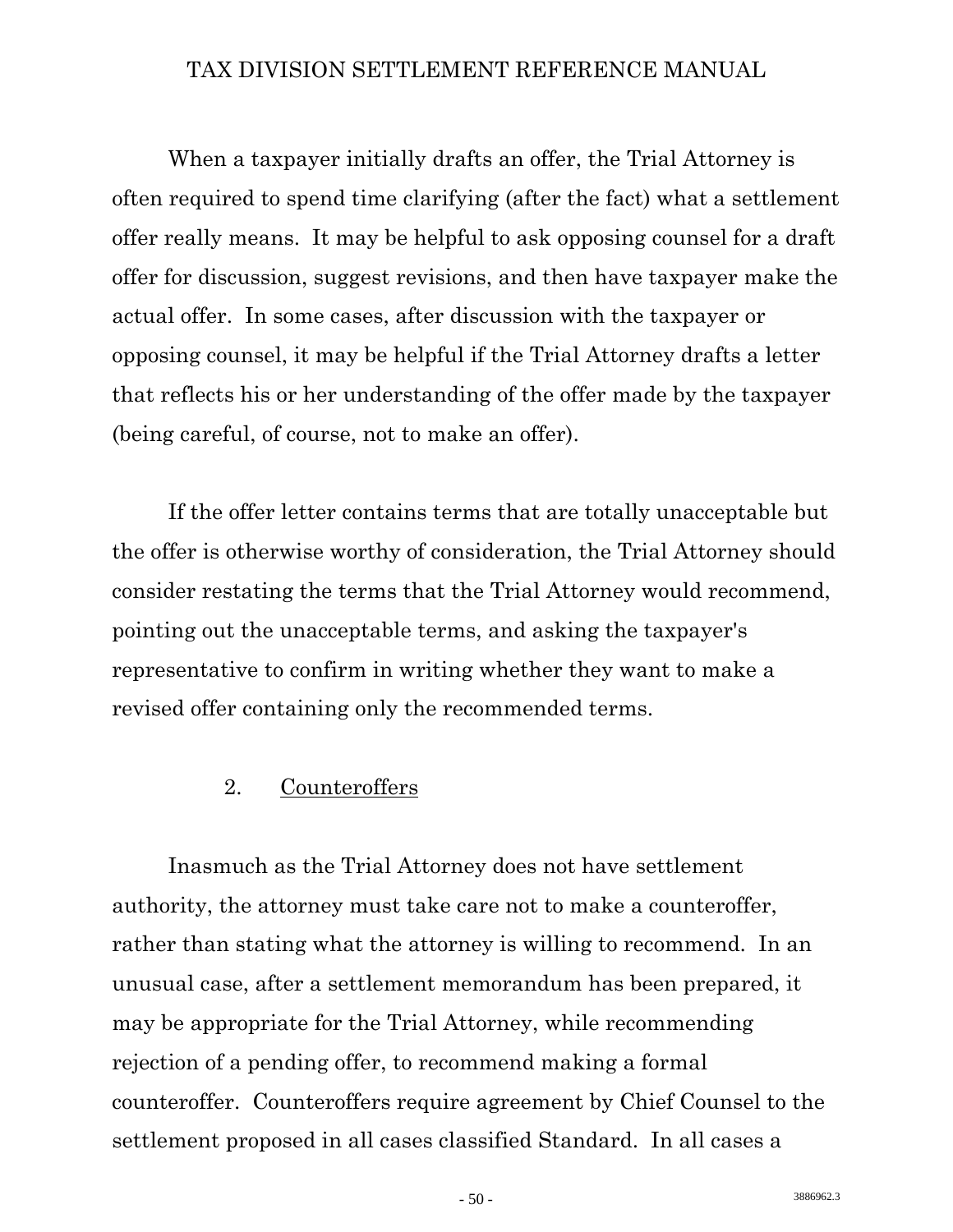counteroffer must be formally approved by the person who would have authority to accept the offer before it can be communicated to the other side.

# 3. Qualified offers

 The qualified offer provisions are found in Code § 7430. Congress' stated purpose for enacting this provision was to "provide an incentive for the IRS to settle taxpayers' cases for appropriate amounts." Because a qualified offer is in effect a fee-shifting device, it is important to identify a qualified offer when made and follow appropriate procedures to determine whether the offer meets the statutory requirements Code § 7430(g).

 A qualified offer is a written offer that (a) is made by the taxpayer to the United States during a "qualified offer period," (b) specifies the amount of the taxpayer's liability (determined without regard to interest), (c) is designated as a "qualified offer" at the time it is made, and (d) remains open until the earliest of the date the offer is rejected, the date the trial begins, or the 90th day after the date the offer is made. Code  $\S 7430(g)(1)$ .

 A qualified offer may be made only during the qualified offer period, which begins on the date the IRS sends the taxpayer a first letter of proposed deficiency (which allows the taxpayer an opportunity for administrative review by IRS Appeals), and ends 30 days before the first trial setting. The qualified offer period may not be extended, but a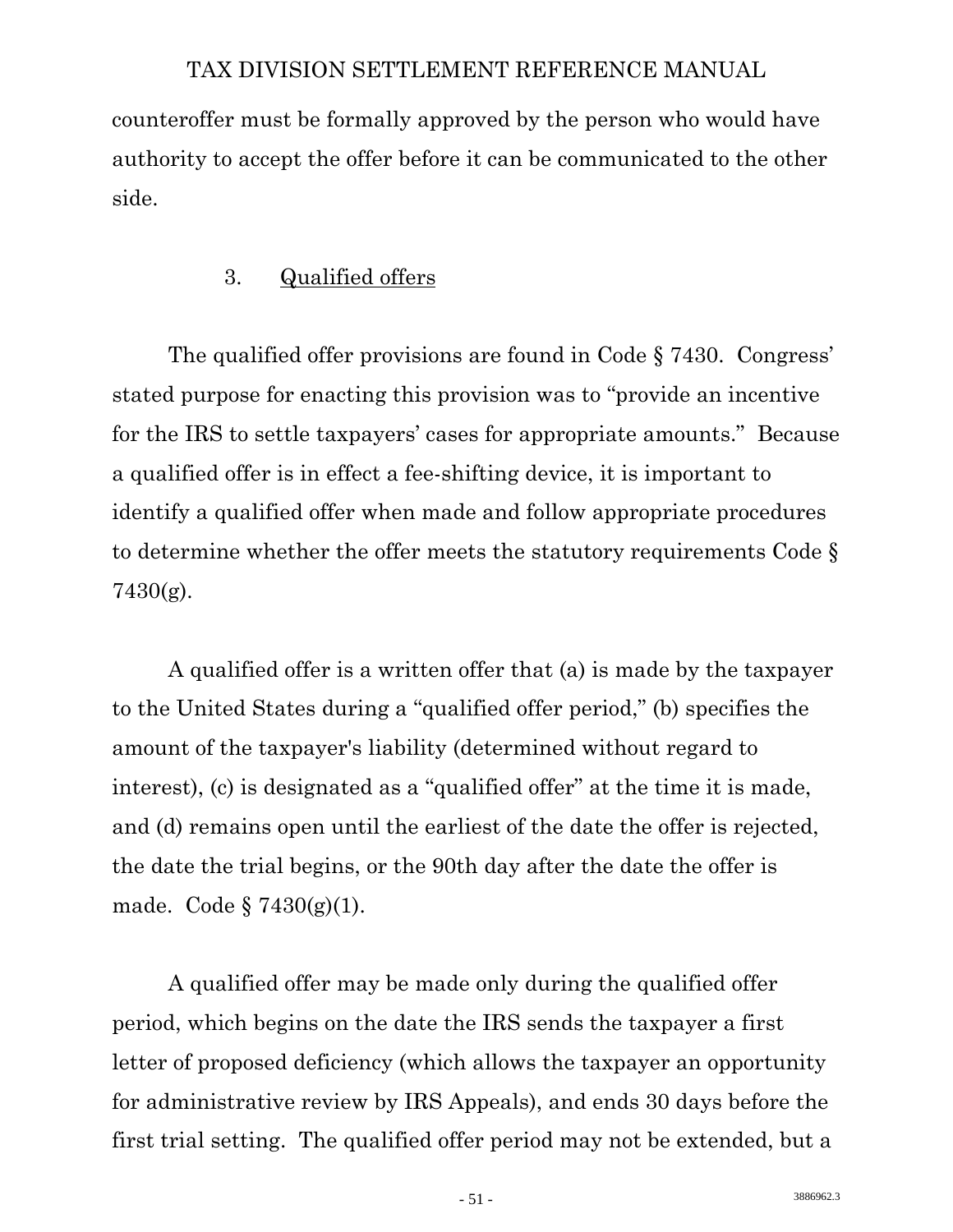qualified offer may remain open beyond the end of the qualified offer period.

 Under Code § 7430, a "prevailing party" may, if stated conditions are met, recover the reasonable administrative and litigation costs (including attorneys fees paid or incurred) if the court proceedings relate to the determination or refund of any tax, interest, or penalty. Code  $\S$  7430(g) significantly expands the definition of "prevailing party" to include a taxpayer who has made a qualified offer, if the taxpayer's liability under the last qualified offer equals or exceeds the amount of the taxpayer's liability under the judgment entered by the court. Thus, a taxpayer may be deemed a prevailing party even though the taxpayer did not substantially prevail on the amount in controversy or the most significant issue. *See* Code § 7430(c)(4)(E). Moreover, the question whether the position of the United States in the administrative and litigation proceedings was substantially justified is not relevant to the award of attorneys fees. For these reasons, it is imperative that qualified offers be scrutinized carefully.

In addition:

 (a) To qualify as a prevailing party, taxpayers must meet the net worth requirements of Code § 7430(c)(4)(A)(ii). Taxpayers must also meet other requirements of Code § 7430, such as not unreasonably protracting the proceedings and, for purposes of an award of litigation costs, exhausting their administrative remedies.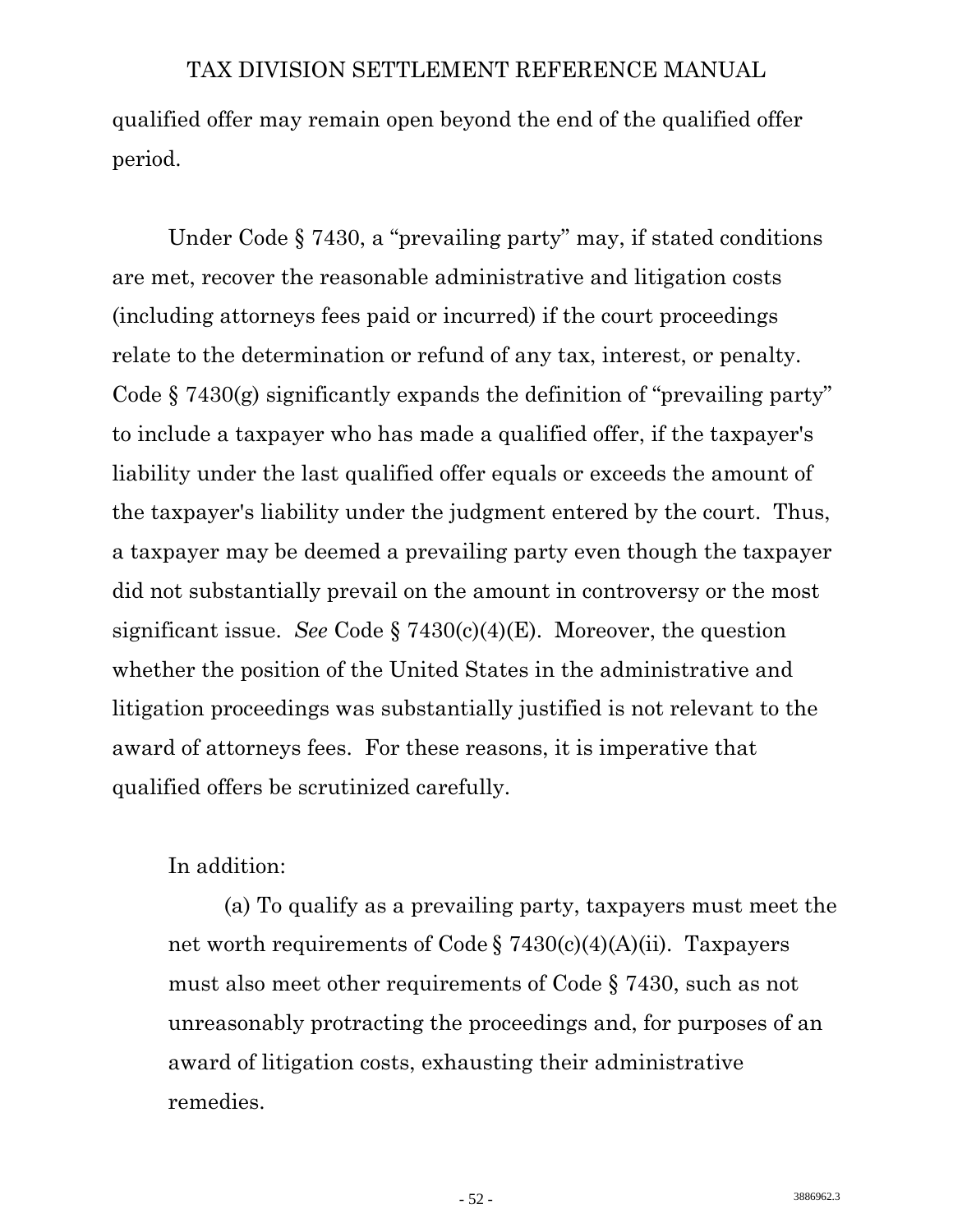(b) A taxpayer cannot qualify as a prevailing party if the determination of the court with respect to the adjustments included in the qualified offer is entered exclusively pursuant to a settlement.

 (c) A taxpayer cannot qualify as a prevailing party in any proceeding in which the amount of the tax liability is not at issue. For example, a taxpayer cannot utilize a qualified offer in a declaratory judgment proceeding, or a proceeding to enforce or quash a summons.

 (d) Reasonable administrative and litigation costs include only costs incurred on and after the date a qualified offer is made.

 Code § 7430 is silent regarding how the liability under the judgment is determined. It seems reasonably clear from the statute and legislative history that only the liability at issue in the case is included in the qualified offer, and that the total amount of liability under the offer at the time the offer is made must be compared to the outcome at the end of the case. Because tax cases may involve multiple issues, questions may arise as to how the ultimate outcome of the case (as embodied in a money judgment) may be affected, if at all, by the outcome on a particular issue. Questions may also arise when some, but not all, issues presented by a case are settled before a decision on the remaining issues is entered and a money judgment is rendered. Most, if not all cases that are susceptible to a qualified offer will end in money judgments for discrete taxable periods.

3886962.3 - 53 -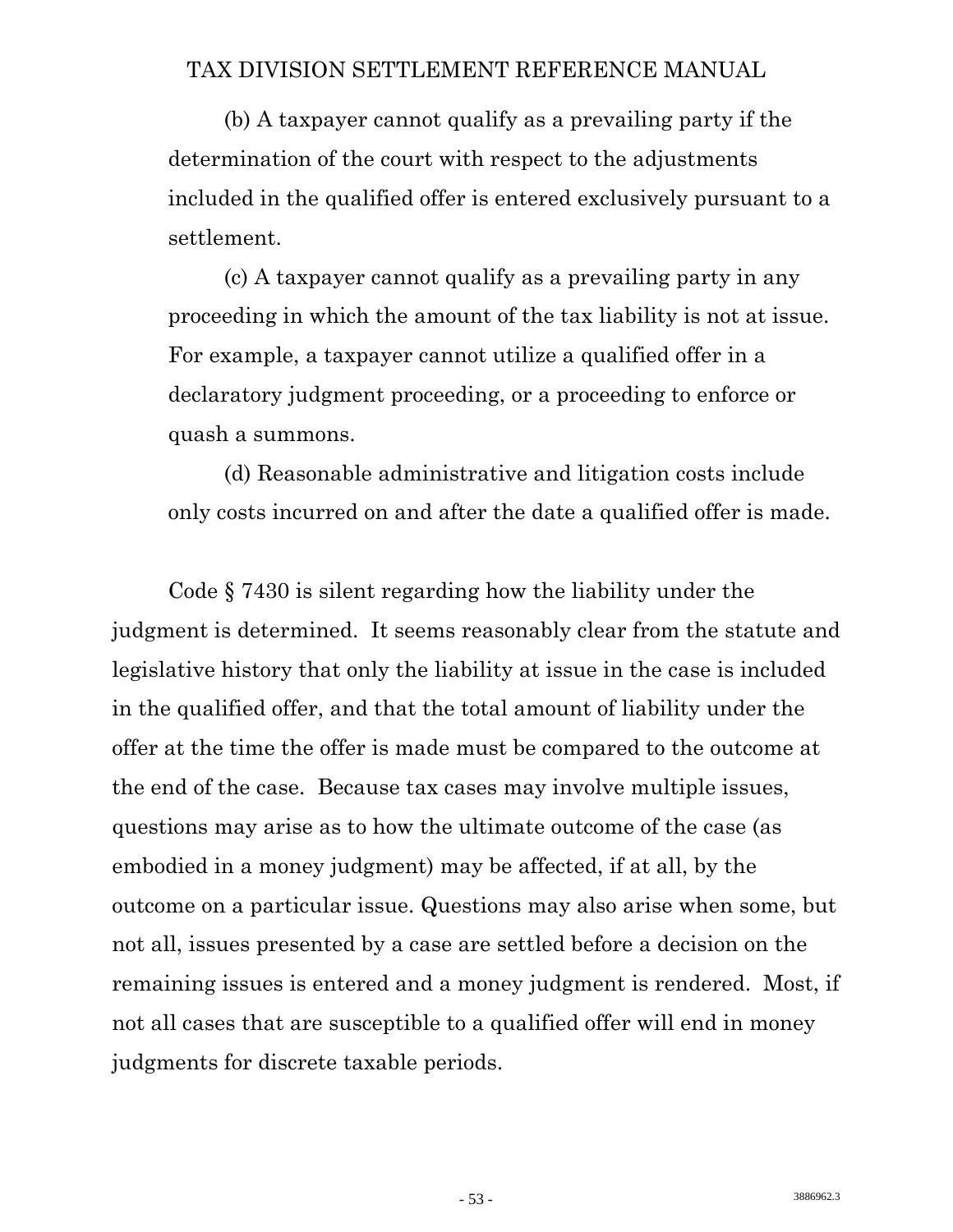#### C. Concessions and administrative settlement

 As litigators for the United States, one of the Tax Division's important functions is to ensure that the Government has a legitimate litigation position in each case that we handle. It is our obligation to concede cases, or issues within a case, which lack merit. A Trial Attorney who believes that the Government should concede an issue or the entire case must obtain the recommendation of the Chief Counsel, even in cases designated SOP. (The one exception to this rule is that we need not request the views of the Service in a trust fund recovery penalty case under Code § 6672 classified SOP.)

 Generally, it is undesirable to process a proposed concession as to only part of a case if the entire case can be resolved by settlement and, therefore, a proposed partial concession usually will not be processed until the Trial Attorney has explored the possibility of settling the entire case. When an overall settlement is not achieved, the Trial Attorney's memorandum recommending the partial concession should explain why the entire case could not be resolved.

 Whether and how we should negotiate over attorney fees with a taxpayer's representative when concession is being considered, is a delicate area requiring careful analysis. Whenever possible, cases that are conceded by the Government should be terminated by a stipulation for dismissal with prejudice, each party to bear its own fees and expenses including attorney fees. In some cases, concession is warranted because, while the United States has a defensible position,

 $-54$  - 3886962.3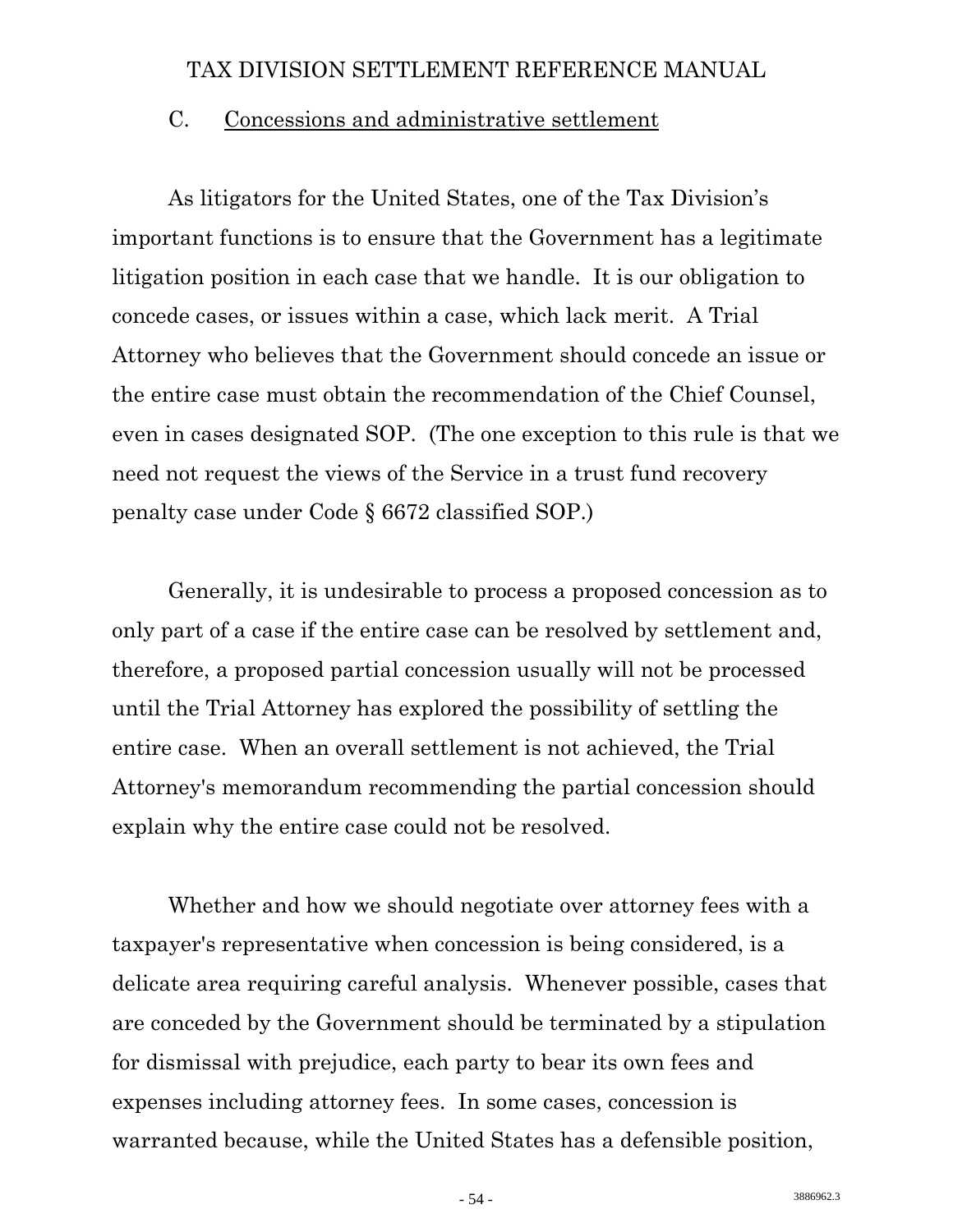the litigating hazards do not justify the litigating expenses, or the case or issues being conceded do not present a good litigating vehicle. In these situations, concession would ordinarily not be warranted if attorney fees are not waived, since the matter would essentially have to be litigated to resolve the fee dispute. Where the person with final authority determines that full or partial concession will be conditioned upon settlement or waiver of costs and attorney fees, opposing counsel should be informed that any concession is conditioned on disposition of the issue of costs and attorney fees. Where full or partial concession is warranted whether or not the issue of costs and attorney fees is resolved, opposing counsel should be informed of the decision to concede before the issue of costs and attorney fees is broached, and there should be no suggestion that concession is dependent upon resolving the issue of costs and attorney fees. *See* [Appendix R](http://www.usdoj.gov/tax/readingroom/settlemn/R_Concession_to_Opponent.pdf) for an example. When cases or issues are conceded without resolution of a potential claim for attorney fees, a judgment will be entered, leaving the award issue open. In those cases, the Trial Attorney should promptly request that Chief Counsel provide an analysis of the facts and law on the fee and cost issues left open, unless such an analysis has previously been received.

## D. Summary rejection

 A Trial Attorney who determines, in consultation with the Section Chief or Assistant Chief, that a taxpayer's offer does not merit serious consideration, should promptly prepare a brief memorandum recommending summary rejection, and should not request the recommendation of IRS Counsel.

 $-55$  - 3886962.3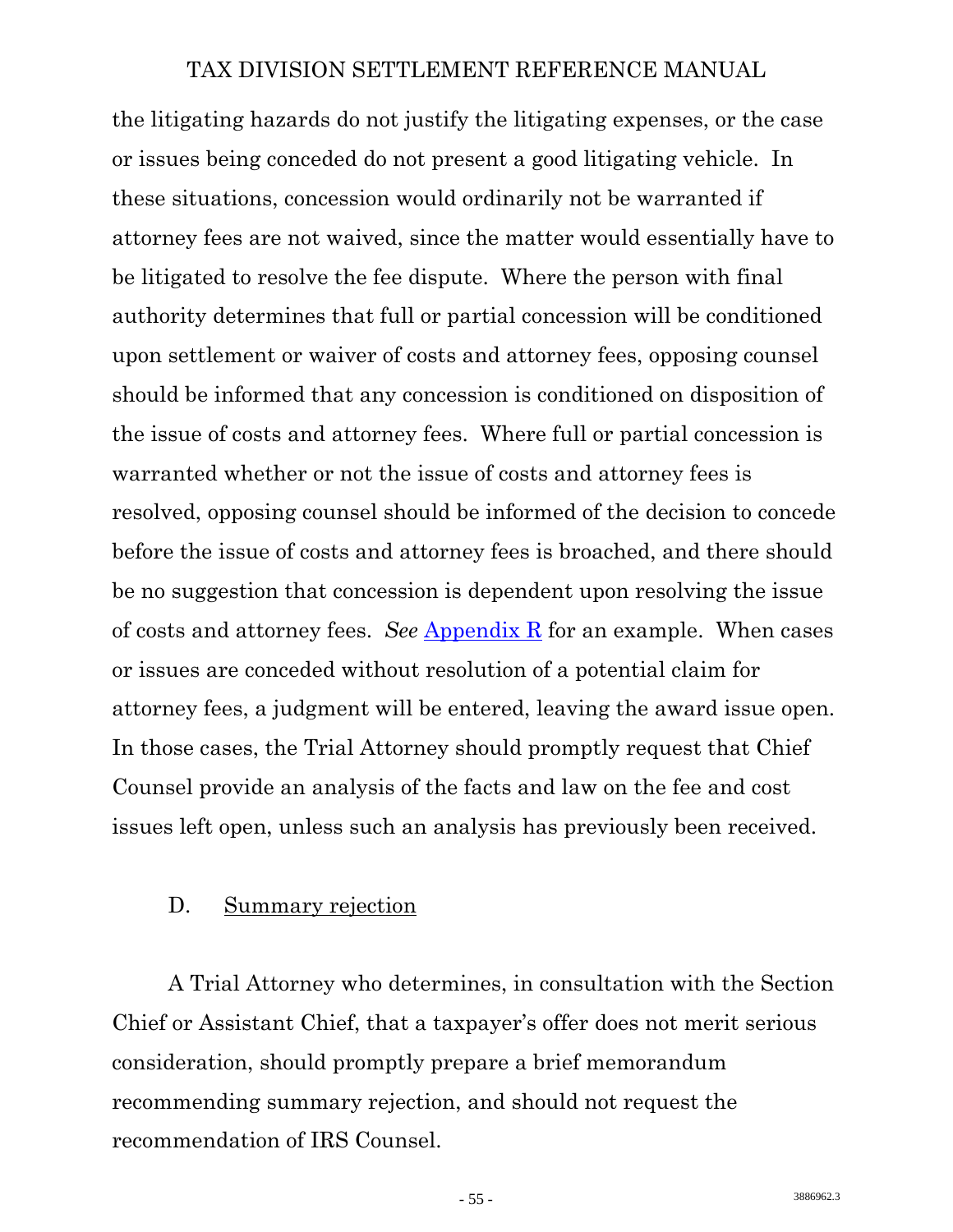## E. Soliciting the Chief Counsel recommendation

 If an offer merits consideration, or if the attorney is considering recommending concession, the attorney should determine whether the Chief Counsel has classified the case as Standard or SOP (Settlement Option Procedure), and as appropriate to the classification, obtain the views of Chief Counsel.

## 1. Standard cases

 In cases classified Standard by Chief Counsel, the Trial Attorney shall request promptly (*i.e.*, within 3 days of receipt of the offer) the recommendation of Chief Counsel. The Trial Attorney also may forward a copy of a draft compromise memorandum, or other documents such as deposition transcripts, to Chief Counsel to assist in their evaluation of the proposal. Participation in ADR does not obviate the need to obtain the views of Chief Counsel in Standard cases.

## 2. SOP cases

 In cases classified SOP by Chief Counsel, the Tax Division may act on a compromise without obtaining the Chief Counsel's recommendation. In general litigation cases only, when the initial letter to the Tax Division from Chief Counsel fails to designate the case as either SOP or Standard, the Tax Division will assume the case is classified SOP. Of course, you may always confirm the designation with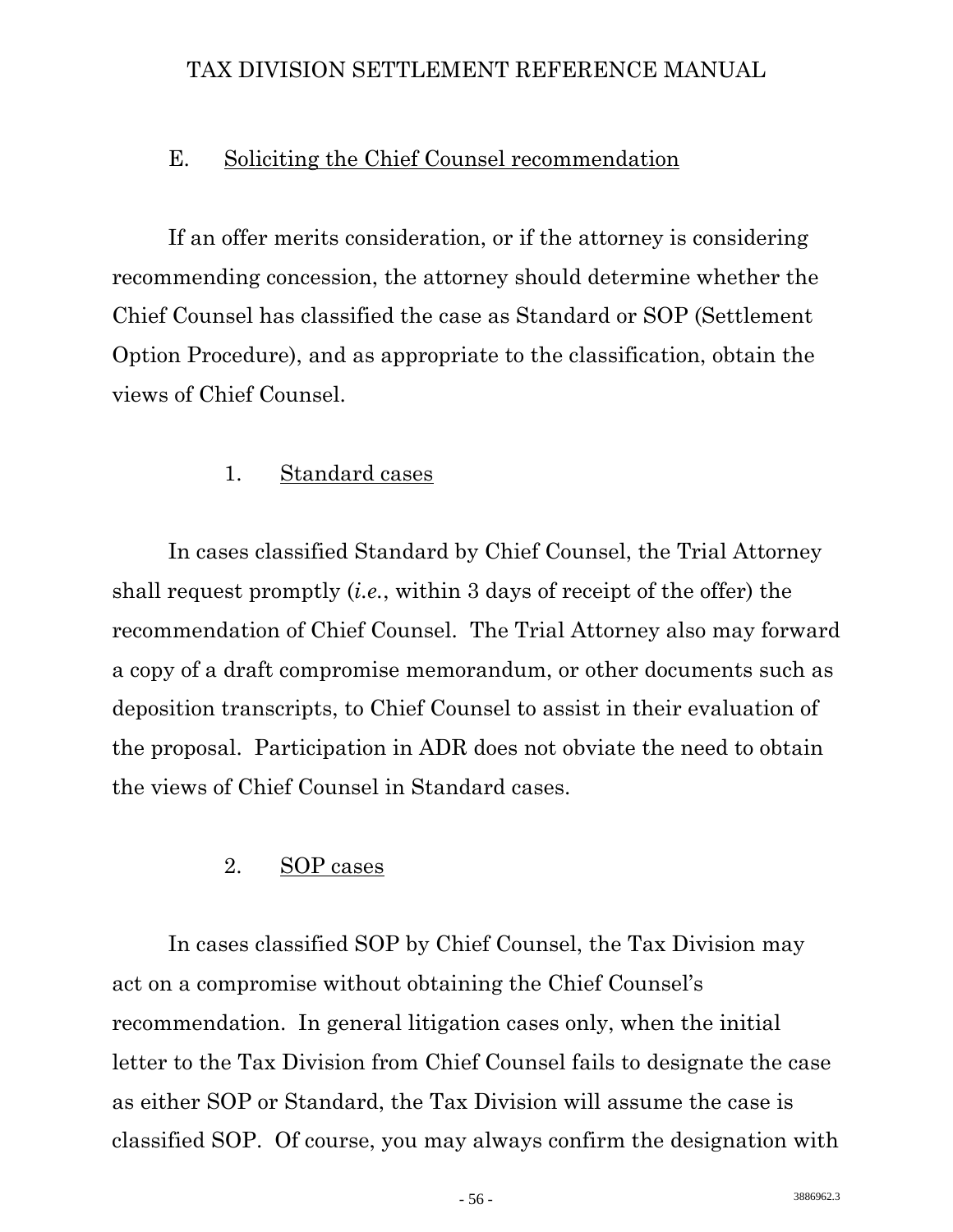<span id="page-60-0"></span>an inquiry to Chief Counsel. In a refund suit (other than a trust fund recovery case under Code § 6672), when the letter from Chief Counsel fails to classify the case, you cannot assume the case is classified SOP, but must contact IRS Counsel and request the case be classified.

 The recommendation of Chief Counsel is required in all cases before the Tax Division will act on a concession, except SOP cases involving liability under Code § 6672. If the Tax Division does not receive a recommendation regarding concession within 30 days from the date of the letter requesting the recommendation in a refund suit classified SOP, the Tax Division may process the case on the assumption that Chief Counsel does not object to the proposed concession, except where the proposed concession must be approved by the Associate Attorney General or referred to the Joint Committee on Taxation.

## 3. Taxpayers and/or periods not in suit

 If the offer covers periods or taxpayers not in suit, the Tax Division will seek the recommendation of the Chief Counsel. Where a proposed settlement provides for the execution of a closing agreement, the appropriate IRS representative must review the closing agreement. This review should take place before any action is taken on the offer in order to avoid a situation where the Tax Division approves a settlement providing for a closing agreement that is unacceptable to the IRS. In almost all cases, as when subsequent years are pending in the Appeals Office of the IRS, the IRS office involved will prepare the closing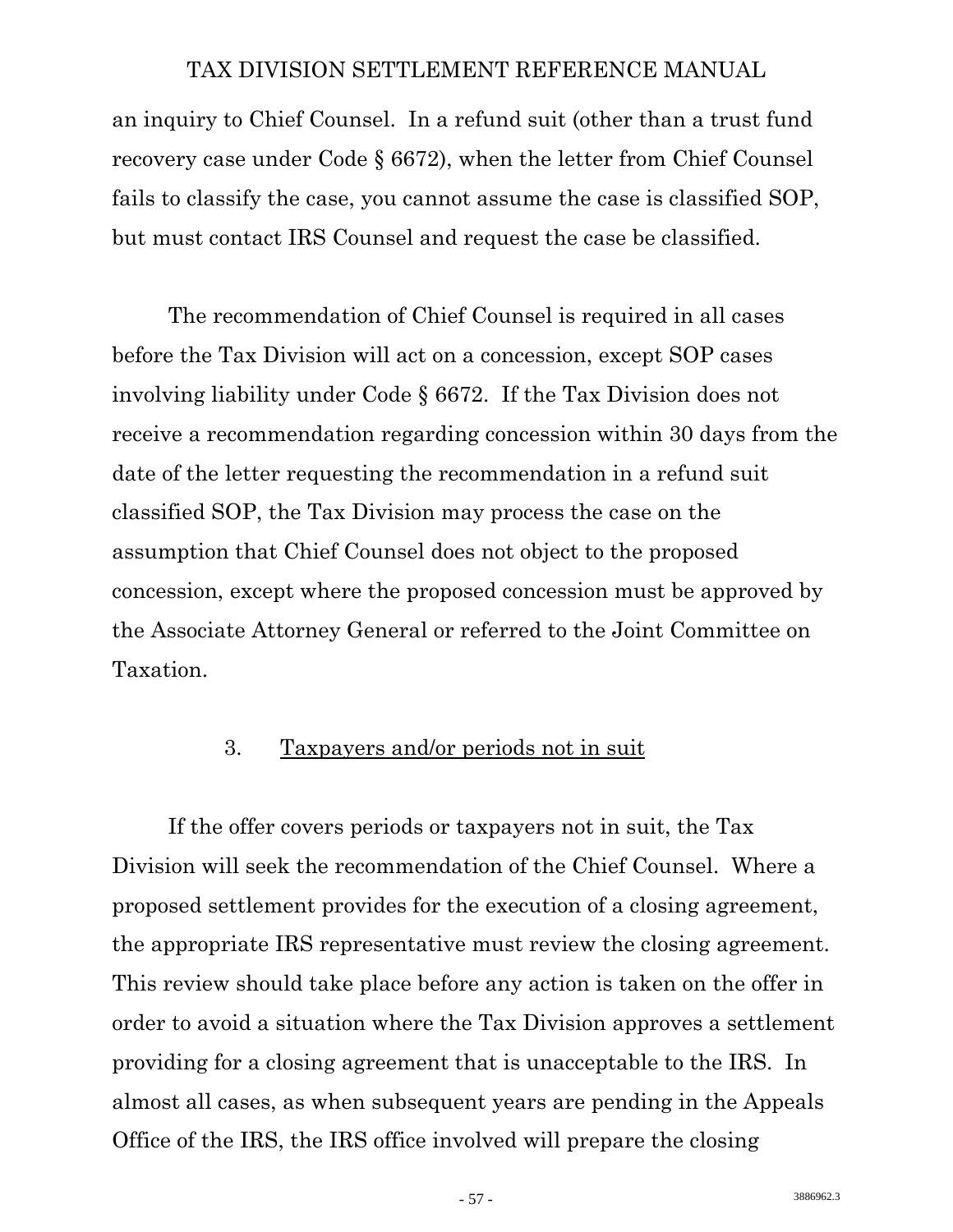agreement. The Trial Attorney should also review the closing agreement to ensure that its terms are consistent with the terms of the proposed settlement under the Tax Division's jurisdiction.

## 4. The 45-day rule

 On occasion, the Chief Counsel fails to provide a timely response to our request for their views on a settlement proposal. In those cases, the Section Chief may tell the Chief Counsel, in writing, that unless the Tax Division hears from that office within 45 days, the Tax Division will proceed on the assumption that the IRS does not object to the proposed settlement. [A letter to Chief Counsel invoking the 45-day rule is in](http://www.usdoj.gov/tax/readingroom/settlemn/G_Letter_re_45_Day_Rule.pdf)  [Appendix G.](http://www.usdoj.gov/tax/readingroom/settlemn/G_Letter_re_45_Day_Rule.pdf) Before the Tax Division can determine that the Chief Counsel has failed to respond in a timely manner, the Chief Counsel must have received (either in advance of or with the 45-day letter) everything needed to review the proposed settlement, including a copy of the Trial Attorney's draft compromise memorandum.

 Further, the Chief Counsel is considered to have responded to the 45-day letter if, within the 45-day period, the Tax Division receives either (1) a recommendation or (2) a request for additional time and an estimate as to when the recommendation will be received. This 45-day procedure is not applicable to settlements that must be approved by the Associate Attorney General or referred to the Joint Committee on Taxation, or that include a taxpayer or period not in suit. In those cases, action on the settlement proposal cannot proceed without the IRS's explicit recommendation.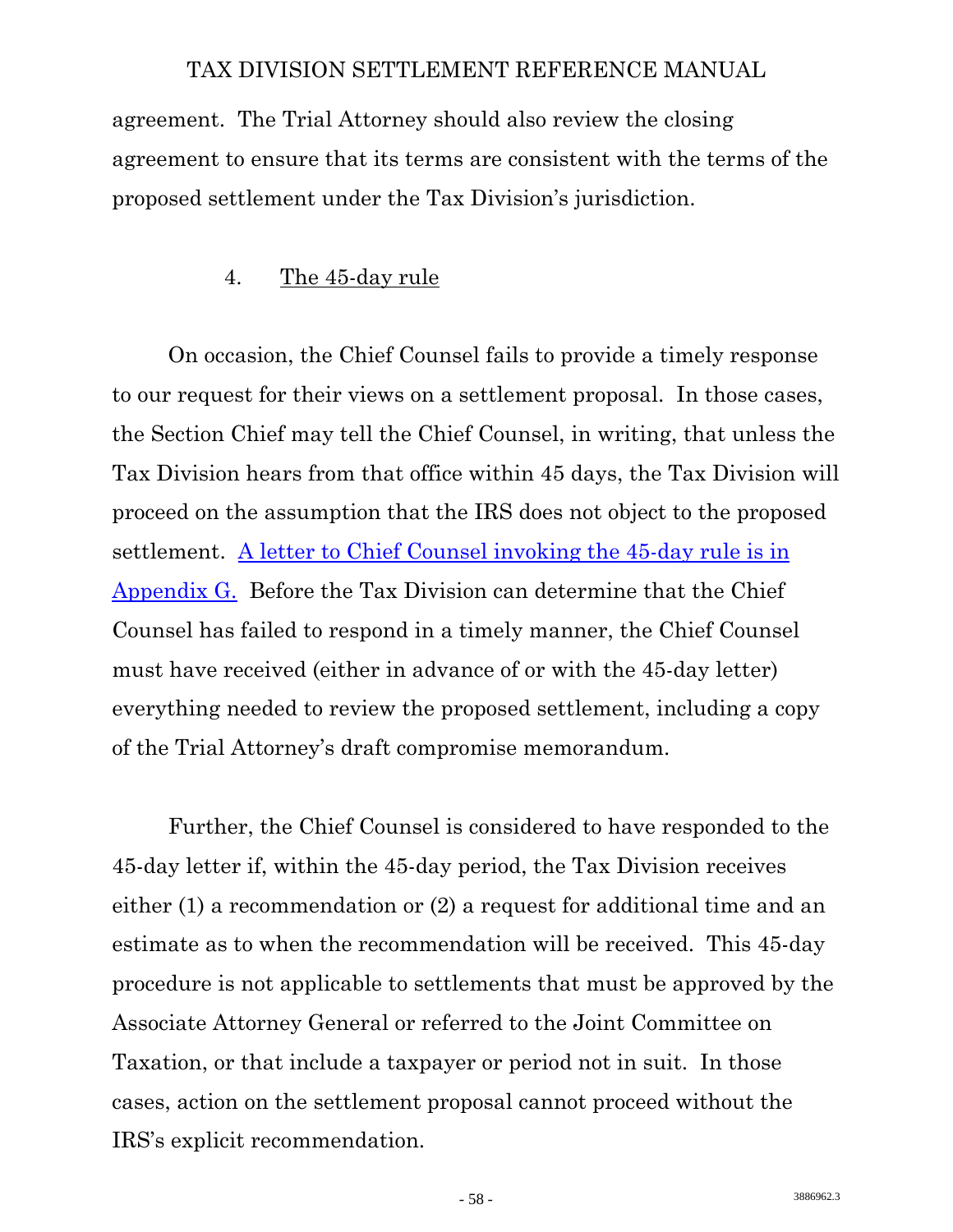#### F. Settlement and concession memoranda

 Trial Attorneys recommending settlement or concession should set forth their recommendation and their reasons in a memorandum. [A](http://www.usdoj.gov/tax/readingroom/settlemn/H_Compromise_or_Concession_Memorandum.pdf)  [model memorandum is contained in Appendix H.](http://www.usdoj.gov/tax/readingroom/settlemn/H_Compromise_or_Concession_Memorandum.pdf) The first page of the memorandum should summarize the nature of the case, issues, and amounts involved. Because the amount involved in the litigation usually includes unpaid underpayment interest on taxes owed, or unpaid overpayment interest on refunds to taxpayers, it is helpful in determining settlement authority, as discussed in *Part II*, if the memorandum indicates the amount of tax and penalties owed, or the amount of tax and underpayment interest paid by the taxpayer. In addition, the Trial Attorney should detail the treatment of interest under the proposed compromise or concession. Any recusal should also be prominently noted (and the recusal should be recorded in TaxDoc as well).

 The first page of the memorandum should also contain the date of the offer and of any amendments. Next, the memorandum should state the Chief Counsel's recommendation (or designation as SOP). Remember, local IRS counsel may not have the authority to sign a recommendation letter on an offer that includes taxpayers or periods not in suit. See discussion at *[Part III-E-3](#page-60-0), above*. The Trial Attorney's recommendation should come after the IRS's recommendation.

 $-59$  - 3886962.3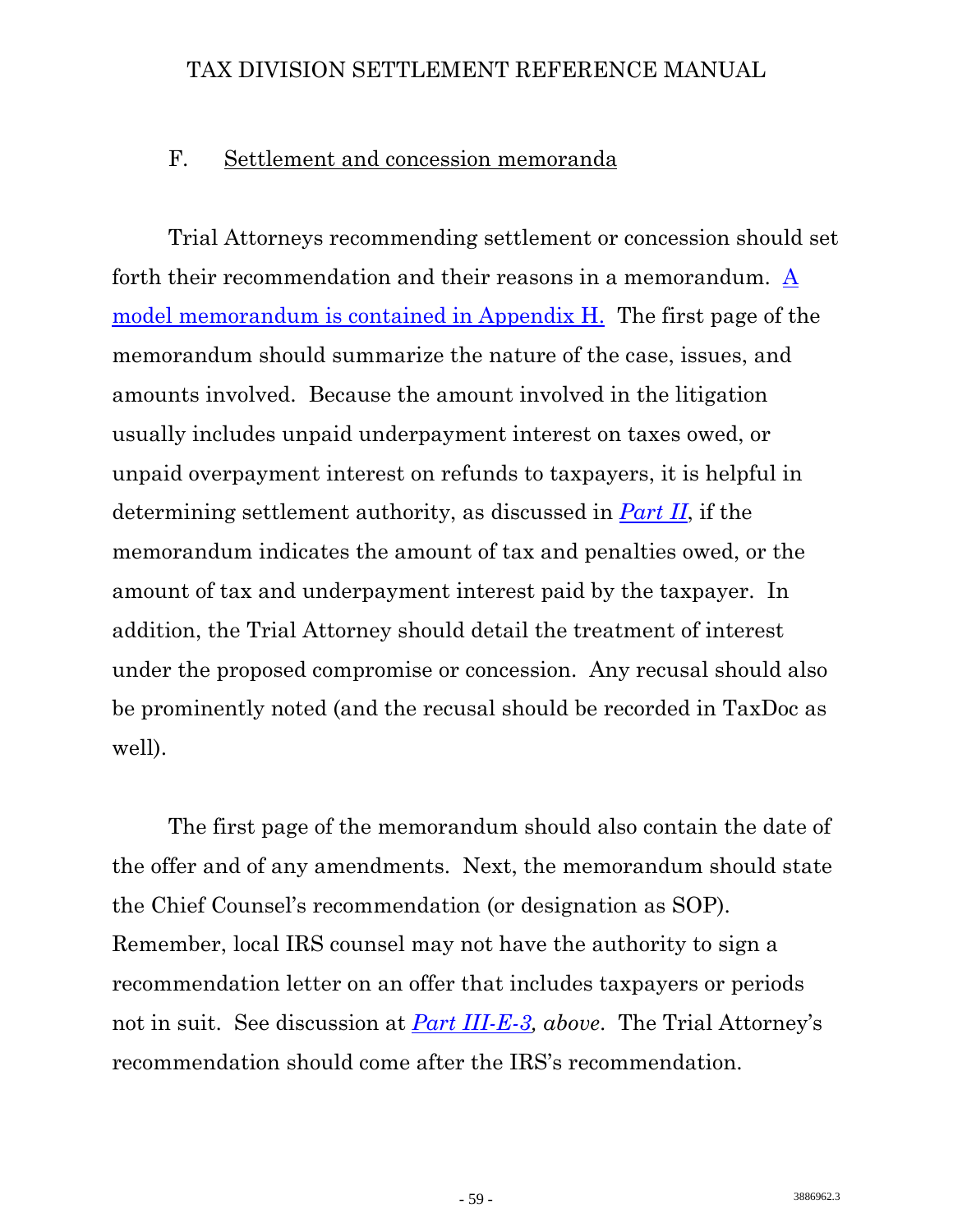The name, address, and telephone number of the taxpayer or taxpayer's representative must also appear in this part of the memorandum. The address on the memorandum is the address the Post Litigation Procedures Unit (PLPU) will use for any refund check that is due as the result of the settlement. Therefore, it is important that the address be correct.

 While there is no required format for the body of the memorandum; generally it should set forth: (1) the question(s) presented; (2) the terms of offer; (3) the statutes and regulations involved; (4) the jurisdictional statement, providing the facts establishing that the refund claim and suit are timely in whole or in part; (5) the statement (which normally explains the facts); (6) the discussion, which should include any relevant comments by the court; and (7) the conclusion. In a longer memorandum, it is helpful to include a summary or overview up front.

 The questions presented section should identify the substantive questions the reviewer must consider to evaluate the propriety of the settlement. A general statement like "should the offer be accepted given the litigating hazards," adds nothing to the memorandum since the reader already knows that settlement is being considered based on litigating hazards or collectibility. It is much more useful for the reader to learn something about the case in your statement of the issue. For example: "Are the hairdressers who work for the taxpayer employees or independent contractors?" The questions presented and the terms of the offer may be combined, as, for example: "Whether the taxpayer

 $-60$  - 3886962.3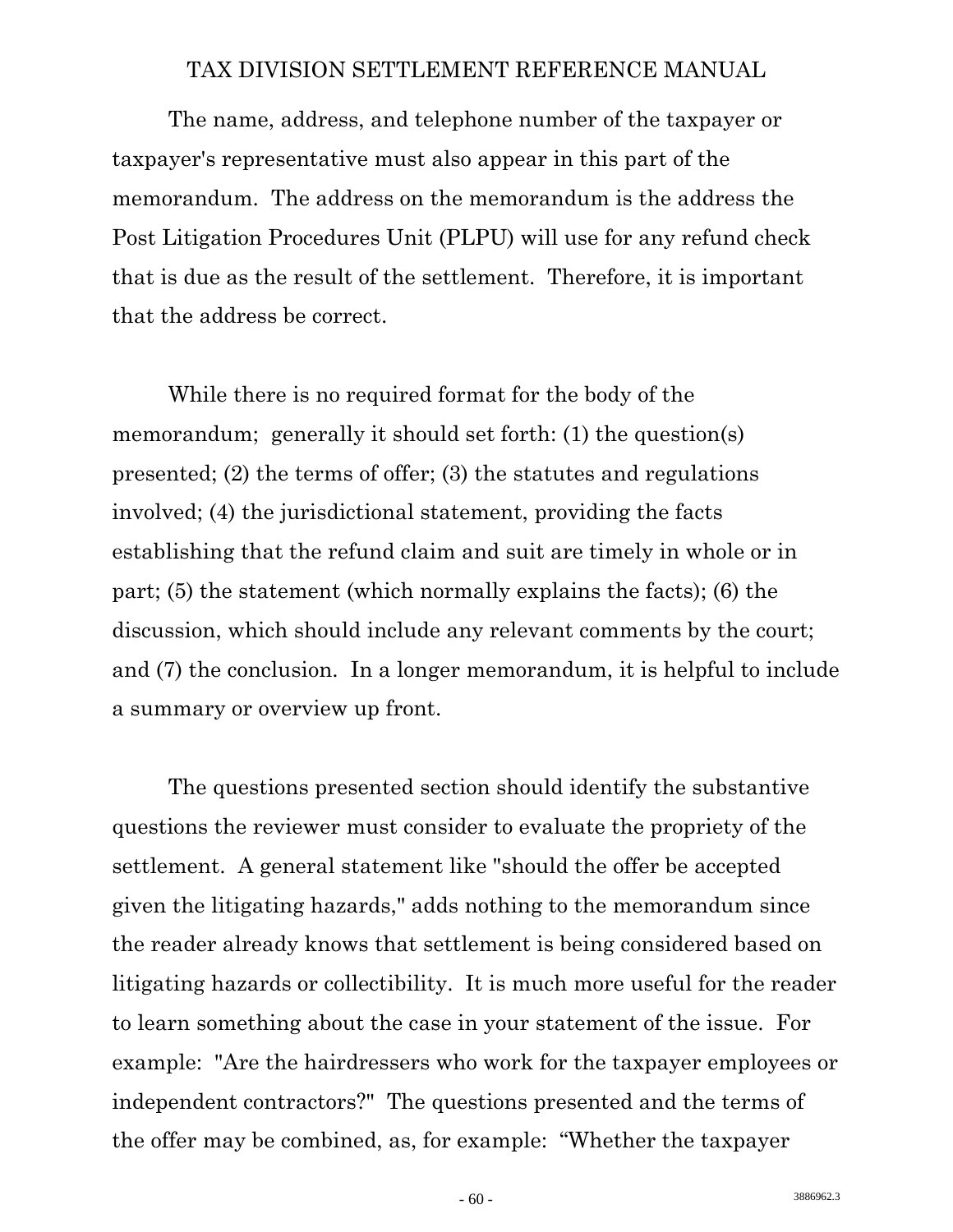adequately substantiated claimed travel and entertainment expenses for 2000-2001, where no contemporaneous log or other documentation was kept? Under the proposed settlement, the taxpayer concedes 2000 (involving a total of some \$100,000 in claimed expenses) and the Government concedes 50% of the \$200,000 involved with respect to 2001."

 In a refund suit, the jurisdiction section of the memorandum should contain the facts needed to verify the court's jurisdiction. Those include the filing date of the original return, the existence of any extensions of the statute of limitations for assessment and collection of tax period(s) in suit, the filing date of the refund claim, the date of any IRS action on the claim, the filing date of the complaint, and the applicability of any Code § 6511(b) limitations regarding the proposed settlement overpayment. In preparing this section of the memorandum the Trial Attorney should obtain from the IRS a current transcript of account, to make sure that no developments (*e.g.,* a tentative refund) affect the amount in controversy, or should be addressed in considering the settlement.

 The discussion section of the memorandum should, in a litigating hazard settlement, explain the strength and weakness of the Government's position with respect to all issues involved in the case (or all issues covered in a partial settlement). The memorandum should also address any issues identified in the IRS's recommendation. If the Trial Attorney believes that the IRS's analysis on a particular issue is wrong or irrelevant, it is very helpful to explain why.

 $-61$  - 3886962.3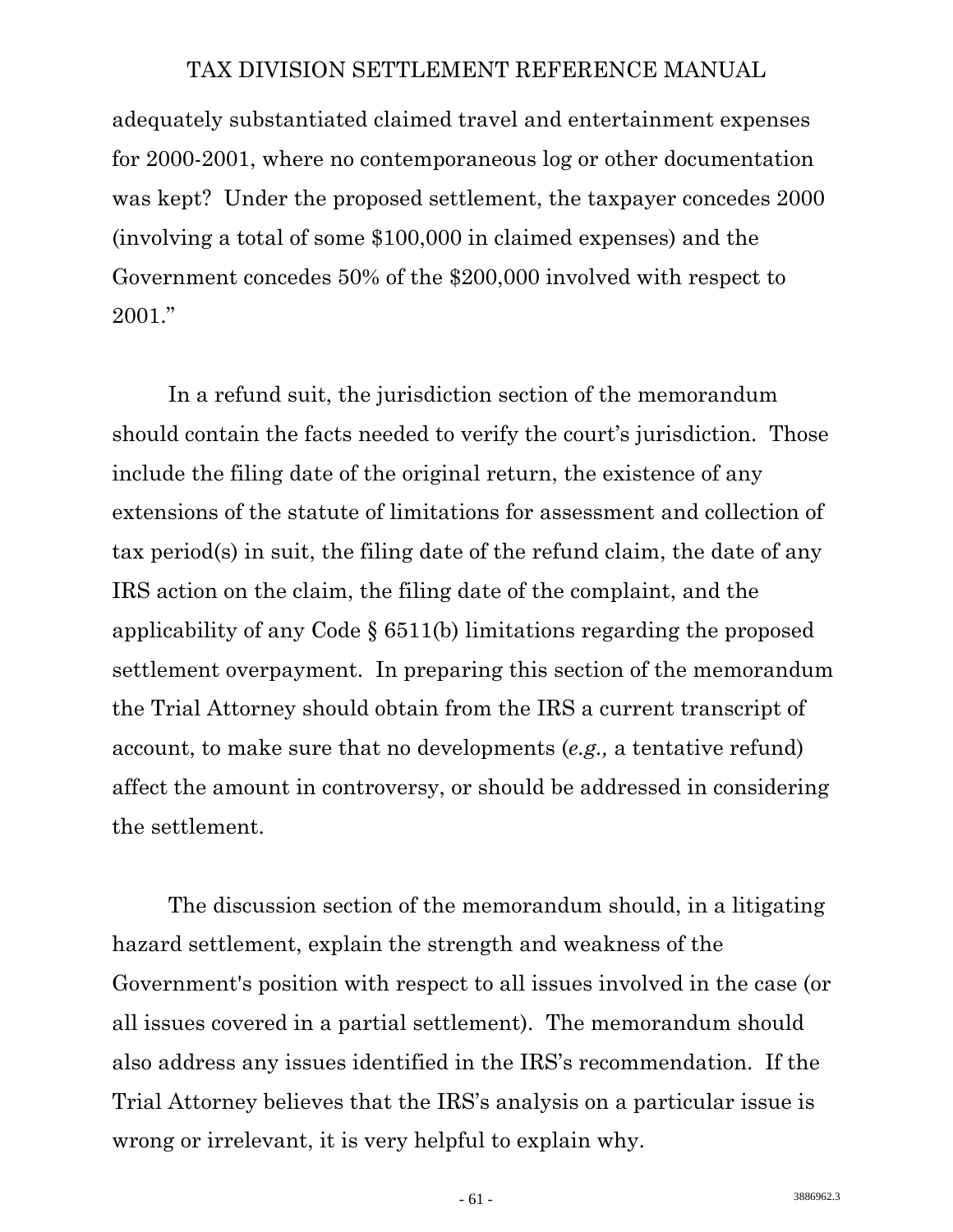Despite the efforts to make sure that the terms of settlement are clear at the time the offer is made and acknowledged, occasionally additional matters need to be addressed in the acceptance letter or by way of counteroffer. The memorandum should clearly identify these issues. (The Trial Attorney may also seek an amended offer which clarifies or adds terms to the offer to cover the additional matters.)

 When preparing the memorandum, make it as easy as possible for those who must also add their recommendation or act on the offer to check the accuracy of the statements made in the memorandum or to review the relevant documents. Documents referenced in the memorandum should be either attached as exhibits to the memorandum or tabbed in the files that are sent forward with the memorandum. Alternatively, or additionally, the Trial Attorney can identify the DMS document number(s), or location, including the subfolders in the case file, where supporting documentation is found.

# G. Settlement Checklist

 The Trial Attorney should submit a completed [Settlement](http://www.usdoj.gov/tax/readingroom/settlemn/A_SETTLEMENT%20CHECKLIST.pdf)  [Checklist \(App. A\)](http://www.usdoj.gov/tax/readingroom/settlemn/A_SETTLEMENT%20CHECKLIST.pdf), or an equivalent form approved by a Section Chief, with the memorandum. The purpose of the checklist is two-fold: (1) to set out, on one page, the information (*e.g.,* time limit, date of offer), which makes it easier for the person reviewing the settlement to see at a glance what is involved; and (2) to remind the Trial Attorney of points to consider and/or address in connection with settlement.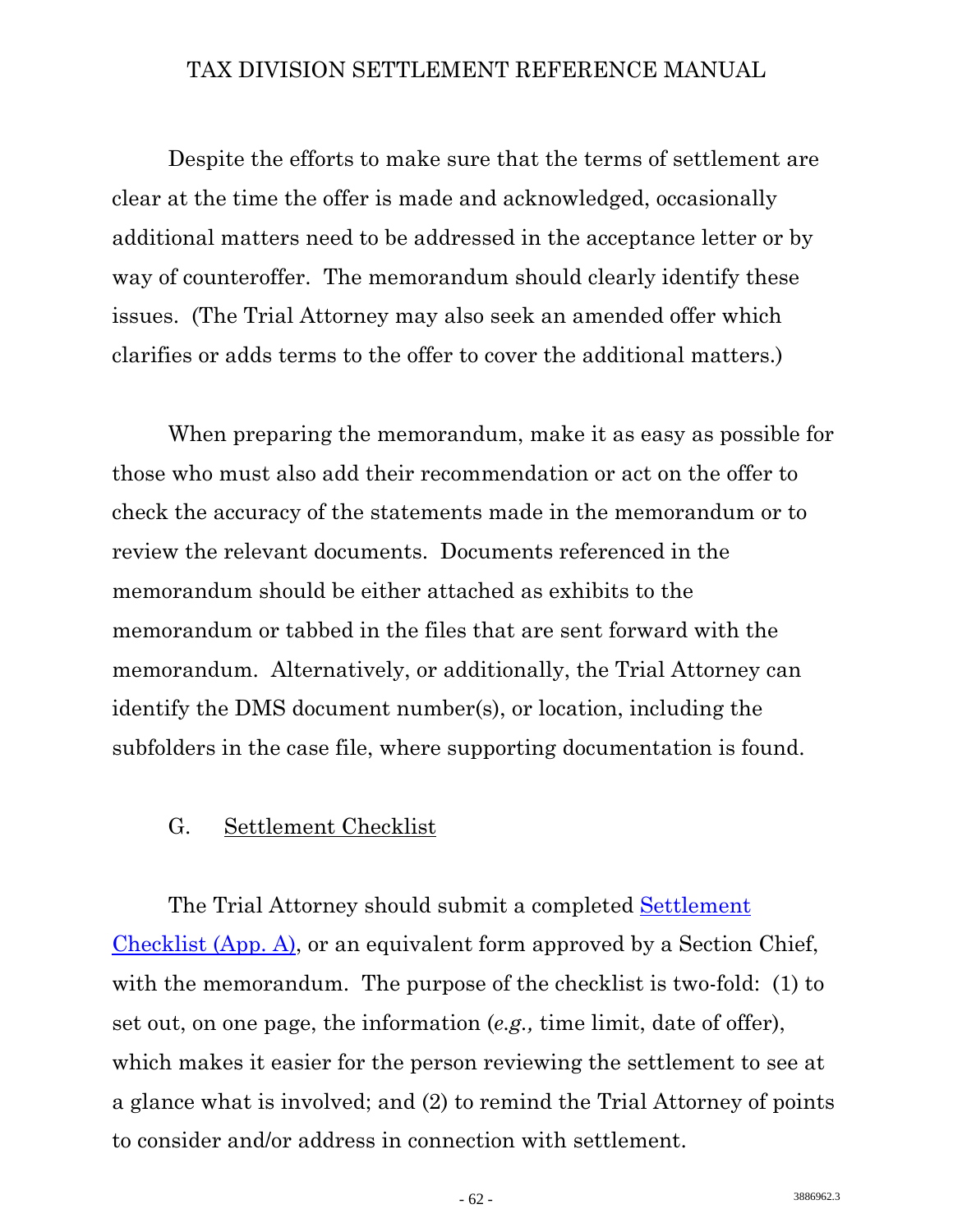# H. Other Documents Needed

 In addition to the Trial Attorney memorandum, the following information is normally needed to consider an offer:

- Up-to-date IRS transcripts of the taxpayer's account.
- IRS administrative records pertaining to the periods and issues in suit.
- The Chief Counsel's settlement recommendation in non-SOP cases.
- The Department of Justice files relating to the ongoing litigation.
- Pertinent discovery materials.
- In a collectibility settlement, a completed Collection Information Statement, either [IRS Form 433-A \(App. V-1\)](http://www.usdoj.gov/tax/readingroom/settlemn/V_1_433_A_2008.PDF) and or [IRS Form](http://www.usdoj.gov/tax/readingroom/settlemn/V_2_433_B_2008.PDF)  [433-B \(App.V-2\),](http://www.usdoj.gov/tax/readingroom/settlemn/V_2_433_B_2008.PDF) IRS report on Collection Information Statement, income tax returns for the past five years, and any other information gathered relating to the taxpayer's assets or income.
- A [collateral agreement \(App. W-1\)](http://www.usdoj.gov/tax/readingroom/settlemn/W_1_Collateral_Agreement_Future_Income.PDF) with an [Annual Income](http://www.usdoj.gov/tax/readingroom/settlemn/W_2_Collateral_Agreement_Annual_Incom_Statement.PDF)  [Statement \(App. W-2\)](http://www.usdoj.gov/tax/readingroom/settlemn/W_2_Collateral_Agreement_Annual_Incom_Statement.PDF), if part of a collectibility settlement.
- In a case within the Trial Section's settlement authority, an action sheet setting out the action the Trial Attorney is recommending to the Section Chief. *See* [App. I-1 \(compromise\)](http://www.usdoj.gov./tax/readingroom/settlemn/I_1_Action_Sheet_Compromise.pdf) and [App. I-2](http://www.usdoj.gov/tax/readingroom/settlemn/I_2_Action_Sheet_Concession.pdf)  [\(concession\)](http://www.usdoj.gov/tax/readingroom/settlemn/I_2_Action_Sheet_Concession.pdf).
- In a case within the Trial Section's settlement authority, the appropriate letters advising opposing counsel and the IRS of the action. See *[Part III-I](#page-67-0)*, *below*.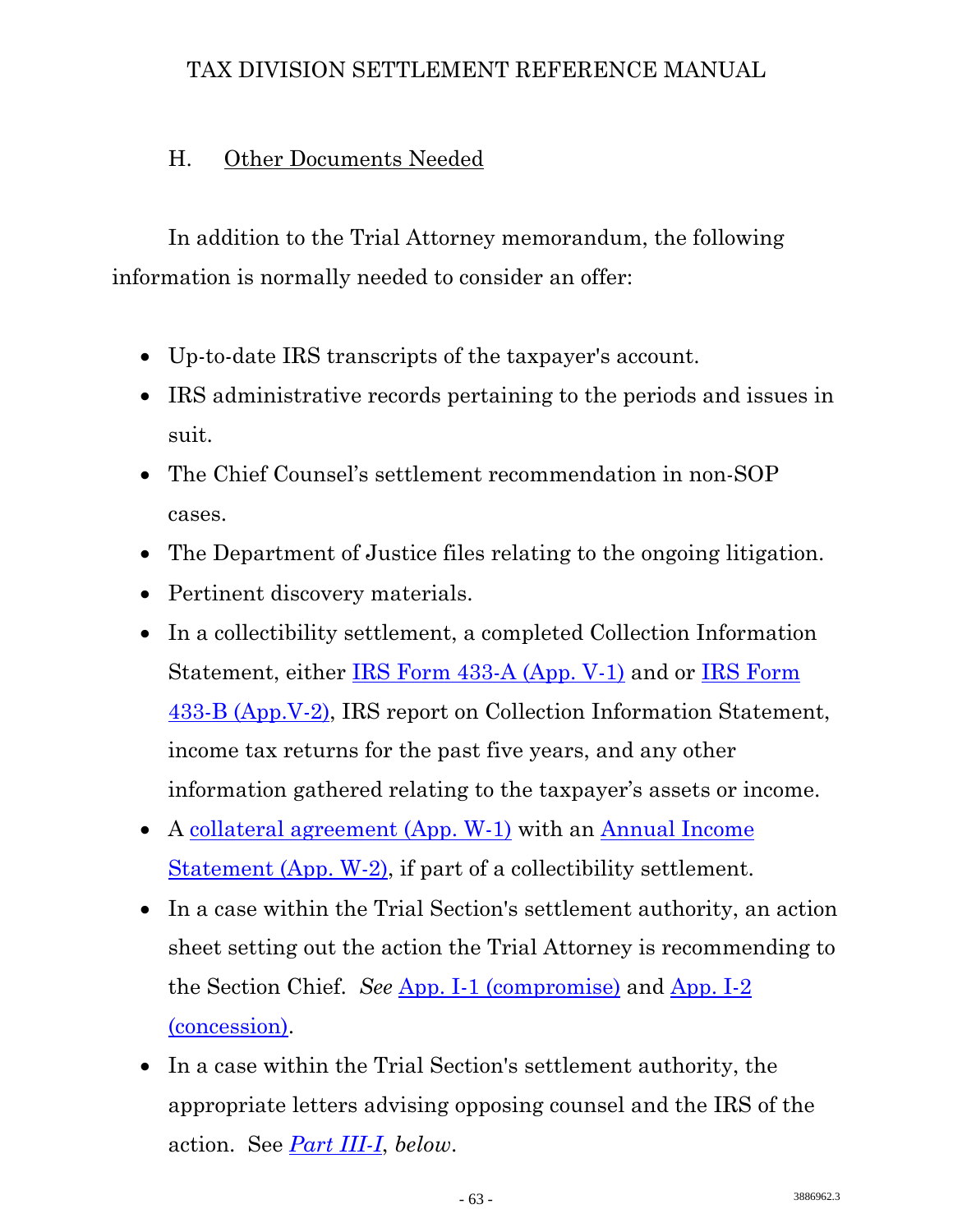<span id="page-67-0"></span>• If the settlement results in a refund, the Division's Post Litigation Procedures Unit (PLPU) must be copied on the acceptance letter and the attorney should prepare a [Form M-4457 \(App. S-1\)](http://www.usdoj.gov/tax/readingroom/settlemn/S_1_Form_M_4457.pdf).

# I. Acceptance Letters and Other Correspondence

 The offer and acceptance form a contract between the parties. The Trial Attorney should carefully tailor an acceptance letter to obtain the negotiated for settlement. Trial Attorneys should modify form letters to fit the case and the offer being accepted. Model letters and stipulations useful in compromises are in the appendix:

| <b>Model Documents</b> |                                                   |
|------------------------|---------------------------------------------------|
| Appendix               | Description                                       |
| $K-1, K-2$             | Rejection Letter to Proponent & IRS               |
| $L-1, L-2$             | <u>Acceptance Letter to Proponent</u> & IRS       |
|                        | Overpayment                                       |
| $M-1, M-2$             | Acceptance Letter to Proponent & IRS              |
|                        | <b>Payment Due Government</b>                     |
| N                      | Acceptance Letter to Proponent in a $\S 6226$     |
|                        | <b>Partnership Proceeding</b>                     |
| $\Omega$               | Stipulation for Dismissal - U.S. Defendant        |
| $\mathbf{P}$           | Stipulation for Judgment – U.S. Plaintiff         |
| Q                      | <u>Stipulation for Dismissal &amp; Judgment –</u> |
|                        | <u>U.S. Counterclaimant</u>                       |
| R                      | <b>Concession Letter to Opponent</b>              |

 The Trial Attorney or attorney from the Office of Review, as the case may be, also is responsible for advising Chief Counsel in writing when liens are to be released, or property is to be discharged from a lien, or when the assessment(s) is to be partially of fully abated.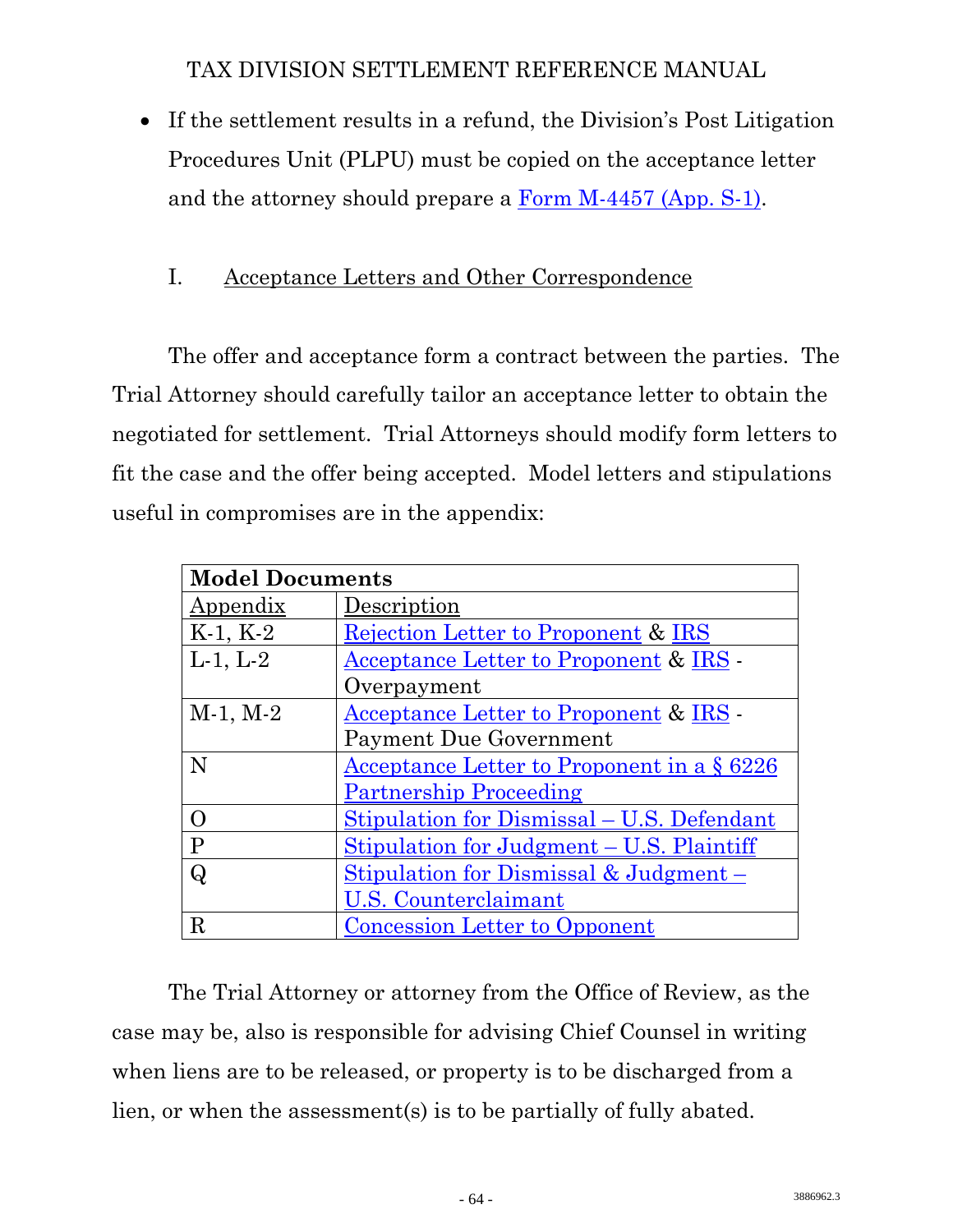In addition, when a compromise is within the authority of the Trial Section or Appellate Section, it is the responsibility of the Trial Attorney to ensure that the documents necessary to process the payment, including the form  $M-4457$  [\(App. S-1\),](http://www.usdoj.gov/tax/readingroom/settlemn/S_1_Form_M_4457.pdf) are prepared promptly and forwarded to the appropriate office [\(App. S-2\)](http://www.usdoj.gov/tax/readingroom/settlemn/S_2_IRS_Addresses_for_M_4457.pdf) so that the terms of the settlement are implemented. *See* [Tax Division Directive 85 \(App.](http://www.usdoj.gov/tax/readingroom/settlemn/D_8_TAX_DIR_85.PDF)  [D-8\)](http://www.usdoj.gov/tax/readingroom/settlemn/D_8_TAX_DIR_85.PDF). In all other cases, it is the responsibility of the Office of Review to prepare the form M-4457 and coordinate with the Trial Attorney on implementing any other terms of the settlement. The Trial Attorney, or the Office of Review attorney, handling the case is responsible for verifying the correctness of refund checks issued to taxpayers. *See* [Tax](http://www.usdoj.gov/tax/readingroom/settlemn/D_5_TAX_DIR_113.PDF)  [Division Directive 113 \(App. D-5\).](http://www.usdoj.gov/tax/readingroom/settlemn/D_5_TAX_DIR_113.PDF)

# J. When Full Payment Is Made

 When the taxpayer has fully complied with the terms of the compromise, the Trial Attorney or Tax FLU should take all necessary actions to carry out the Government's obligations under the settlement, such as:

 (1) File a satisfaction of the judgment and release judgment liens, including abstracts, or dismiss the Government's claim;

 (2) Request that the IRS release liens against the taxpayer for the liability at issue, or discharge the fund or property involved from the liens against the taxpayer for the liability at issue; and

 (3) Advise the IRS that the case is fully paid under the terms of the compromise (directing the IRS to abate any unpaid balances, as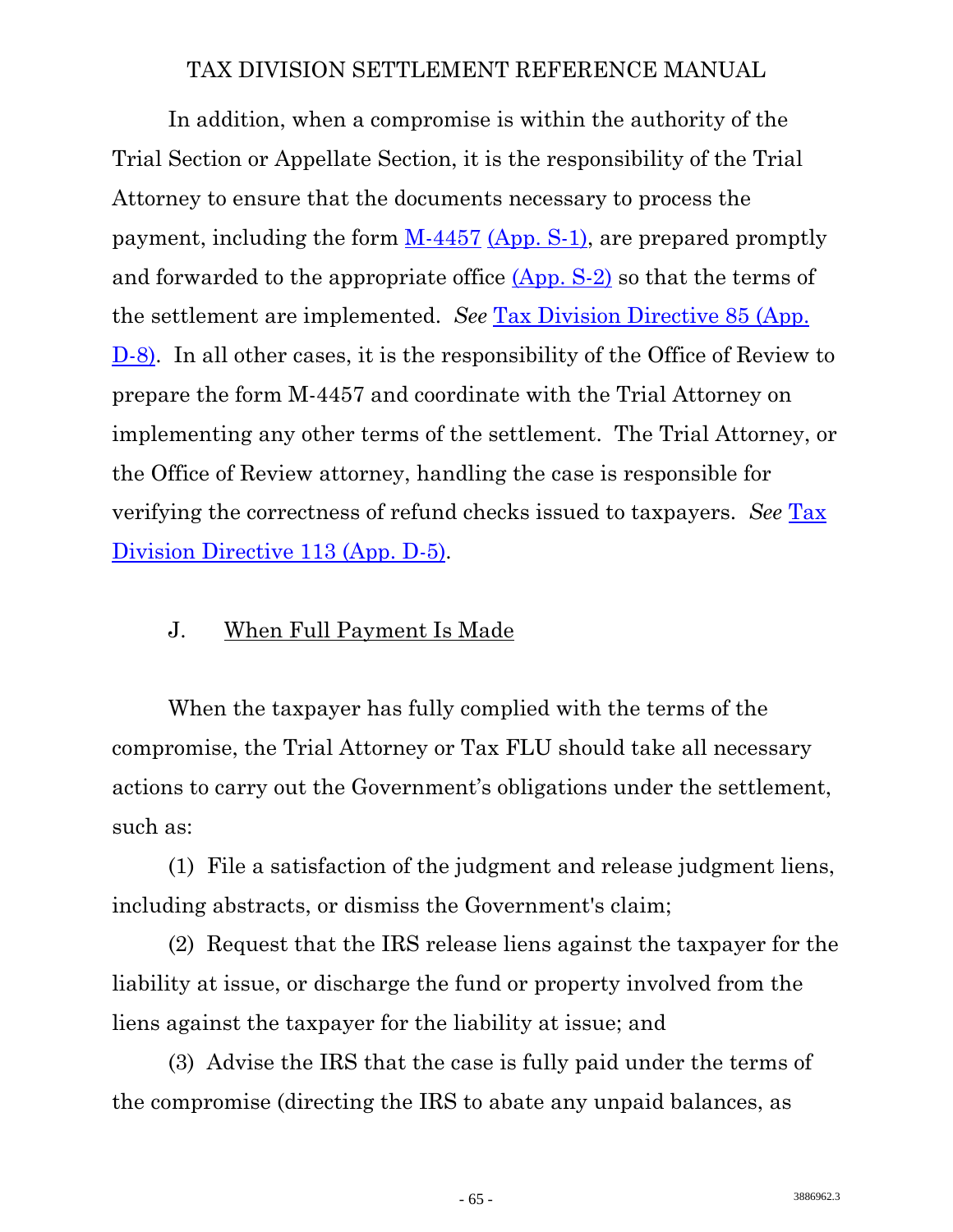provided by the compromise) and close the case, advising the IRS and the United States Attorney that the case is closed.

# K. Default on a Compromise

 Normally, the Section Chief has the authority to determine when the taxpayer is in default on a compromise. In the event of a default, the Trial Attorney should notify the taxpayer's counsel or the taxpayer that the taxpayer is in default and request that the default be cured, generally within 21 days or another cure period set forth in the settlement agreement. If the taxpayer does not timely cure the default, the Trial Attorney should seek the appropriate remedies.

## L. Submitting a Recommendation to the Office of Review

 A recommendation submitted to the Office of Review should be accompanied by the [Settlement Checklist \(App. A\)](http://www.usdoj.gov/tax/readingroom/settlemn/A_SETTLEMENT%20CHECKLIST.pdf), [Trial Attorney](http://www.usdoj.gov/tax/readingroom/settlemn/H_Compromise_or_Concession_Memorandum.pdf)  [memorandum \(App. H\)](http://www.usdoj.gov/tax/readingroom/settlemn/H_Compromise_or_Concession_Memorandum.pdf), the Section's recommendation, and the views of Chief Counsel (except for settlements in SOP cases). Also, the trial section must transfer the case in TaxDoc to the Office of Review. In a case submitted by the Appellate Section that was handled by a Tax Division trial section, the Appellate Section should also obtain the recommendation of the Civil Trial Section in which the case originated. The referring section should obtain and check any computations required under the compromise or concession.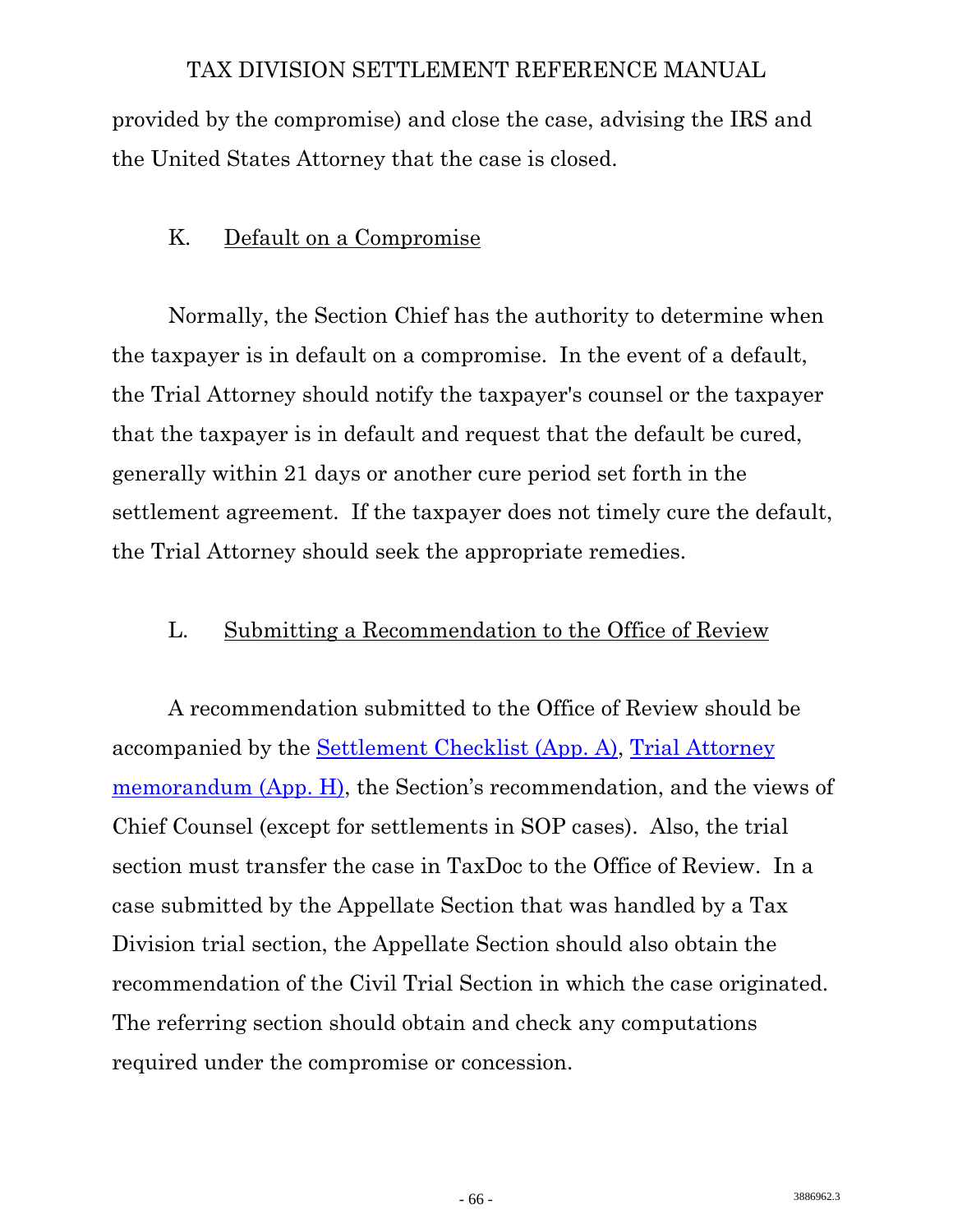If the Office of Review determines that further factual development of a case is necessary, or that additional issues should be addressed, generally, the referring section is responsible for whatever additional work is necessary.

 The Trial Attorney should consult with the Office of Review before making representations to the court concerning the time necessary to act on a settlement, and should furnish the Office of Review with a draft of future statements before they are submitted to the court.

## M. Responsibility of Assistant U.S. Attorneys

 An Assistant United States Attorney assigned to handle a case on behalf of the Tax Division is responsible for preparing a settlement or concession memorandum in the same manner as a Tax Division attorney. The memorandum should be addressed to the Assistant Attorney General and should be sent to the Chief of the section concerned, together with all necessary attachments. The offer should then be forwarded with the section's recommendation.

## N. Issuance of Refunds

# 1. Preparation of Form M-4457

 Once an offer has been accepted or a concession approved that will result in an overpayment, the Tax Division prepares and sends directly to the [Service Center \(App. S-2\)](http://www.usdoj.gov/tax/readingroom/settlemn/S_2_IRS_Addresses_for_M_4457.pdf) a payment authorization memorandum,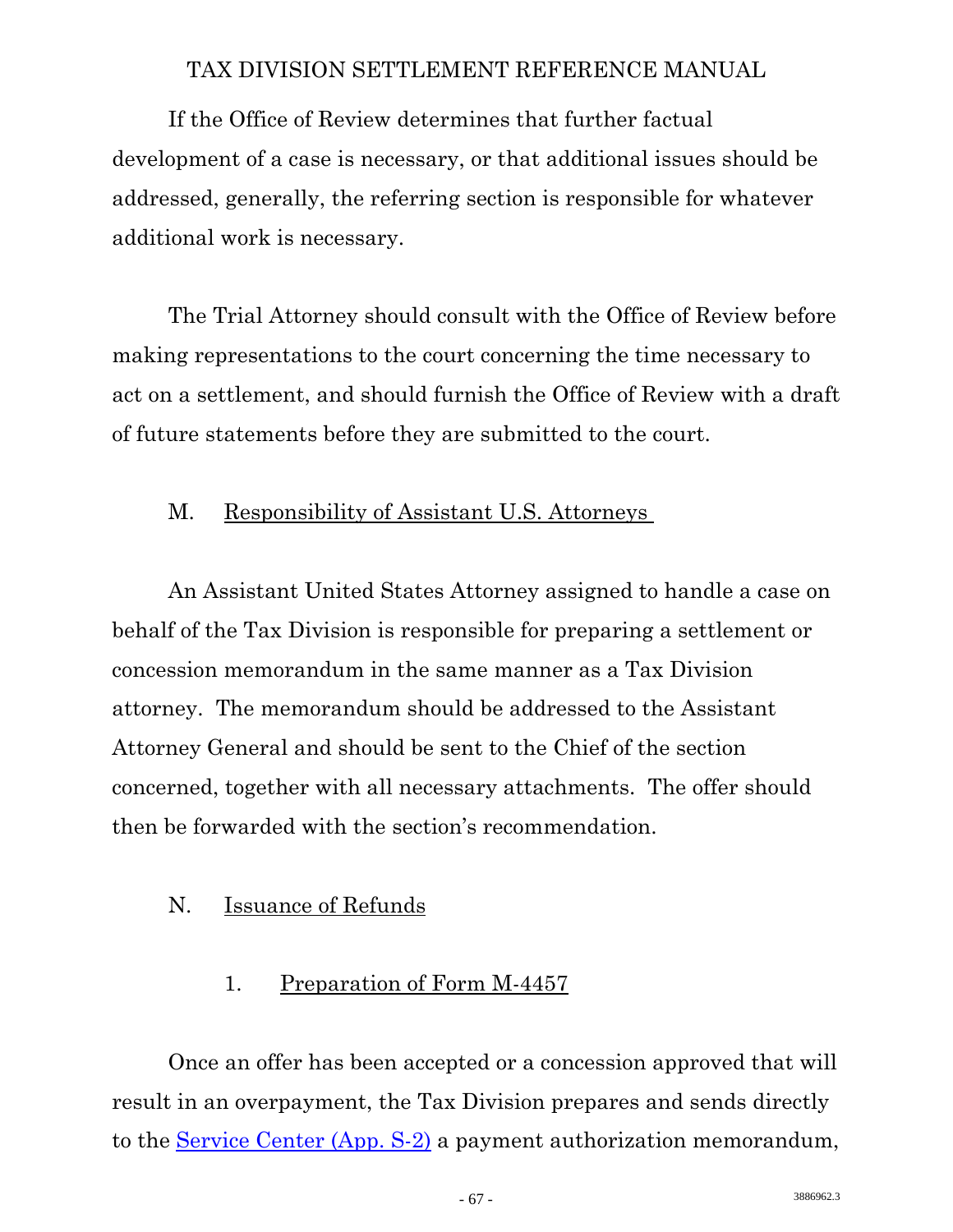[Form M-4457 \(App. S-1\)](http://www.usdoj.gov/tax/readingroom/settlemn/S_1_Form_M_4457.DOC), directing the issuance of a refund pursuant to a compromise. A copy of the payment authorization memorandum is sent to the appropriate Chief Counsel office, and another copy is sent to the Tax Division's Post Litigation Payment Unit (PLPU). In refund suits, it is generally preferable to have the parties agree to the amount of the overpayment and the related computations prior to an offer being accepted. In partnership proceedings, a settlement or concession will determine adjustments at the partnership level. Computations of liability at the partner level should be left to the IRS.

 When settlement or concession is within the Section Chief's authority, the Trial Attorney should prepare the M-4457. In all other cases, the Office of Review will prepare the Form M-4457. Preparation of the M-4457 includes review of a current transcript of account before submitting the Form M-4457 to the Service Center to ensure that previous payments have not already been refunded or credited to other liabilities. The account information also is necessary to verify the interest calculation, which involves knowing the date tax is due and the date of payment, as well as the amounts of each.

 The authorization to issue a refund must be clear and precise. For example, if you are settling a case involving three years on the basis of overpayments of 50% of the tax and assessed interest paid, the Form M-4457 must specify the amounts of the refund of tax and assessed interest paid for each year. For another example, there may be instances where overpayments for some years trigger deficiencies for other years, and the settlement uses the mitigation provisions of Code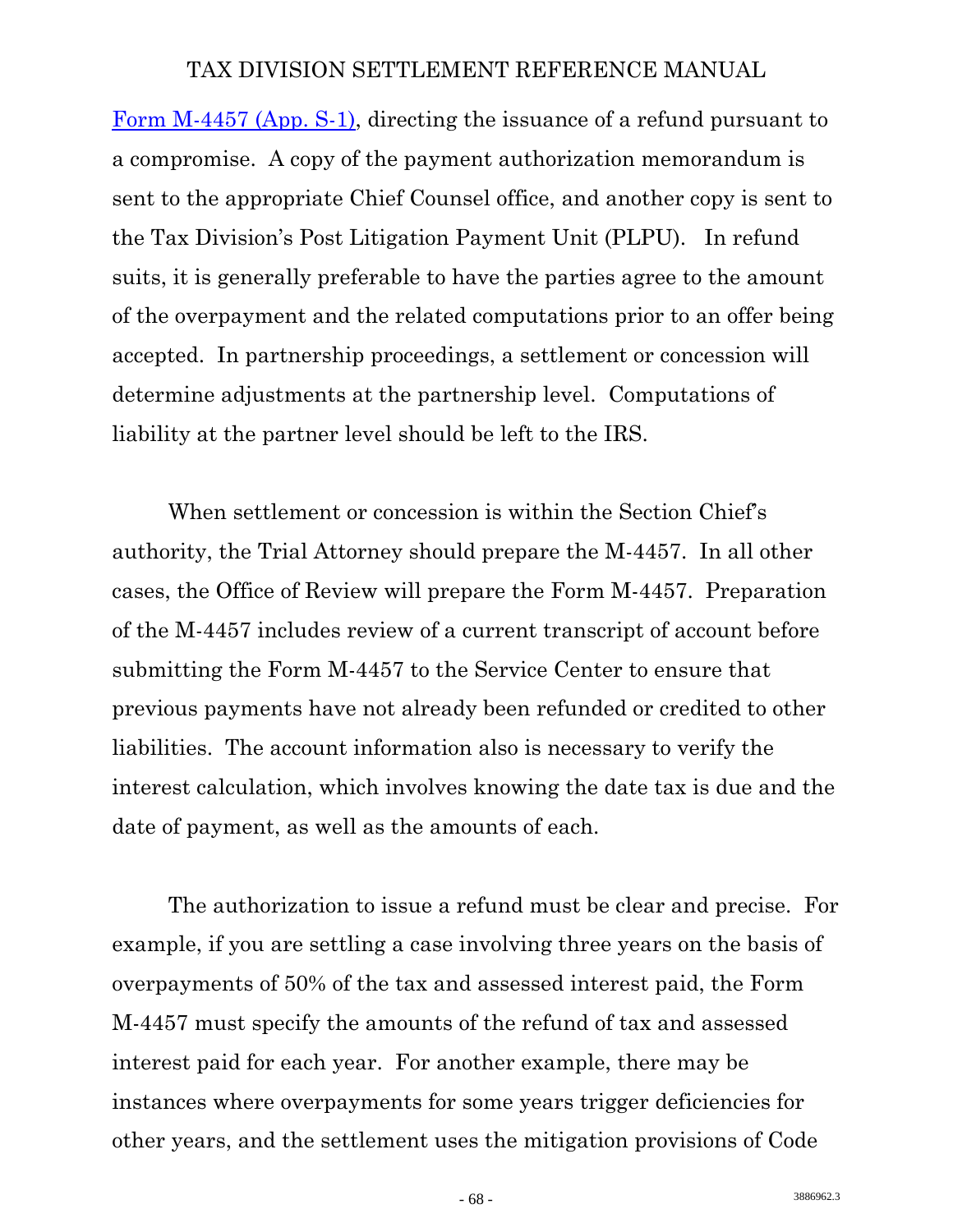§§ 1311, et seq. to prevent an excessive refund. In that situation, the Form M-4457 will typically direct that the deficiencies be offset against the overpayments, and only the net amount refunded. Unless great care has been taken, however, the Service Center may simply allow the overpayment, ignoring the deficiencies because they have not been assessed.

 Where the refund will exceed \$1 million, the taxpayer may request that the refund be made by electronic funds transfer (EFT). In those cases, the Trial Attorney should have the taxpayer complete an IRS [Form 8302 \(App. S-3\),](http://www.usdoj.gov/tax/readingroom/settlemn/S_3_IRS_Form_8302_.PDF) which should be forwarded to the Service Center along with the Form M-4457. In such cases, along with the Form M-4457, include a specified amount of statutory interest computed to the approximate date of the Form M-4457, plus unspecified additional statutory interest accruing from such date. Attach to the M-4457 the statutory interest computation and a request that the IRS verify the specified amount of statutory interest and notify the Tax Division of any difference.

# 2. Verifying Correctness of the Refund Check and Notice of Adjustment

 Trial Attorneys are responsible for making sure that refund checks issued because of compromises, concessions, or judgments in our cases are accurate, both as to the principal amount of the refund and as to statutory interest, as a taxpayer who gets too much is unlikely to complain. *See* [Tax Division Directive 113 \(App. D-5\)](http://www.usdoj.gov/tax/readingroom/settlemn/D_5_TAX_DIR_113.PDF).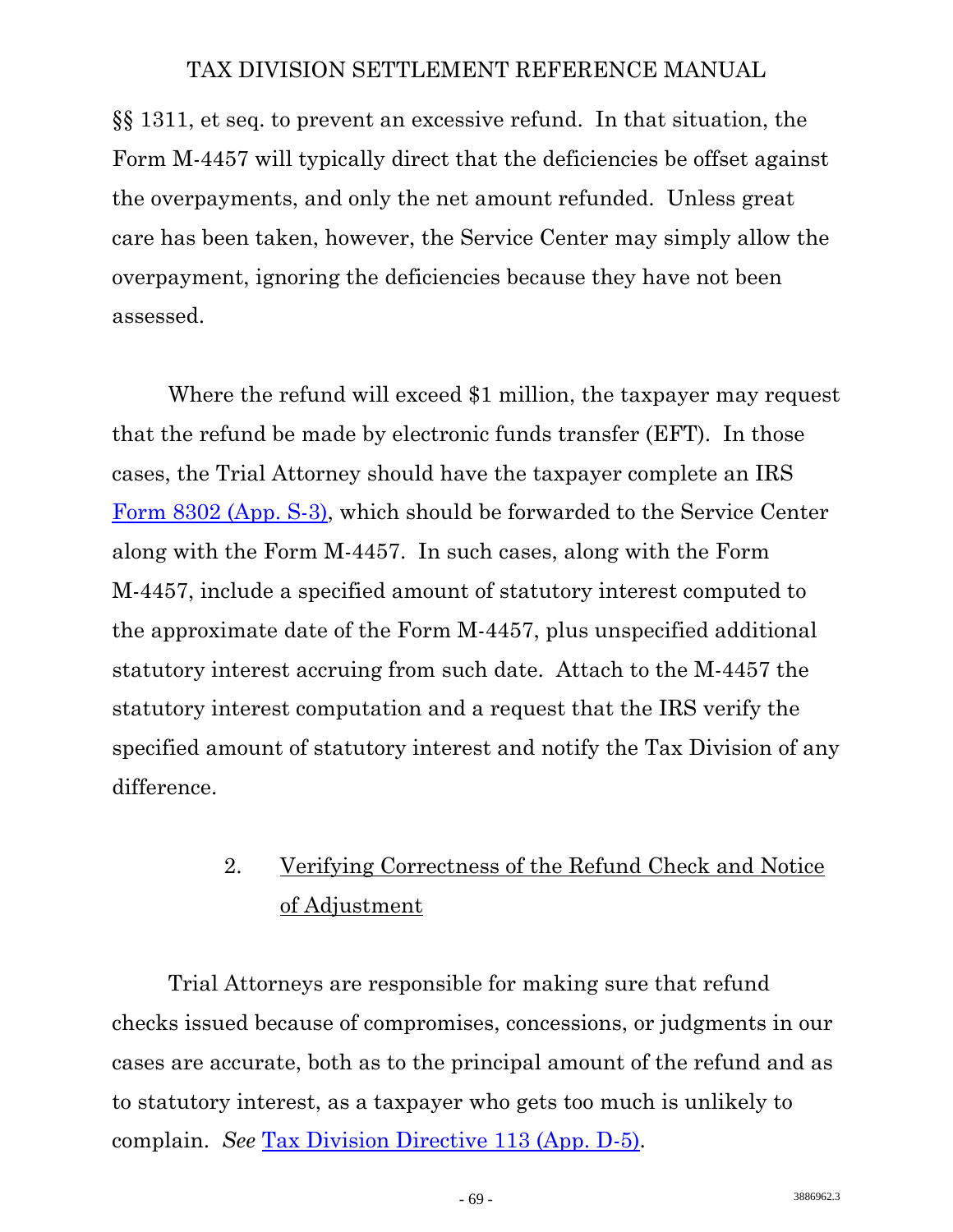The IRS sends refund checks, together with the notice of adjustment and statutory interest computation, to our PLPU. PLPU will send the Trial Attorney (or Office of Review, in cases handled by that Office) a copy of the notice of adjustment and statutory interest computation. (If the Trial Attorney is not scheduled to be in the office within the next week, the PLPU will consult with the Section Chief or Assistant Section Chief.)

 The Trial Attorney (or Office of Review) should promptly review the notice of adjustment to make sure that it complies with the terms of settlement and the M-4457. The Trial Attorney (or Office of Review) also should review the statutory interest computation. If the IRS allows excessive amounts of interest, the Government only has a short window to recover those amounts through an erroneous refund action. To facilitate the verification of the amounts of refund checks, Trial Attorneys should prepare an interim computation of the statutory interest payable as of the date the Form M-4457 or judgment is prepared. If an interim computation has been prepared, when the statutory interest computation is received from the Service Center, the Trial Attorney needs to update the interest computation (generally to the date of the refund check) and compare the updated computation with the Service Center computation to see if there is any significant discrepancy. If the Trial Attorney is unable to verify the correctness of the refund check, or resolve discrepancies in the computation of the tax or statutory interest, the Trial Attorney should seek the assistance of one of the Tax Division's Recomputation Specialists.

 $-70$  - 3886962.3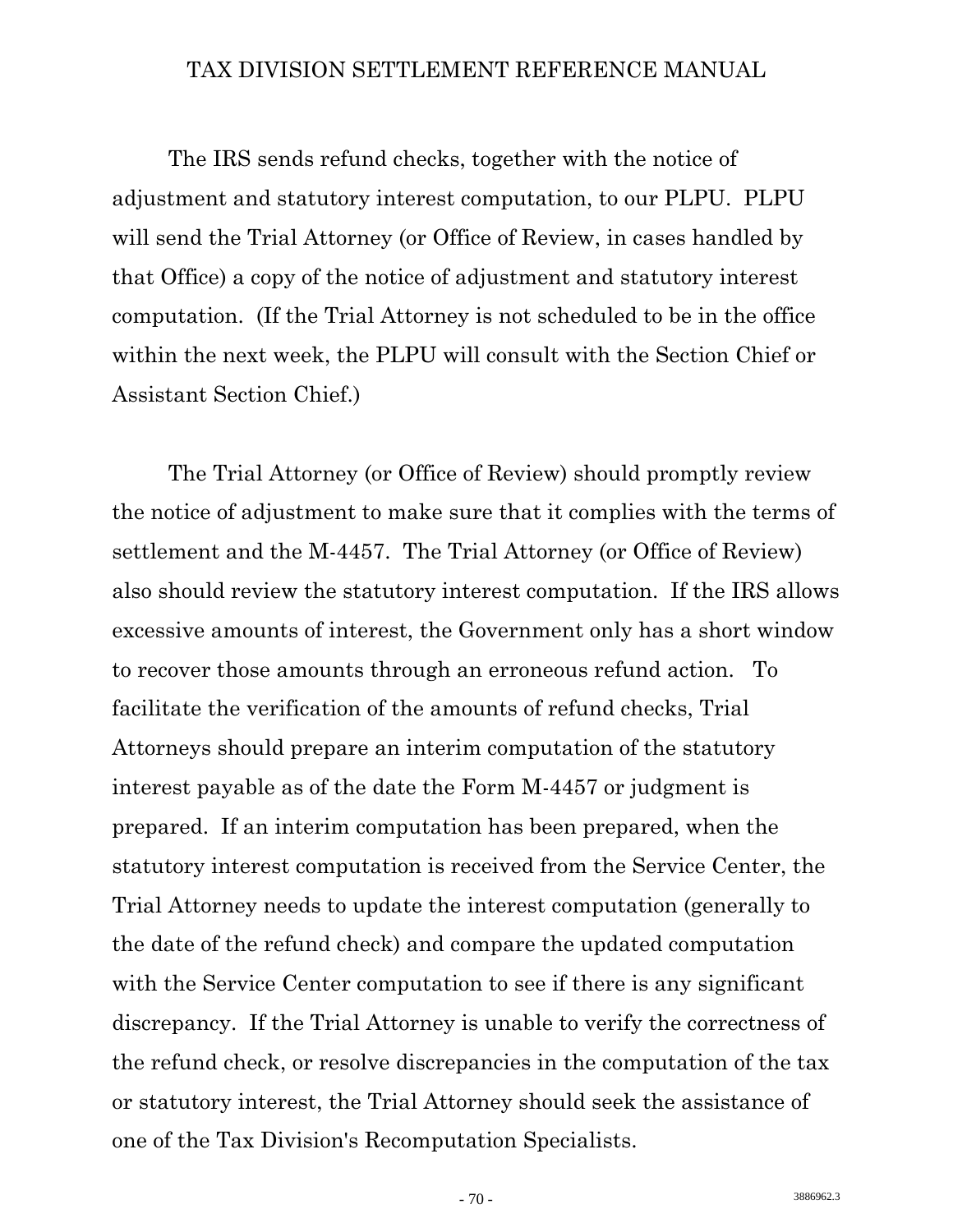PLPU will not forward the refund check (and notice of adjustment and statutory interest computation) to taxpayer's counsel until the Trial Attorney or Office of Review advises that the check is in the correct amount. Because additional interest will be owed if the check is not promptly delivered, timely review is imperative.

# O. The Tax Division Offer List

 For many litigants, one of the incentives to settle is to reach a quick and certain resolution, rather than face a long drawn out court proceeding. The Government's ability to act quickly, or not, may affect the willingness of current and future litigants to settle. It is, therefore, in the Government's interest, and one of a Trial Attorney's responsibilities, to process offers quickly and to make sure that the person with authority to act on an offer has all the necessary information to act quickly as well.

 The Office of the Assistant Attorney General receives a periodic TaxDoc report that lists, by section and attorney, cases with offers pending, the date the offer was received, and what has happened (or not happened) since that time, including the section's explanation of why we have not yet acted on an offer. The report allows Tax Division management to ensure that we are processing our offers with reasonable diligence and, if necessary, to prod us when we are not. All settlement offers should be logged into TaxDoc. Subsequent actions on the offer (*e.g.,* requesting and receiving the views of Chief Counsel;

 $-71$  - 3886962.3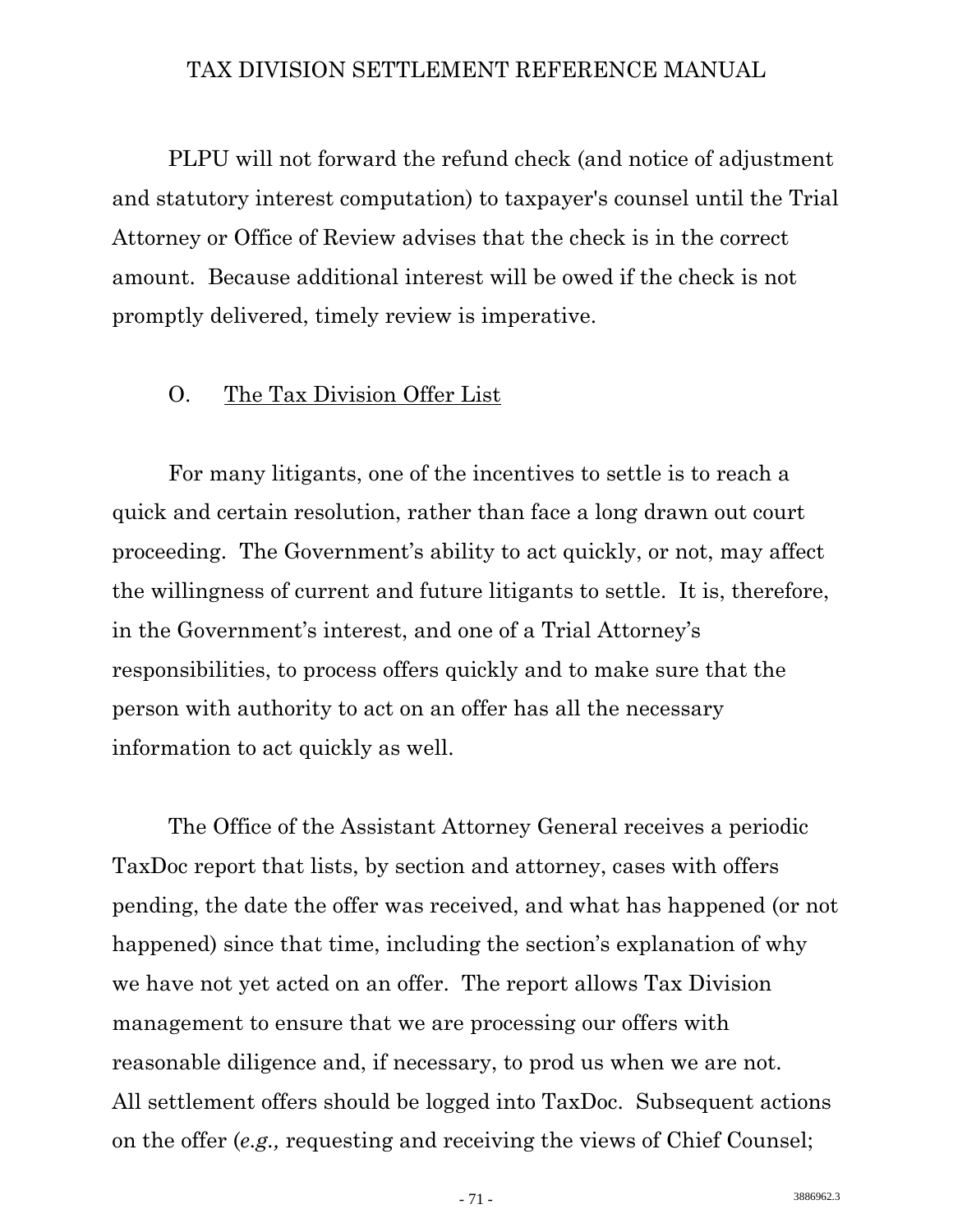action by the Trial Section; action by the Office of Review) should also be entered into TaxDoc.

 It should be the goal of every Trial Attorney to consistently negotiate and process good settlements in a timely fashion; some suggested ways to achieve that goal include:

 (a) Discuss potential offers with taxpayer's counsel, exploring all the issues that could arise, and advise opposing counsel to address all of the issues in the offer.

 (b) Discuss potential offers with Tax Division supervisors during the negotiation. Section managers can provide guidance and experience in obtaining offers that are more likely to be approved.

 (c) Taxpayers sometimes make offers early in the case – before discovery when we know little or nothing about the case. The Trial Attorney will need to obtain information before the offer can be acted upon. Advise opposing counsel to provide the information with the offer without waiting for a formal discovery request.

 (d) Keep the IRS and Chief Counsel informed during settlement negotiations. In a Standard case, get Chief Counsel's informal views and ask for assistance in identifying the details that an offer should cover. This will not only improve the quality of the offer but also (a) cut down the amount of time it takes Chief Counsel to consider the offer and (b) alert the Trial Attorney to issues that Chief Counsel believes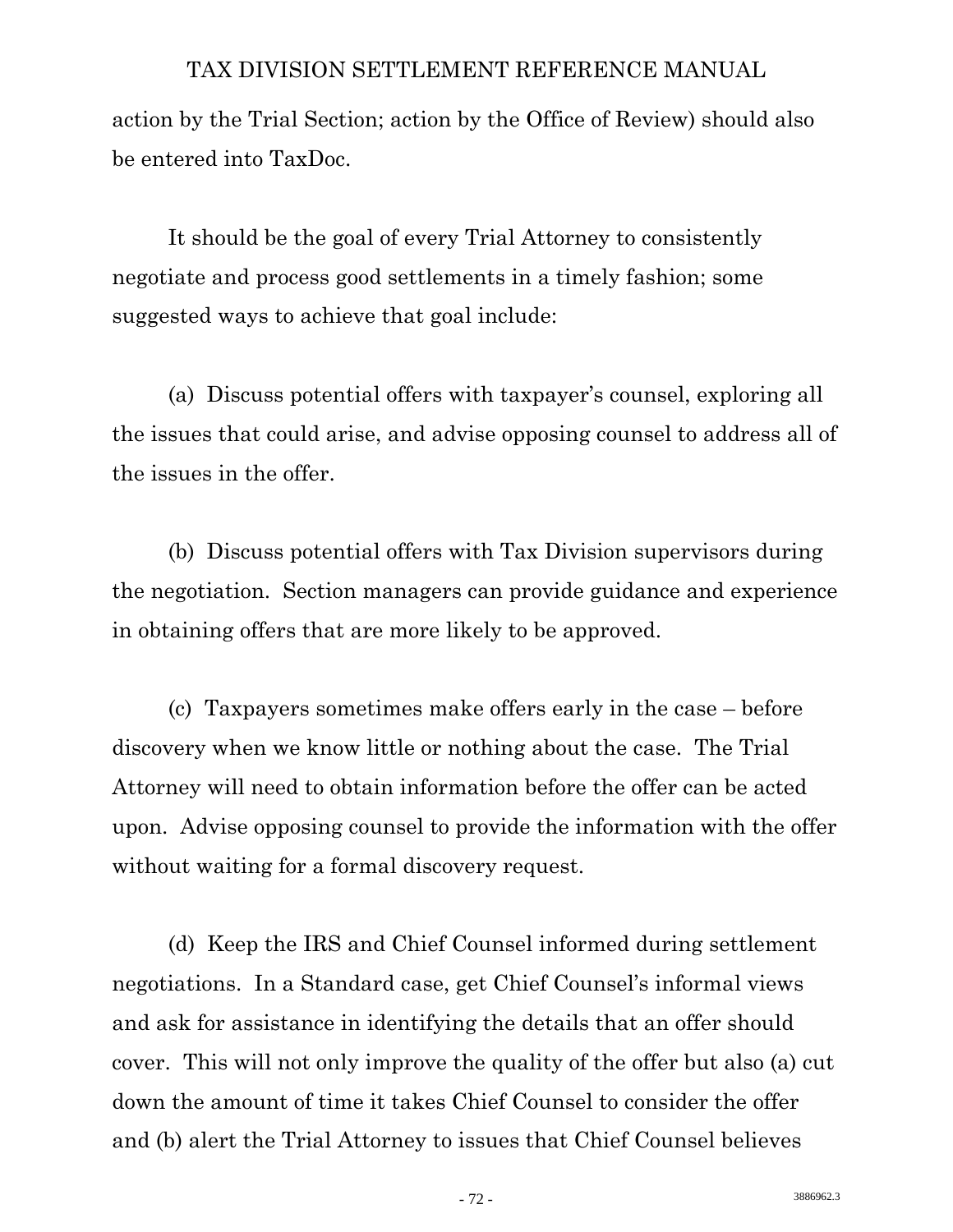should be addressed. Promptly send the Chief Counsel the offer and follow up with additional information, including a copy of the Trial Attorney's draft memorandum, if it would be helpful.

 (e) Reject offers quickly in the appropriate case. On occasion, a Trial Attorney will leave a not-so-good offer pending while attempting to negotiate a better offer. Sometimes this is surely a good approach. In other instances, however, leaving the prior offer pending may impede negotiations.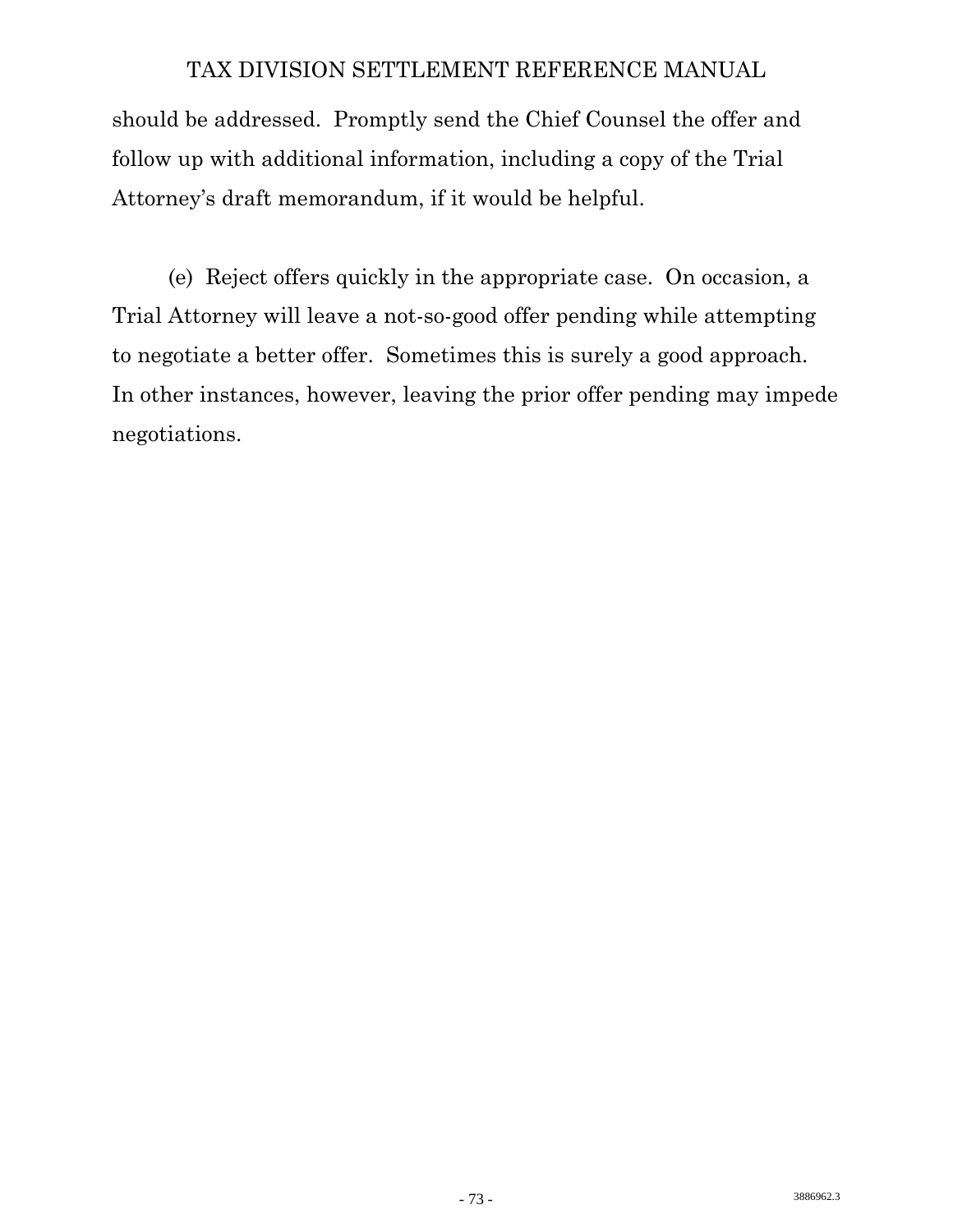# TAX DIVISION SETTLEMENT REFERENCE MANUAL IV. EVALUATING SETTLEMENT OFFERS

# A. Single Issue, Non-Valuation Case

 In evaluating a proposed settlement in a case presenting a single non-valuation issue that, if litigated, would result in either a complete victory or a complete defeat for the Government, the Trial Attorney needs to evaluate the chance of prevailing given the governing statutes, regulations, case law, burden of proof, documentary and testimonial evidence, etc.

# B. Adding in Concerns About Collectibility

 In the same case presenting a single non-valuation issue in a suit where the Government has not been fully paid, the Trial Attorney should also evaluate whether the amount of the IRS's tax claim far exceeds the value of the taxpayer's assets. When the IRS's claim far exceeds any potential collection (assuming the Government prevails on the merits), the starting point for analyzing a settlement is the value of collectible assets, including payment from future earnings and income.

# C. Multi- Issue and Valuation Cases

 Multi-issue and valuation cases require a different analysis because the Government is not faced with a zero - sum proposition. In a multi-issue case, the Trial Attorney must evaluate the merits of each issue, both individually and in conjunction with each other. In a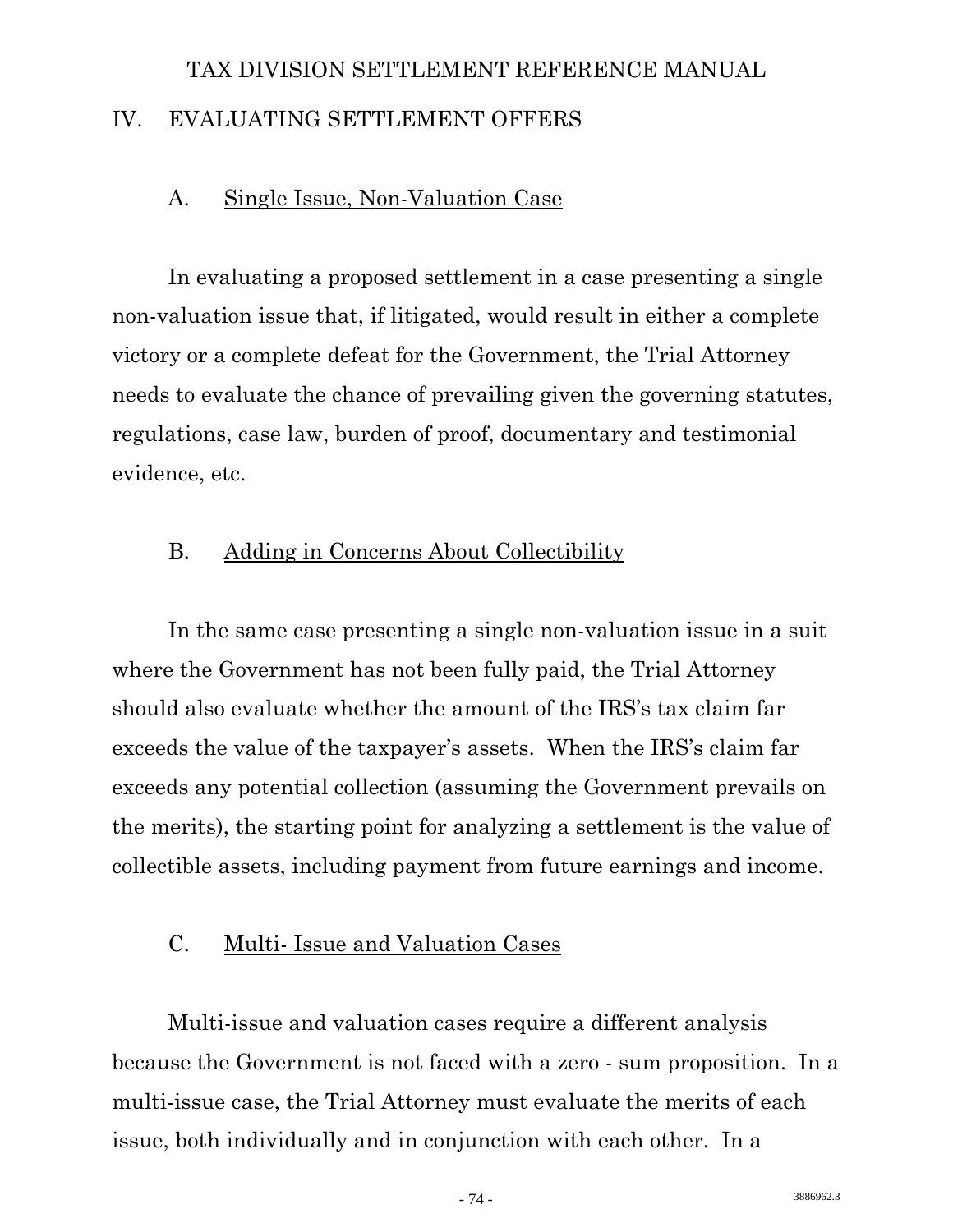valuation case, a court can determine any value, and need not choose the value proposed by either the taxpayer or the Government. The Trail Attorney, therefore, needs to evaluate multiple potential outcomes.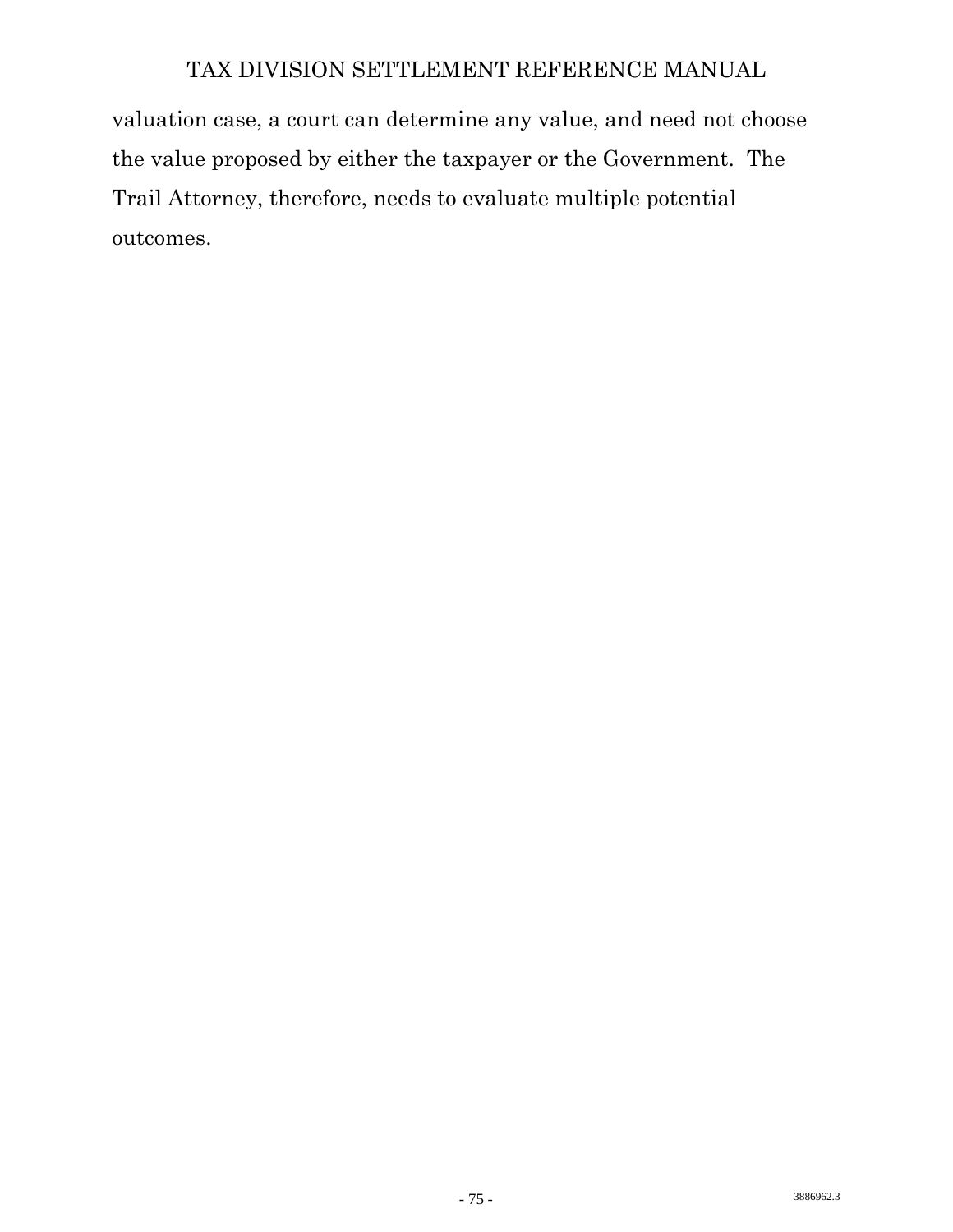# TAX DIVISION SETTLEMENT REFERENCE MANUAL V. COMMON ISSUES IN TAX DIVISION SETTLEMENTS

# A. Collection Cases and Counterclaims

# 1. What to Consider

 Even though the Government may have a strong case on the merits, absent other considerations, Government lawyers should not expend substantial resources to obtain an uncollectible judgment. Instead, it may be more efficient to negotiate a collectibility settlement. An offer in a collection case, as well as any case involving a counterclaim, should provide specific terms for payment and/or other collection. If payments are to be made over time, the offer should specify a schedule of payments, whether deferred payments will bear interest, actions to be taken when the final payment is made, and the consequences of default. If assets are available, consider negotiating for some collateral to secure the deferred payment obligation. If paying by check, payment by certified or cashier's check is preferred. When payment is by personal check, we have to wait until confirmation that a check cleared before taking further action, such as releasing a lien or dismissing the case. It is now possible for payments to be made by [credit card \(App. T\)](http://www.usdoj.gov/tax/readingroom/settlemn/T_Credit_Card_payment_form.PDF) or direct debit of periodic installments from a checking account. It is also possible to make payment by wire transfer. (For more information on payment options, please contact the Tax FLU.)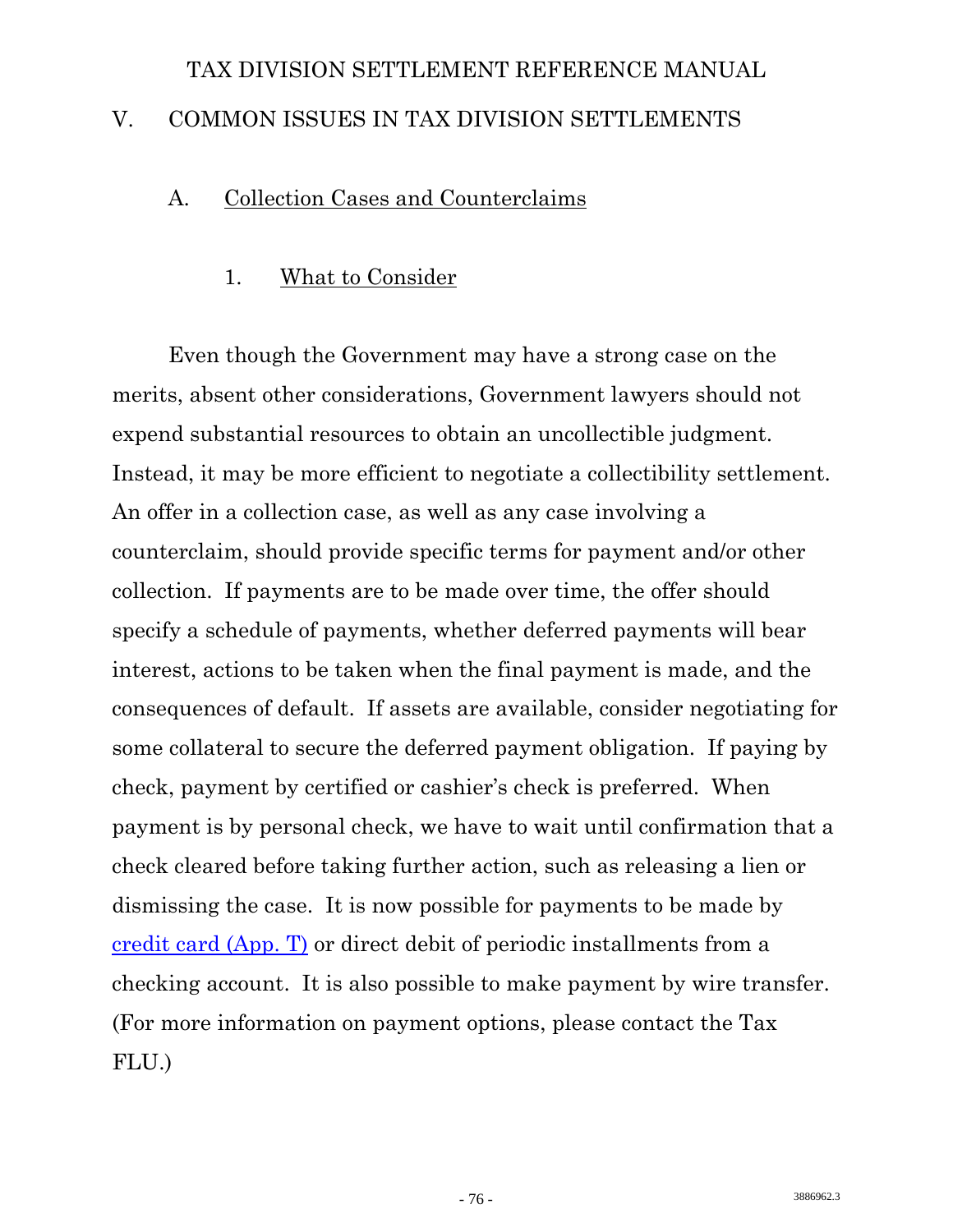In order to analyze the advisability of a settlement based on limited collectibility, the Trial Attorney should gather information from several sources to support a conclusion that collection is limited to a certain amount. For example:

# (a) Discuss the case with the IRS

 Discuss the case with the Revenue Officer or someone in Technical Support (formerly Special Procedures) who has already made collection efforts. (App.  $W-6$  &  $W-7$ ) Find out what that person has already done, what he or she is doing now, and what he or she believes the collection potential to be.

# (b) Check that notices of federal tax lien have been filed

 Confirm that liens have been filed and/or re-filed, in each appropriate location, and identify dates on which liens will release the IRS takes no further action.

# (c) Get copies of income tax returns

 Ask the IRS (or, if necessary, the taxpayer) for copies of income tax returns, beginning with the period in litigation and continuing through the taxpayer's most recently filed return. When reviewing the returns, pay attention to assets held at the time of litigation, and sources of income that were reflected on earlier returns but disappear on later returns. Disappearing assets may indicate that the taxpayer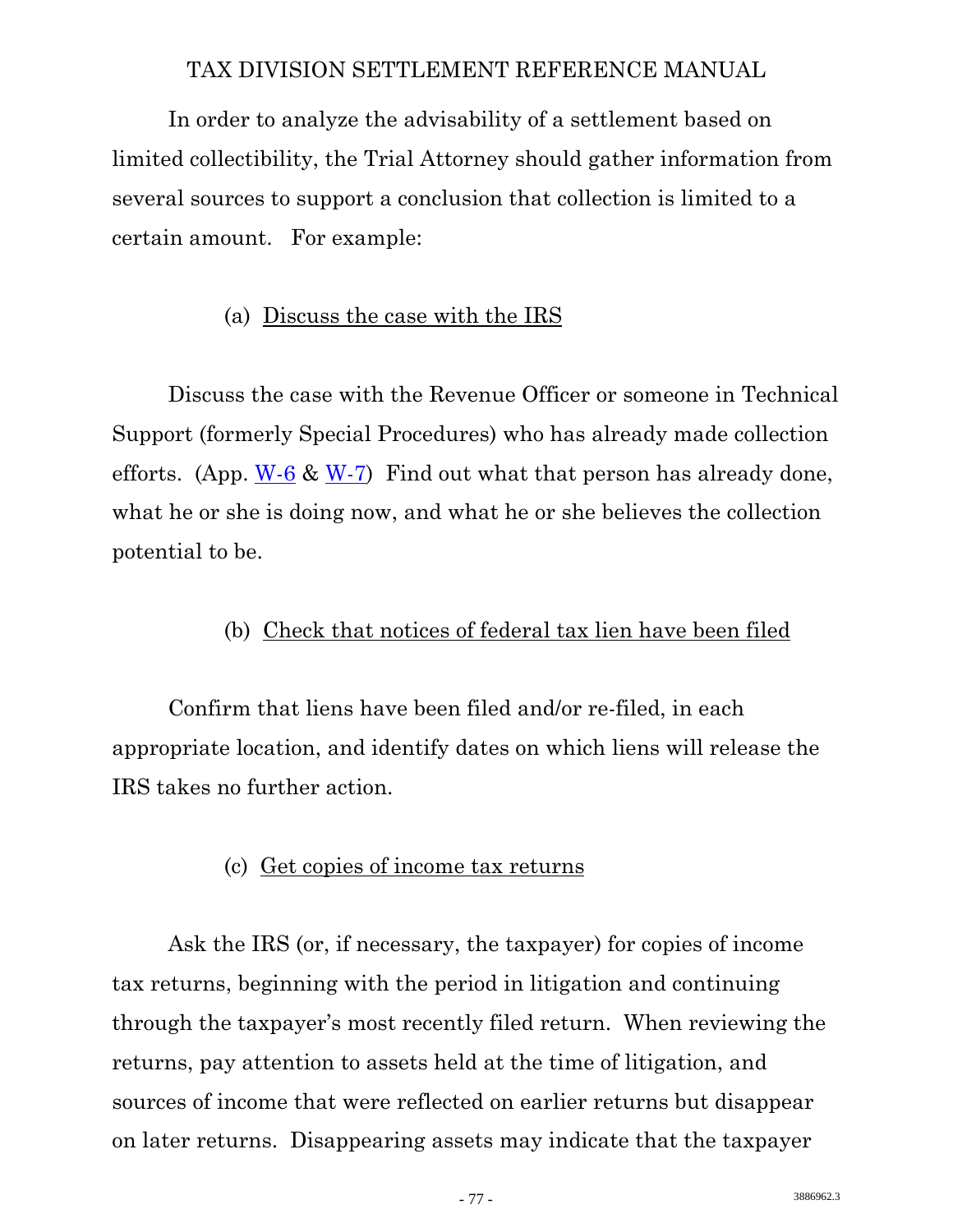has transferred property, possibly for inadequate consideration, or is hiding assets. In general, you will need the returns for at least the three most current years (five is preferred) to make a reasonable assessment of the taxpayer's current financial condition. If tax returns are not available, ask the Service for transcripts of account for the same periods. As the suit progresses, obtain copies of the income tax returns filed annually.

#### (d) If the taxpayer has failed to file returns

 The taxpayer should be encouraged to submit delinquent returns to the IRS before an offer is made.

#### (e) Obtain the appropriate Form 433

The taxpayer's response to Question 16 on [Form 433-A](http://www.usdoj.gov/tax/readingroom/settlemn/V_1_433_A_2008.PDF) and Question 12 on [Form 433-B](http://www.usdoj.gov/tax/readingroom/settlemn/V_2_433_B_2008.PDF), relating to transfers of assets, should cover the longer of the period from the time the tax liabilities sought to be compromised accrued or the last 10 years (rather than only the last 10 years). The Trial Attorney should include a [DOJ Privacy Act Statement](http://www.usdoj.gov/tax/readingroom/settlemn/V_3_DOJ_Privacy_Act_Statement.PDF)  [\(App. V-3\)](http://www.usdoj.gov/tax/readingroom/settlemn/V_3_DOJ_Privacy_Act_Statement.PDF) when sending a Form 433. Ask the IRS to assign a Revenue Officer to verify the Collection Information Statement whenever the Government is asked to make a substantial concession based on collectibility. The Trial Attorney should discuss whether to have the financial information verified with their supervisors. When considering compromise of a judgment, Rule 69 interrogatory answers containing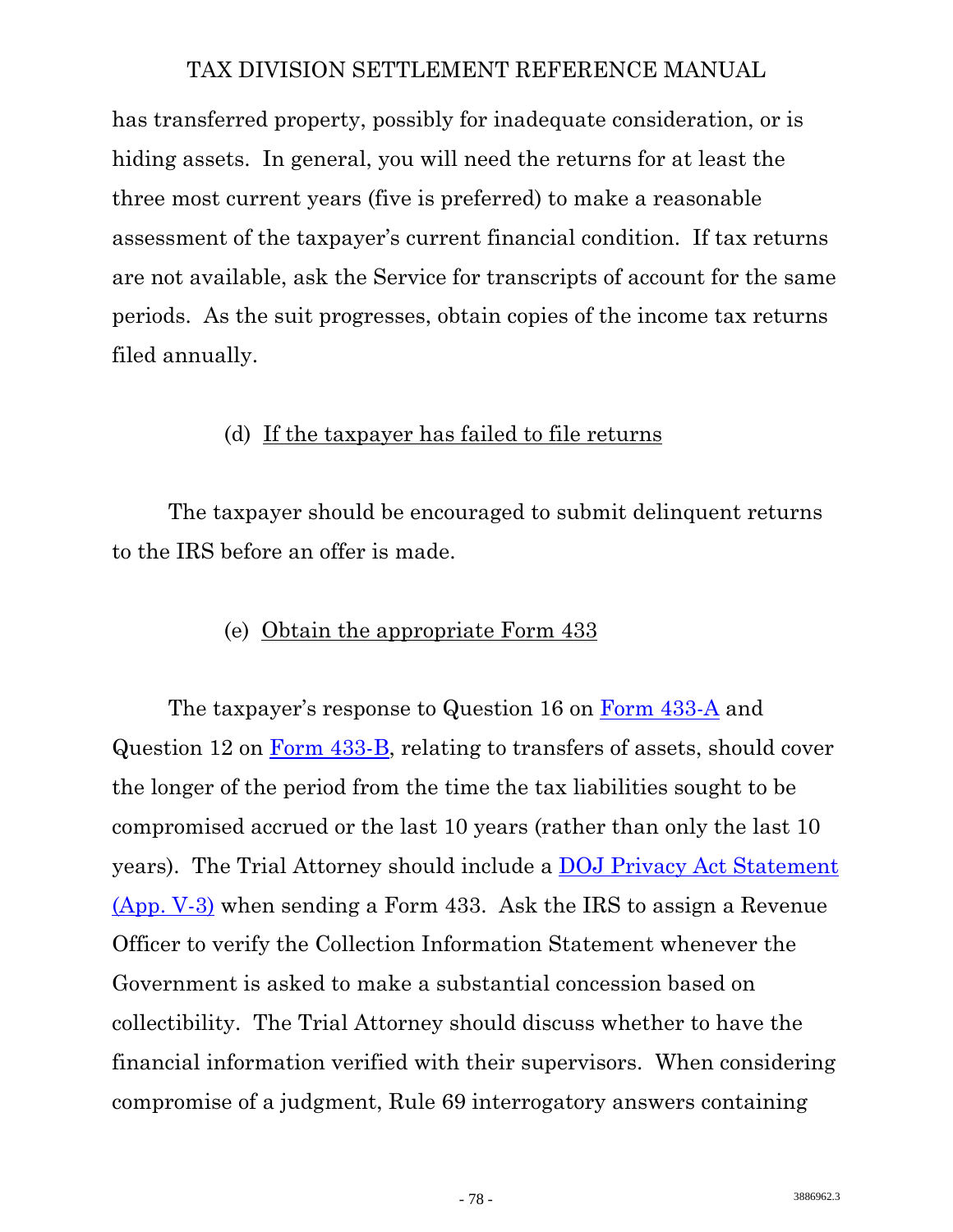up-to-date financial information may take the place of a Collection Information Statement.

# (f) Obtain loan applications

 Loan applications and other information provided by the taxpayer may be available from the taxpayer or Government agencies such as the SBA.

# (g) Examine available third party information

 Examine public records information from sources such as Westlaw and Lexis/Nexis.

# (h) Waiver of deductions or credits

 The waiver for federal tax purposes of: (1) any deduction for the payments made pursuant to the settlement; (2) all or a portion of taxpayer's loss carryovers; or (3) all or a portion of taxpayer's credit carryovers can be sought as additional payment to the Government. In a bankruptcy settlement, an agreement to a reduction of the basis of the assets of a reorganized debtor might provide additional consideration for the settlement. Such agreements can be obtained with the use of a [collateral agreement regarding waiver of carryovers \(App. W-4\)](http://www.usdoj.gov/tax/readingroom/settlemn/W_4_Collateral_Agreement_Waiver_of_Carryovers.PDF) or [basis](http://www.usdoj.gov/tax/readingroom/settlemn/W_5_Collateral_Agreement_re_Basis.DOC)  [\(App. W-5\)](http://www.usdoj.gov/tax/readingroom/settlemn/W_5_Collateral_Agreement_re_Basis.DOC).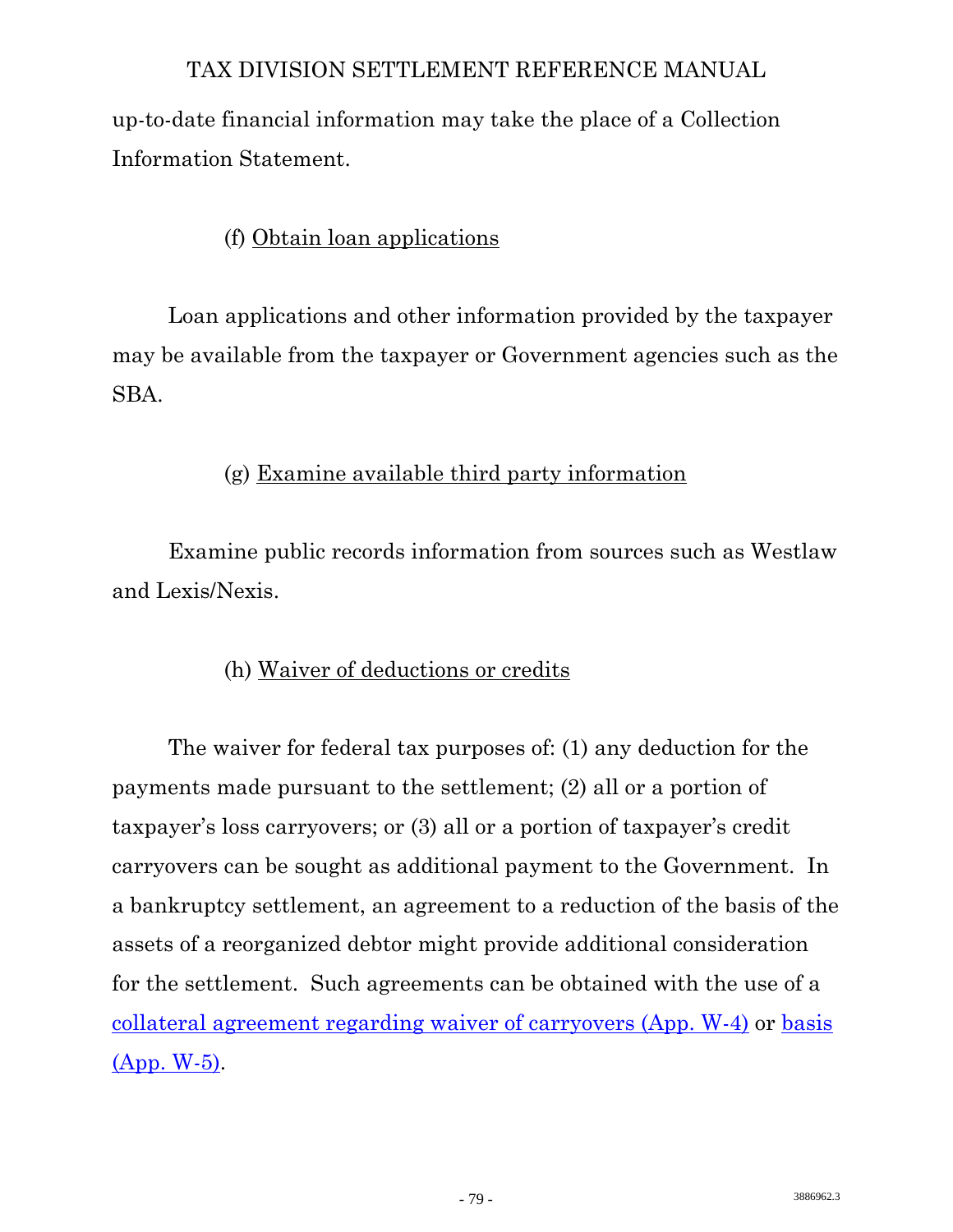# 2. Timing of Payments

# (a) Lump sum and periodic fixed amounts

 A settlement which requires payment should specify the amount and timing of all payments. In general, payments made at or near the time a settlement agreement is reached provide greater certainty of collection and require fewer resources to monitor compliance. If the settlement includes an installment or deferred-payment agreement, the unpaid amount generally should include statutory interest from the date of acceptance of the offer. The offer should also specify the timing of future payments. It is advantageous to obtain some type of security to decrease the likelihood of default, such as retaining or obtaining liens on property and/or entering judgment for the full amount of the liability which will be marked satisfied only when the settlement amount has been paid in full. Originals of legal documents, such as mortgages, notes, letters of credit, and insurance policies, provided as security should be preserved in a Tax Division safe, and the Trial Attorney should prepare a memorandum to the file describing where the document is stored. For a model acceptance letter when payment is due to the Government, *see* [App. M-1.](http://www.usdoj.gov/tax/readingroom/settlemn/M_1_Acceptance_letter_to_Proponent_Payment_Due.DOC)

# (b) Collateral Agreements

 Collateral agreements enable the Government to recover part or all of the difference between the amount of the offer and the liability settled. Collateral agreements fall into two categories: Collateral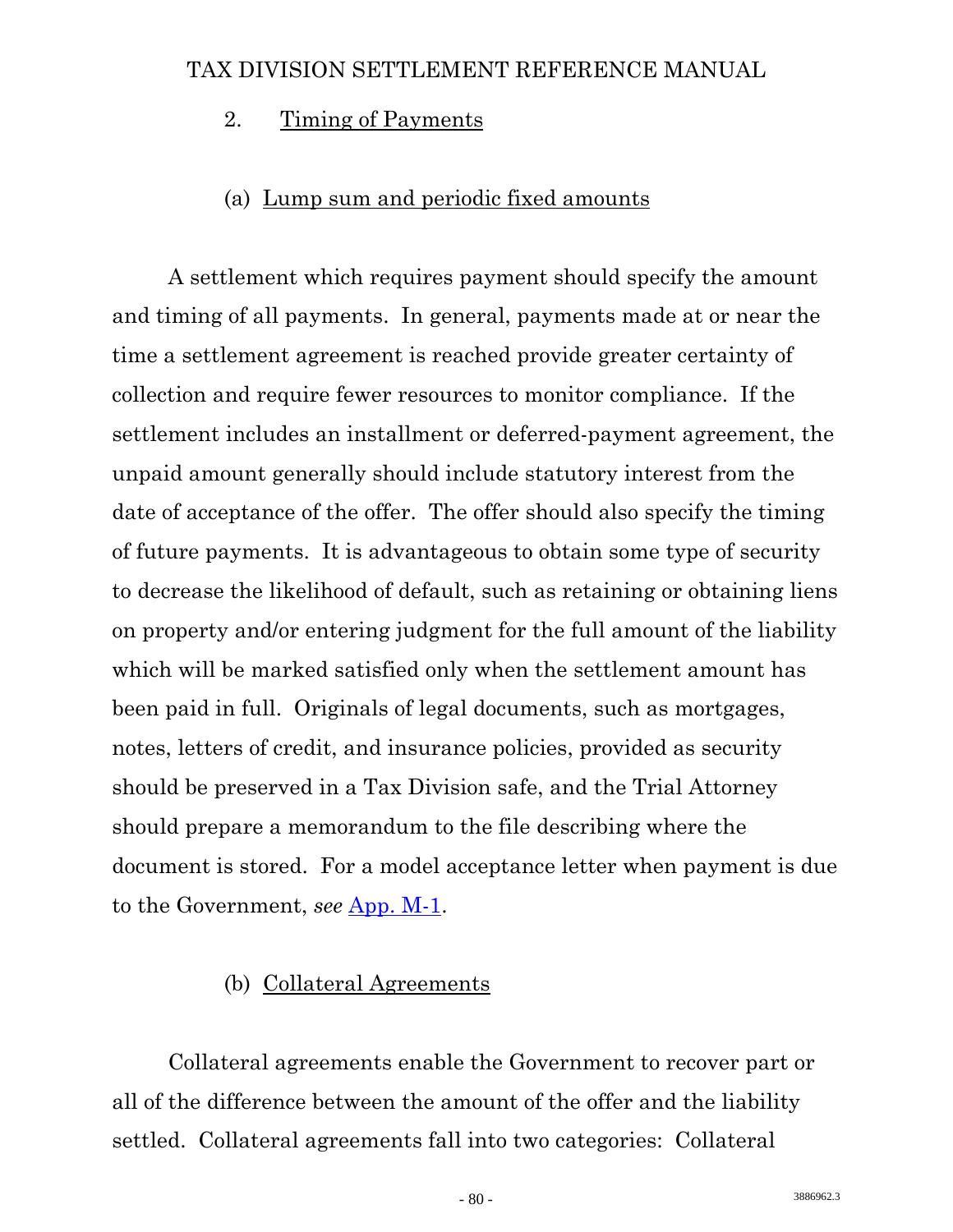agreements based on future income [\(App. W-1](http://www.usdoj.gov/tax/readingroom/settlemn/W_1_Collateral_Agreement_Future_Income.PDF)) and those by which a taxpayer gives up present or future tax benefits  $(\text{App. W-4 & W-5})$ .

 The Trial Attorney should not seek a collateral agreement merely because an unlikely event may occur, such as the winning of a lottery or the inheritance of assets. If, however, the Trial Attorney believes that a substantial inheritance is reasonably likely to occur, the Trial Attorney can negotiate for a collateral agreement to capture some part of that inheritance.

 Under the terms of a future income collateral agreement, a taxpayer is obligated to pay, for each year the agreement is in force, graduated percentages (generally ranging from 20 to 50%) of "annual income" in excess of a threshold amount or floor. *See* [App. W-1,](http://www.usdoj.gov/tax/readingroom/settlemn/W_1_Collateral_Agreement_Future_Income.PDF)  [Collateral Agreement – Future Income – Individual and Corporation](http://www.usdoj.gov/tax/readingroom/settlemn/W_1_Collateral_Agreement_Future_Income.PDF). Taxpayers sometimes ask what they can do in order to avoid being subject to the terms of a collateral agreement for a period of years. In some cases, an appropriate alternative is for the taxpayer to increase the up-front cash payment to an amount that will fairly substitute for the potential amount that would be paid pursuant to the collateral agreement, reduced to present value.

 Where the taxpayer has incurred net operating losses or capital losses for years ending before the date on which the offer will be accepted, and/or the taxpayer has any unused credits from any of the prior years, a collateral agreement waiving any carryover of these losses and credits should be considered. *See* [App. W-4.](http://www.usdoj.gov/tax/readingroom/settlemn/W_4_Collateral_Agreement_Waiver_of_Carryovers.PDF) Likewise, in a

**3886962.3** - 81 -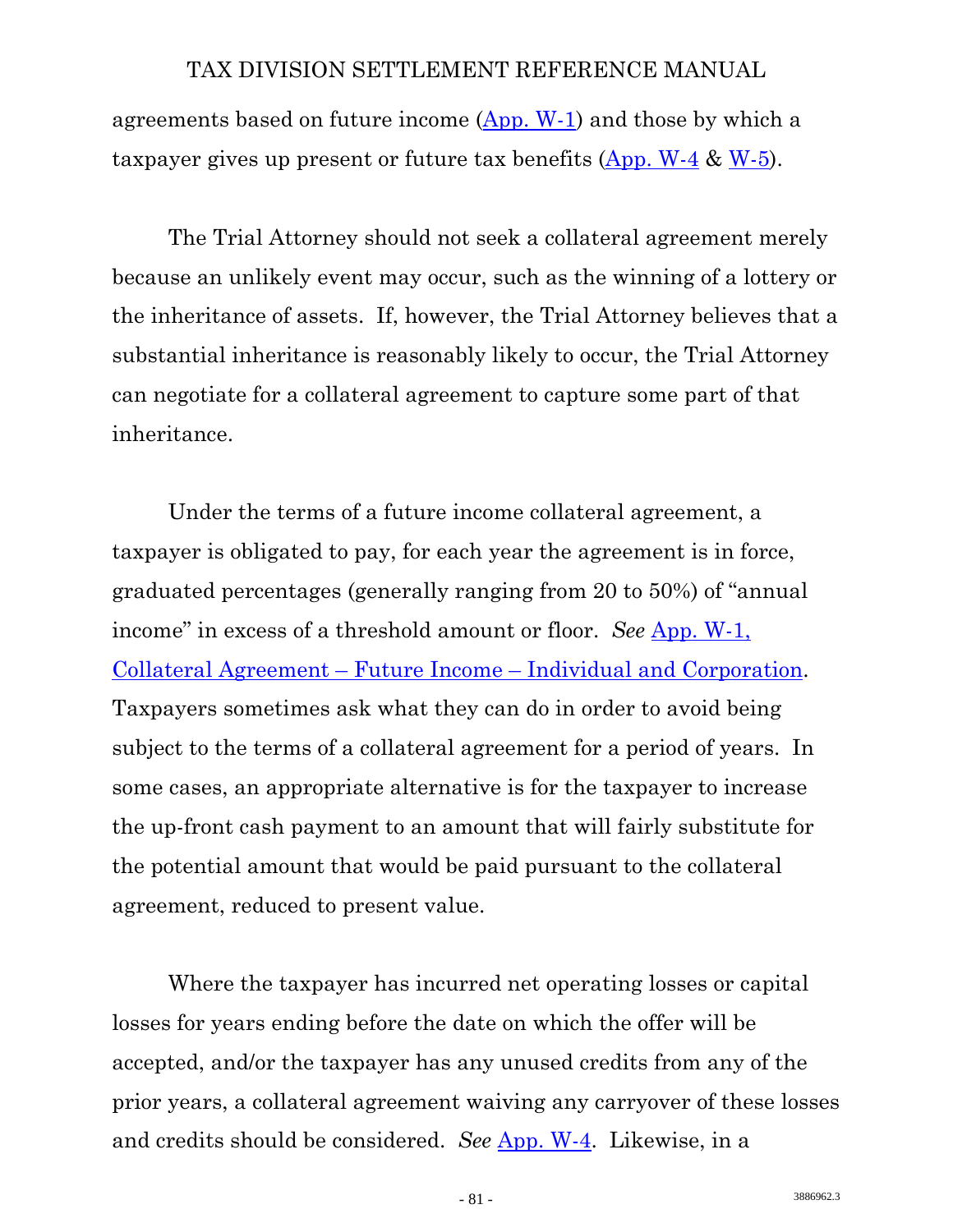bankruptcy settlement, an agreement to a reduction of the basis of the assets of a reorganized debtor might provide additional consideration for the settlement. *See* [App. W-5.](http://www.usdoj.gov/tax/readingroom/settlemn/W_5_Collateral_Agreement_re_Basis.DOC) This type of collateral agreement should be used only when the taxpayer is not executing a collateral agreement as to future income as a part of the settlement, since the collateral agreement as to future income contains a waiver of carryover of losses and credits.

#### 3. Receipt and Monitoring of Payments

 The Tax FLU monitors the receipt of payments which are directed to the Tax Division and will notify the trial section in the event further court action needs to be taken, such as after default. In order for Tax FLU to be aware of a payment due, a disposition code requiring payment to the Government must have been entered in TaxDoc. As soon as a settlement is approved, the Trial Attorney should ensure that the proper disposition information is entered in TaxDoc.

#### (a) Check

The taxpayer should be directed to make payments by means of a cashier's or certified check, payable to the "U.S. Treasury." If sending the check by any delivery method other than the U.S. Mail, such as FedEx or UPS, the payment should be sent to:

> Tax Flu, Office of Review 555 4th Street, NW Room # 6647 Washington DC 20001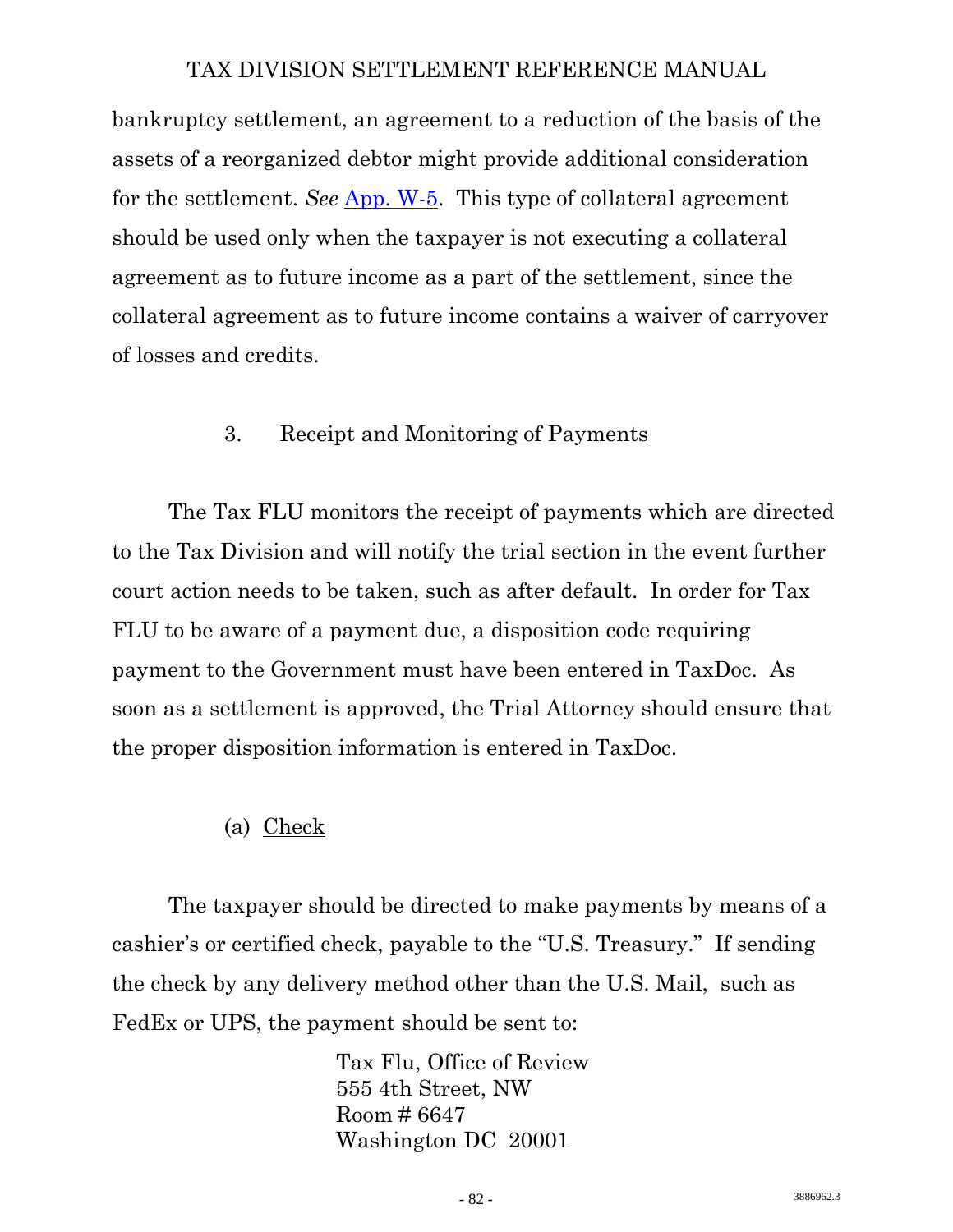If sending the check by U.S. Mail the payment should be sent to:

 Tax Flu, Office of Review P.O. Box 310 Ben Franklin Station Washington DC 20044-0310

# (b) Credit card, wire transfer, automatic periodic debit

 Taxpayers also can make payment by credit card, by completing and submitting to the Tax FLU at one of the addresses above, a credit card payment authorization form [\(App. T\)](http://www.usdoj.gov/tax/readingroom/settlemn/T_Credit_Card_payment_form.PDF). If a taxpayer wants to make payment by wire transfer, coordinate with the Tax FLU to obtain the most up to date instructions. The Tax FLU can also arrange for the automatic periodic debit of a checking account when the settlement calls for installment payments of a fixed amount.

 Payments due under a future income collateral agreement should be directed to an IRS Collection Advisory Group (App. [W-6](http://www.usdoj.gov/tax/readingroom/settlemn/W_6_Collection_Advisory_Group_Addresses.PDF) and [W-7](http://www.usdoj.gov/tax/readingroom/settlemn/W_7_Collection_Advisory_Group_contact_information.PDF)).

# B. Refund Suits

 In evaluating offers in refund suits, the Trial Attorney or a supervisor may encounter questions not considered earlier in the litigation. Sometimes, the questions and the attendant answers derail a settlement. Common issues of this sort include offsets, equitable recoupment, and application of the mitigation provisions. It is best when the parties discuss such issues in the context of the settlement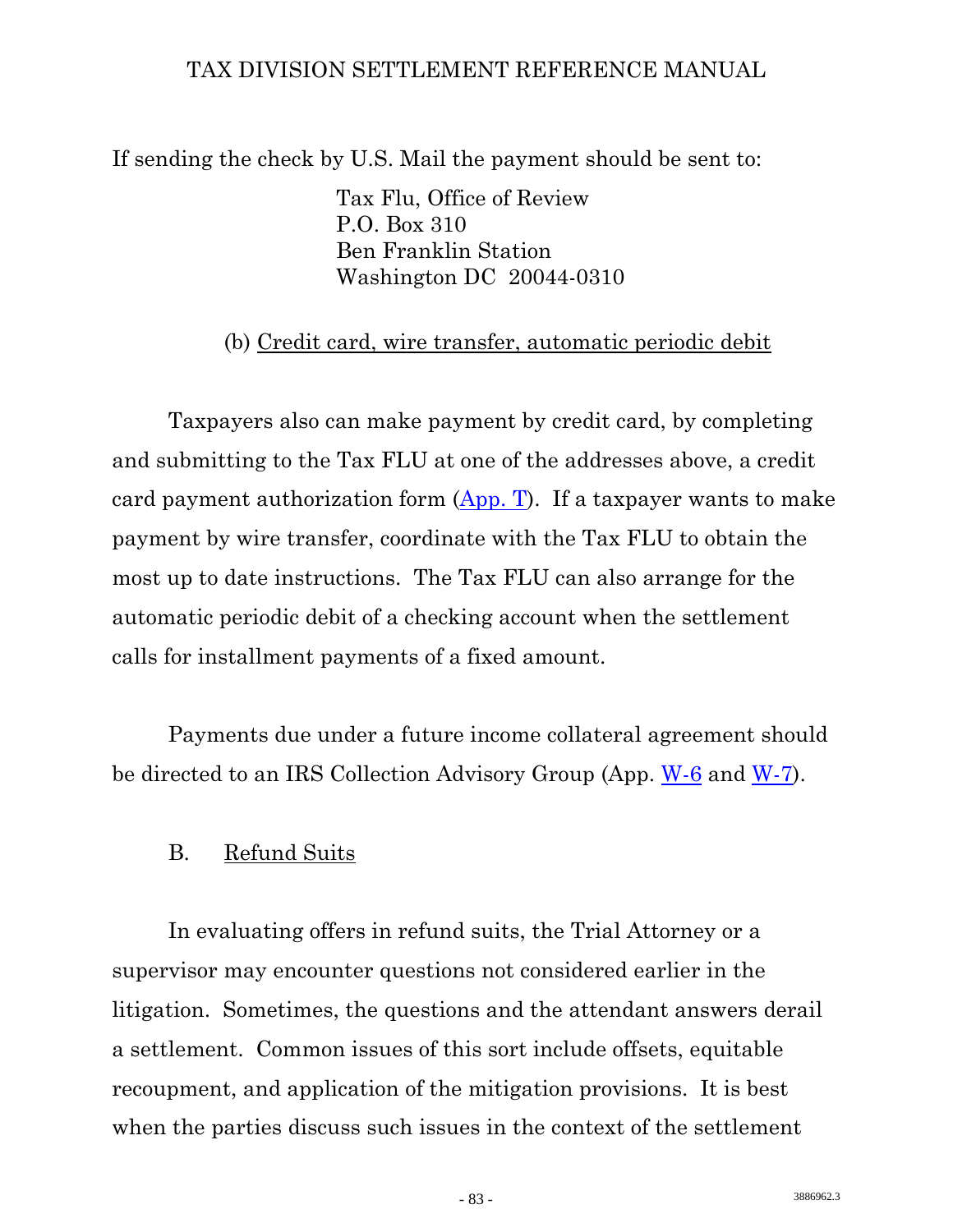and the offer can then explain how the taxpayer proposes to treat the issue in the settlement. Almost always, when such issues are raised after an offer has been submitted, analyzing the issues and obtaining answers to those questions slow down the settlement process, frustrating taxpayers, counsel and the courts. Some of the common issues are:

#### 1. Offsets Relating to the Tax Years in Suit

 A taxpayer is entitled to a refund only if it overpaid its tax liability. *Lewis v. Reynolds*, 284 U.S. 281 (1932). In *Lewis v. Reynolds*, the Court approved treating a refund suit as a suit "in the nature of an action for money had and received," with the consequence that "the ultimate question presented for decision . . . is whether the taxpayer has overpaid his tax." The Court held that the statute authorizing refunds "necessarily implied" that the Government in defending a refund suit had the authority to reexamine the taxpayer's return – even if the statute of limitations on assessments had otherwise expired – since "[a]n overpayment must appear whenever repayment is authorized." 284 U.S. at 283. Accordingly, when a taxpayer sues for a refund, regardless of the issues raised by the taxpayer in the suit and administrative claim for refund, the Government can seek to reduce any resulting overpayment by challenging other items relating to the years in suit. Neither the word "offset" nor "setoff" appears in the Supreme Court's opinion. Nevertheless, "offset" is a word often used to refer to such an adjustment in the Government's favor which reduces the taxpayer's recovery.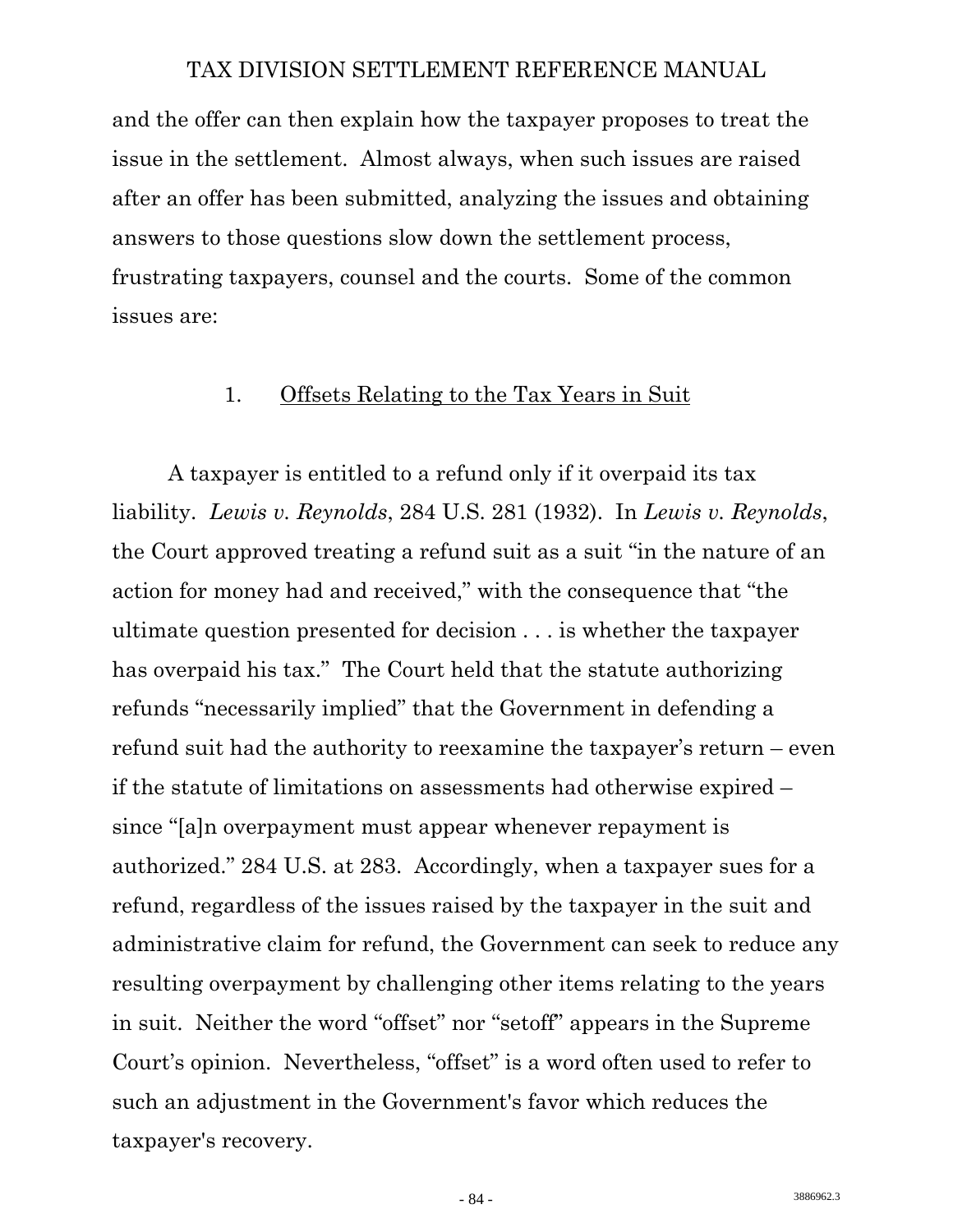In the context of *Lewis v. Reynolds,* offsets can only be asserted with respect to the tax years (or periods) and types raised by the taxpayer in the complaint. For example, when an estate representative sues for a refund based on a challenge to the IRS's valuation of real estate owned by the estate, the Government may seek to offset any refund which would result if the plaintiff prevailed. This is done by challenging, in good faith, the valuation of art work also owned by the estate, even if the IRS did not challenge that valuation, or by challenging a deduction claimed by the estate for claims against the estate which have not been substantiated.

 Another example of things to look for is when the taxpayer has an unpaid liability for which the statute of limitations on assessment or collection has passed, but has now requested a refund. That otherwisebarred liability can still be asserted as an offset against a refund for the same tax period. The Revenue Agent who worked the case is often a good source of information for potential offsets as the agent may know of issues raised in subsequent years which (but for limitations) could and would have been raised for the suit years. Such issues could be made the subject of offsets.

 Asserting an offset is not appropriate in every situation. Offsets should not be asserted with respect to issues for which the IRS and the taxpayer have signed a Form 870-AD (or any equivalent AD agreement) so long as the taxpayer's position is consistent with the Form 870-AD. To do so would violate the Government's agreement in the Form

 $-85 -$  3886962.3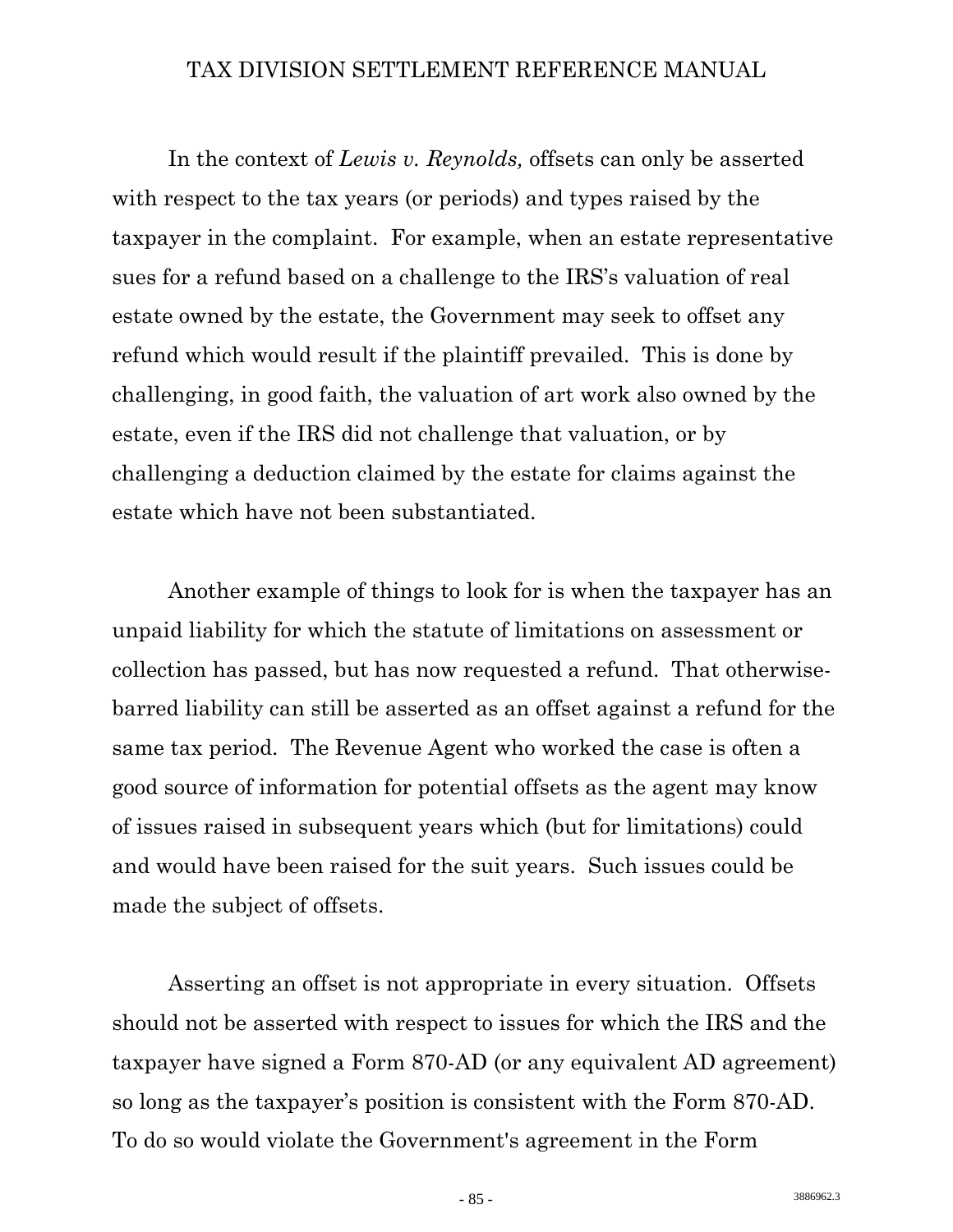870-AD. On the other hand, where either examination or Appeals has erroneously conceded all or part of an issue, and no Form 870-AD or closing agreement was executed, an offset would be appropriate.

 The earlier in the litigation an offset is asserted the more likely a court will allow the offset issue to be litigated. *Cf., Routzahn v. Brown*, 95 F.2d 766, 771 (6th Cir. 1938) (upholding denial of tax collector's motion to amend "in view of the history of the controversy, the years that [had] elapsed since it arose, [and] the change in its character wrought by the amended answer"); *Dysart v. United States*, 340 F.2d 624, 630 & n. 10 (Ct. Cl. 1965) (holding that equitable considerations cannot bar the Government's unconditional right to setoff where setoff pleaded at the outset; court distinguished the situation where the defendant failed to raise the setoff defense at the proper time); *Fisher v. United States*, 80 F.3d 1576 (Fed. Cir. 1996) (interest setoff asserted in first amended answer before judgment), and *Americold Corp. v. United States*, 28 Fed. Cl. 747 (1993) (defendant permitted to amend answer to assert setoff defense before judgment); *Principal Life Ins. Co. and Subsidiaries v. United States*, 75 Fed. Cl. 32, 34 (2007) (defendant not permitted to raise offset in light of lapse of time and issuance of opinion by the court on the merits of plaintiff's claims).

 At least one court has limited the availability of offsets to amounts which are assessable as tax, penalty or interest. *Pacific Gas & Electric Co. v. United States*, 417 F.3d 1375 (Fed. Cir. 2005), *rehearing* and *rehearing en banc denied* (January 13, 2006); Non Acq. 2006 -26 I.R.B. 1147, AOD 2006-26-02, 2006 WL 2830795. In that case, the Federal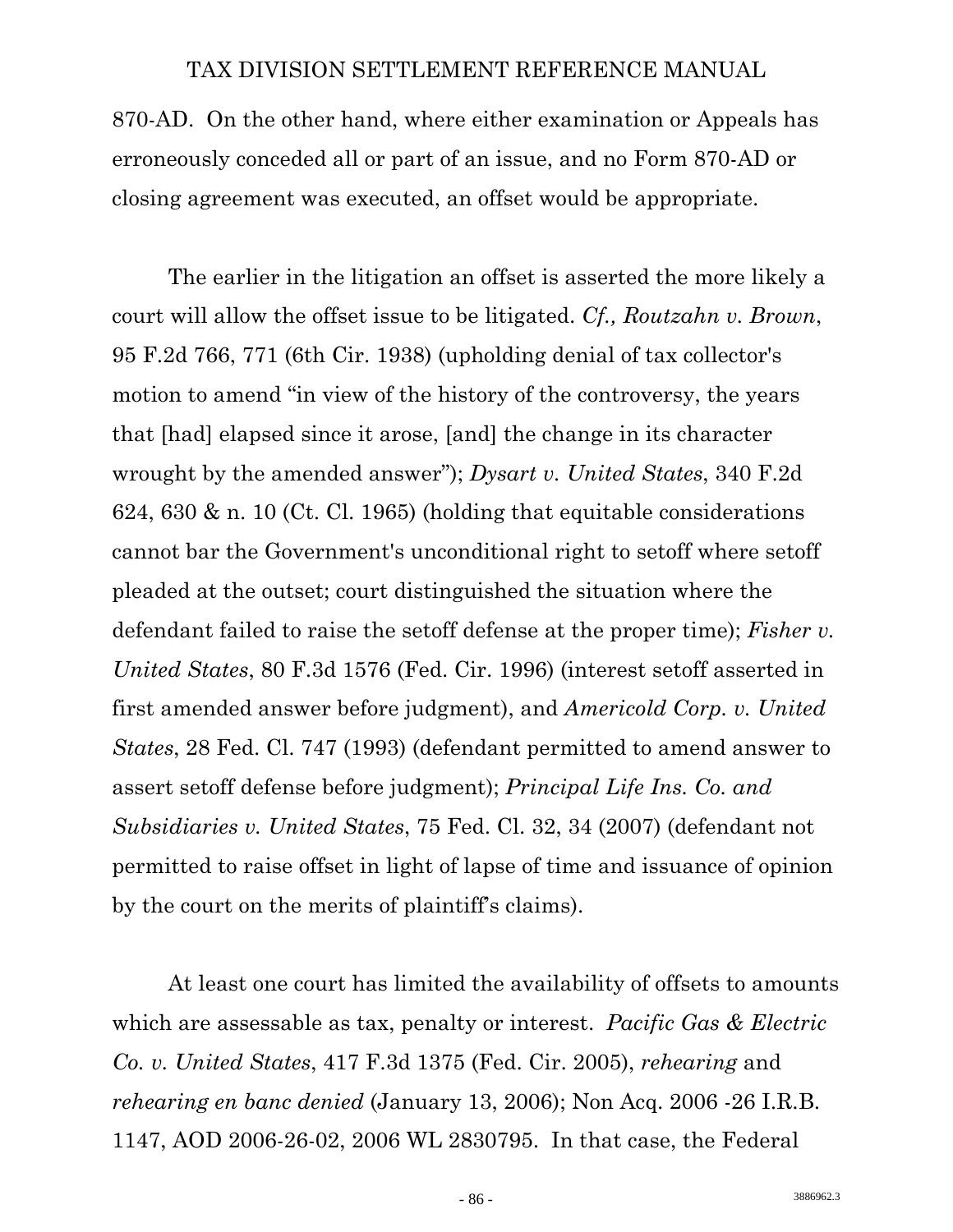Circuit held that because overpayment interest is not an assessable amount, overpayment interest that was erroneously paid to the taxpayer more than two years before the litigation could not be offset against additional claims for overpayment interest for the same tax year now in suit. The Federal Circuit declined to consider whether the Government could prevail on the basis of "equitable recoupment," concluding that the argument was not properly before it. *Pacific Gas & Electric Co. v. United States*, 417 F.3d at 1385, n. 10. (See further discussion of equitable recoupment *below*.)

#### 2. Equitable Recoupment

 Equitable recoupment, which is sometimes also referred to as "offset" or "setoff," can arise in a refund suit where a taxpayer win would result in an adjustment favorable to the Government with respect to some other tax year as to which the period of limitations for assessment has expired. The doctrine of equitable recoupment may be applied to relieve inequities caused when a transaction is treated inconsistently under different taxes, such as the income tax and the estate tax. It may also be applied with respect to one taxpayer and different years. An independent action for recoupment, however, is not sustainable. *United States v. Dalm*, 494 U.S. 596, 611 (1990); *see also O'Brien v. United States*, 766 F. 2d 1038, 1049 (7th Cir. 1985) ("[t]he party asserting equitable recoupment may not affirmatively collect the time-barred underpayment or overpayment of tax.").

3886962.3 - 87 -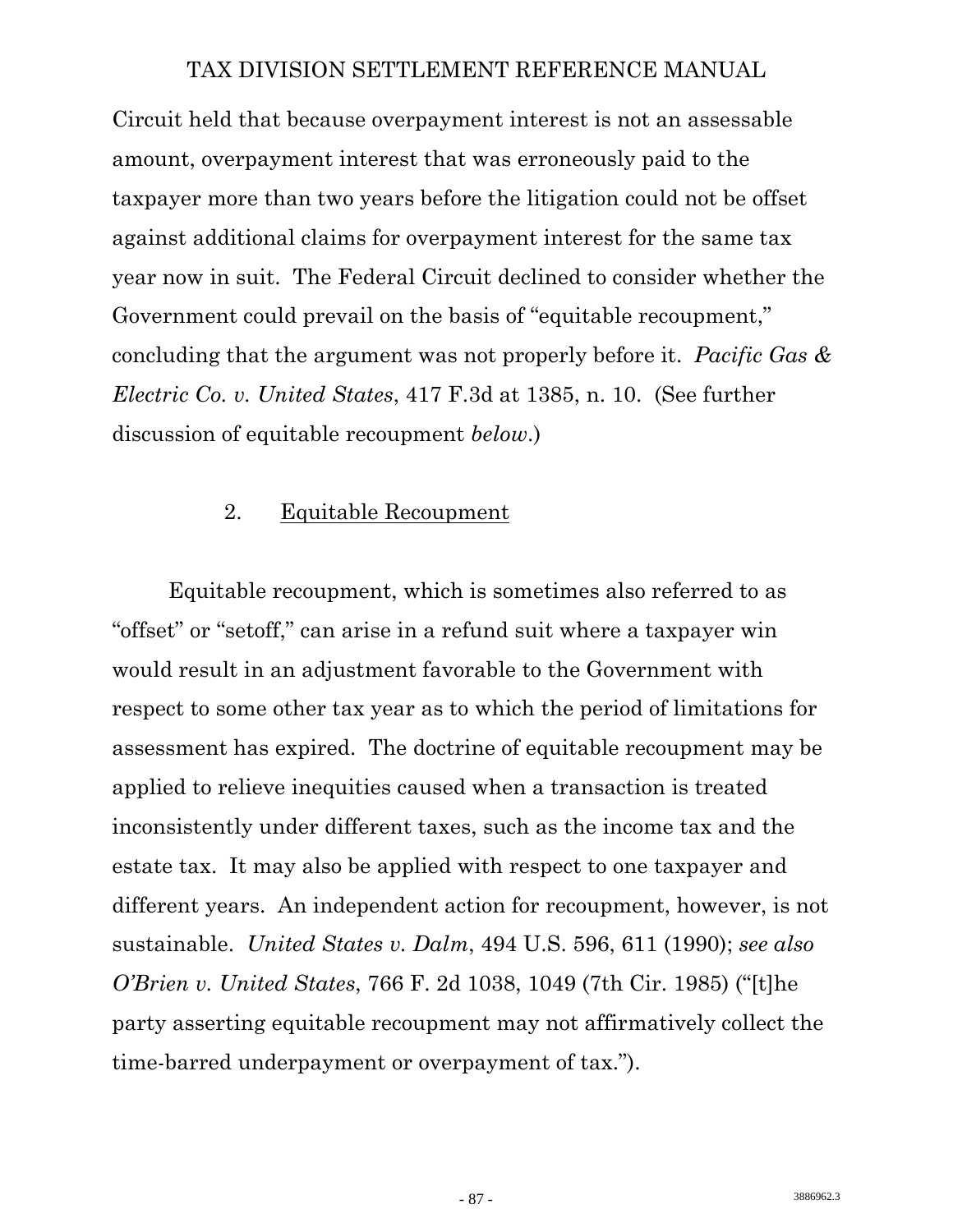"The government has "the same right 'which belongs to every creditor, to apply the unappropriated moneys of his debtor, in his hands, in extinguishment of the debts due to him.'" *United States v. Munsey Trust*, 332 U.S. 234, 239 (1947) (quoting *Gratiot v. United States*, 15 Pet. 336, 370, 10 L.Ed. 759). It is equally "well settled that the government retains its setoff right unless there is some explicit statutory or contractual provision that bars its exercise." *Applied Cos. v. United States*, 144 F.3d 1470, 1476 (Fed. Cir. 1998) (citing *Munsey Trust*).

 In *Bull v. United States*, 295 U.S. 247, 262 (1935), the Supreme Court explained that "recoupment is in the nature of a defense arising out of some feature of the transaction upon which the plaintiff's action is grounded" and, as such, "is never barred by the statute of limitations so long as the main action itself is timely." In *Reiter v. Cooper*, 507 U.S. 258, 264 (1993), the Court recognized, as in *Bull*, that a claim of recoupment involves "the setting off against asserted liability of a counterclaim arising out of the same transaction," and it relied on *Bull*  in finding that such claims "are generally not barred by a statute of limitations so long as the main action is timely." *Id.* The Court in *Reiter* accordingly allowed the defendant to assert an offset against the plaintiff's claim on the basis of an express statutory cause of action, even though the defendant's claim would have been time-barred if brought as an affirmative suit. The Court emphasized that the rationale for its holding in *Reiter* was "a general principle of recoupment applicable in other contexts," rather than "just a narrow holding" based on the particular statutory scheme involved there. *Id.*

**3886962.3** - 88 -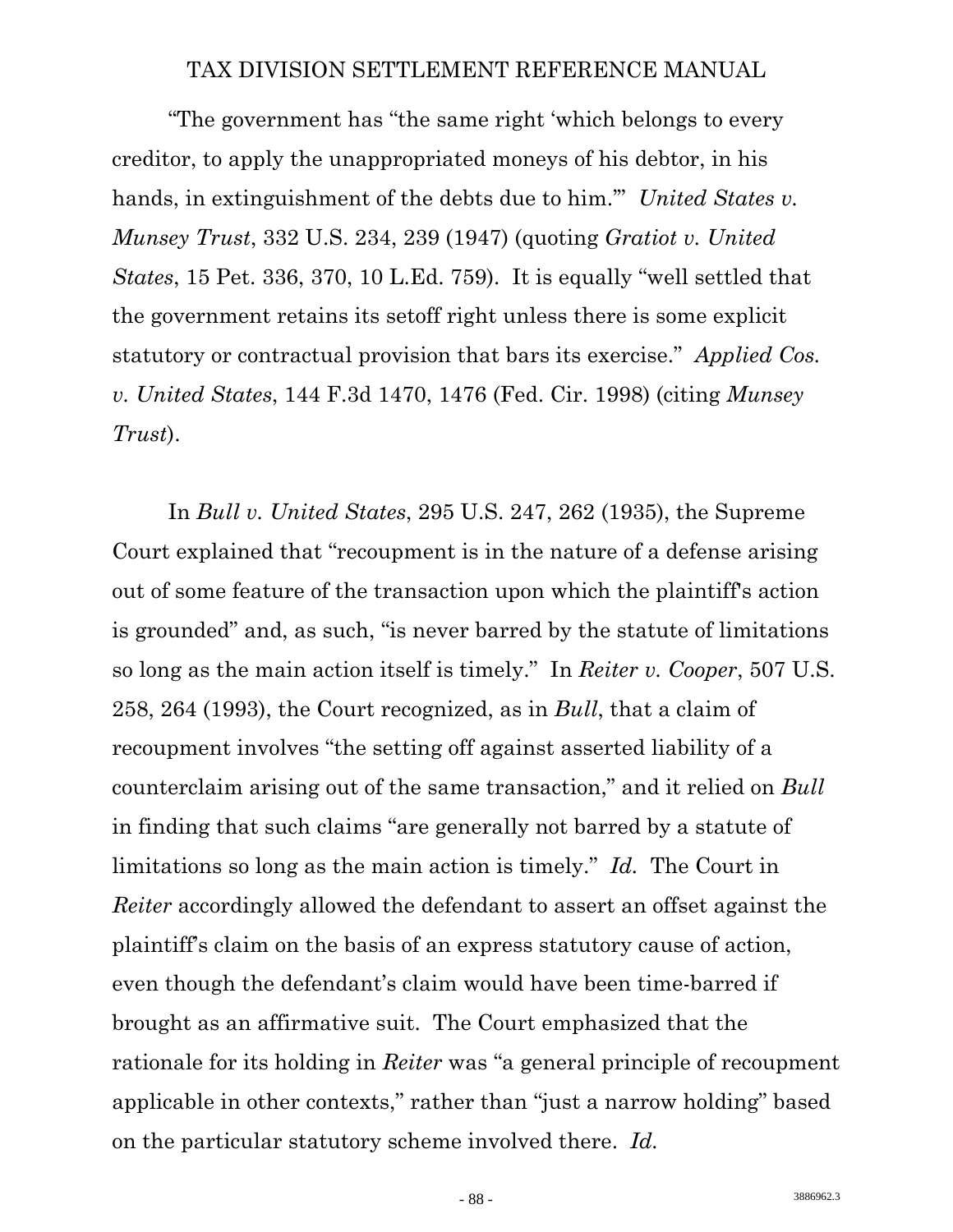In *Bull*, income had been included as an asset of the estate for estate tax purposes, and subsequently taxed as income to the estate. In a suit for refund of the income tax that was paid on that income, the estate was allowed recoupment for the estate tax previously paid. The doctrine has been applied in Federal tax matters ever since, to allow the bar of the expired statutory limitation period to be overcome in limited circumstances in order to prevent inequitable windfalls to either taxpayers or the Government that would otherwise result from inconsistent tax treatment of a single transaction, item, or event affecting the same taxpayer or a sufficiently related taxpayer. See generally *McConnell*, "The Doctrine of Recoupment in Federal Taxation," 28 Va. L. Rev. 577, 579-581 (1942). *See also United States v. Dalm*, 494 U.S. 596, 605-606 n.5 (1990); *Rothensies v. Electric Storage Battery Co.*, 329 U.S. 296 (1946); *Stone v. White*, 301 U.S. 532 (1937); *Coohey v. United States*, 172 F.3d 1060 (8th Cir. 1999) (allowed to recoup an unjust AMT credit after AMT tax in previous year disallowed).

 Equitable recoupment issues may also arise with respect to compromise of a refund suit for estate taxes to preclude double deductions, etc. An estate's administrative expenses, as well as losses, can be claimed as deductions either on the estate tax return or on the income tax returns of the estate (or its successor(s)). These include, for example, interest incurred on the federal estate tax, payment of which is deferred under Code § 6166A. *See* Rev. Rul. 81-256, 1981-2 C.B. 183; Rev. Rul. 81-287, 1981-2 C.B. 184; and *see* Treas. Reg. § 1.163-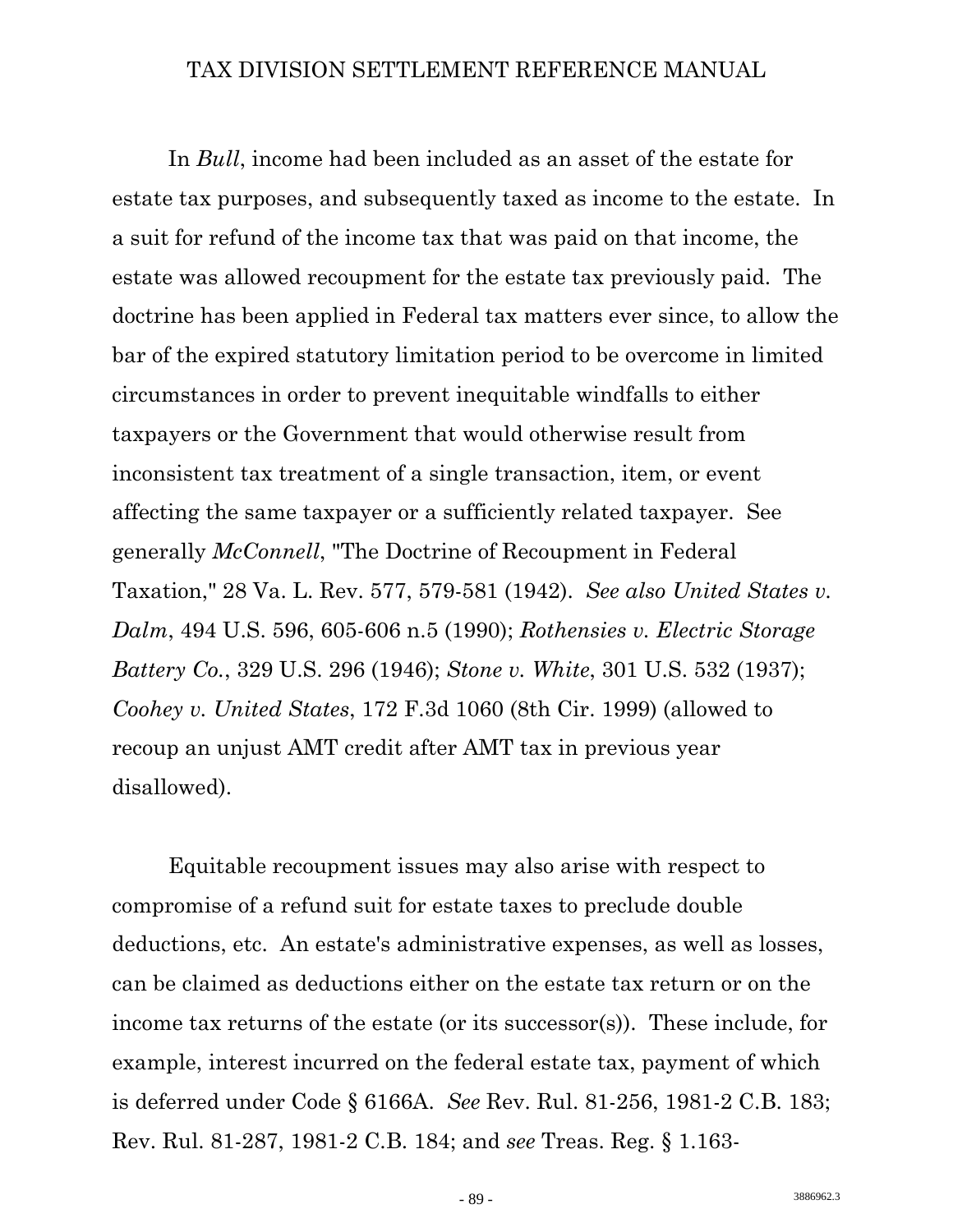$9T (b)(1)(v)$ . Similarly, attorney fees can be claimed as deductions either on the estate tax return or on the income tax returns. To preclude the allowance of those deductions a second time (or their offset against the sale price of property in determining gain or loss), Code § 642(g) provides that those deductions or offsets shall not be allowed for income tax purposes unless the taxpayer files a waiver of the right to claim the expenses for estate tax purposes. There are occasions, however, when the deductions have been claimed for income tax purposes, no waiver has been filed, and the statute of limitations on income tax assessments has run. In this situation, Rev. Rul. 81-287, *supra*, holds that equitable recoupment is applicable against a claim for refund of estate tax, where the estate seeks (or has been allowed) a double allowance.

 Another common estate-income tax situation involving equitable recoupment occurs when the valuation or inclusion of an asset in the gross estate determines basis for income tax purposes. The Trial Attorney will need to consider if there would be any correlative income tax adjustments if the estate were to prevail. To illustrate: (1) has the property in question been sold or otherwise disposed of? (2) if so, how was gain or loss reported? (3) is the period of limitations open or closed? It is good practice to obtain written confirmation of oral representations by the estate/beneficiaries. If the year in which a taxable disposition occurred is closed and additional income tax is due, the Trial Attorney should attempt to obtain a reduction in the estate tax refund equal to the additional income tax due under the doctrine of recoupment. If the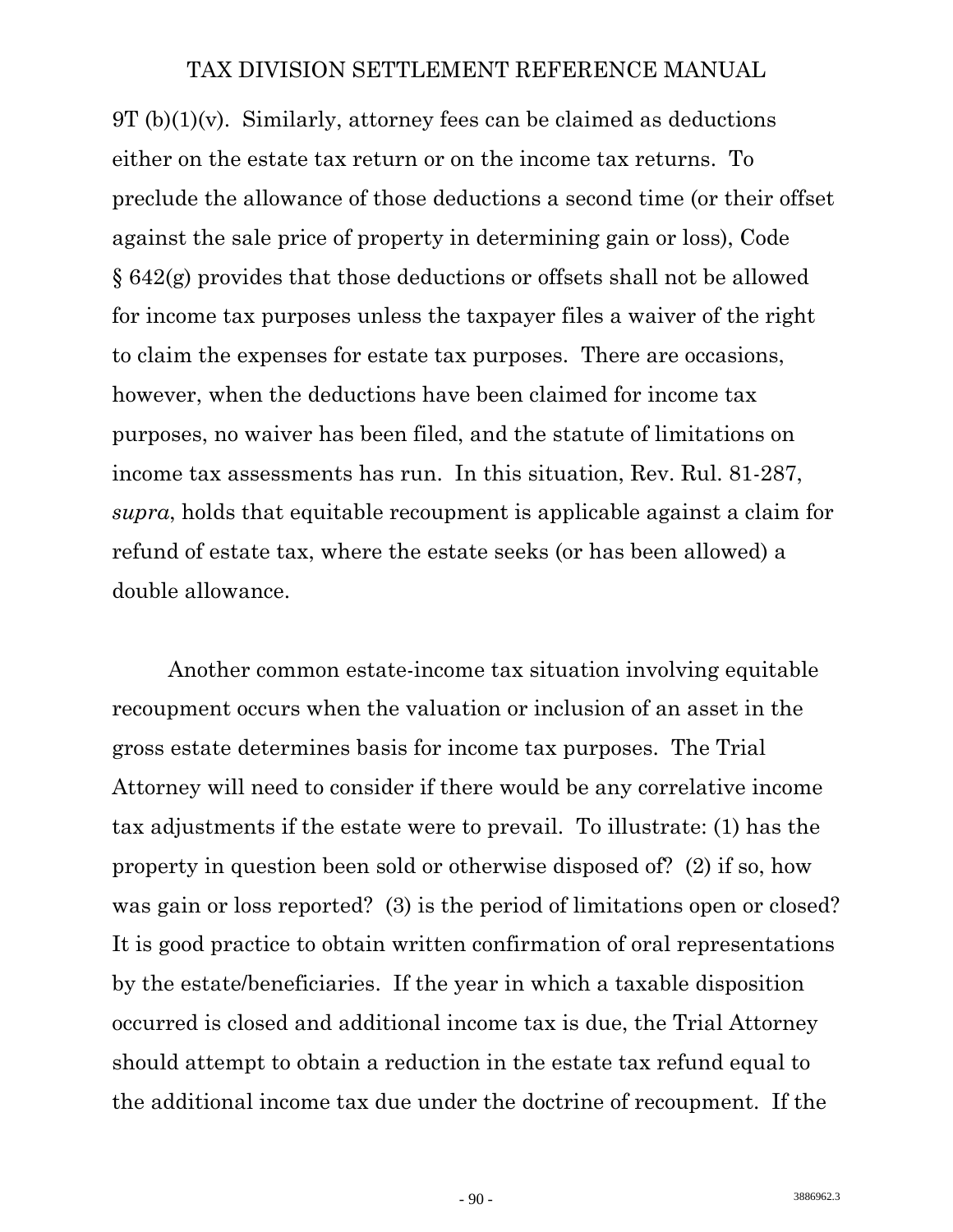year is open, the offer can provide for the filing of amended income tax returns that are consistent with the estate tax settlement.

 Sometimes, this situation can best be handled using collateral agreements affecting basis  $(App. W-5)$  $(App. W-5)$  $(App. W-5)$ , executed by the present holders of the property, whether the executor or administrator, heirs, beneficiaries, distributees, or donees. Those agreements are intended to protect the Government in the situation where the estate and/or beneficiaries have not yet disposed of the property in a taxable transaction.

 Equitable recoupment also has been asserted (generally without any objection by the taxpayer) where a taxpayer seeks a refund of Railroad Retirement Taxes, and, were the taxpayer to prevail, FICA taxes would be due. Code § 6521 specifically provides for mitigation, *i.e.*, offset, in SECA (self-employment)-FICA (employer/employee) situations.

 Finally, the Government is more likely to prevail on a claim of equitable recoupment when it is asserted early in the litigation. Conversely, the Government is less likely to prevail when equitable recoupment is raised later. In *Principal Life Insurance Co. v. United States,* 75 Fed. Cl. 32 (2007), *reconsideration denied*, 76 Fed. Cl. 326 (2007), post-decision computations revealed adjustments to AMT that significantly reduced the taxpayer's recovery. The court did not allow the United States to reduce the overpayment to account for the increased AMT liability, stating that "plaintiff was entitled to be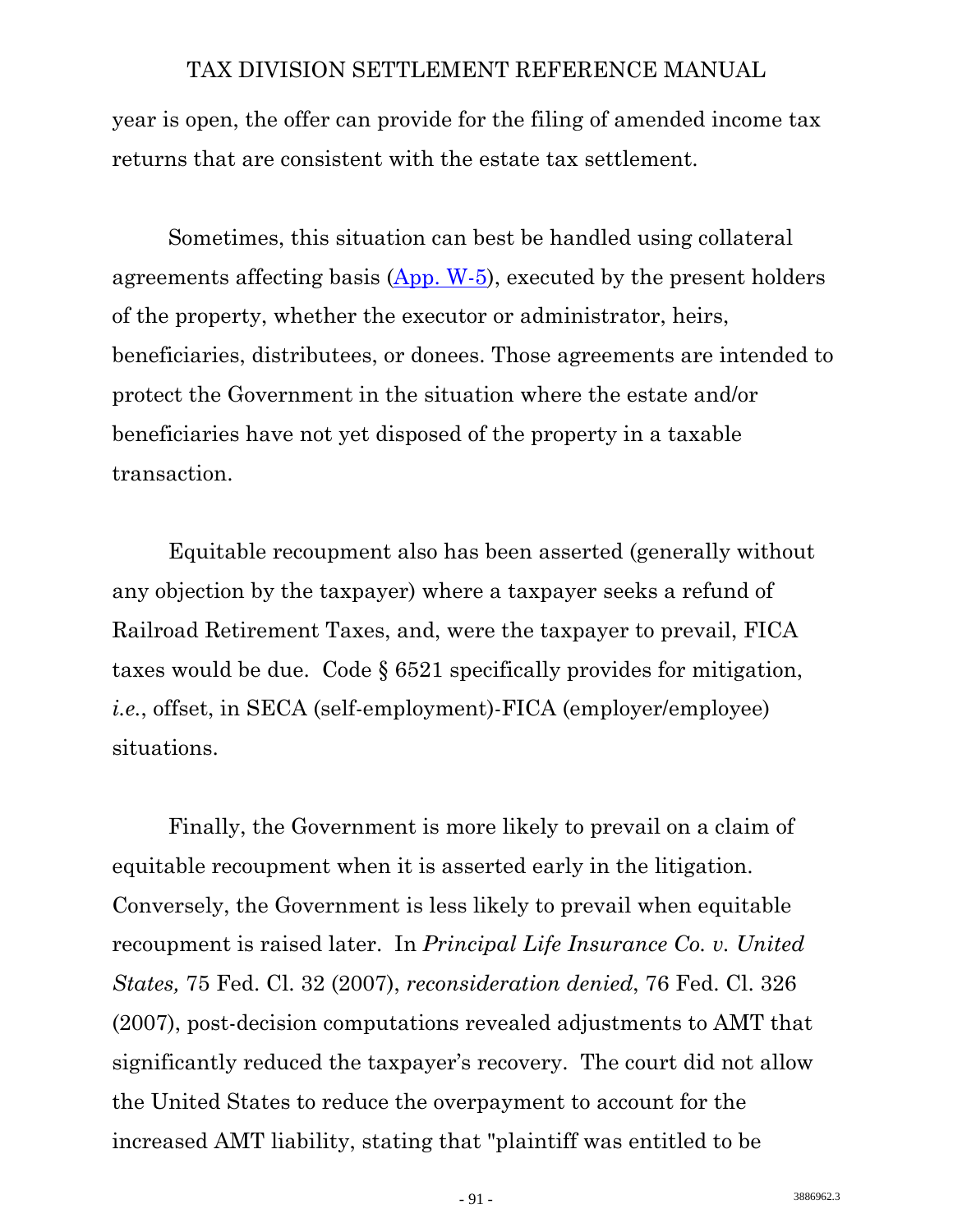notified about the existence of these claims before it proceeded significantly with this litigation." 75 Fed. Cl. at 33.

# 3. Code § 6402 Offsets

Code  $\S$  6402(a) permits the IRS to offset any overpayments against other federal tax liabilities of the same taxpayer. Offset of tax overpayments against certain other liabilities are also permitted by Code § 6402(b) - (e). *See also,* 31 U.S.C. § 3728. Consequently, the offer and acceptance letters, or other settlement document, should not provide for a "refund," since the overpayment may in fact be credited to one of these other liabilities (of which the Trial Attorney may be unaware).

# 4. Mitigation – Protection Against Double Allowances or **Deficiencies**

 To the extent that a case involves the question of whether an amount should be deducted, or income included, in year one or year two, resolution of the litigation will likely have consequences in years which may not be in suit. Similarly, cases may involve questions affecting related taxpayers – for example, whether income is taxable to a trust or its beneficiaries, but only one or the other is a party in the litigation.

 In these cases, the Trial Attorney must consider the mitigation of limitations provisions, Code §§ 1311-1314, to prevent double allowances in the suit year and the non-suit year, or a double exclusion of the same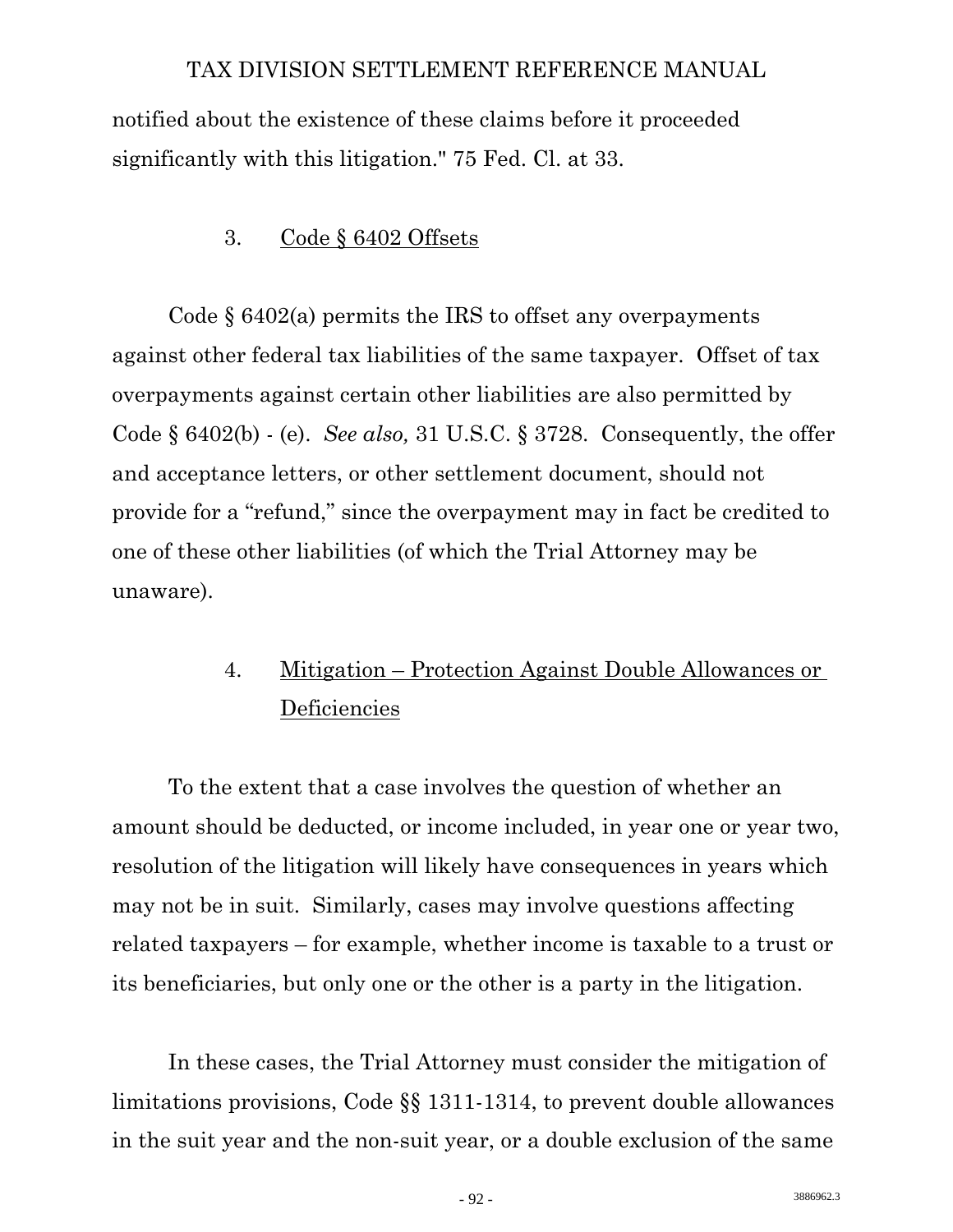amounts from income of the trust and its beneficiaries. Application of the statutory mitigation provisions is limited to seven narrow "circumstances of adjustment" described in Code § 1312. The first four circumstances involve double allowances or disallowances with respect to the same taxpayer or "related" taxpayers:

(1) double inclusion of an item of gross income;

- (2) double allowance of a deduction or a credit;
- (3) double exclusion of an item of gross income; and
- (4) double disallowance of a deduction or a credit.

Paragraphs (5) and (6) deal, respectively, with correlative deductions and inclusions for trusts and estates and legatees, beneficiaries, or heirs; or correlative deductions and credits for members of an affiliated group of corporations as defined in Code § 1504. The last provision in Code § 1312(7), a complex and opaque provision, concerns the basis of property after erroneous treatment of a prior transaction. *See Chertkof v. United States*, 676 F.2d 984 (4th Cir. 1982); *O'Brien v. United States*, 766 F.2d 1038 (7th Cir. 1985).

 For purposes of mitigation, related taxpayers are defined in Code § 1313(c) as (1) husband and wife, (2) grantor and fiduciary, (3) grantor and beneficiary, (4) fiduciary and beneficiary, legatee, or heir, (5) decedent and decedent's estate, (6) partners, and (7) members of an affiliated group of corporations (as defined in Code § 1504). Although related taxpayers generally have a common economic interest, not all taxpayers with identical economic interests qualify as "related" pursuant to Code § 1313(c). For example, a corporation and the individual who owns 100% of its stock are not "related" under Code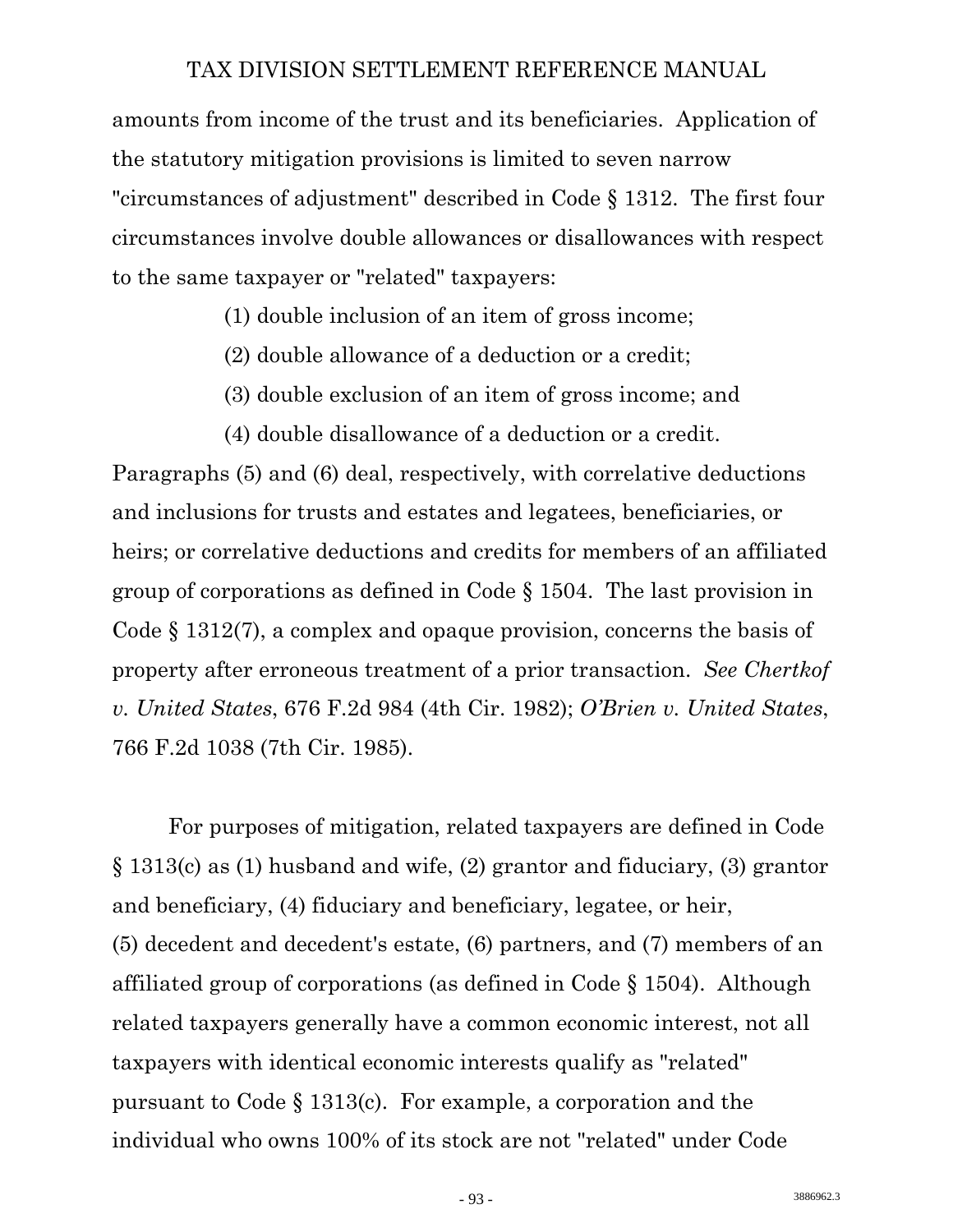§ 1313(c). Additional conditions necessary for Code § 1311 to apply are set out in Code § 1311(b), which deals with maintenance of an inconsistent position, and correction not being barred at the time of the erroneous action.

 Lastly, and of great importance in the context of settlements, a "determination" described in Code § 1313, which will permit relief under these provisions is specifically limited, by Code  $\S$  1313(a), to:

- (1) a decision by the Tax Court or a judgment, decree, or other order by any court of competent jurisdiction, which has become final;
- (2) a closing agreement made under Code § 7121;
- (3) a final disposition by the Secretary of a claim for refund; or
- (4) under regulations prescribed by the Secretary, an agreement for purposes of this part, signed by the Secretary and by any person, relating to the liability of such person.

 Because an Attorney General compromise or concession is not a "determination" (as defined in Code § 1313), Tax Division settlements must otherwise protect against double deductions or double exclusions of income, etc.

 The following illustrates the problem: First, assume that a taxpayer claims a deduction of \$100,000 in 1994. On audit, the IRS disallows the deduction for 1994, but allows it for 1998. Taxpayer pays the deficiency for 1994, sues for refund, and, in 2004, the taxpayer prevails and the judgment in its favor becomes final. At that time, the three-year period for assessment as to 1998 has run. Since the taxpayer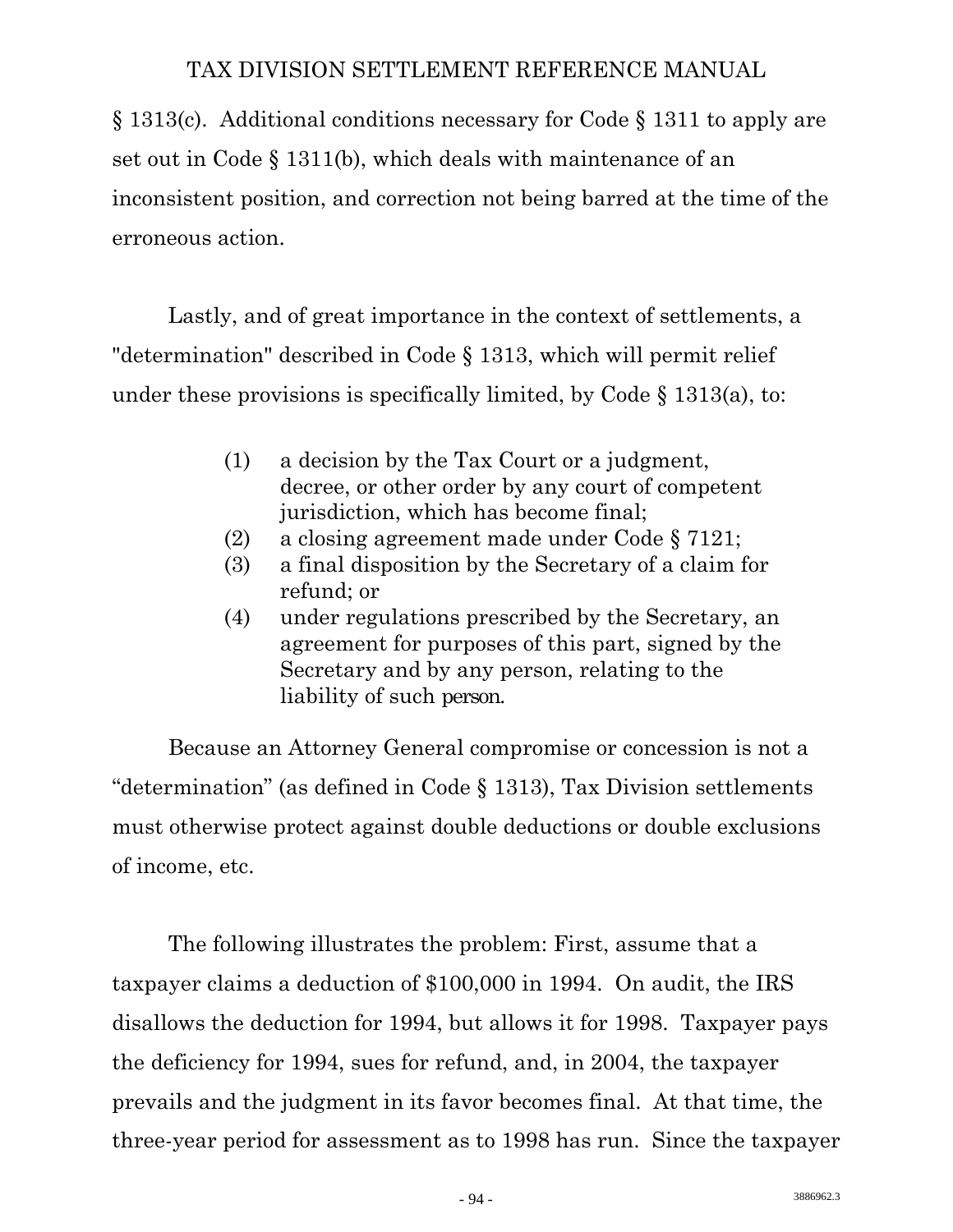has obtained a judgment, the mitigation provisions would reopen for one year the period of assessment for 1998, so that the Government might assess and collect the resulting deficiency due to the double allowance of a deduction or credit pursuant to Code § 1312(2), both in 1994 as allowed by the court and in 1998 as allowed by the IRS.

 Second, and by way of comparison, assume that the same deduction is claimed for 1994 and allowed for 1998, but the case is settled on the basis of allowance of a deduction of 50% of the amount claimed for 1994. Unless special provision is made as part of the settlement, the Government will not be able to assess and collect the resulting deficiency for 1998.

 You can avoid this problem in several ways. One is simply to provide that the deficiency for 1998 is offset against the overpayment for 1994, and make sure that the Service Center actually carries out this instruction. The second is to make it a specific provision of the settlement that the taxpayer and the Government agree that the settlement constitutes a determination under Code § 1313(a) and a correlative deficiency may be asserted for 1998, based on the partial allowance of the claim for 1994. This procedure was adopted and approved in *Hilton Hotels Corporation v. United States*, 29 AFTR 2d 72- 1027, 7201 USTC par. 9325 (N.D. Ill. 1972). The third option is to execute a stipulation for entry of judgment as to whatever the settlement provides.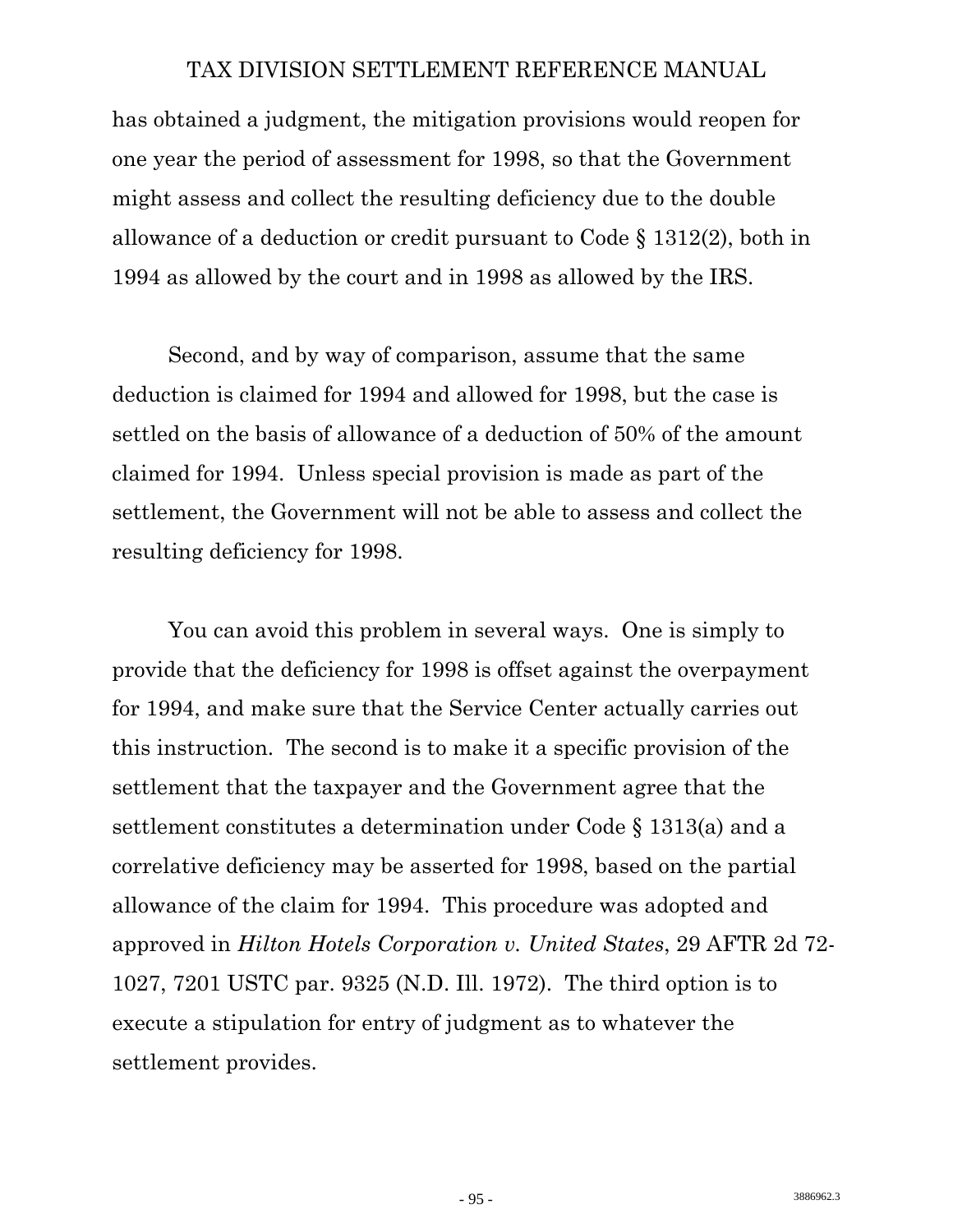# C. Employment Tax Classification Cases

# 1. Worker Classification

 Cases about the classification of workers as employees or independent contractors raise unique issues.

 The first issue to consider is the applicability of § 530 of the Revenue Act of 1978, Pub. L. No. 95-600, 92 Stat. 2885 (reprinted at 26 U.S.C. § 3401 note). Congress enacted § 530 as a temporary measure, but subsequently made it permanent even though it is not part of the Code. Congress passed § 530 in response to its concerns that the IRS pursued employee-independent contractor cases too aggressively. Application of § 530, and the additional litigation hazards it presents, may support a compromise or concession of the employee-independent contractor classification issue, even though absent § 530, the Government could easily establish that the workers were employees.

 Second, in determining the amount involved, the Trial Attorney should check whether the IRS has correctly applied Code § 3509, which determines the rate of liability for an employer who fails to deduct and withhold employment taxes. If the IRS failed to do so, we may need to concede part of the case, agreeing that the liability is less than asserted by the IRS.

 Finally, if the classification of workers as employees or independent contractors is a continuing issue (often it is if the taxpayer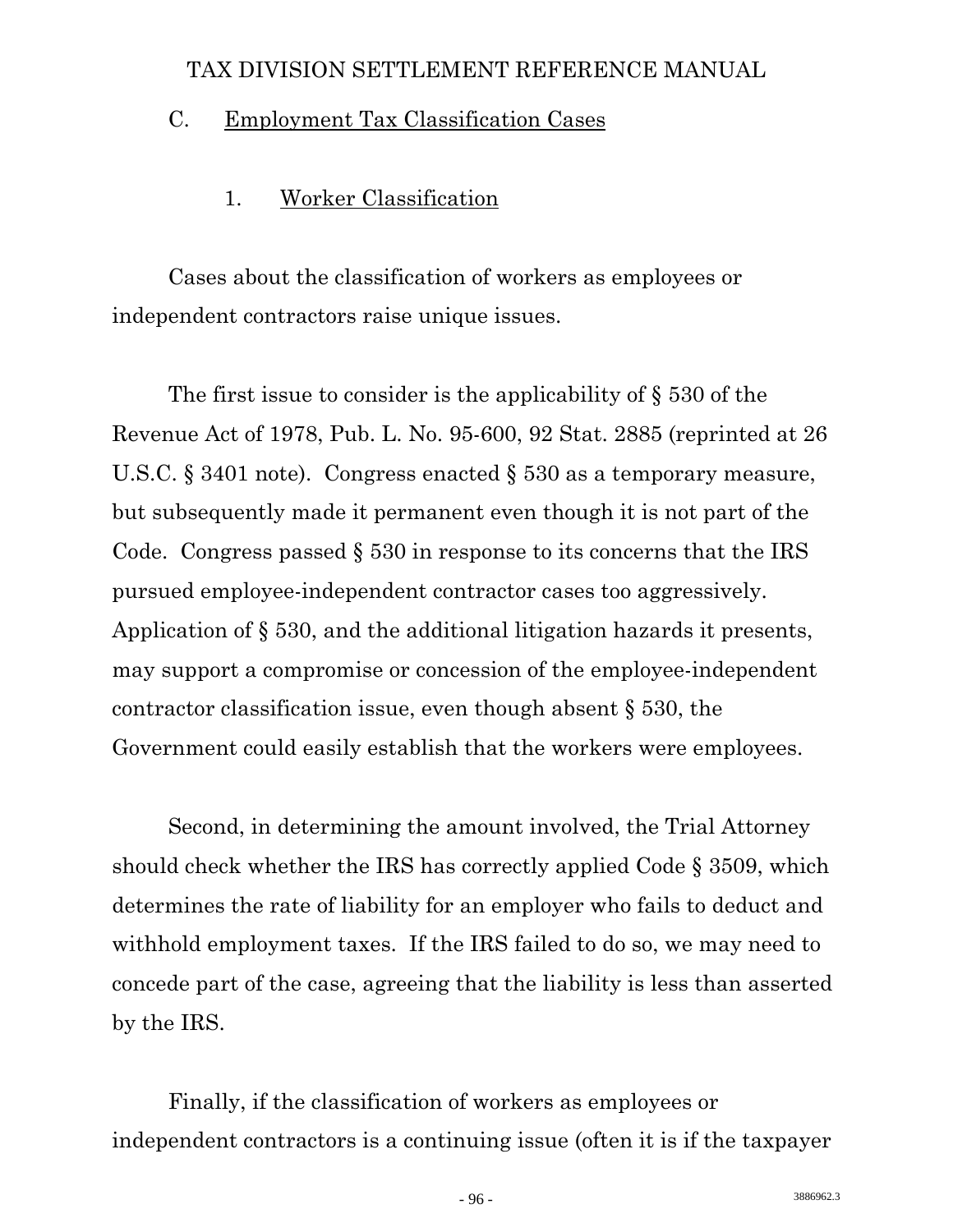is an ongoing business), it is difficult to settle without obtaining an agreement from the taxpayer to treat its workers as employees in the future. Future compliance is a valuable concession that the taxpayer can make without present out-of-pocket cost. In a future compliance settlement, it is important for the owners of the business to agree that, even if the form of business changes, the workers will still be treated as employees.

#### 2. Employer Identification

 Some cases involve so-called Professional Employer Organizations ("PEOs"). When a PEO is involved, the company filing the employmentrelated tax returns and performing some other human resources or benefits administration functions may not be the common law employer under Code § 3401(d), nor the statutory employer under Code § 3401(d)(1). In such cases, when negotiating a settlement or analyzing an offer, the Trial Attorney should consider whether others may be liable for the tax and whether the IRS has collected any of the unpaid taxes from another person.

#### D. Partnership Proceedings

 Partnerships are not liable for federal income taxes. Rather, items of income, deduction, credit, and so forth are passed through to the partners, who report their allocable shares of these items on their own federal income tax returns. (For a discussion of how to determine the amount of a Government concession and the corresponding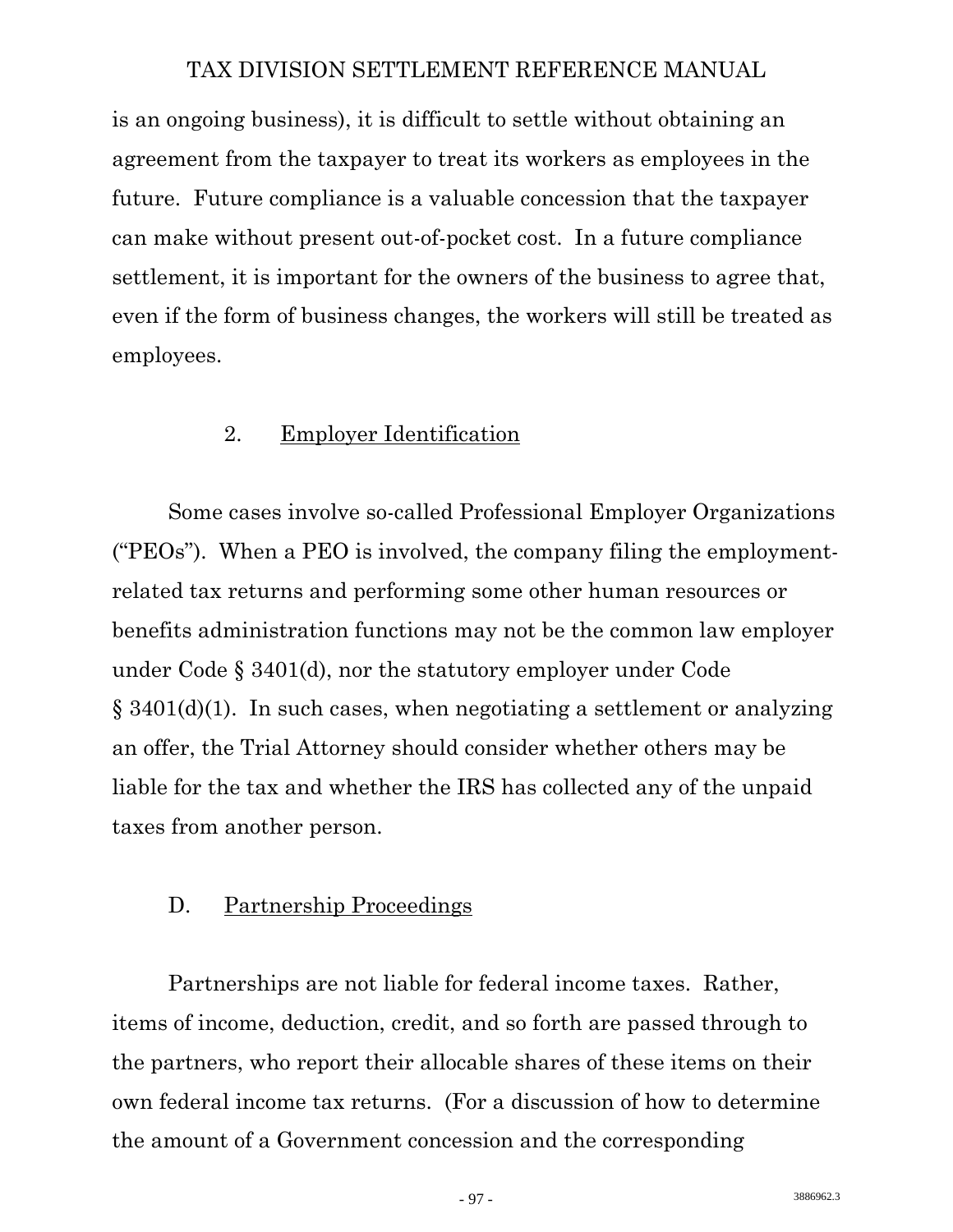settlement authority within the Department of Justice, see the discussion at *[Part II-K-4](#page-31-0)*, *above*.) Administrative and judicial procedures with respect to the handling of partnership income tax issues are currently set forth in Code §§ 6221-6234. These provisions were enacted as part of the Tax Equity and Fiscal Responsibility Act of 1982 (TEFRA), Pub. L. No. 97-248, Sept. 3, 1982 and sometimes are referred to as "TEFRA proceedings." Code § 6224(c), amended in 2002 to specifically include settlements reached with the Attorney General (or a delegate), provides three rules concerning settlements. First, it provides, unremarkably, that a settlement agreement binds the parties to the agreement. Second, it provides that if the Attorney General (or a delegate) enters into an agreement with any partner regarding partnership items, then any other partner has the right to a settlement on consistent terms. Third, it provides that the Tax Matters Partner (TMP) can, in limited circumstances, bind other (non-notice) partners to a settlement.

 Examinations of partnership items are conducted at the partnership level. At the conclusion of a partnership-level examination, the IRS mails an FPAA (notice of final partnership administrative adjustments), to the partnership's TMP for the year(s) examined. The FPAA adjustments to partnership items are final and conclusive, unless challenged by the timely filing of a petition for readjustment pursuant to Code § 6226. In a proceeding under Code § 6226, the court has jurisdiction over all partnership items and the allocation thereof among the partners, for the year(s) in suit, not just the items adjusted by the FPAA. Further, for partnership taxable years ending after August 5,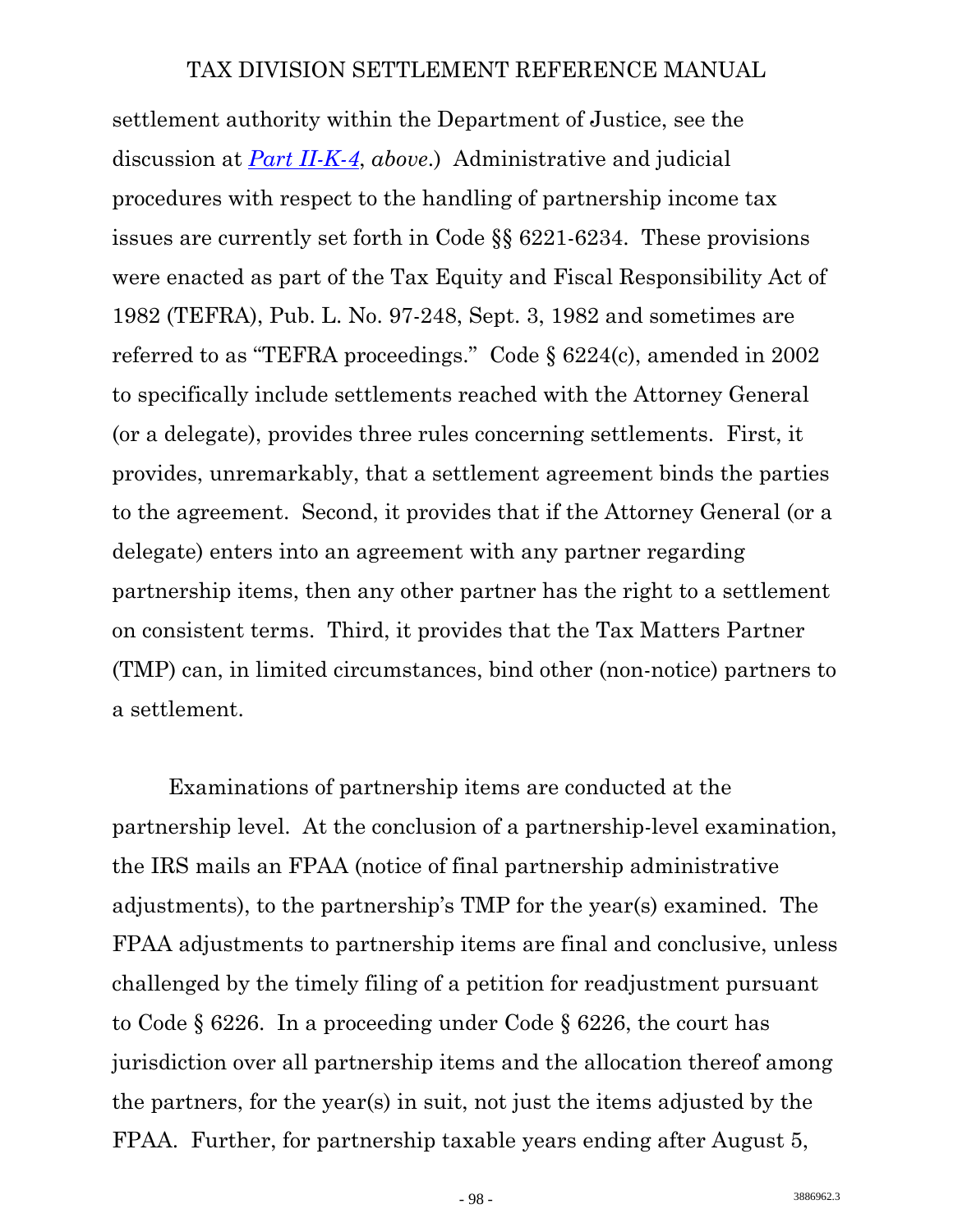1997, the court has jurisdiction to make partnership-level determinations as to the applicability of any penalty, addition to tax, or additional amount that relates to the adjustment of a partnership item. Code § 6226(f). The court's determination is binding on all partners. The jurisdictional deposit under Code § 6226(e) generally is not a payment of tax. Treas. Reg.  $\S 301.6226(e)$ -1(c). The deposit, however, is treated as a payment of tax for the purpose of calculating underpayment or overpayment interest pursuant to Chapter 67 of the Code.

 The proceeding is governed by the rules of the presiding court. Code § 6230(l). The Court of Federal Claims (as well as the Tax Court) has adopted rules regarding partnership proceedings, found in Appendix F to the Rules of the United States Court of Federal Claims; Rule 7 governs settlements: [http://www.uscfc.uscourts.gov/rule-7](http://www.uscfc.uscourts.gov/rule-7-settlement-agreements) [settlement-agreements](http://www.uscfc.uscourts.gov/rule-7-settlement-agreements). A Trial Attorney handling a case in the Court of Federal Claims should consult these provisions early in the settlement process.

 The offer and acceptance letters (or other documents reflecting the settlement) should explain the manner in which the partnership proceeding will be resolved. For example, the parties need to consider whether to terminate the court proceeding with a stipulation for dismissal, a judgment setting forth the agreed resolution, or otherwise. In general, all partners are treated as parties and are bound by the decision of the court. Unlike a refund suit, dismissal of an action "shall be considered as its decision that the notice of final partnership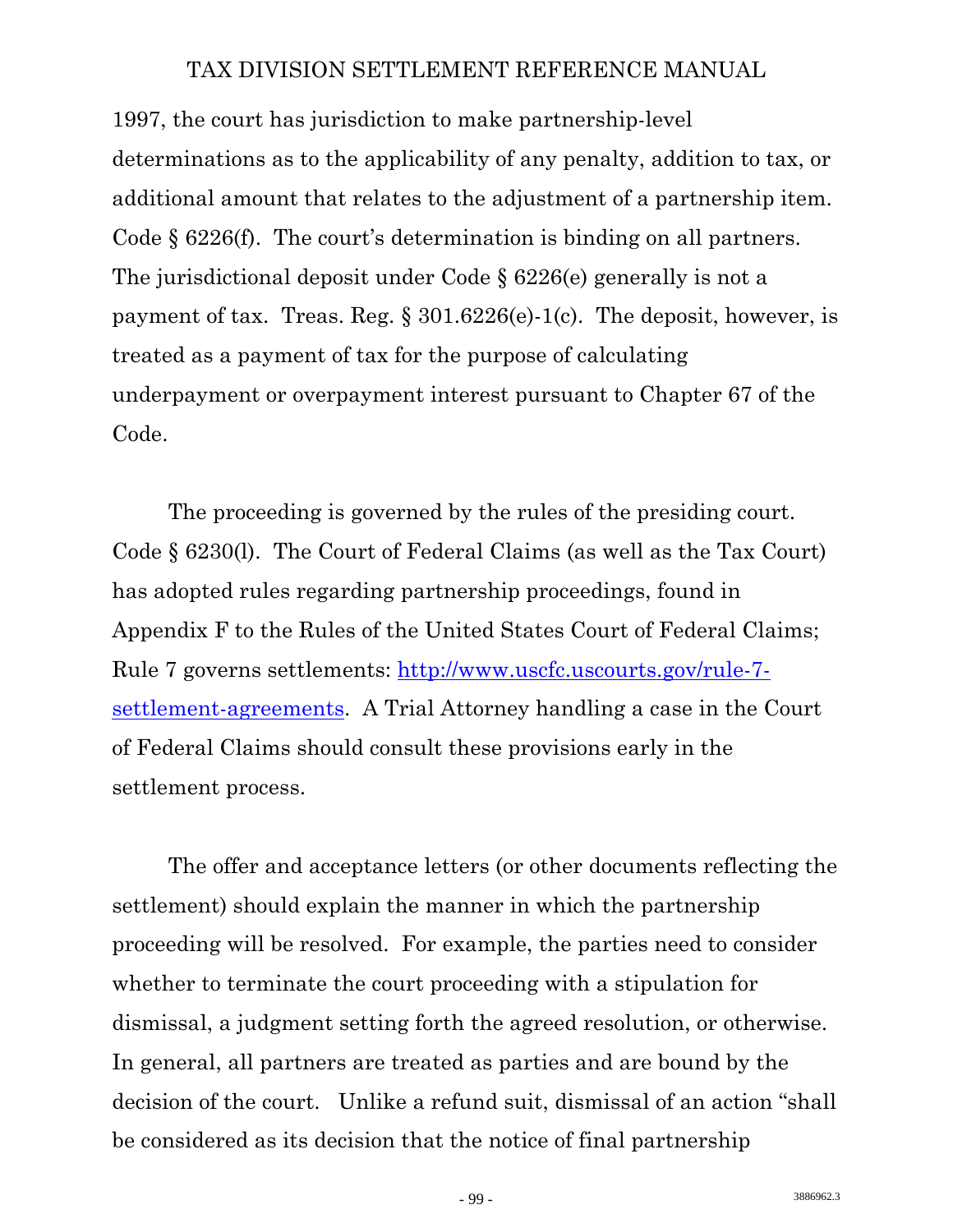administrative adjustment is correct. . ." (Code § 6226 (c) and (h)). However, when the Attorney General enters into a settlement with a partner in a partnership proceeding, "the partnership items of [that] partner . . . become nonpartnership items." Code § 6231(b). As a consequence, the settling-partner is dropped from the proceeding and a one year period for assessment begins to run immediately. Complicating matters further, the TMP generally has no authority to bind any other partner to a settlement. Code  $\S 6224(c)(3)$ . Generally, each partner or the partner's counsel should sign the settlement documents.

 The statute of limitations in which to make assessments against the partners in accordance with the agreed upon adjustments is suspended while the partnership proceeding is pending and for one year thereafter. Settlement allows the one year clock to begin ticking either because the proceeding becomes final (Code § 6229(d)) or because the settlement has converted partnership items into nonpartnership items (Code § 6229 (f)). The statute of limitations can be extended by the express terms of the settlement, but merely contemplating the IRS and taxpayers will ultimately enter into a closing agreement to wrap up both partnership computational adjustments and nonpartnership items may not be sufficient. Consequently, the Trial Attorney should immediately inform Chief Counsel when a partnership proceeding is settled or when a settlement is entered into with a particular partner. *See Gingerich v. United States,* 77 Fed. Cl. 232 and 78 Fed. Cl. 164 (2007).

 $-100 -$  3886962.3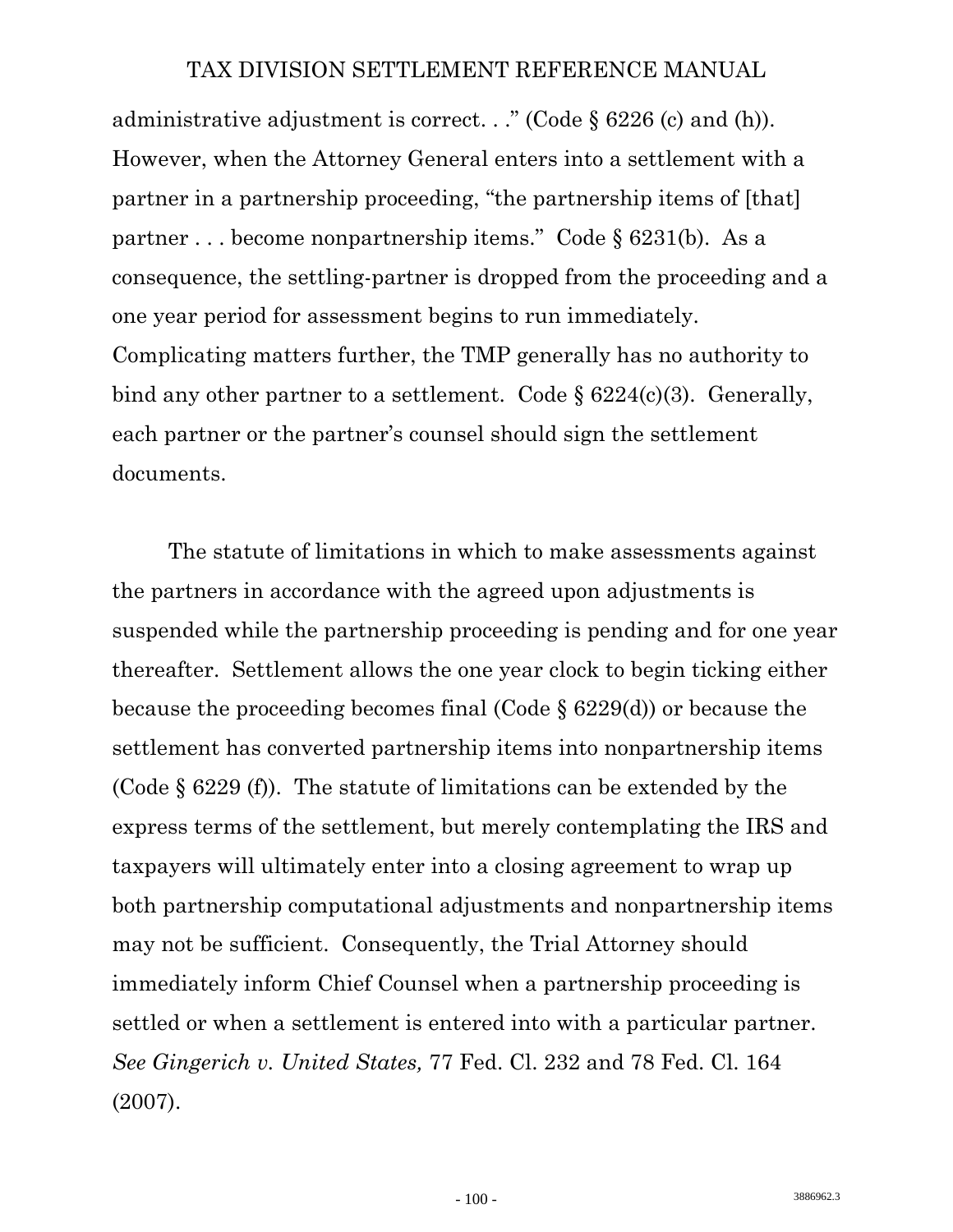Because partnership proceedings do not involve the determination of tax liability of the partners, it is generally not advisable to agree to a specific computational adjustment of liability. The better practice is to agree to the partnership adjustments, allowing the IRS to make the computational adjustments to each partners' return, while the partners retain their rights under Code § 6230(c) to challenge computational adjustments. In some cases, it may be advisable to allow the partnertaxpayers and the IRS to enter into a closing agreement simultaneously with the completion of the settlement. When the parties intend that completion of a closing agreement is a condition of settlement, that term should be stated expressly in the offer and/or acknowledgment letter. *See Treaty Pines Investments Partnership v. Commissioner,* 967 F. 2d 206 (5th Cir. 1992). When an offer is conditioned on a closing agreement being reached, it is better practice to have the closing agreement drafted and approved by the IRS signatory before the offer is accepted. This approach avoids a post-settlement dispute about the terms of the closing agreement which, if not resolved, may mean there is no settlement. Thus, the Trial Attorney should cover this as part of the settlement process.

 Finally, when the settlement includes a resolution of penalties, it is best to expressly preclude the partners from bringing partner-level refund suits raising partner-level challenges to the penalties, unless the parties intend that such challenges can be later raised in a refund suit. Although partner-level defenses are not at issue in a partnership proceeding, it makes little sense to compromise a penalty for less than the full amount as part of the quid pro quo of a settlement, if the

 $-101$  - 3886962.3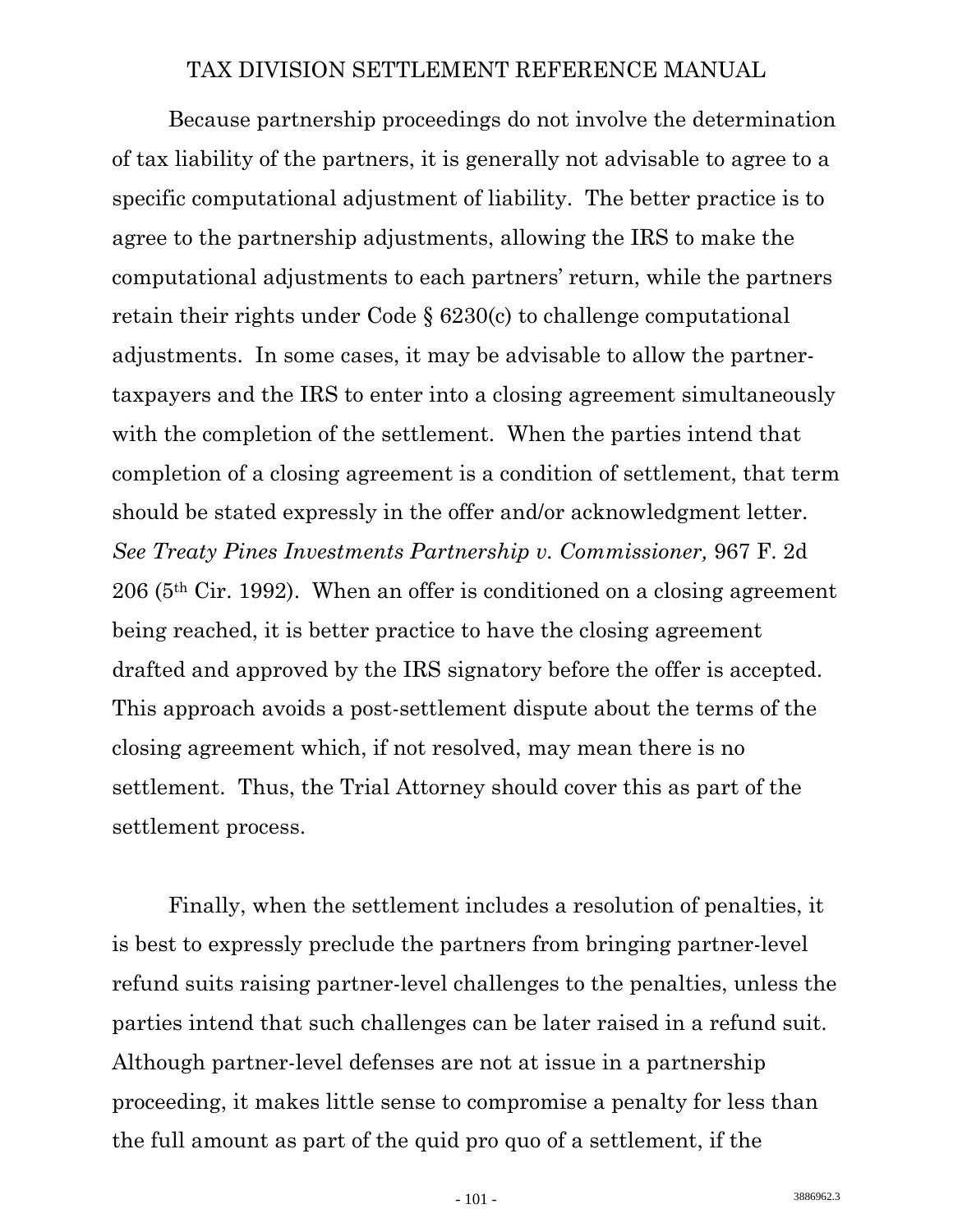partner can later challenge the penalty in a separate proceeding and obtain complete relief. A [model acceptance letter is included as App. N](http://www.usdoj.gov/tax/readingroom/settlemn/N_Acceptance_letter_6226_Partnership_Proceeding.DOC).

# E. *Ponzi* Schemes and the Like

 Cases involving competition between tax claims owed by wrongdoers, such as embezzlers, swindlers, and fraudsters, on the one hand, and investors, dupes and victims of the wrongdoing, on the other, against a fund or other property, present some unique litigation hazards and policy considerations which must be accounted for in evaluating any compromise. Tax Division policy considerations arise from a desire to balance the legal right of the United States to collect taxes against the equitable and legal rights of the defrauded investors (willing participants or customers who were misled or defrauded) and victims (persons who did not willingly participate or willingly part with money or property, such as when there is theft, including embezzlement) of wrongdoing. The policy is contained in [Tax Division](http://www.usdoj.gov/tax/readingroom/settlemn/D_2_TAX_DIR_137.DOC)  [Directive No. 137 \(App. D-2\)](http://www.usdoj.gov/tax/readingroom/settlemn/D_2_TAX_DIR_137.DOC). A further discussion of some of the issues and considerations which arise in such cases is set forth in [App. Z](http://www.usdoj.gov/tax/readingroom/settlemn/Z_Ponzi_schemes.DOC).

# F. Attorney Fees

 The proposed settlement should explicitly address the taxpayer's right to claim attorney fees. Absent unusual circumstances, we should require that the offer provide that each party bear its own litigation costs, including attorney fees. Failure to resolve the attorney fees issue will vitiate the advantages of certainty and lower litigation costs served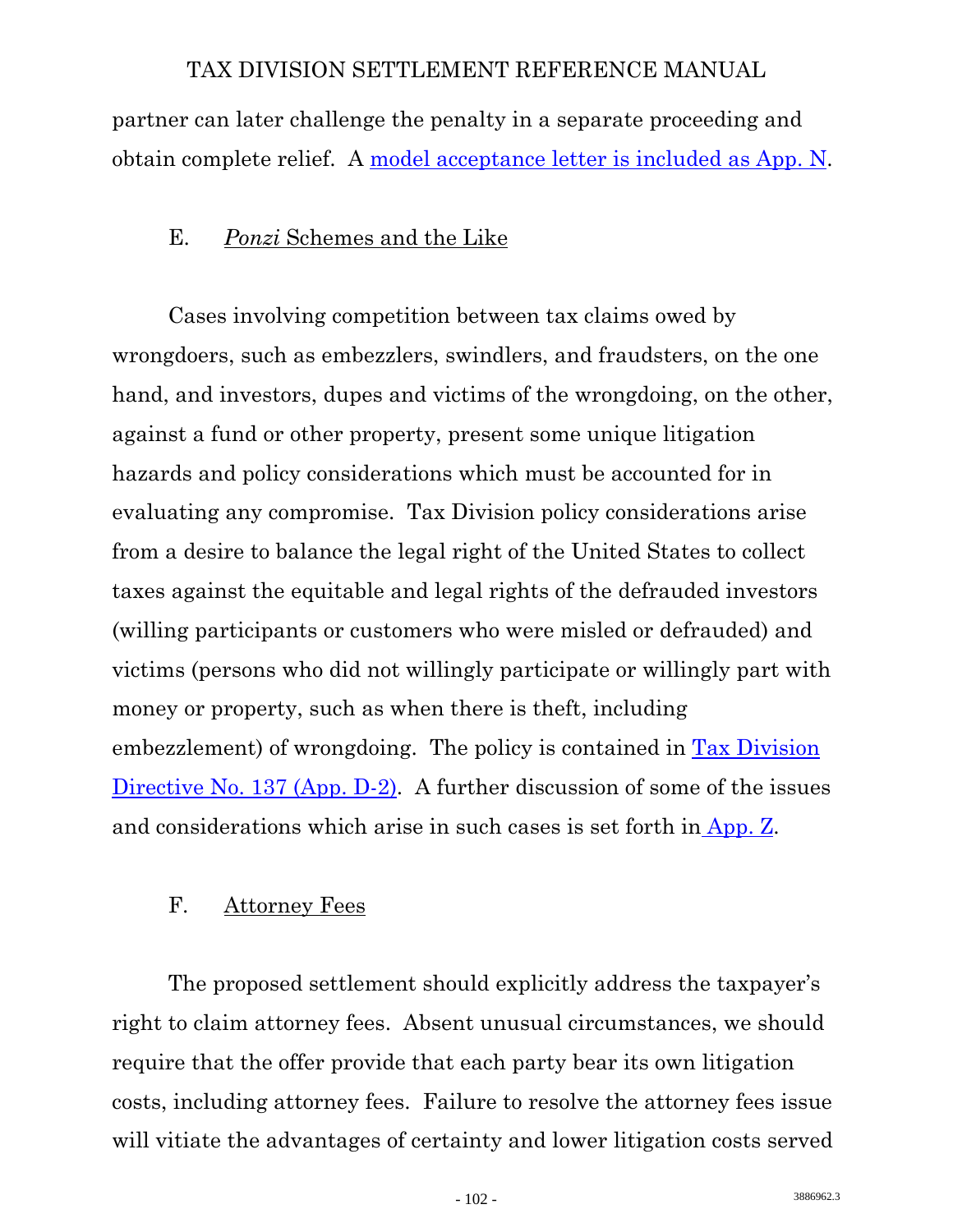by settlement, especially if the principal issue in the fees dispute is whether the Government's position on the issue settled was substantially justified. *See* Code § 7430.

#### G. Computations

 Because tax and interest computations can be complicated, the results can be surprising – what you may think is a 50% Government concession may turn out to be a 90% Government concession, or *vice versa*. For example, when a taxpayer has prevailed in litigation, the post-decision computations may reveal adjustments in AMT that significantly reduce the amount of the taxpayer's recovery. Application of the AMT to the year in suit is generally recognized as an automatic computational adjustment that is triggered by the decision. *See*, *e.g.*, *Southeast Bank of Orlando v. United States*, 2 Cl. Ct. 530 (1983); *Estate of Bowers v. Commissioner*, 94 T.C. 582 (1990). In *Principal Life Insurance Co. v. United States,* 75 Fed. Cl. 32 (2007), *reconsideration denied*, 76 Fed. Cl. 326 (2007), however, the court did not allow the United States to reduce the overpayment to account for the increased AMT liability, because the AMT adjustment had not been raised in the answer. The difficulty with *Principal Life* is that the effect of adjustments in taxable income on AMT liability are not known until the merits have been resolved. Application of the AMT to the year in suit is simply one step in the final computation of the tax liability resulting from the issues on which the taxpayer prevailed.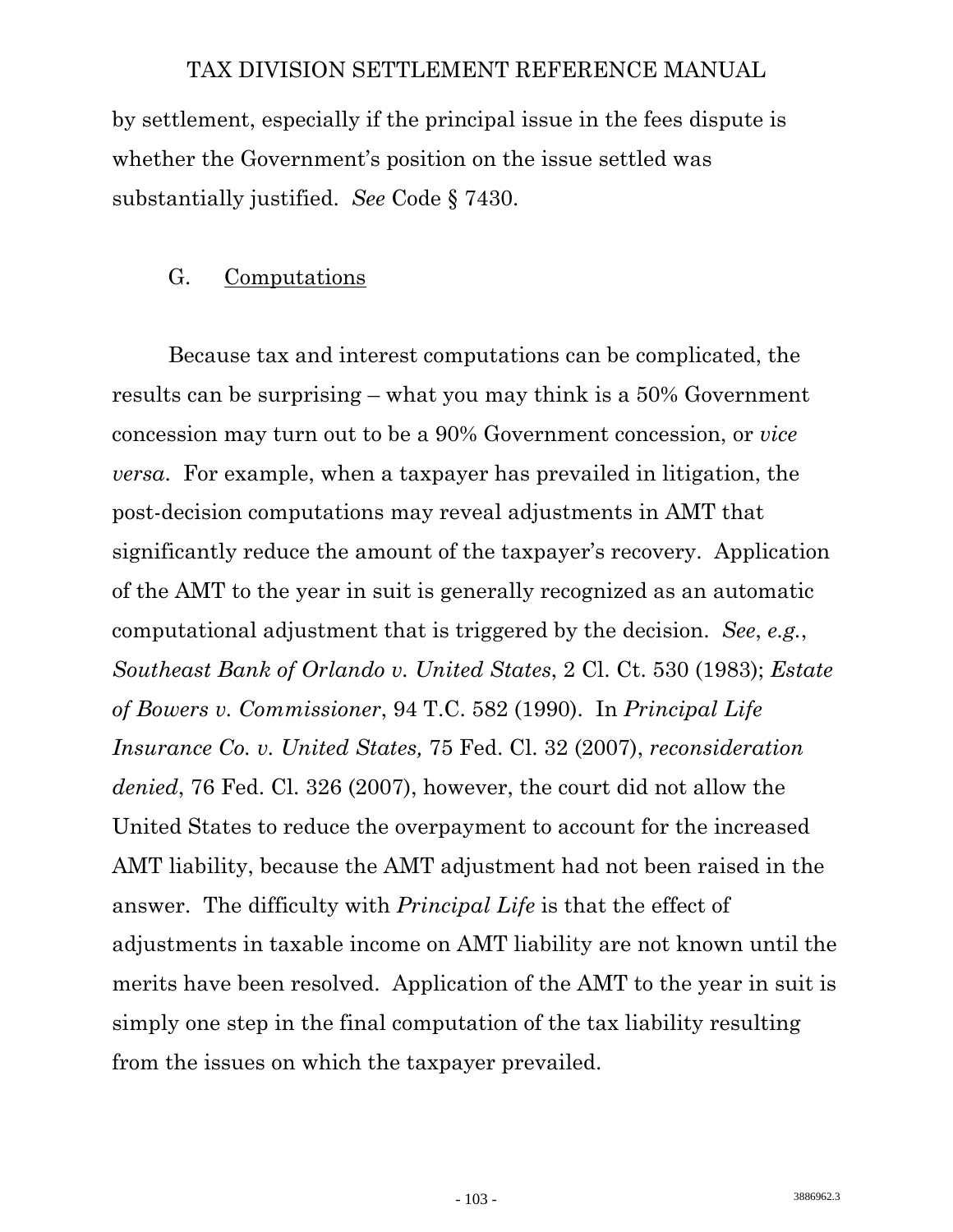In order to avoid surprises, particularly in cases where the taxpayer is a large corporation or a substantial amount is at issue, ask taxpayer's counsel to submit a computation together with the offer or, if not with the offer, then if you think an offer is otherwise worthy of serious consideration, ask the taxpayer to supplement the offer with a computation. Regardless of which party prepares the computation, the computation should be scrutinized to be sure that it does not address issues that the taxpayer has not raised in its refund claim or suit (and that are thus barred by the variance doctrine). A settlement should not permit a taxpayer to achieve a better result than it could have obtained had it prevailed in the litigation.

 The Trial Attorney should arrange for the taxpayer's computation to be checked either by the IRS or by a Tax Division recomputation specialist. While the Trial Attorney is not responsible for the arithmetic involved in a complex computation, the Trial Attorney is responsible for ensuring that the computation is conceptually sound and should always review any computation to make sure it makes sense and is reasonably correct. This applies equally to computations prepared by Government personnel.

#### H. Interest

 The offer and recommendation for or against acceptance should be clear about any claim to special treatment of interest, such as interest suspension under Code  $\S 6404(g)$ . Terms such as "interest provided by law" or "plus statutory interest" are not appropriate to resolve claims of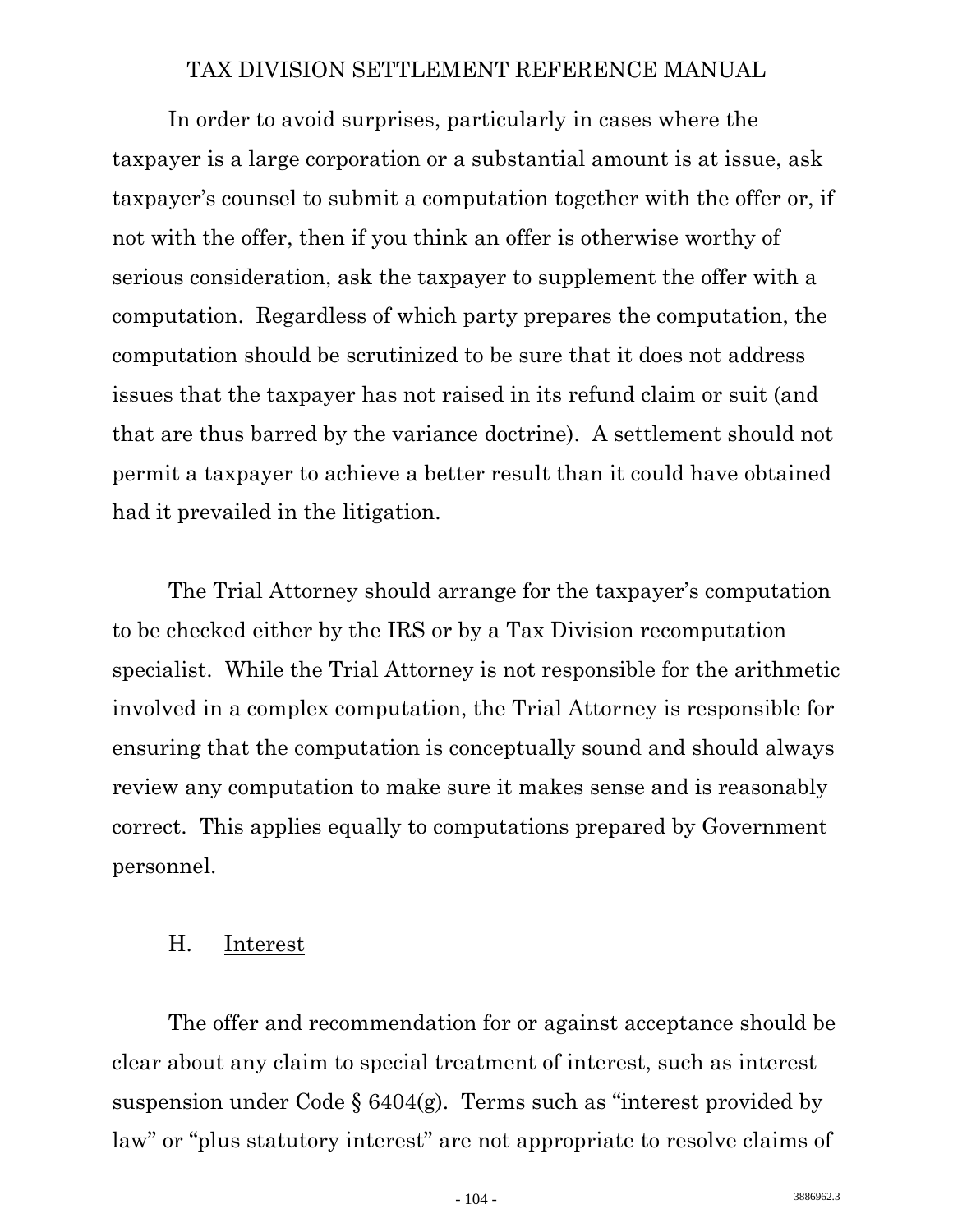interest suspension or other special treatment, and will result either in a delay in processing an offer, rejection of an offer, or further litigation about the terms of the settlement contract. When a settlement requires the Service Center to deviate from normal interest computation rules, the Trial Attorney must communicate this fact explicitly to Chief Counsel and the Service Center. When an extraordinary interest treatment is sought, the Trial Attorney needs to address the underlying facts required to obtain special treatment, *e.g.,* filing of a timely return, date of notice to taxpayer of audit, etc.

 In refund suits, it is not a good idea to accede to a request that all of the overpayment be considered tax, and no part interest. Interest received is taxable, and recoveries of assessed interest or deductible taxes are taxable if previously deducted, but recovery of a nondeductible tax is not includible in income. And, in any "tax only" refund case settlement, the settlement agreement must provide that the amount refunded, or credited to the taxpayer in accord with Code § 6402, will be treated as the repayment of an amount paid to the United States on the date of the refund or credit.

 A collectibility settlement that does not provide for full payment usually should require the taxpayer to agree that no part of the payment is deductible for federal income tax purposes. Also, the offer should be clear about whether, at what rate, and from what date interest will run on any installment or deferred payments.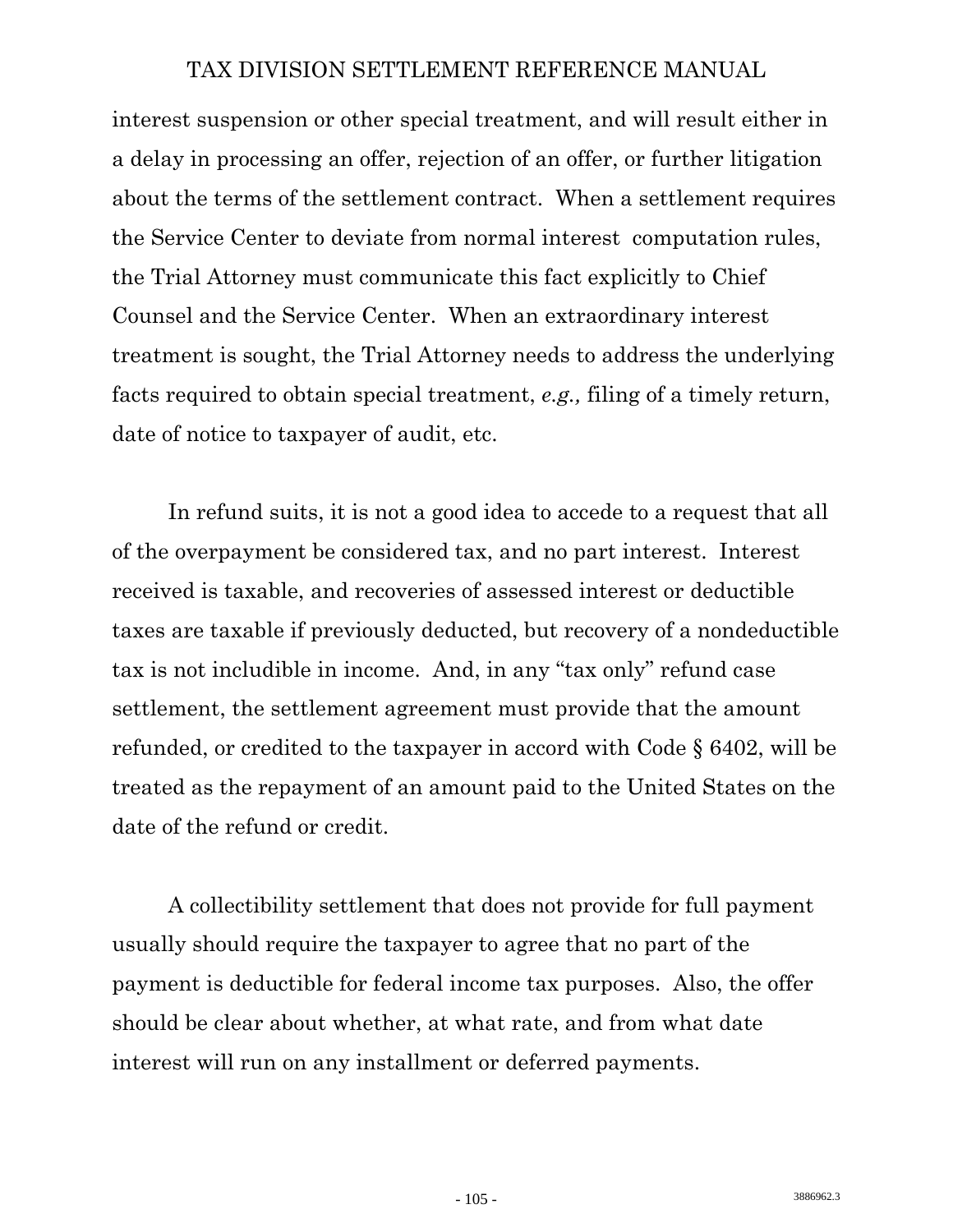Some general principles regarding interest are set forth below. For a fuller discussion of interest, see [App. Y.](http://www.usdoj.gov/tax/readingroom/settlemn/Y_Interest.DOC)

 There are basically two kinds of interest associated with tax overpayments: interest which has been assessed and/or paid with respect to a deficiency (sometimes referred to as assessed interest or deficiency interest), and statutory interest (interest which, pursuant to Code § 6611, runs on any overpayment of tax, penalty, or interest assessed and paid, or, since 1983, statutory interest which has accrued). Since January 1, 1983, interest is compounded and accrues on statutory interest pursuant to Code § 6622. (Prior to January 1, 1983, only simple interest accrued, and no interest accrued on statutory interest.)

 The general rule is that statutory interest runs on an overpayment from the date of the overpayment to a date preceding issuance of the refund check by not more than 30 days. In the case of a credit, interest runs from the date of the overpayment to the due date of the amount against which the credit is taken. Code § 6611(b). For purposes of determining the allowance of interest, all payments of estimated tax are deemed to occur on the due date of the return.

 The rules for accrual of interest on underpayments under Code § 6601 are similar to, but not always an exact converse of, the rules for interest on overpayments. The general rule is that interest runs on an underpayment from the due date until the date of payment. In income, estate and gift tax cases, etc., if notice and demand is not made within 30 days of filing of a waiver of restrictions on assessment, interest is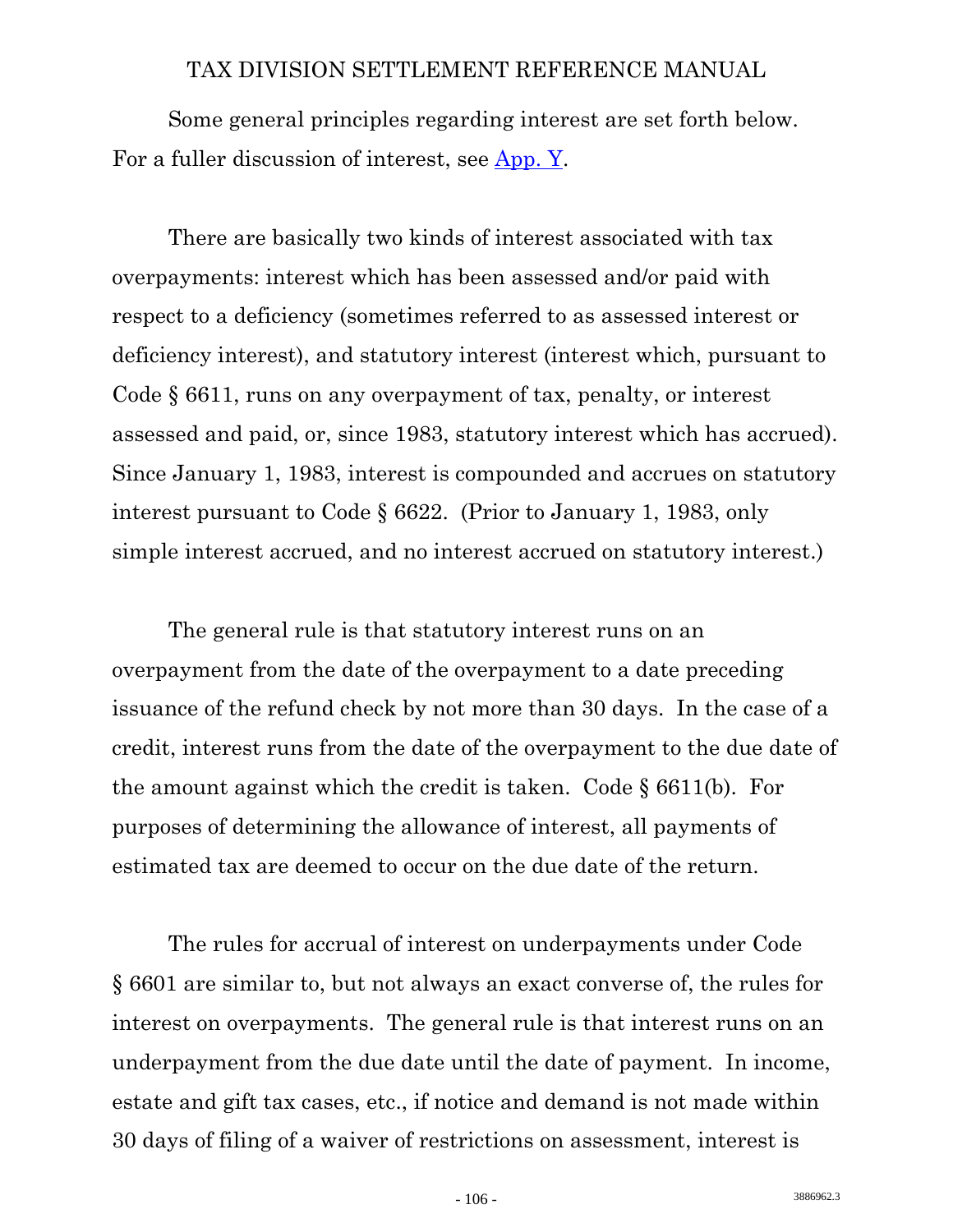suspended beginning immediately after the 30th day and ending with the date of notice and demand. Interest may be suspended for other reasons as well, as specified in Code § 6404. Interest runs on penalties from the date of notice and demand for payment; no interest is due if the penalty is paid within 21 days of notice and demand (10 business days in the case of an underpayment in excess of \$100,000). Code § 6601(e). In general, interest does not run on a claim while a bankruptcy proceeding is pending, unless the claim is over-secured.

 In the case of an overpayment generated by a carryback for periods after October 1982, interest is generally computed from whichever of the following dates is the later: (a) the due date of the return for the loss year (determined without extensions), (b) the date a delinquent return for the loss year was received, or (c) the date the tax for the income year was paid, whichever is later. If the interest computation involves a carryback, the Trial Attorney should seek assistance from either a Tax Division Recomputation Specialist or an IRS complex interest specialist.

 In collection cases, the IRS does not always assess accruing interest until it has been paid or there is some other activity on the account which causes an assessment of accrued interest. Accordingly, a Certificate of Assessments and Payments or a transcript will not necessarily reflect interest owing as of the date the certificate is prepared or transcript printed. Even if interest has been assessed, further deficiency interest continues to accrue on unpaid amounts.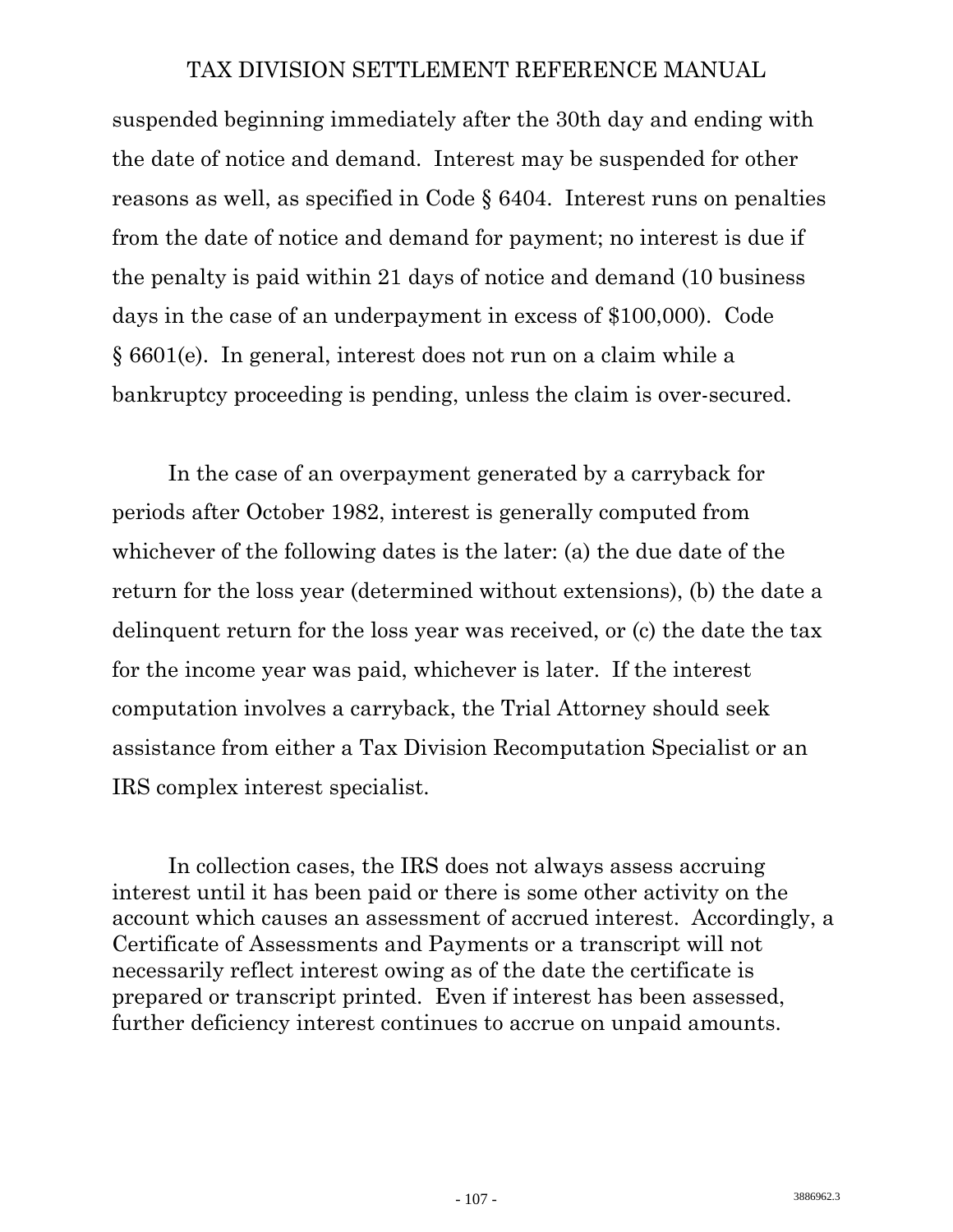| <b>Appendix to Settlement Reference Manual</b> |                |                                                             |  |
|------------------------------------------------|----------------|-------------------------------------------------------------|--|
| A                                              |                | <b>Settlement Checklist</b>                                 |  |
| B                                              |                | <b>Quick Reference Chart</b>                                |  |
| $\mathcal{C}$                                  | $\mathbf 1$    | Flowchart for Compromise – Joint Committee                  |  |
| $\mathcal{C}$                                  | $\overline{2}$ | <u>Flowchart for Compromise – Associate A.G.</u>            |  |
| D                                              | $\mathbf{1}$   | Attorney General Opinion 38 Op. 98                          |  |
| D                                              | $\overline{2}$ | <b>Tax Division Directive 137</b>                           |  |
| D                                              | 3              | <b>Tax Division Directive 135</b>                           |  |
| D                                              | 4              | <b>Tax Division Directive 116</b>                           |  |
| D                                              | 5              | <b>Tax Division Directive 113</b>                           |  |
| D                                              | 6              | <b>Tax Division Directive 83</b>                            |  |
| D                                              | 7              | AAG O'Connor Memorandum 6-29-07 (§ 6226 Settlements)        |  |
| D                                              | 8              | <b>Tax Division Directive 85</b>                            |  |
| E                                              | $\mathbf{1}$   | Delegation to Assistant Chief, Civil Trial Section          |  |
| E                                              | $\overline{2}$ | Delegation to Assistant Chief, Appellate Section            |  |
| $\mathbf F$                                    |                | <b>Acknowledgment Letter</b>                                |  |
| $\rm G$                                        |                | <b>Letter Invoking 45 Day Rule</b>                          |  |
| H                                              |                | <b>Compromise Concession Memorandum</b>                     |  |
| I                                              | $\mathbf{1}$   | <b>Action Sheet - Compromise</b>                            |  |
| $\mathbf I$                                    | $\overline{2}$ | <b>Action Sheet - Concession</b>                            |  |
| $\bf J$                                        |                | <b>RESERVED</b>                                             |  |
| K                                              | $\mathbf{1}$   | Rejection Letter to Proponent                               |  |
| K                                              | $\overline{2}$ | <b>Rejection Letter to IRS</b>                              |  |
| L                                              | $\mathbf{1}$   | <b>Acceptance Letter to Proponent - Overpayment</b>         |  |
| L                                              | $\overline{2}$ | <b>Acceptance Letter to IRS - Overpayment</b>               |  |
| М                                              | $\mathbf{1}$   | Acceptance Letter to Proponent - Payment Due Government     |  |
| M                                              | $\overline{2}$ | <b>Acceptance Letter to IRS - Payment Due Government</b>    |  |
| $\mathbf N$                                    |                | <u>Acceptance Letter in a § 6226 Partnership Proceeding</u> |  |
| $\mathbf{O}$                                   |                | Stipulation for Dismissal - U.S. Defendant                  |  |